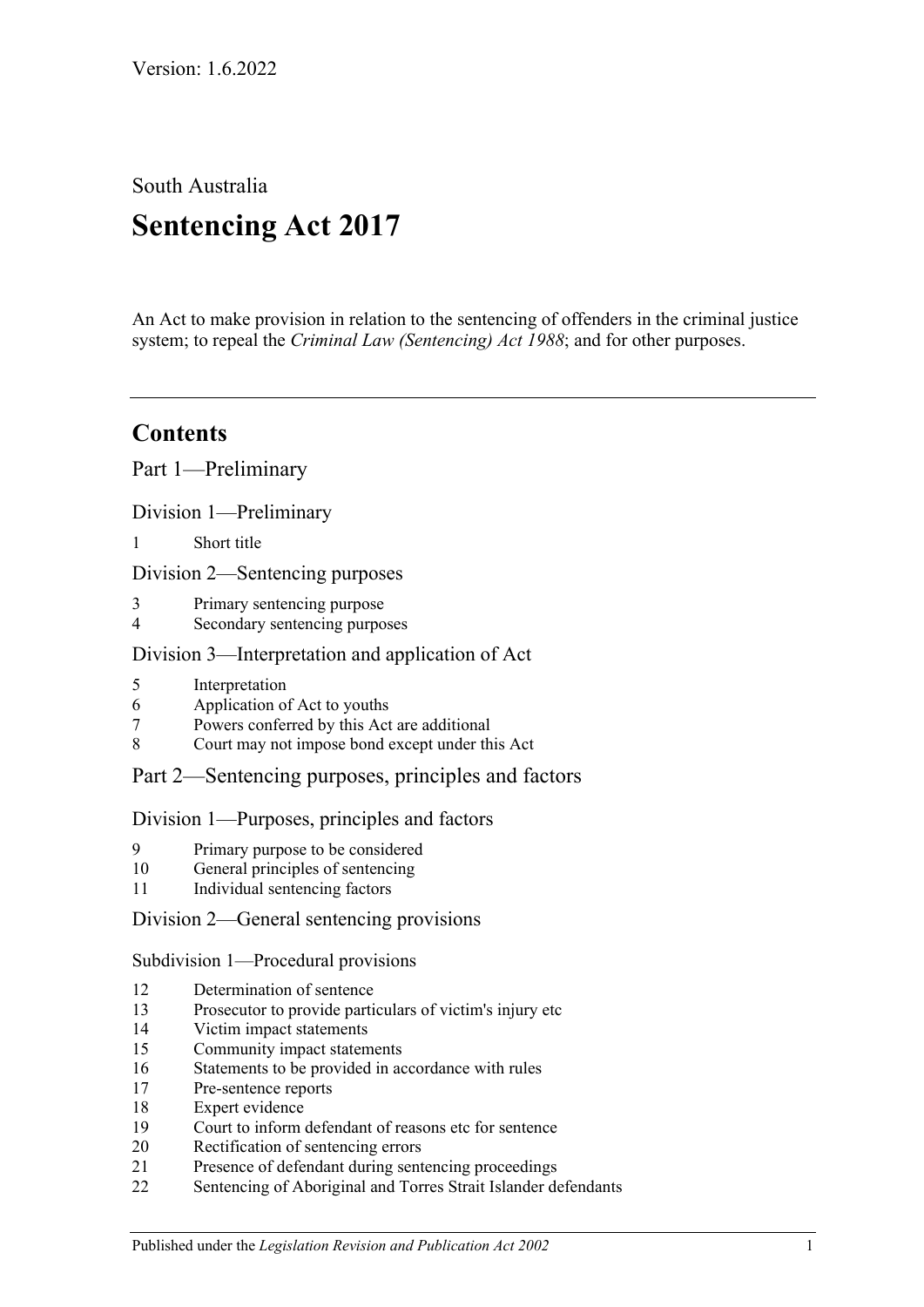#### Subdivision [2—General sentencing powers](#page-18-0)

- [Discharge without penalty](#page-18-1)
- [Imposition of penalty without conviction](#page-19-0)<br>25 Court may reduce, add or substitute certa
- [Court may reduce, add or substitute certain penalties](#page-19-1)
- [Sentencing for multiple offences](#page-20-0)
- [Non-association or place restriction orders may be issued on sentence](#page-21-0)
- [Intervention orders may be issued on finding of guilt or sentencing](#page-21-1)
- [Deferral of sentence for rehabilitation and other purposes](#page-22-0)
- [Mental impairment](#page-23-0)

#### Subdivision [4—Sentencing](#page-25-0) reductions

- [Application of Subdivision](#page-25-1)
- [Reduction of sentences for cooperation etc with law enforcement agency](#page-25-2)
- [Reduction of sentences for guilty plea in Magistrates Court etc](#page-26-0)
- [Reduction of sentences for guilty pleas in other cases](#page-28-0)
- [Application of sentencing reductions](#page-32-0)
- [Re-sentencing for failure to cooperate in accordance with undertaking under section](#page-33-0) 37
- [Re-sentencing for subsequent cooperation with law enforcement agency](#page-33-1)

### Part [3—Custodial sentences](#page-35-0)

### Division [1—Imprisonment](#page-35-1)

- [Commencement of sentences and non-parole periods](#page-35-2)
- [Cumulative sentences](#page-36-0)

### Division [2—Non-parole periods](#page-36-1)

- [Application of Division to youths](#page-36-2)
- [Duty of court to fix or extend non-parole periods](#page-36-3)
- [Mandatory minimum non-parole periods and proportionality](#page-40-0)

### Division [3—Serious firearm offenders](#page-40-1)

- [Interpretation](#page-40-2)
- [Serious firearm offenders](#page-42-0)
- [Sentence of imprisonment not to be suspended](#page-43-0)

### Division [4—Serious repeat adult offenders and recidivist young offenders](#page-43-1)

- [Interpretation](#page-43-2)
- [Serious repeat offenders](#page-44-0)
- [Sentencing of serious repeat offenders](#page-45-0)
- [Declaration that youth is recidivist young offender](#page-45-1)

### Division [5—Offenders incapable of controlling, or unwilling to control, sexual](#page-46-0)  [instincts](#page-46-0)

- [Application of this Division](#page-46-1)
- Offenders incapable of controlling, [or unwilling to control, sexual instincts](#page-46-2)
- [Discharge of detention order under section](#page-49-0) 57
- [Release on licence](#page-50-0)
- [Appropriate board may direct person to surrender firearm etc](#page-53-0)
- [Court may obtain reports](#page-53-1)
- [Inquiries by medical practitioners](#page-53-2)
- [Parties](#page-54-0)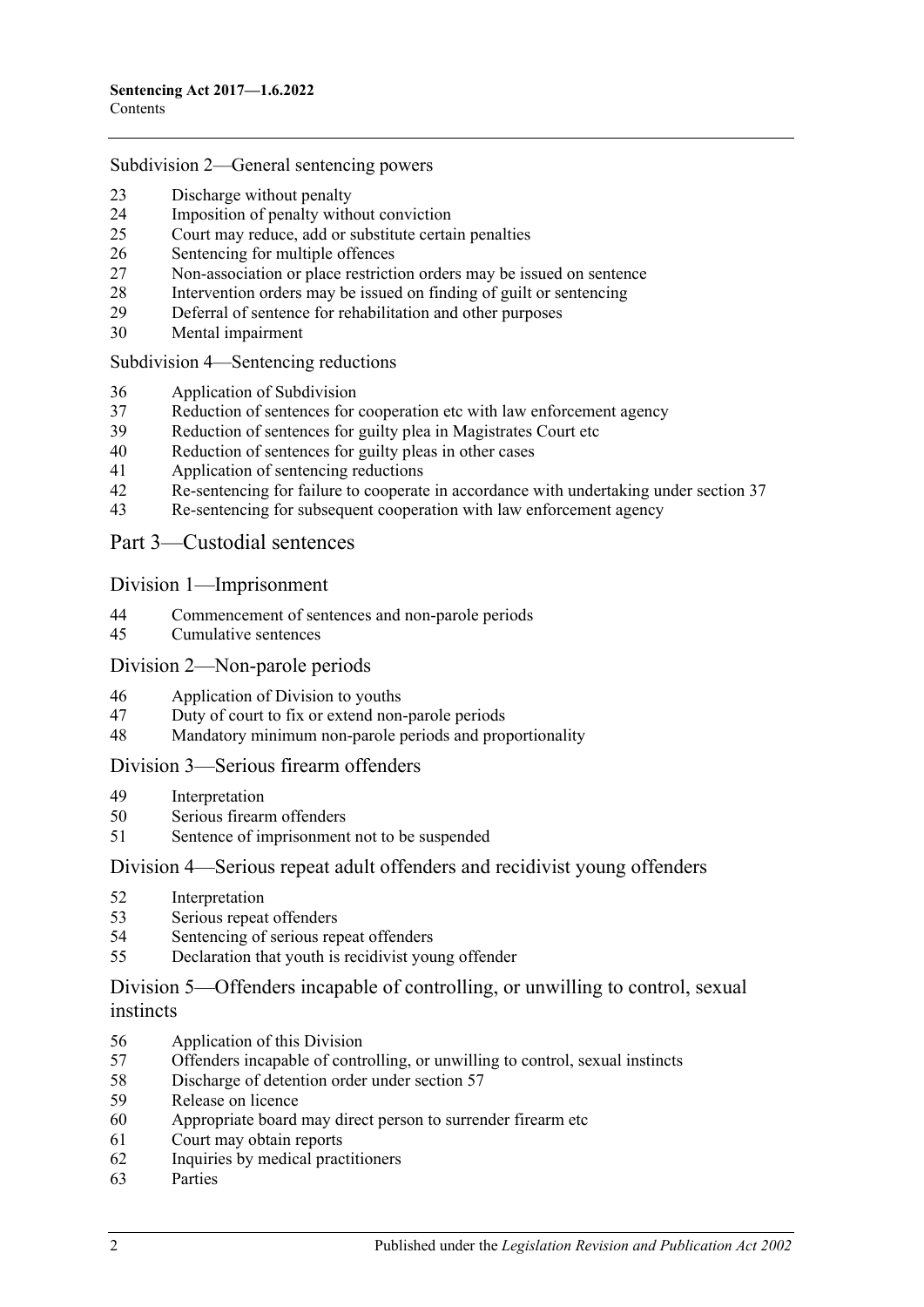- [Service on guardian](#page-54-1)
- [Appeals](#page-54-2)
- [Proclamations](#page-54-3)
- [Regulations](#page-55-0)

Division [6—Sentencing standards for offences involving child sexual abuse](#page-55-1)

[Sentencing standards for offences involving child sexual abuse](#page-55-2)

Division [7—Community based custodial sentences](#page-55-3)

Subdivision [1—Home detention](#page-55-4)

- [Purpose of home detention](#page-55-5)
- [Home detention not available for certain offences](#page-55-6)
- [Home detention orders](#page-56-0)
- [Conditions of home detention order](#page-61-0)
- [Orders that court may make on breach of condition of home detention order etc](#page-62-0)
- [Court to provide CE with copy of home detention order](#page-64-0)<br>75 CE must assign home detention officer
- [CE must assign home detention officer](#page-64-1)
- Powers of [home detention officers](#page-65-0)
- [Apprehension and detention of person subject to home detention order without warrant](#page-65-1)
- [Offence to contravene or fail to comply with condition of home detention order](#page-65-2)

Subdivision [2—Intensive correction](#page-65-3)

- [Purpose of intensive correction order](#page-65-4)
- [Intensive correction not available for certain offences](#page-66-0)
- [Intensive correction orders](#page-66-1)
- [Conditions of intensive correction order](#page-70-0)
- [Orders that court may make on breach of condition of intensive correction order etc](#page-72-0)
- [Court to provide CE with copy of intensive correction order](#page-74-0)
- [CE must assign community corrections officer](#page-74-1)
- [Provisions relating to community service](#page-75-0)
- [Court to be notified if suitable community service placement not available](#page-76-0)
- [Community corrections officer to give reasonable directions](#page-76-1)
- [Power of Minister in relation to default in performance of community service](#page-77-0)
- Apprehension and detention of [person subject to intensive correction order without](#page-77-1)  [warrant](#page-77-1)
- [Offence to contravene or fail to comply with condition of intensive correction order](#page-77-2)

[Subdivision](#page-77-3) 3—General

[Court may direct person to surrender firearm etc](#page-77-4)

Division [8—Effect of imprisonment for contempt](#page-78-0)

- [Effect of imprisonment for contempt](#page-78-1)
- Part [4—Other community based sentences](#page-78-2)

### Division [1—Purpose, interpretation and application](#page-78-3)

- [Purpose of Part](#page-78-4)
- [Interpretation and application of Part](#page-78-5)

### Division [2—Bonds, community service and supervision in community](#page-79-0)

[Suspension of imprisonment on defendant entering into bond](#page-79-1)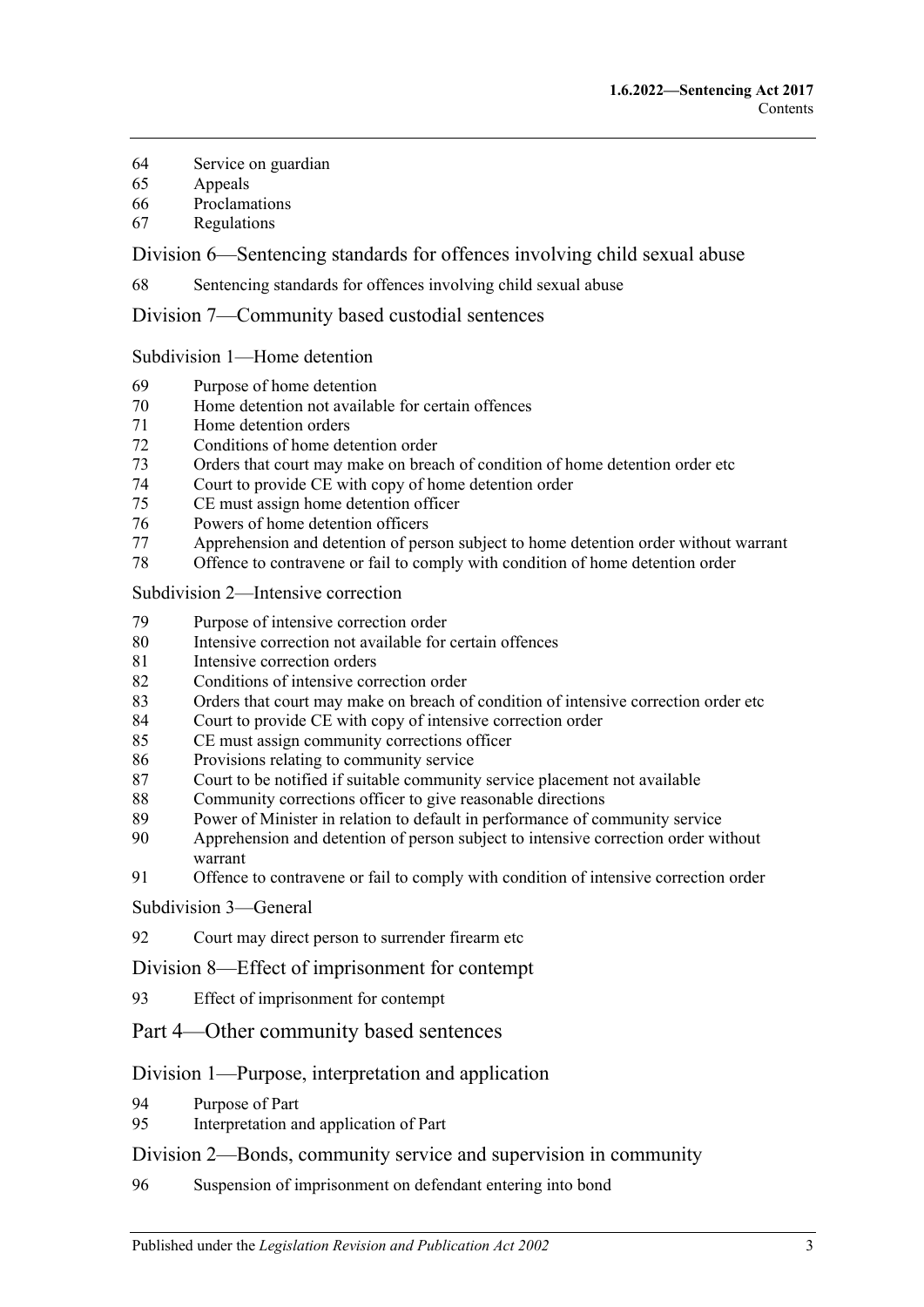- [Discharge of other defendants on entering into good behaviour bond](#page-84-0)
- [Conditions of bonds under this Act](#page-84-1)
- [Term of bond](#page-86-0)
- [Guarantors etc](#page-86-1)
- [Court may direct person to surrender firearm etc](#page-87-0)
- [Court to provide CE with copy of court order](#page-87-1)
- [Variation or discharge of bond](#page-87-2)
- [Court to be notified if suitable community service placement not available](#page-88-0)
- [Provisions relating to community service](#page-88-1)
- [Provisions relating to supervision in the community](#page-89-0)
- [CE must assign community corrections officer](#page-89-1)
- [Community corrections officer to give reasonable directions](#page-90-0)
- [Variation of community service order](#page-90-1)
- [Power of Minister to cancel unperformed hours of community service](#page-91-0)
- [Power of Minister in relation to default in performance of community service](#page-91-1)

Division [3—Enforcement of bonds, community service orders and other orders of a](#page-92-0)  [non-pecuniary nature](#page-92-0)

[Subdivision](#page-92-1) 1—Bonds

- [Non-compliance with bond](#page-92-2)
- [Orders that court may make on breach of bond](#page-93-0)

#### Subdivision [2—Community service orders and other orders of a non-pecuniary nature](#page-94-0)

- [Community service orders may be enforced by imprisonment](#page-94-1)
- [Other non-pecuniary orders may be enforced by imprisonment](#page-96-0)
- [Registrar may exercise jurisdiction under this Division](#page-96-1)
- [Detention in prison](#page-97-0)

### Part [5—Financial penalties](#page-97-1)

- [Maximum fine if no other maximum provided](#page-97-2)
- [Order for payment of pecuniary sum not to be made in certain circumstances](#page-97-3)
- [Preference must be given to compensation for victims](#page-97-4)
- [Court not to fix time for payment of pecuniary sums](#page-98-0)
- Part [6—Restitution and compensation](#page-98-1)

### Division [1—Restitution and compensation generally](#page-98-2)

- [Restitution of property](#page-98-3)
- [Compensation](#page-98-4)
- [Certificate for victims of identity theft](#page-99-0)

### Division [2—Enforcement of restitution orders](#page-100-0)

[Non-compliance with order for restitution of property](#page-100-1)

### Part [7—Miscellaneous](#page-101-0)

- [Power of delegation—intervention program manager](#page-101-1)
- [Regulations](#page-101-2)

### Schedule [1—Repeal and transitional provisions](#page-102-0)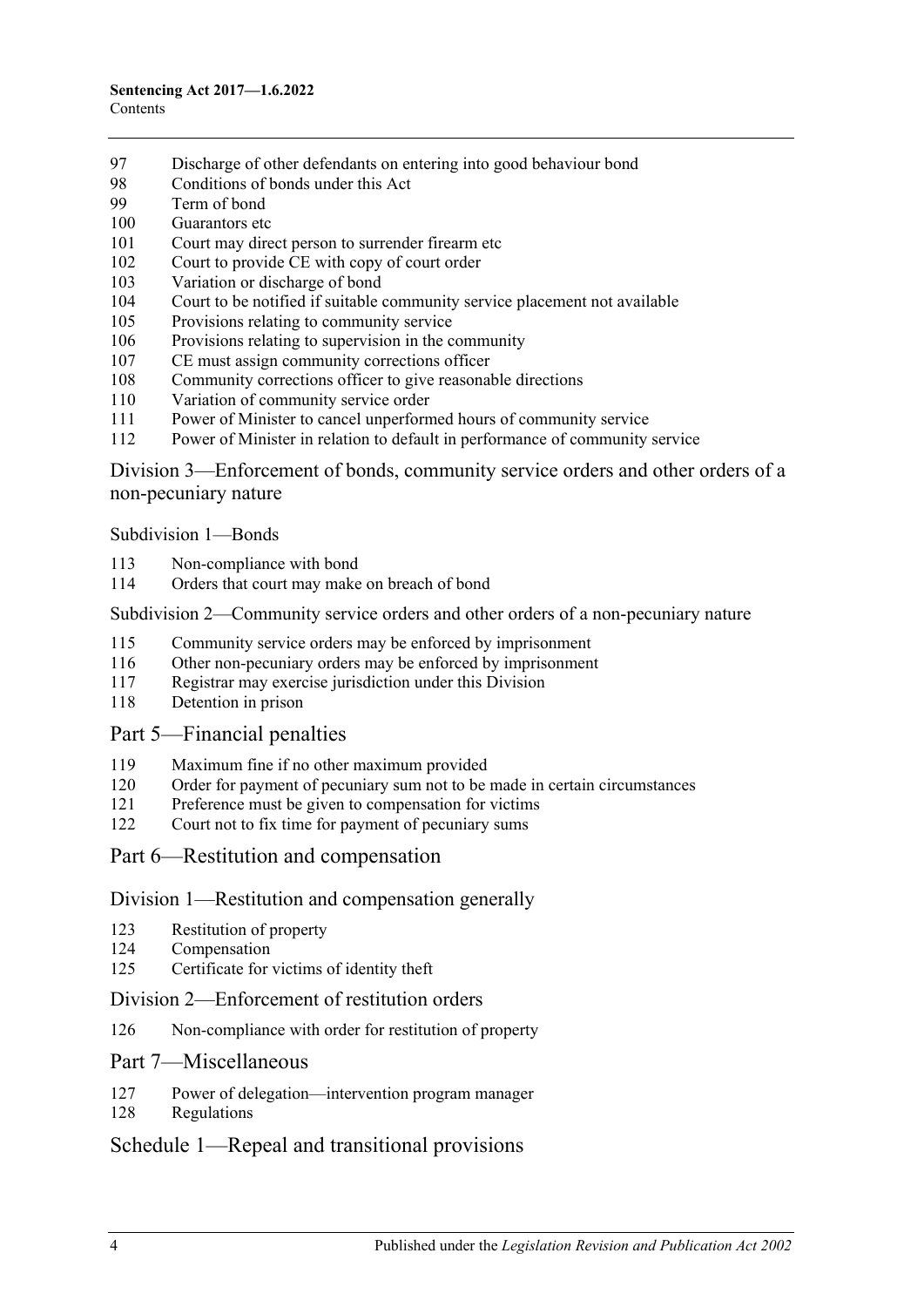Part 1—Repeal of *Criminal Law (Sentencing) Act 1988*

1 [Repeal of Act](#page-102-1)

Part 2—Transitional provisions

2 [Transitional provisions](#page-102-2)

Part 3—Transitional provisions relating to *Sentencing (Release on Licence) Amendment Act 2018*

3 [Transitional provisions](#page-102-3)

[Schedule 2—Re-consideration of authorisations to release on licence under](#page-103-0)  [section 24 of repealed Act or section](#page-103-0) 59 of this Act

1 [Re-consideration of authorisations to release on licence under section 24 of repealed Act](#page-103-1)  or [section](#page-50-0) 59 [of this Act](#page-103-1)

[Legislative history](#page-106-0)

### <span id="page-4-0"></span>**The Parliament of South Australia enacts as follows:**

## **Part 1—Preliminary**

### <span id="page-4-1"></span>**Division 1—Preliminary**

### <span id="page-4-2"></span>**1—Short title**

This Act may be cited as the *Sentencing Act 2017*.

### <span id="page-4-3"></span>**Division 2—Sentencing purposes**

### <span id="page-4-4"></span>**3—Primary sentencing purpose**

The primary purpose for sentencing a defendant for an offence is to protect the safety of the community (whether as individuals or in general).

### <span id="page-4-6"></span><span id="page-4-5"></span>**4—Secondary sentencing purposes**

- (1) The secondary purposes for sentencing a defendant for an offence are as follows:
	- (a) to ensure that the defendant—
		- (i) is punished for the offending behaviour; and
		- (ii) is held accountable to the community for the offending behaviour;
	- (b) to publicly denounce the offending behaviour;
	- (c) to publicly recognise the harm done to the community and to any victim of the offending behaviour;
	- (d) to deter the defendant and others in the community from committing offences;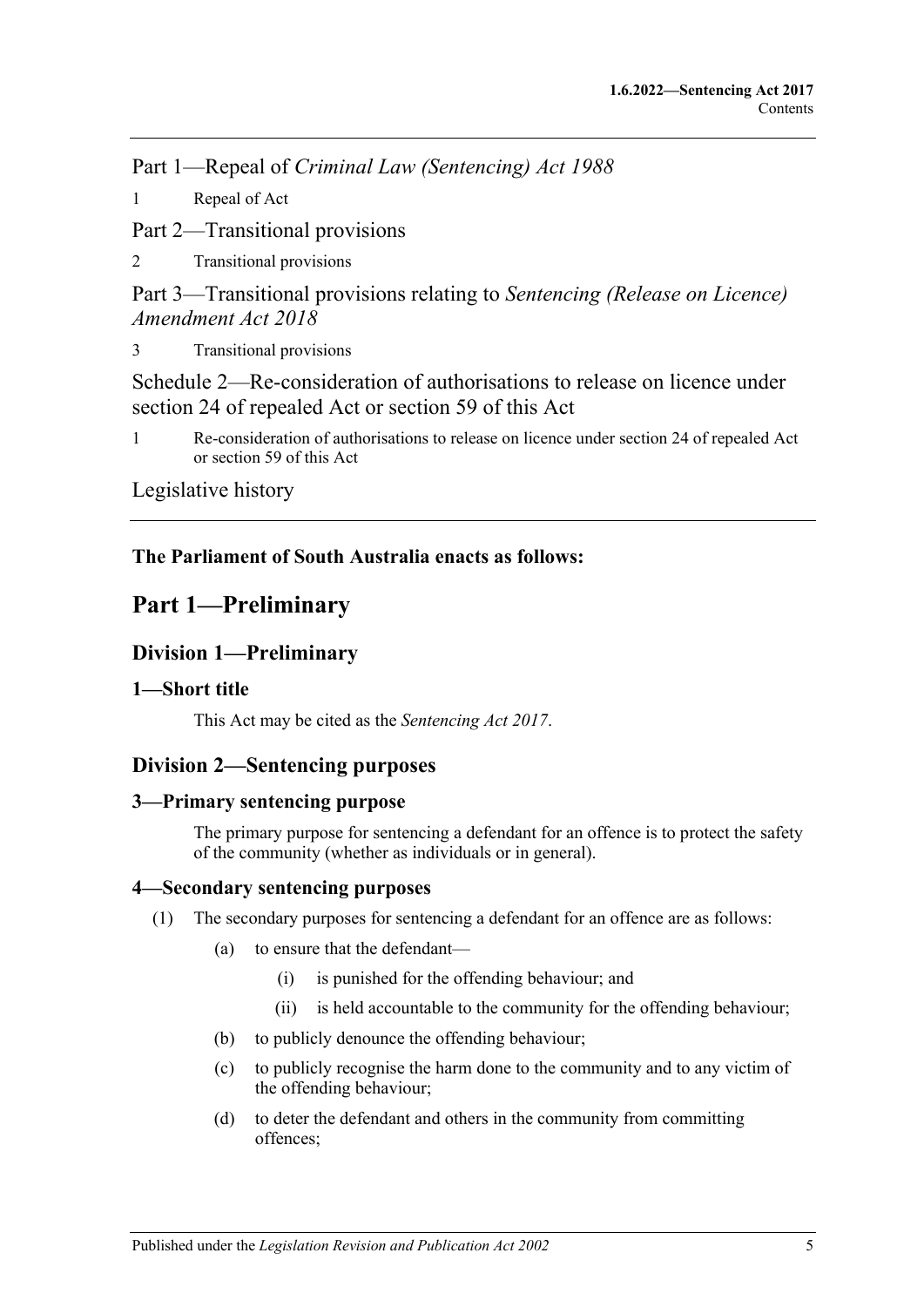- (da) to deter the defendant and others in the community from harming or assaulting prescribed emergency workers (within the meaning of section 20AA of the *[Criminal Law Consolidation Act](http://www.legislation.sa.gov.au/index.aspx?action=legref&type=act&legtitle=Criminal%20Law%20Consolidation%20Act%201935) 1935*) acting in the course of official duties;
- (e) to promote the rehabilitation of the defendant.
- (2) Nothing about the order in which the secondary purposes are listed in [subsection](#page-4-6) (1) implies that any 1 of those secondary purposes is to be given greater weight than any other secondary purpose.

## <span id="page-5-0"></span>**Division 3—Interpretation and application of Act**

### <span id="page-5-1"></span>**5—Interpretation**

(1) In this Act, unless the contrary intention appears—

*bond* means an agreement (not being a bail agreement) entered into pursuant to the sentence of a court under which the defendant undertakes to the Crown to comply with the conditions of the agreement (see Part [4 Division](#page-79-0) 2):

*CE* means the chief executive of the administrative unit of the Public Service that is responsible for assisting a Minister in the administration of the *[Correctional Services](http://www.legislation.sa.gov.au/index.aspx?action=legref&type=act&legtitle=Correctional%20Services%20Act%201982)  Act [1982](http://www.legislation.sa.gov.au/index.aspx?action=legref&type=act&legtitle=Correctional%20Services%20Act%201982)*;

*close personal relationship* means the relationship between 2 adult persons (whether or not related by family and irrespective of their sex or gender identity) who live together as a couple on a genuine domestic basis, but does not include—

- (a) the relationship between a legally married couple; or
- (b) a relationship where 1 of the persons provides the other with domestic support or personal care (or both) for fee or reward, or on behalf of some other person or an organisation of whatever kind;

**Note—**

Two persons may live together as a couple on a genuine domestic basis whether or not a sexual relationship exists, or has ever existed, between them.

*cognitive impairment* includes—

- (a) a developmental disability (including, for example, an intellectual disability, Down syndrome, cerebral palsy or an autistic spectrum disorder); and
- (b) an acquired disability as a result of illness or injury (including, for example, dementia, a traumatic brain injury or a neurological disorder); and
- (c) a mental illness;

*community based custodial sentence*—see Part [3 Division](#page-55-3) 7;

*community corrections officer* means an officer or employee of the administrative unit of the Public Service that is responsible for assisting a Minister in the administration of the *[Correctional Services Act](http://www.legislation.sa.gov.au/index.aspx?action=legref&type=act&legtitle=Correctional%20Services%20Act%201982) 1982* whose duties include the supervision of offenders in the community;

*conditional release* means conditional release from a training centre;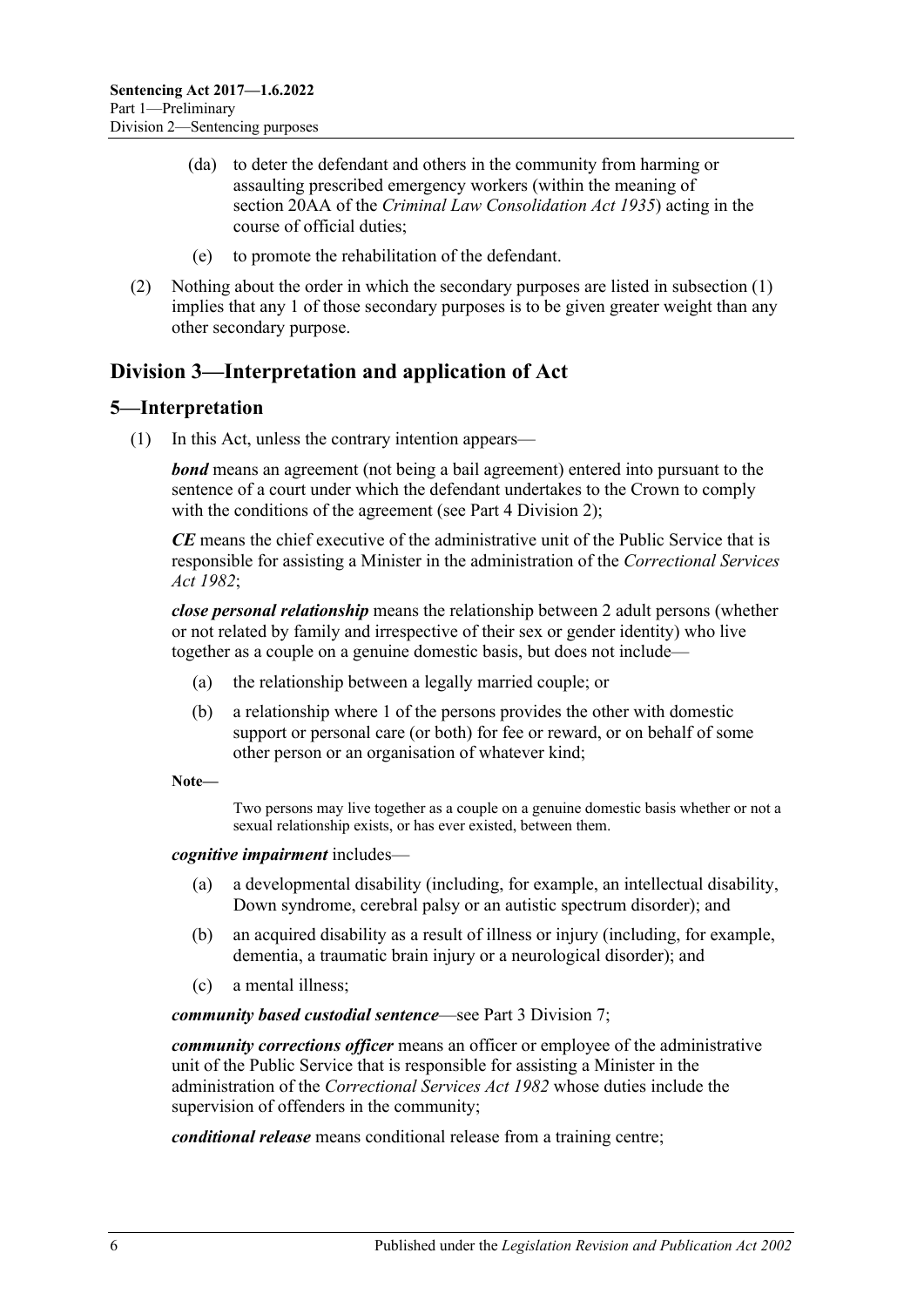*consumption* of a drug includes—

- (a) injection of the drug (either by the person to whom the drug is administered or someone else); and
- (b) inhalation of the drug; and
- (c) any other means of introducing the drug into the body;

#### *court*—

- (a) means a court of criminal jurisdiction; and
- (b) in relation to the exercise of powers under this Act with respect to the variation, revocation or enforcement of an order of a court or other related matters, means the court that made the order or a court of coordinate jurisdiction;

*domestic partner*—a person is the domestic partner of another if the person lives with the other in a close personal relationship;

*DPP* means the Director of Public Prosecutions:

*drug* means alcohol or any other substance that is capable (either alone or in combination with other substances) of influencing mental functioning;

*home detention officer* means a home detention officer appointed by the Minister for Correctional Services under Part 4 Division 6A of the *[Correctional Services Act](http://www.legislation.sa.gov.au/index.aspx?action=legref&type=act&legtitle=Correctional%20Services%20Act%201982) 1982*;

*home detention condition*—see [section](#page-61-0) 72;

*home detention order*—see [section](#page-56-0) 71;

*injury*, in relation to an offence, includes pregnancy, mental injury, shock, fear, grief, distress or embarrassment resulting from the offence;

*intensive correction condition*—see [section](#page-70-0) 82;

*intensive correction order*—see [section](#page-66-1) 81;

*intervention program* means a program that provides—

- (a) supervised treatment; or
- (b) supervised rehabilitation; or
- (c) supervised behaviour management; or
- (d) supervised access to support services; or
- (e) a combination of any 1 or more of the above,

designed to address behavioural problems (including problem gambling), substance abuse or cognitive impairment;

#### *intervention program manager* means—

(a) for the purposes of [sections](#page-22-0) 29 and [30—](#page-23-0)a person employed by the South Australian Courts Administration Authority (including a delegate of such a person) to have general oversight of intervention programs referred to in those sections and to coordinate the implementation of relevant court orders under those sections; or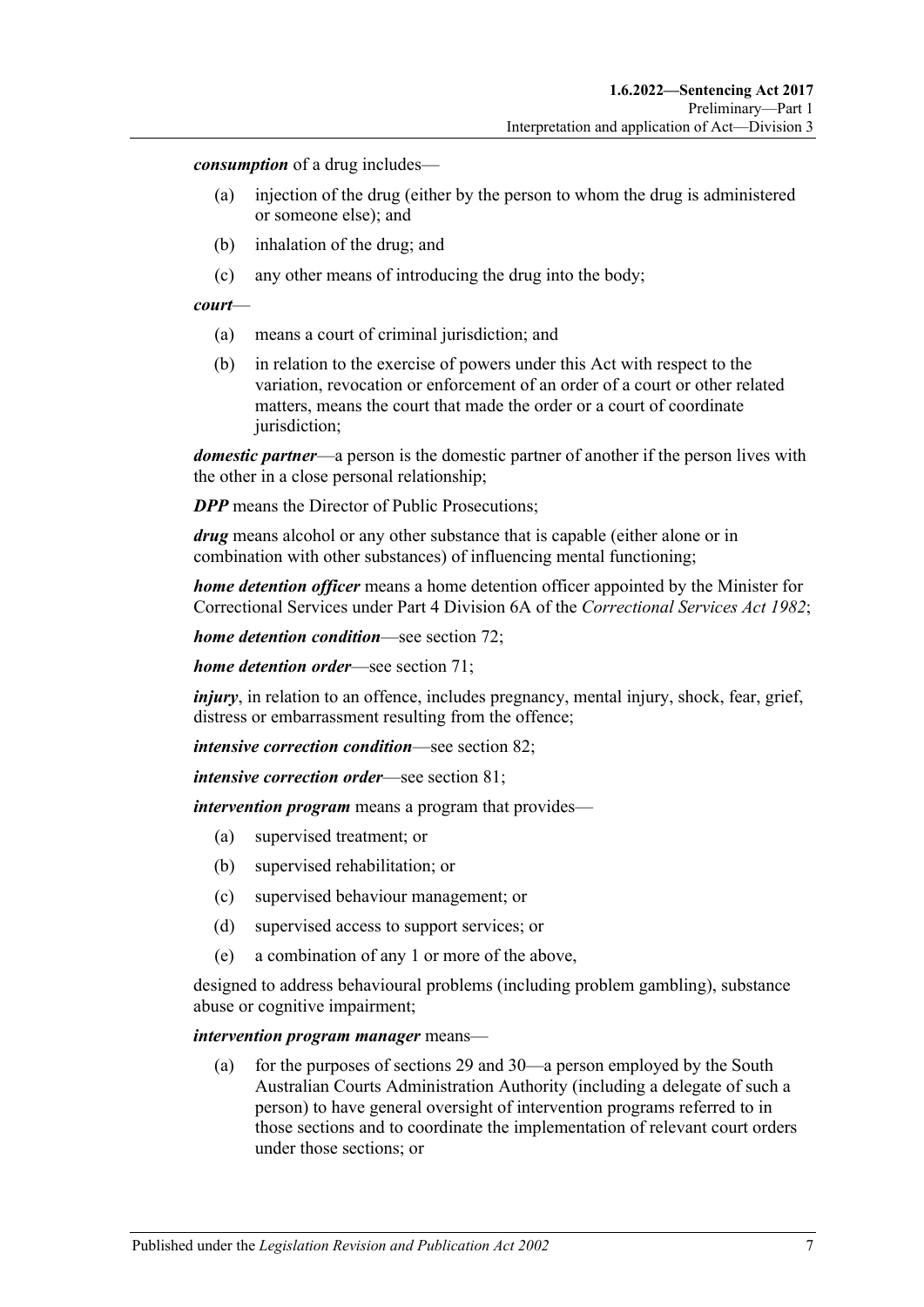(b) for the purposes of this Act (other than [sections](#page-22-0) 29 and [30\)](#page-23-0)—a person employed in the administrative unit of the Public Service that is responsible for assisting a Minister in the administration of the *[Correctional Services](http://www.legislation.sa.gov.au/index.aspx?action=legref&type=act&legtitle=Correctional%20Services%20Act%201982)  Act [1982](http://www.legislation.sa.gov.au/index.aspx?action=legref&type=act&legtitle=Correctional%20Services%20Act%201982)* (including a delegate of such a person) to have general oversight of intervention programs and coordinate the implementation of relevant court orders;

*Minister for Correctional Services* means the Minister responsible for the administration of the *[Correctional Services Act](http://www.legislation.sa.gov.au/index.aspx?action=legref&type=act&legtitle=Correctional%20Services%20Act%201982) 1982*;

*Minister for Youth Justice* means the Minister responsible for the administration of the *[Youth Justice Administration Act](http://www.legislation.sa.gov.au/index.aspx?action=legref&type=act&legtitle=Youth%20Justice%20Administration%20Act%202016) 2016*;

*Parole Board* means the Parole Board of South Australia established under the *[Correctional Services Act](http://www.legislation.sa.gov.au/index.aspx?action=legref&type=act&legtitle=Correctional%20Services%20Act%201982) 1982*;

*pecuniary sum* means—

- (a) a fine; or
- (b) compensation; or
- (c) costs; or
- (d) a sum payable under a bond or to a guarantee ancillary to a bond; or
- (e) any other amount payable under an order or direction of a court,

and includes a VIC levy;

*primary purpose*—the primary purpose for sentencing a defendant for an offence is as set out in [section](#page-4-4) 3;

*prisoner*—a reference to a *prisoner* includes, where the context so requires, a reference to a person serving a sentence—

- (a) on home detention subject to a home detention order; or
- (b) in the community subject to an intensive correction order;

*probationer* means a defendant who has entered into a bond under [Part](#page-78-2) 4;

*probative court* means—

- (a) in the case of a bond entered into pursuant to an order of an appellate court on an appeal against sentence—the court that imposed that sentence; or
- (b) in any other case—the court that made the order pursuant to which the defendant entered into the bond;

*recreational use* of a drug—consumption of a drug is to be regarded as recreational use of the drug unless—

- (a) the drug is administered against the will, or without the knowledge, of the person who consumes it; or
- (b) the consumption occurs accidentally; or
- (c) the person who consumes the drug does so under duress, or as a result of fraud or reasonable mistake; or
- (d) the consumption is therapeutic;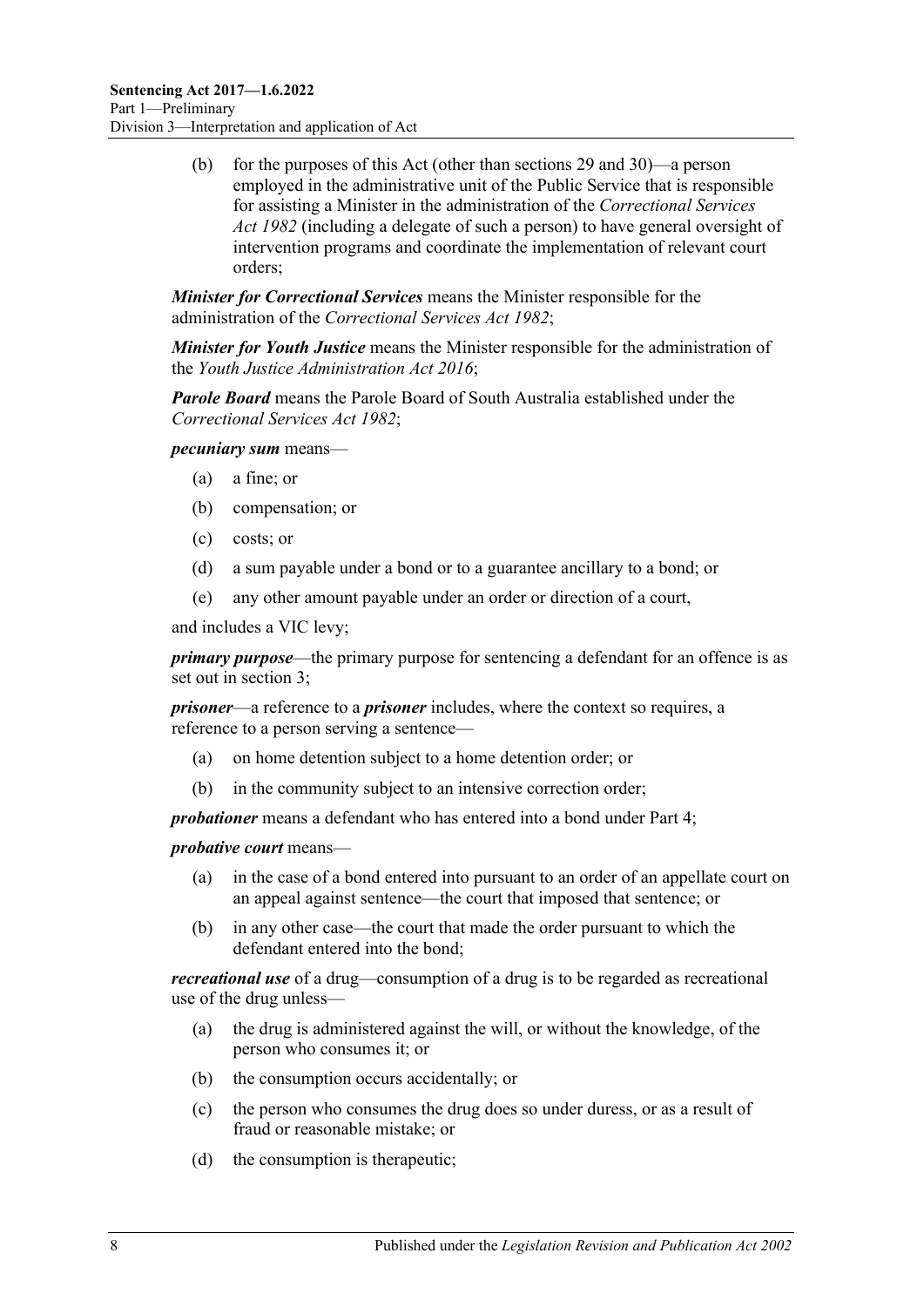*residence* includes, if the defendant is an Aboriginal or Torres Strait Islander person, any place specified by the court as the person's residence;

*secondary purposes*—the secondary purposes for sentencing a defendant for an offence are as set out in [section](#page-4-5) 4;

*self-induced*—see [subsections \(2\)](#page-8-0) and [\(3\);](#page-8-1)

*sentence* means—

- (a) the imposition of a penalty; or
- (b) the decision of a court to offer a defendant an opportunity to enter into a bond; or
- (c) the fixing, extending or negating of a non-parole period; or
- (d) the making of any other order or direction affecting penalty, including the decision of a court to discharge a defendant—
	- (i) without imposing a penalty; or
	- (ii) without recording a conviction;

*sentence of indeterminate duration* means detention in custody until further order (and see Part [3 Division](#page-46-0) 5);

*spouse*—a person is the spouse of another if they are legally married;

*therapeutic*—the consumption of a drug is to be regarded as therapeutic if—

- (a) the drug is prescribed by, and consumed in accordance with the directions of, a medical practitioner; or
- (b) the drug—
	- (i) is a drug of a kind available, without prescription, from registered pharmacists; and
	- (ii) is consumed for a purpose recommended by the manufacturer and in accordance with the manufacturer's instructions;

*VIC levy* means a levy imposed under the *[Victims of Crime Act](http://www.legislation.sa.gov.au/index.aspx?action=legref&type=act&legtitle=Victims%20of%20Crime%20Act%202001) 2001* or a corresponding previous law;

*working day* means any day other than a Saturday, Sunday or public holiday;

*youth* has the same meaning as in the *[Young Offenders Act](http://www.legislation.sa.gov.au/index.aspx?action=legref&type=act&legtitle=Young%20Offenders%20Act%201993) 1993*;

*Youth Court* means the *Youth Court of South Australia*.

- <span id="page-8-0"></span>(2) Intoxication resulting from the recreational use of a drug is to be regarded as self-induced.
- <span id="page-8-1"></span>(3) If a person becomes intoxicated as a result of the combined effect of the therapeutic consumption of a drug and the recreational use of the same or another drug, the intoxication is to be regarded as self-induced even though in part attributable to therapeutic consumption.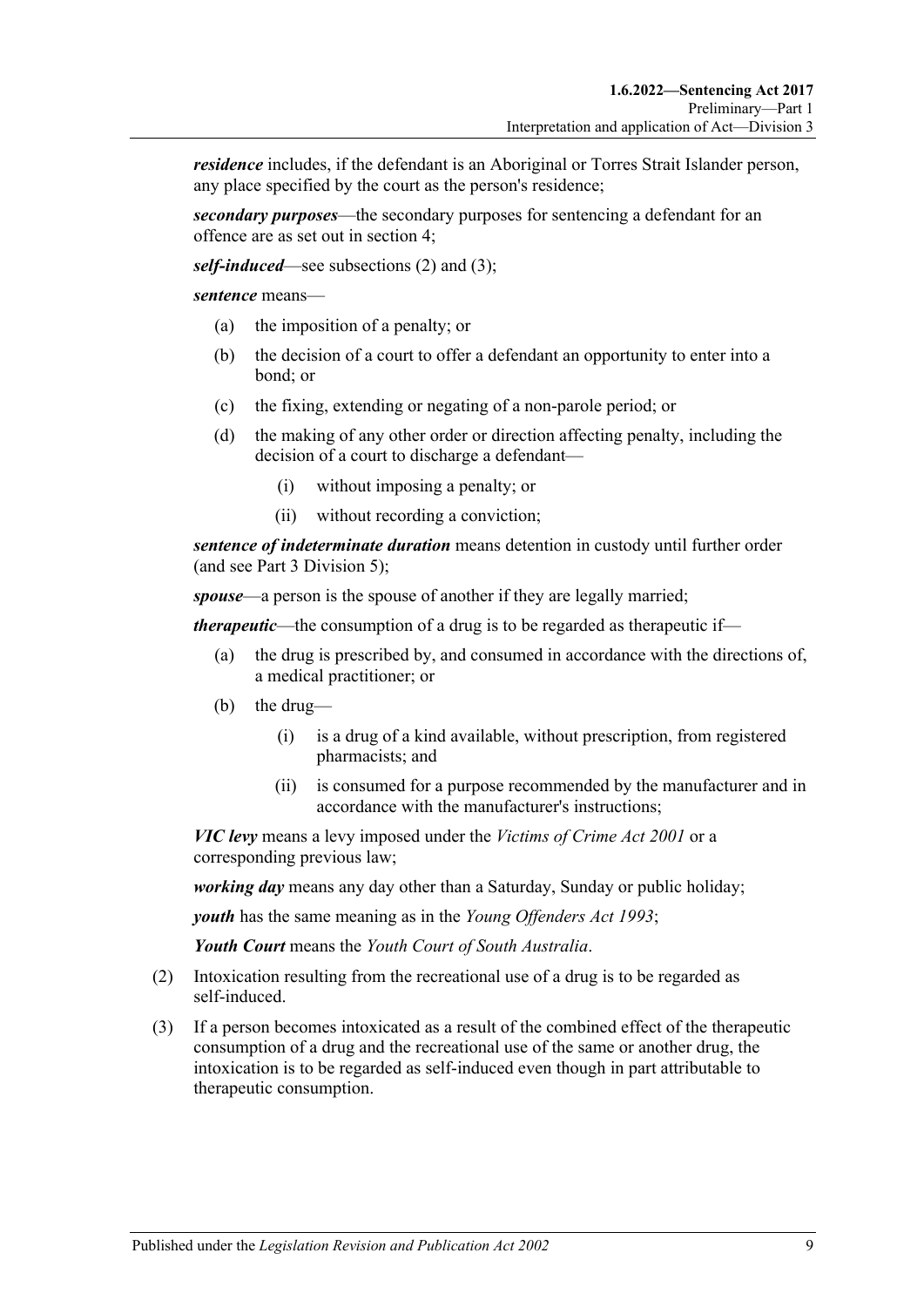- (4) For the purposes of this Act
	- a VIC levy imposed on a person will be taken to have been imposed by order of the court that found the person guilty of the offence that gave rise to the levy; and
	- (b) a person who pleads guilty to a charge of an offence will be taken to have been found guilty of the offence unless—
		- (i) the plea is subsequently withdrawn; or
		- (ii) the person is adjudged incompetent to have made the plea.

### <span id="page-9-0"></span>**6—Application of Act to youths**

- (1) Subject to a provision of this Act to the contrary, this Act applies in relation to the sentencing of a youth and the enforcement of a sentence against a youth.
- (2) However, in the event of conflict between a provision of this Act and a provision of the *[Young Offenders Act](http://www.legislation.sa.gov.au/index.aspx?action=legref&type=act&legtitle=Young%20Offenders%20Act%201993) 1993* or the *[Youth Court Act](http://www.legislation.sa.gov.au/index.aspx?action=legref&type=act&legtitle=Youth%20Court%20Act%201993) 1993*, the latter provision prevails to the extent of that conflict.
- (3) In applying a provision of this Act to a youth who is being or has been dealt with as a youth (and not as an adult)—
	- (a) a reference to imprisonment is to be read as a reference to detention; and
	- (b) a reference to a warrant of commitment is to be read as an order for detention; and
	- (c) a reference to a prison is to be read as a reference to a training centre; and
	- (d) a reference to the CE is to be read as a reference to the chief executive of the administrative unit of the Public Service that is responsible for assisting a Minister in the administration of the *[Youth Justice Administration Act](http://www.legislation.sa.gov.au/index.aspx?action=legref&type=act&legtitle=Youth%20Justice%20Administration%20Act%202016) 2016*; and
	- (e) a reference to a community corrections officer is to be read as a reference to a community youth justice officer under the *[Youth Justice Administration](http://www.legislation.sa.gov.au/index.aspx?action=legref&type=act&legtitle=Youth%20Justice%20Administration%20Act%202016)  Act [2016](http://www.legislation.sa.gov.au/index.aspx?action=legref&type=act&legtitle=Youth%20Justice%20Administration%20Act%202016)*; and
	- (f) a reference to a bond, or to entering into a bond, is to be read as a reference to an order under section 26 of the *[Young Offenders Act](http://www.legislation.sa.gov.au/index.aspx?action=legref&type=act&legtitle=Young%20Offenders%20Act%201993) 1993*, or to becoming subject to such an order; and
	- (g) a reference to a probationer is to be read as a reference to a youth the subject of such an order; and
	- (h) a reference to the Minister for Correctional Services is to be read as a reference to the Minister for Youth Justice.

### <span id="page-9-1"></span>**7—Powers conferred by this Act are additional**

- (1) Subject to this Act, the powers conferred on a court by this Act are in addition to, and do not derogate from, the powers conferred by another Act or law to impose a penalty on, or make an order or give a direction in relation to, a person found guilty of an offence.
- (2) Nothing in this Act affects the powers of a court to punish a person for contempt of that court.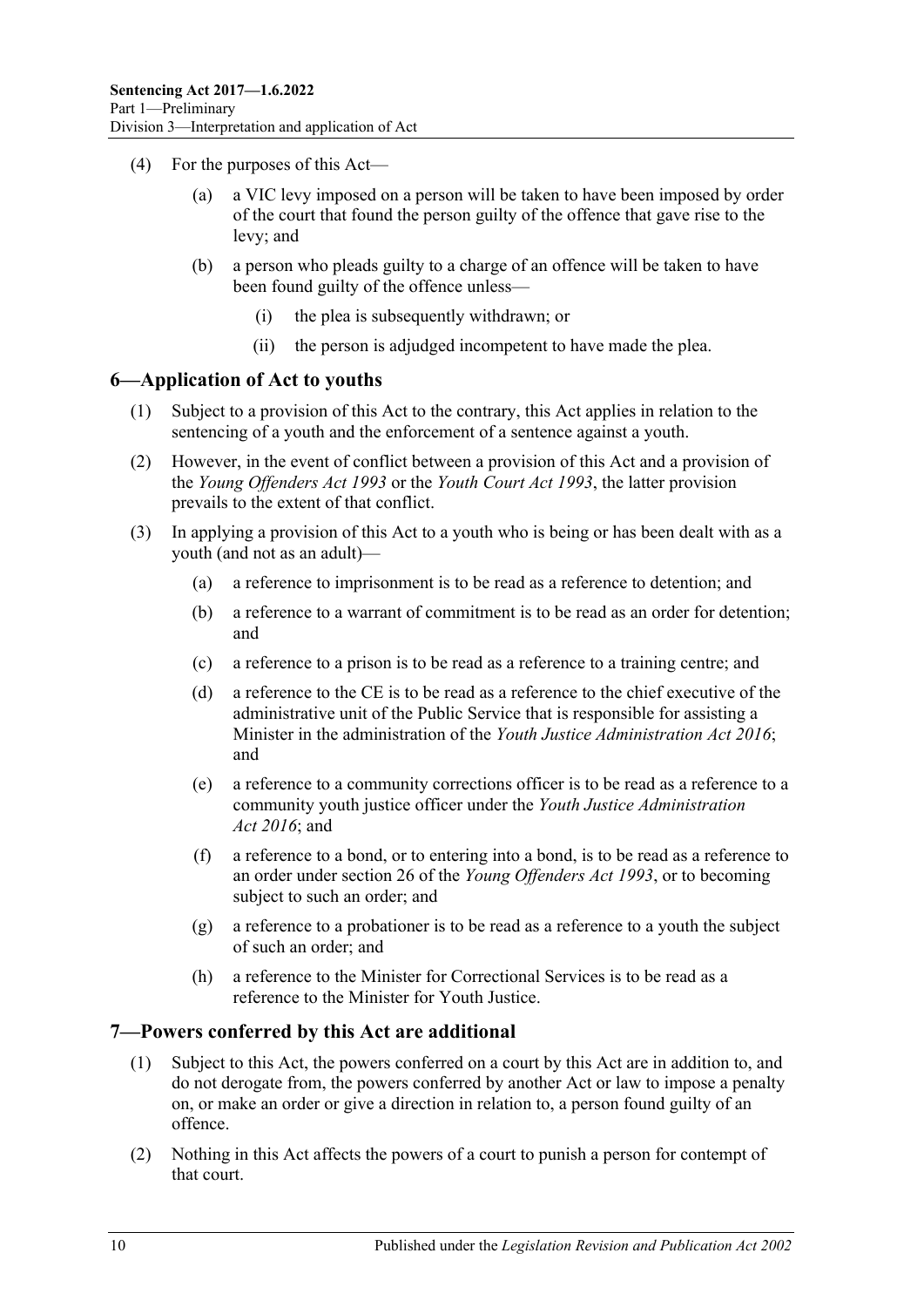### <span id="page-10-0"></span>**8—Court may not impose bond except under this Act**

Despite any other Act or law to the contrary, a defendant may not enter into a bond except under this Act.

## <span id="page-10-1"></span>**Part 2—Sentencing purposes, principles and factors**

### <span id="page-10-2"></span>**Division 1—Purposes, principles and factors**

### <span id="page-10-3"></span>**9—Primary purpose to be considered**

For the avoidance of doubt, the primary purpose for sentencing a defendant for an offence must be the paramount consideration when a court is determining and imposing the sentence.

### <span id="page-10-4"></span>**10—General principles of sentencing**

- (1) Subject to this Act or any other Act, in determining a sentence for an offence, a court must apply (although not to the exclusion of any other relevant principle) the common law concepts reflected in the following principles:
	- (a) proportionality;
	- (b) parity;
	- (c) totality;
	- (d) the rule that a defendant may not be sentenced on the basis of having committed an offence in respect of which the defendant was not convicted.
- (2) Subject to this Act or any other Act, a court must not impose a sentence of imprisonment on a defendant unless the court decides that—
	- (a) the seriousness of the offence is such that the only penalty that can be justified is imprisonment; or
	- (b) it is required for the purpose of protecting the safety of the community (whether as individuals or in general).

### <span id="page-10-6"></span><span id="page-10-5"></span>**11—Individual sentencing factors**

- <span id="page-10-7"></span>(1) In determining a sentence for an offence, a court must take into account such of the factors as are known to the court that relate to the following matters as may be relevant:
	- (a) the nature, circumstances and seriousness of the offence;
	- (b) the personal circumstances and vulnerability of any victim of the offence whether because of the victim's age, occupation, relationship to the defendant, disability or otherwise;
	- (c) the extent of any injury, emotional harm, loss or damage resulting from the offence or any significant risk or danger created by the offence, including any risk to national security;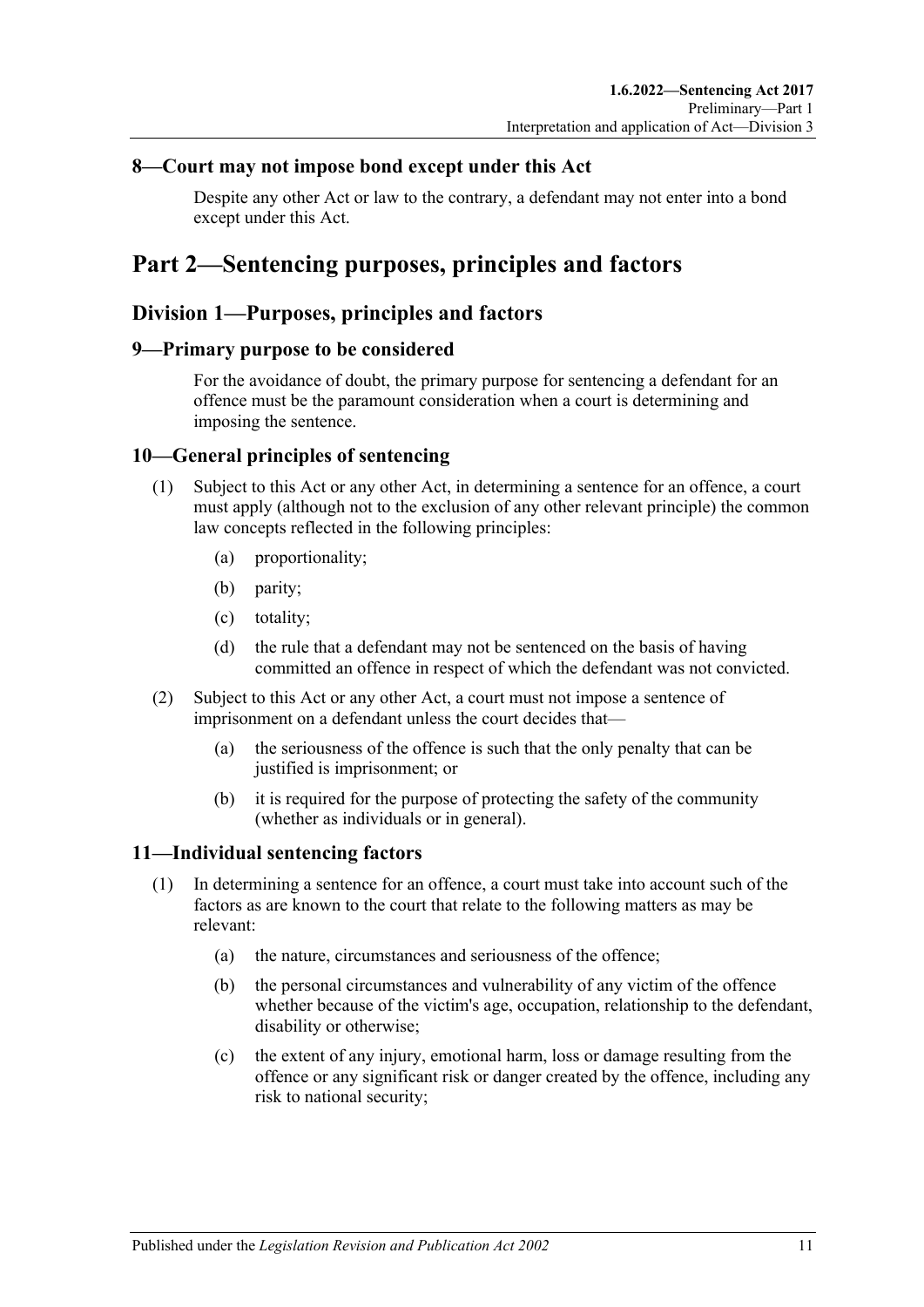- (ca) whether the offence was wholly or partly motivated by hatred for, or prejudice against, a group of people to which the defendant believed the victim belonged (including, without limiting this paragraph, people of a particular race, religion, sex, sexual orientation, gender identity or age, or people having an intersex variation or a particular disability);
- (d) the defendant's character, general background and offending history;
- (e) the likelihood of the defendant re-offending;
- (f) the defendant's age, and physical and mental condition (including any cognitive impairment);
- (g) the extent of the defendant's remorse for the offence, having regard in particular as to whether—
	- (i) the defendant has provided evidence that the defendant has accepted responsibility for the defendant's actions; and
	- (ii) the defendant has acknowledged any injury, loss or damage caused by the defendant's actions, or voluntarily made reparation for any such injury, loss or damage, or both;
- (h) the defendant's prospects of rehabilitation.
- (2) The matters referred to in [subsection](#page-10-6) (1) are in addition to any other matter the court is required or permitted to take into account under this Act or any other Act or law.
- (3) The court must not have regard to any of the factors in sentencing if it would be contrary to an Act or law to do so (and the fact that any such factor is relevant and known to the court does not require the court to increase or reduce the sentence for the offence).
- (4) A court must determine the sentence for an offence without regard to—
	- (a) the fact that this Act or another Act prescribes a mandatory minimum non-parole period in respect of the offence; or
	- (b) any consequences that may arise under the *[Child Sex Offenders Registration](http://www.legislation.sa.gov.au/index.aspx?action=legref&type=act&legtitle=Child%20Sex%20Offenders%20Registration%20Act%202006)  Act [2006](http://www.legislation.sa.gov.au/index.aspx?action=legref&type=act&legtitle=Child%20Sex%20Offenders%20Registration%20Act%202006)*; or
	- (c) the good character or lack of previous convictions of the defendant if—
		- (i) the offence is a class 1 or class 2 offence within the meaning of the *[Child Sex Offenders Registration Act](http://www.legislation.sa.gov.au/index.aspx?action=legref&type=act&legtitle=Child%20Sex%20Offenders%20Registration%20Act%202006) 2006*; and
		- (ii) the court is satisfied that the defendant's alleged good character or lack of previous convictions was of assistance to the defendant in the commission of the offence.
- (5) For the purposes of [subsection](#page-10-7)  $(1)(a)$ , the court must only have regard to the matters personal to the defendant that the court is satisfied are causally connected with, or have materially contributed to, the commission of the offence, including (for example) the defendant's motivation in committing the offence and the degree to which the defendant participated in its commission.
- (6) If a defendant has participated in an intervention program, a court may treat the defendant's participation in the program, and the defendant's achievements in the program, as relevant to sentence.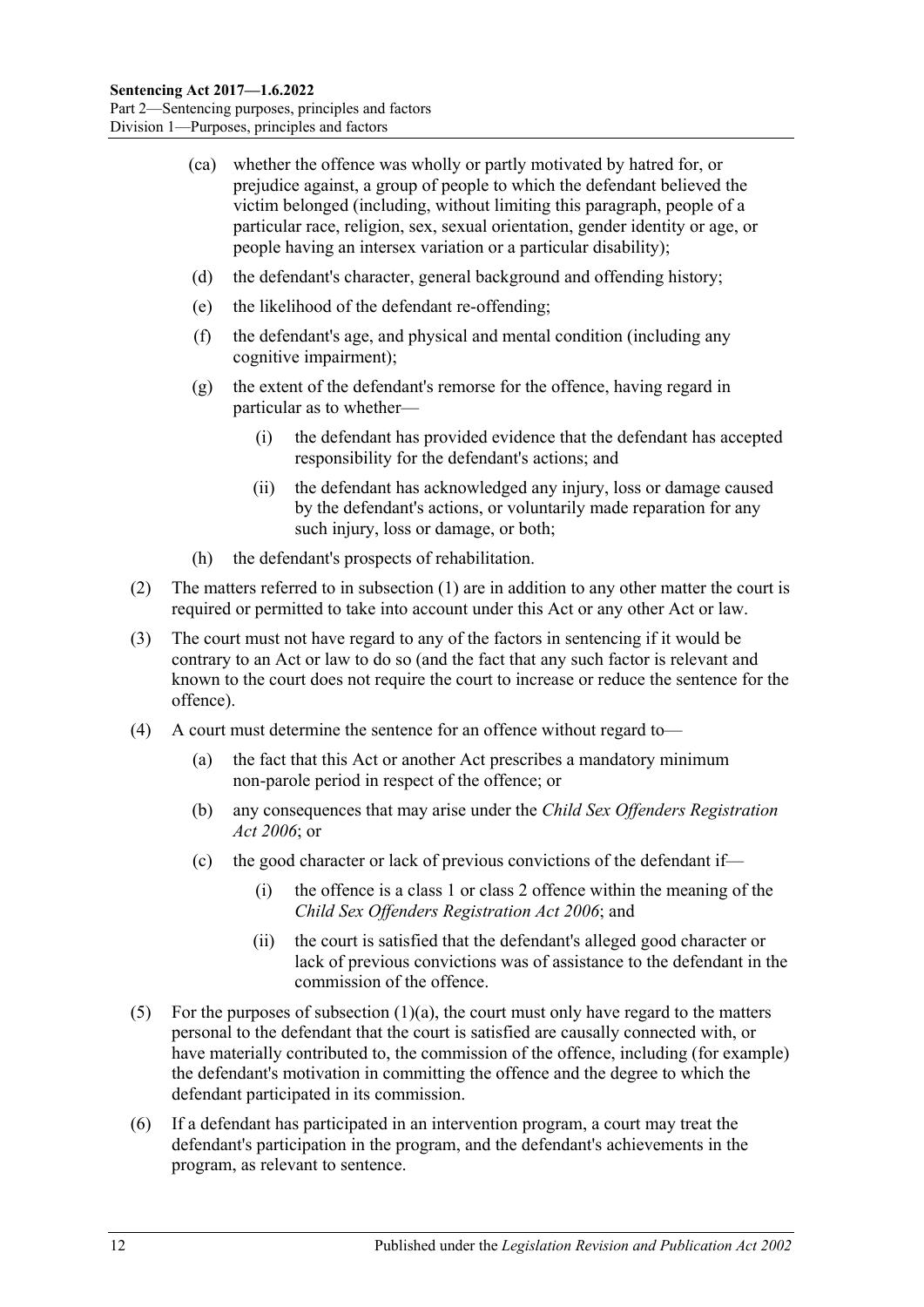- (7) However, the fact that a defendant—
	- (a) has not participated in, or has not had the opportunity to participate in, an intervention program; or
	- (b) has performed badly in, or has failed to make satisfactory progress in, such a program,

is not relevant to sentence.

### <span id="page-12-1"></span><span id="page-12-0"></span>**Division 2—General sentencing provisions**

### **Subdivision 1—Procedural provisions**

### <span id="page-12-2"></span>**12—Determination of sentence**

For the purpose of determining sentence, a court—

- (a) is not bound by the rules of evidence; and
- (b) may inform itself on matters relevant to the determination as it thinks fit; and
- (c) must act according to equity, good conscience and the substantial merits of the case without regard to technicalities and legal forms.

### <span id="page-12-3"></span>**13—Prosecutor to provide particulars of victim's injury etc**

- (1) Subject to [subsection](#page-12-4) (2), the prosecutor must, for the purpose of assisting a court to determine sentence for an offence, provide the court with particulars (that are reasonably ascertainable and not already before the court in evidence or a pre-sentence report) of—
	- (a) injury, loss or damage resulting from the offence; and
	- (b) injury, loss or damage resulting from—
		- (i) any other offence that is to be taken into account specifically in the determination of sentence; or
		- (ii) a course of conduct consisting of a series of criminal acts of the same or a similar character of which the offence for which sentence is to be imposed forms part.
- <span id="page-12-4"></span>(2) The prosecutor may refrain from providing the court with particulars of injury, loss or damage suffered by a person if the person has expressed a wish to that effect to the prosecutor.
- (3) If the offence is not an offence in relation to which a victim impact statement may be provided in accordance with [section](#page-13-0) 14, the court must still allow particulars provided under this section to include a victim impact statement unless the court determines that it would not be appropriate in the circumstances of the case (and the other provisions of this Division relating to victim impact statements apply to such a statement as if it were provided under [section](#page-13-0) 14).
- (4) The validity of a sentence is not affected by non-compliance or insufficient compliance with this section.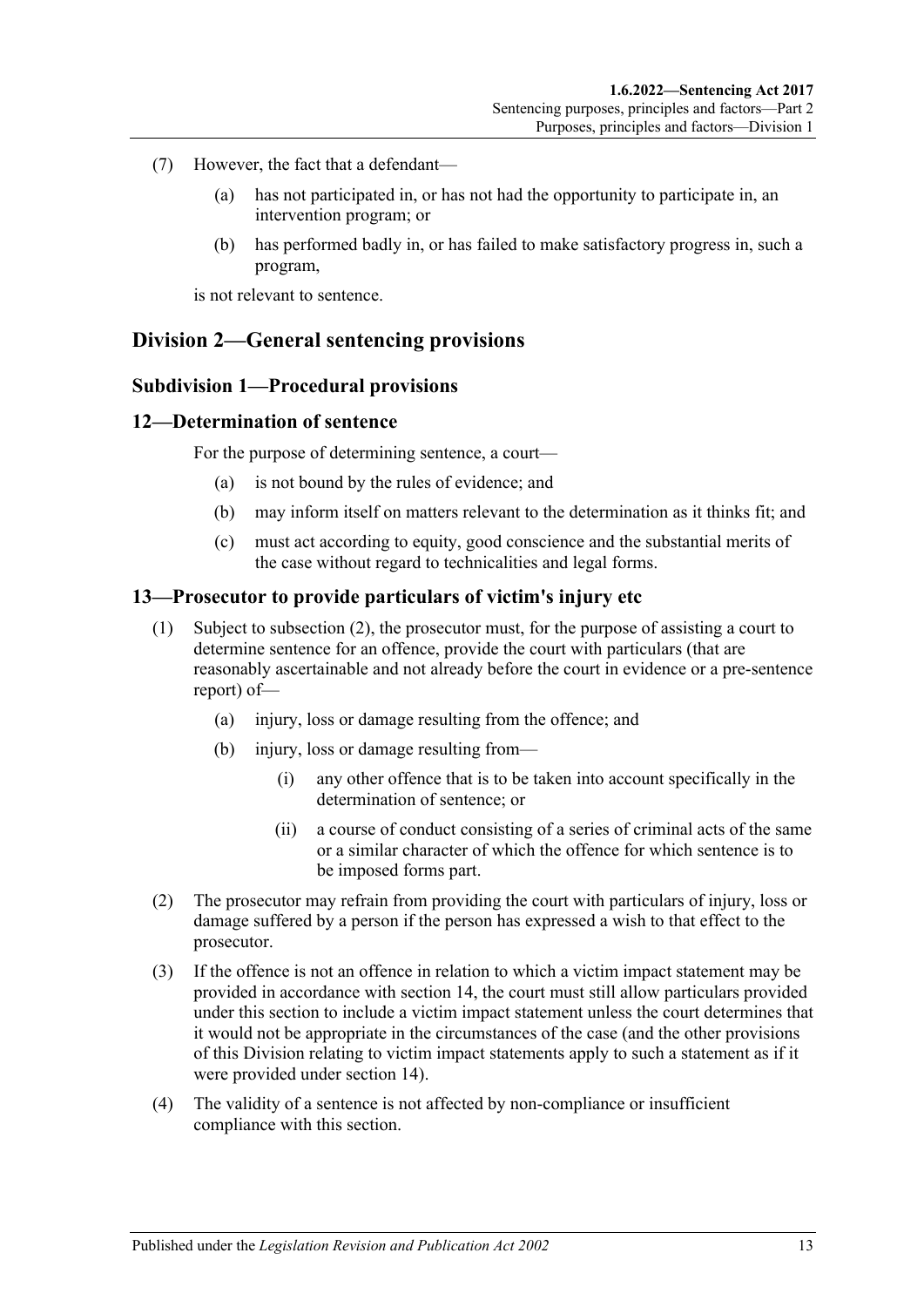### <span id="page-13-0"></span>**14—Victim impact statements**

- (1) A person who has suffered injury, loss or damage resulting from an indictable offence or a prescribed summary offence committed by another may provide the sentencing court with a written personal statement (a *victim impact statement*) about the impact of that injury, loss or damage on the person and the person's family.
- (2) Before determining sentence for the offence, the court may, if the person so requested when providing the statement—
	- (a) allow the person an opportunity to read the statement aloud to the court; or
	- (b) cause the statement to be read aloud to the court; or
	- (c) give consideration to the statement without the statement being read aloud to the court.
- (3) If the court considers there is good reason to do so, it may, in order to assist a person who wishes to read aloud a victim impact statement to the court—
	- (a) allow an audio visual record or audio record of the person reading the statement to be played to the court; or
	- (b) exercise any other powers that it has with regard to a vulnerable witness.
- <span id="page-13-2"></span>(4) Subject to [subsection](#page-13-1) (5) (but despite any other provision of this Act), the court must, if the person so requested when providing the statement, ensure that—
	- (a) the defendant; or
	- (b) if the defendant is a body corporate, a director or some other representative of the body corporate satisfactory to the court,

is present when the statement is read aloud to the court.

- <span id="page-13-1"></span>(5) [Subsection](#page-13-2) (4) does not apply if the court is satisfied that special reasons exist which make it inappropriate for the defendant or other person to be present, or that the presence of the defendant or other person may cause a disturbance or a threat to public order and safety (however, in such a case, the court must ensure that the defendant or other person is present by means of an audio visual link or audio link, if such facilities are reasonably available to the court, or that arrangements are otherwise made for an audio visual record of the statement to be made and played to the defendant or other person).
- (6) The validity of a sentence is not affected by non-compliance or insufficient compliance with this section.
- (7) In this section—

#### *prescribed summary offence* means—

- (a) a summary offence that results in the death of a victim or a victim suffering total incapacity; or
- (b) a summary offence (other than a summary offence of assault) that results in a victim suffering serious harm;

#### *serious harm* means—

(a) harm that endangers a person's life; or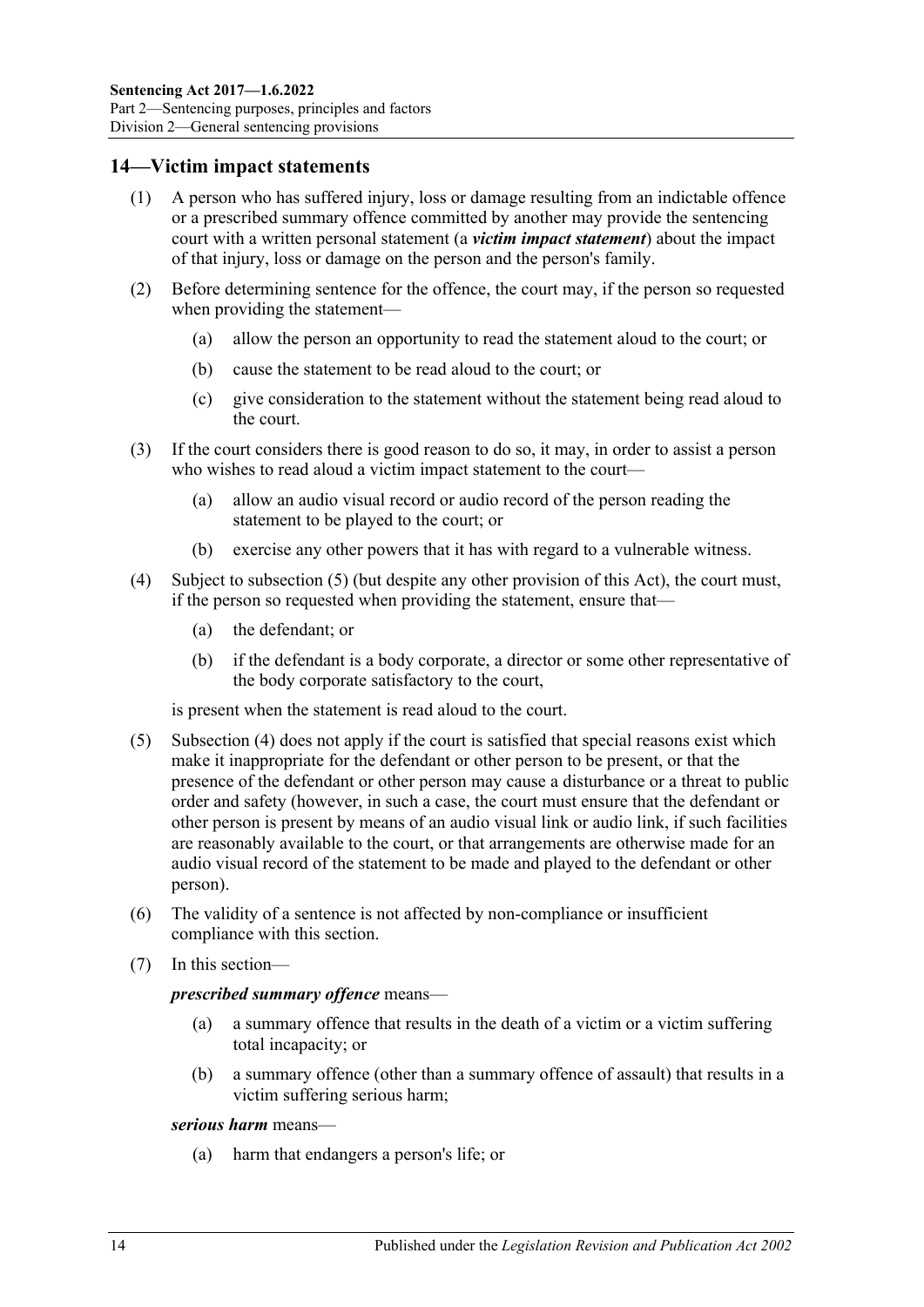- (b) harm that consists of loss of, or serious and protracted impairment of, a part of the body or a physical or mental function; or
- (c) harm that consists of serious disfigurement;

*total incapacity*—a victim suffers total incapacity if the victim is permanently physically or mentally incapable of independent function.

### <span id="page-14-0"></span>**15—Community impact statements**

- (1) Any person may make a submission to the Commissioner for Victims' Rights for the purpose of assisting the Commissioner to compile information which may be included in a statement under this section.
- (2) In proceedings to determine sentence for an offence, the prosecutor or the Commissioner for Victims' Rights may, if they think fit, provide the sentencing court with—
	- (a) a written statement about the effect of the offence, or of offences of the same kind, on people living or working in the location in which the offence was committed (a *neighbourhood impact statement*); or
	- (b) a written statement about the effect of the offence, or of offences of the same kind, on the community generally or on any particular sections of the community (a *social impact statement*).
- (3) Before determining sentence for the offence, the court will cause the statement to be read aloud to the court by the prosecutor, or such other person as the court thinks fit, unless the court determines that it is inappropriate or would be unduly time consuming for the statement to be so read.
- (4) The validity of a sentence is not affected by non-compliance or insufficient compliance with this section.

### <span id="page-14-1"></span>**16—Statements to be provided in accordance with rules**

- (1) A statement to be provided to a court under [section](#page-13-0) 14 or [15](#page-14-0) must comply with and be provided in accordance with rules of court.
- (2) Nothing prevents a statement to be provided to a court under [section](#page-13-0) 14 or [15](#page-14-0) from containing recommendations relating to the sentence to be determined by the court.
- (3) A copy of a statement to be provided to a court under [section](#page-13-0) 14 or [15](#page-14-0) must be made available for inspection by the defendant or the defendant's counsel in accordance with rules of court and the defendant is entitled to make submissions to the court in relation to the statement.

### <span id="page-14-2"></span>**17—Pre-sentence reports**

- (1) A court may, if of the opinion that it would assist in determining sentence, order the preparation of a pre-sentence report on any or all of the following matters:
	- (a) the physical or mental condition of the defendant;
	- (b) the personal circumstances and history of the defendant;
	- (c) any other matter that would assist the court in determining sentence.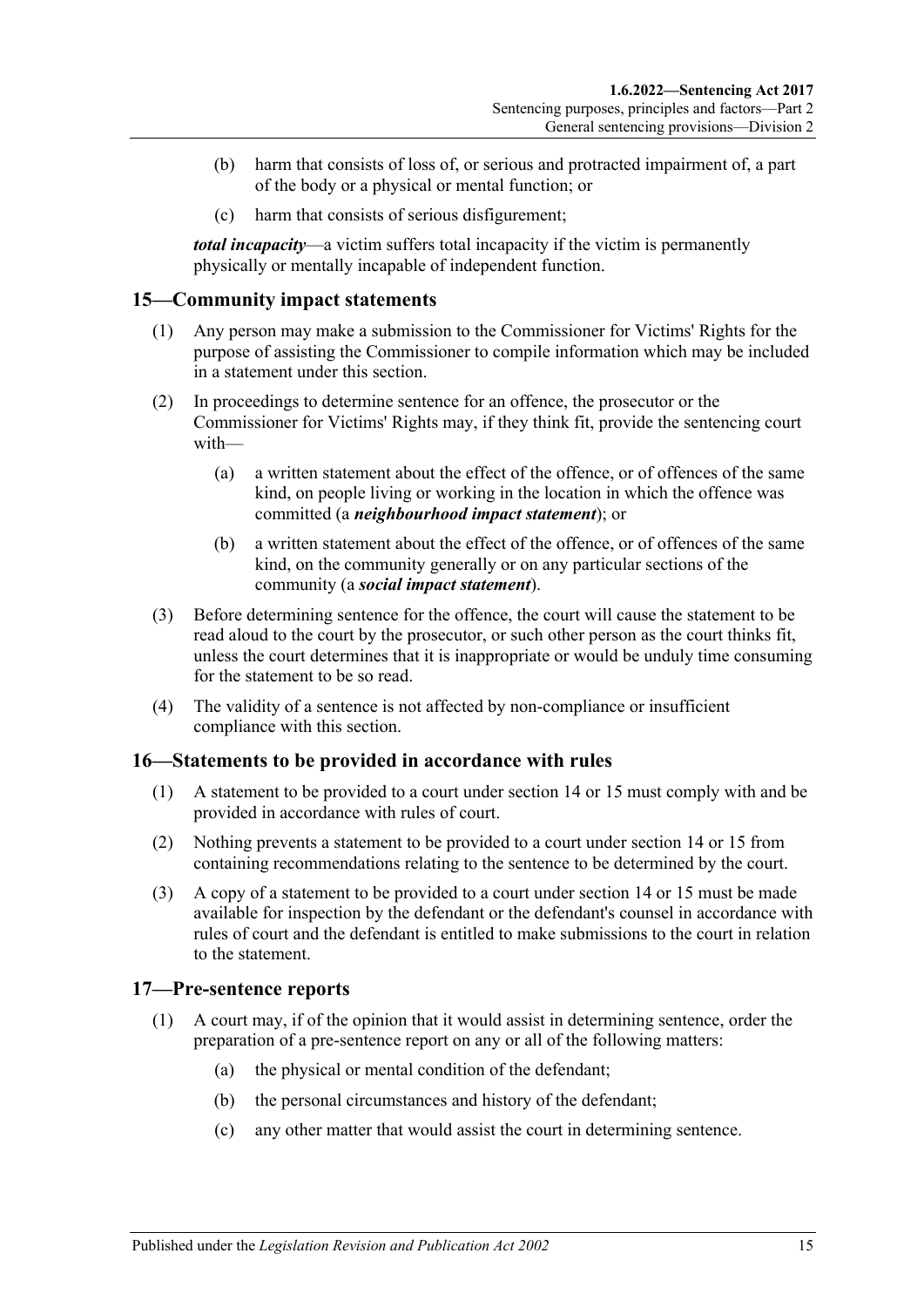- (2) However, the court should not order the preparation of a pre-sentence report—
	- (a) if the information sought by the court cannot be provided within a reasonable time; or
	- (b) if the penalty to be imposed is a mandatory penalty for which no other penalty can be substituted and a non-parole period is not in question.
- (3) A pre-sentence report may be given orally or in writing.
- (4) A copy of every written pre-sentence report received by a court must be provided to the prosecutor and to the defendant or the defendant's counsel.
- (5) The person by whom a pre-sentence report is given is liable to be examined or cross-examined on any of the matters contained in the report and, in the case of a written report, must appear before the court for that purpose if requested to do so.
- (6) If a statement of fact or opinion in a pre-sentence report is challenged by the prosecutor or the defendant, the court must disregard the fact or opinion unless it is substantiated on oath.

### <span id="page-15-0"></span>**18—Expert evidence**

- (1) If a defendant is to be sentenced for an indictable offence and expert evidence is to be presented to the court by the defendant or the defendant's counsel, written notice of intention to introduce the evidence must be given to the DPP—
	- (a) at least 28 days before the date appointed for submissions on sentence; or
	- (b) if the evidence does not become available to the defence until later—as soon as practicable after it becomes available to the defence.
- (2) The notice must—
	- (a) set out the name and qualifications of the expert; and
	- (b) describe the general nature of the evidence and what it tends to establish.
- (3) The court may, on application by a defendant, exempt the defendant from the obligation imposed by this section.
- <span id="page-15-1"></span>(4) If the defence proposes to introduce expert psychiatric evidence or other expert medical evidence relevant to the defendant's mental state or medical condition at the time of an alleged offence, the court may, on application by the prosecutor, require the defendant to submit, at the prosecutor's expense, to an examination by an independent expert approved by the court.
- (5) If a defendant fails to comply with a requirement of or under this section, the evidence will not be admitted without the court's permission (but the court cannot allow the admission of evidence if the defendant fails to submit to an examination by an independent expert under [subsection](#page-15-1) (4)).
- <span id="page-15-2"></span>(6) If the DPP receives notice under this section of an intention to introduce expert evidence less than 28 days before the day appointed for submissions on sentence, the court may, on application by the prosecutor, adjourn the sentencing to allow the prosecution a reasonable opportunity to obtain expert advice on the proposed evidence.
- (7) The court should grant an application for an adjournment under [subsection](#page-15-2) (6) unless there are good reasons to the contrary.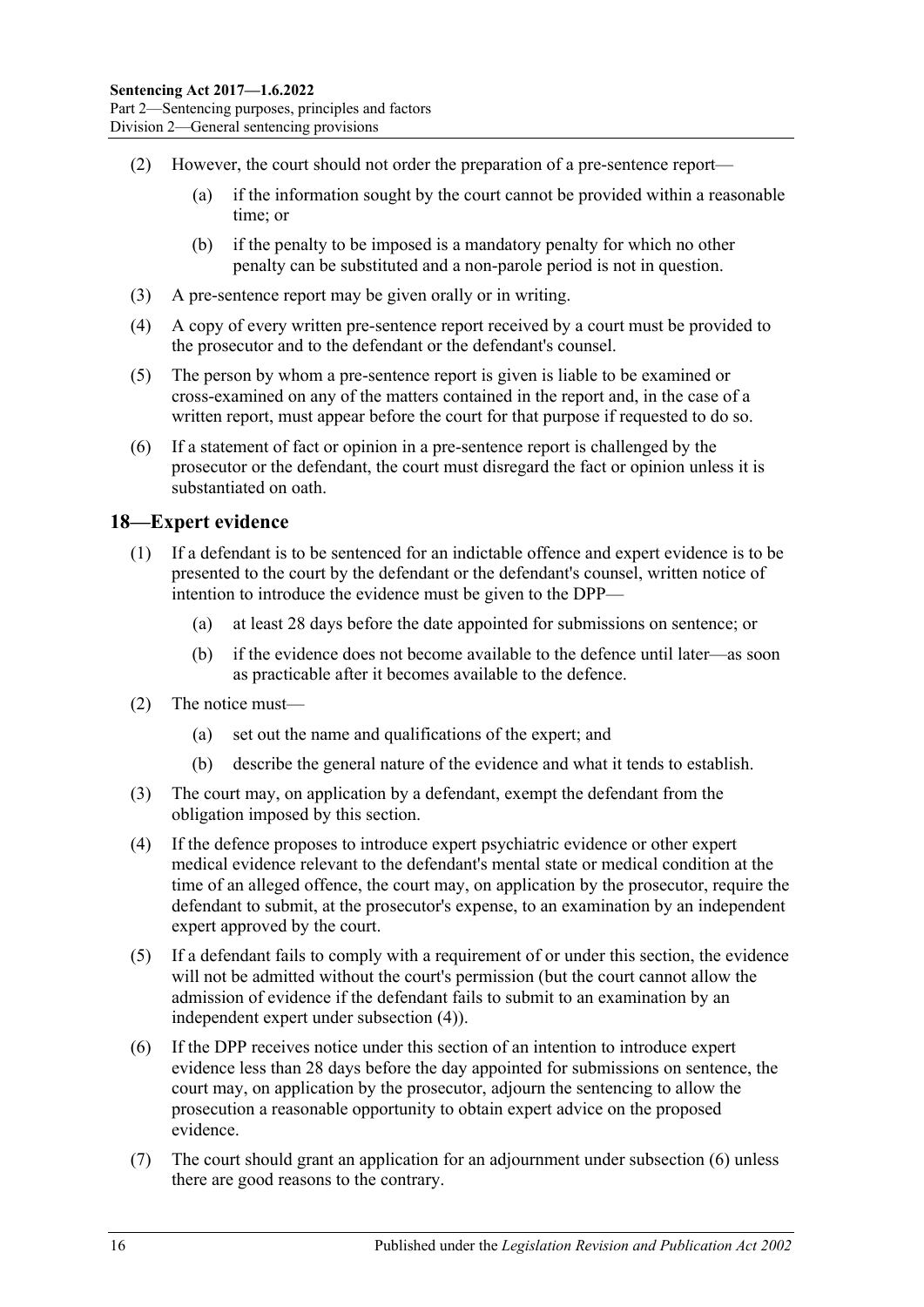(8) The court may, on application by the prosecution, require the defendant to provide to the prosecution a copy of any report obtained by the defendant from a person proposed to be called to give expert evidence at the sentencing.

### <span id="page-16-3"></span><span id="page-16-0"></span>**19—Court to inform defendant of reasons etc for sentence**

- (1) A court must, on sentencing a defendant who is present in court (whether in person or by audio visual link or audio link) for an offence or offences, state the sentence that it is imposing for the offence or offences and its reasons for imposing that sentence, including (for example) any reason why a sentence that would otherwise have been imposed for the offence or offences has been reduced.
- (2) Nothing in [subsection](#page-16-3) (1) requires a court to state any information that relates to a person's cooperation, or undertaking to cooperate, with a law enforcement agency.
- (3) The validity of a sentence is not affected by non-compliance or insufficient compliance with this section.

### <span id="page-16-1"></span>**20—Rectification of sentencing errors**

- (1) A court that imposes, or purports to impose, a sentence on a defendant, or a court of coordinate jurisdiction, may, on its own initiative or on application by the DPP or the defendant, make such orders as the court is satisfied are required to rectify an error of a technical nature made by the sentencing court in imposing, or purporting to impose, the sentence, or to supply a deficiency or remove an ambiguity in the sentencing order.
- (2) The DPP and the defendant are both parties to proceedings under this section.

### <span id="page-16-2"></span>**21—Presence of defendant during sentencing proceedings**

- (1) Subject to the exceptions set out in [subsection](#page-16-4) (2), a defendant who is to be sentenced for an indictable offence must be present when the sentence is imposed and throughout all proceedings relevant to the determination of sentence.
- <span id="page-16-4"></span>(2) The following exceptions apply:
	- (a) the defendant may, with the court's consent, be absent during the whole or part of the proceedings;
	- (b) if a defendant is in custody prior to sentence and facilities exist for dealing with proceedings by means of an audio visual link or audio link, the court may, if of the opinion that it is appropriate in the circumstances to do so, deal with the proceedings by audio visual link or audio link without requiring the personal attendance of the defendant;
	- (c) the court may exclude the defendant from the courtroom if satisfied that the exclusion is necessary in the interests of safety or for the orderly conduct of the proceedings (however, if such an exclusion is made, the court should (if practicable) make arrangements to enable the defendant to see and hear the proceedings by audio visual link).
- (3) If the defendant is a body corporate, the requirement is satisfied by the presence of a director or some other representative of the body corporate satisfactory to the court (but, in that case, either the prosecutor or the court may waive the requirement).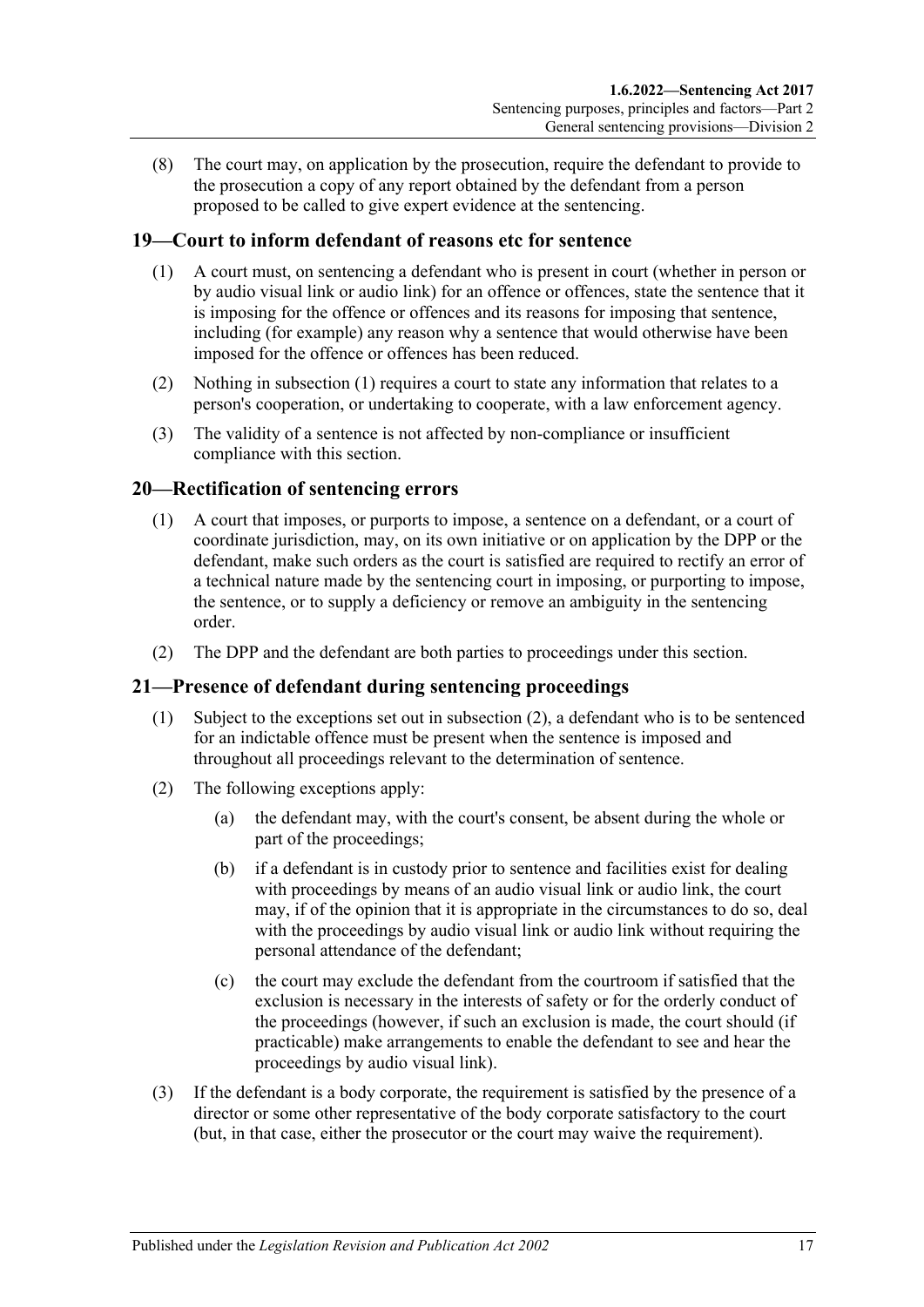- (4) A court may make any order necessary to secure compliance with this section and, if necessary, issue a warrant to have the defendant (or, if the defendant is a body corporate, a director or other representative of the defendant) arrested and brought before the court.
- (5) This section—
	- (a) does not prevent the passing of sentence in the absence of the defendant in a case where the defendant cannot be found; and
	- (b) does not invalidate a sentence passed in the absence of the defendant.

### <span id="page-17-1"></span><span id="page-17-0"></span>**22—Sentencing of Aboriginal and Torres Strait Islander defendants**

- (1) Before sentencing an Aboriginal or Torres Strait Islander defendant, the court may, with the defendant's consent, and with the assistance of an Aboriginal and Torres Strait Islander Justice Officer—
	- (a) convene a sentencing conference; and
	- (b) take into consideration views expressed at the conference.
- (2) Nothing in [subsection](#page-17-1) (1) is to be taken to require the court to convene a sentencing conference if the court, after taking into account all relevant sentencing purposes, principles and factors, determines not to convene a sentencing conference.
- (3) A sentencing conference must comprise—
	- (a) the defendant and, if the defendant is a child, the defendant's parent or guardian; and
	- (b) the defendant's legal representative (if any); and
	- (c) the prosecutor; and
	- (d) if the victim chooses to be present at the conference—the victim and, if the victim so desires, a person of the victim's choice to provide assistance and support; and
	- (e) if the victim is a child—the victim's parent or guardian.
- (4) A sentencing conference may also include (if the court thinks the person may contribute usefully to the sentencing process) 1 or more of the following:
	- (a) a person regarded by the defendant, and accepted within the defendant's Aboriginal or Torres Strait Islander community, as an Aboriginal or Torres Strait Islander elder;
	- (b) a person accepted by the defendant's Aboriginal or Torres Strait Islander community as a person qualified to provide cultural advice relevant to sentencing of the defendant;
	- (c) a member of the defendant's family;
	- (d) a person who has provided support or counselling to the defendant;
	- (e) any other person.
- (5) A person will be taken to be an Aboriginal or Torres Strait Islander person for the purposes of this section if—
	- (a) the person is descended from an Aboriginal or Torres Strait Islander; and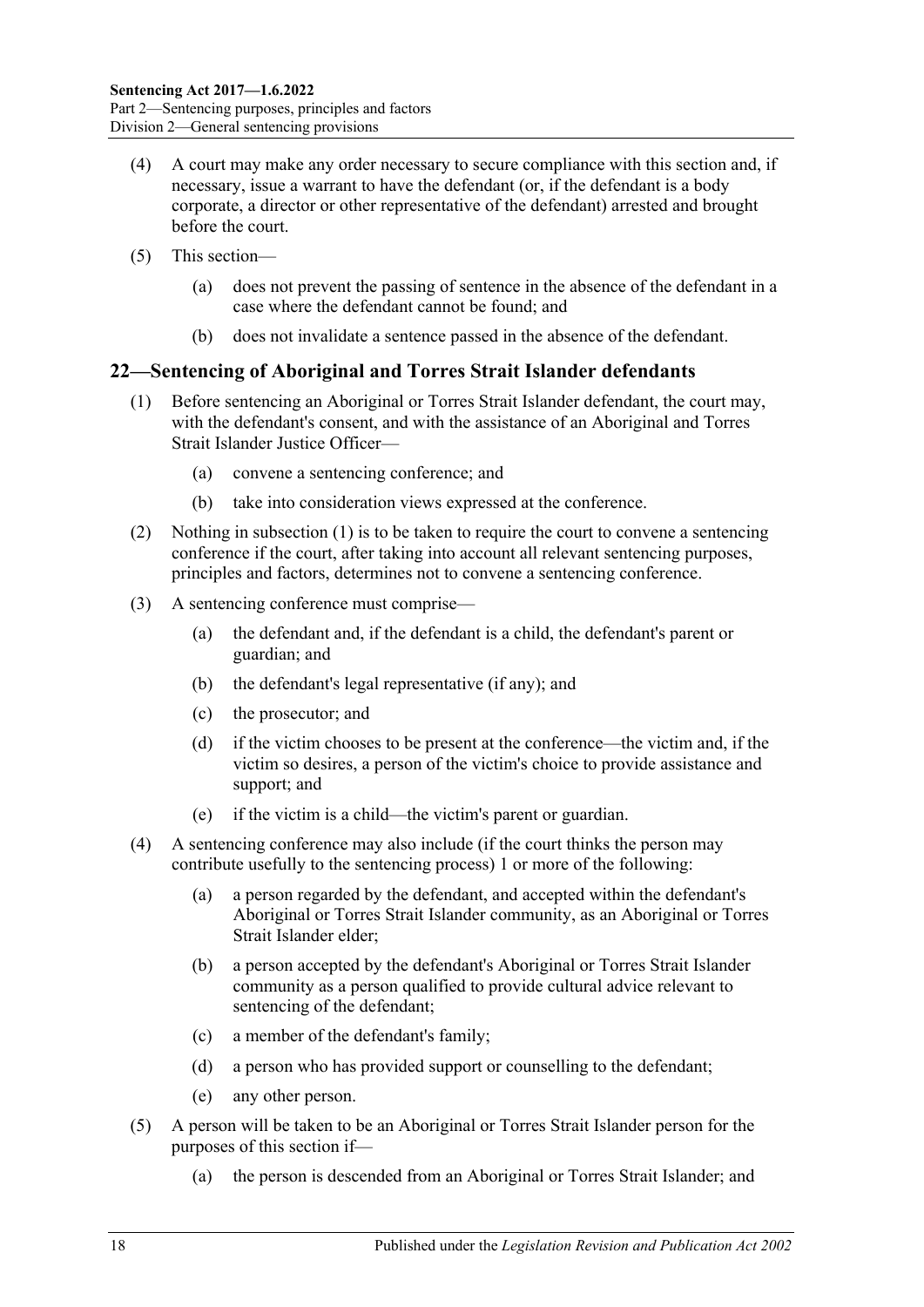- (b) the person regards themself as an Aboriginal or Torres Strait Islander or, if the person is a young child, at least 1 of the parents regards the child as an Aboriginal or Torres Strait Islander; and
- (c) the person is accepted as an Aboriginal or Torres Strait Islander by an Aboriginal or Torres Strait Islander community.
- (6) In this section—

*Aboriginal and Torres Strait Islander Justice Officer* means a person employed by the South Australian Courts Administration Authority whose duties include—

- (a) assisting the court in sentencing Aboriginal or Torres Strait Islander persons by providing advice on Aboriginal or Torres Strait Islander society and culture; and
- (b) assisting the court to convene sentencing conferences under this section; and
- (c) assisting Aboriginal or Torres Strait Islander persons to understand court procedures and sentencing options and to comply with court orders;

*family* includes—

- (a) the defendant's spouse or domestic partner; and
- (b) any person to whom the defendant is related by blood; and
- (c) any person who is, or has been, a member of the defendant's household; and
- (d) any person held to be related to the defendant according to Aboriginal or Torres Strait Islander kinship rules and observances.

### <span id="page-18-0"></span>**Subdivision 2—General sentencing powers**

### <span id="page-18-1"></span>**23—Discharge without penalty**

- (1) If a court finds a person guilty of an offence but finds the offence so trifling that it is inappropriate to impose a penalty, the court may—
	- (a) without recording a conviction—dismiss the charge; or
	- (b) on recording a conviction—discharge the defendant without penalty.
- (2) If a court finds a person guilty of an offence and—
	- (a) the defendant has spent time in custody in respect of the offence; and
	- (b) the court is satisfied there is good reason not to impose any further penalty on the defendant,

the court may—

- (c) without recording a conviction—dismiss the charge; or
- (d) on recording a conviction—discharge the defendant without further penalty.
- (3) A court may exercise the powers conferred by this section despite any minimum penalty fixed by an Act or statutory instrument.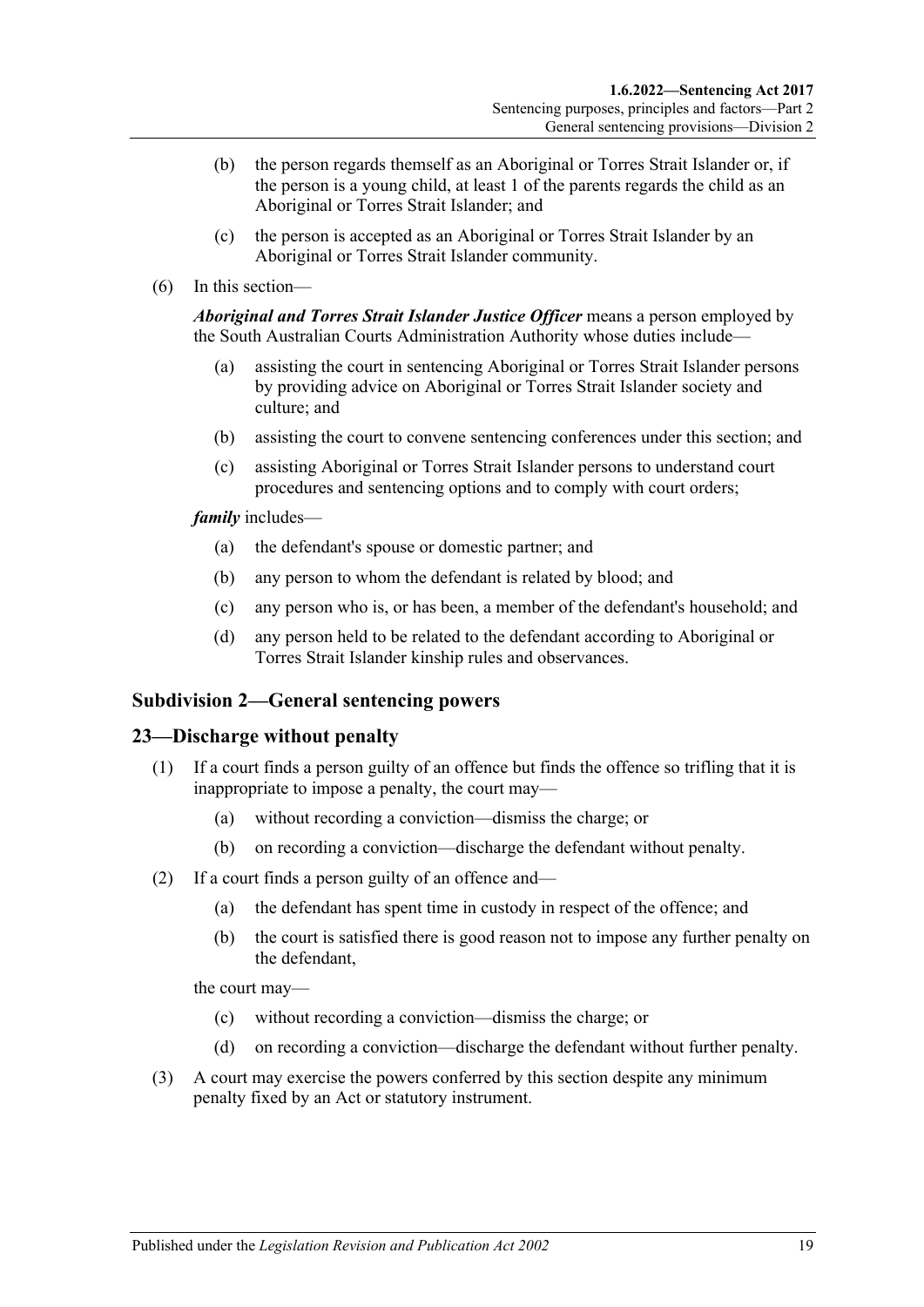### <span id="page-19-0"></span>**24—Imposition of penalty without conviction**

If a court finds a person guilty of an offence for which it proposes to impose a fine, a sentence of community service, or both, and the court is of the opinion—

- (a) that the defendant is unlikely to commit such an offence again; and
- (b) that, having regard to—
	- (i) the character, antecedents, age, or physical or mental condition, of the defendant; or
	- (ii) the fact that the offence was trifling; or
	- (iii) any other extenuating circumstances,

good reason exists for not recording a conviction,

the court may impose the penalty without recording a conviction.

### <span id="page-19-1"></span>**25—Court may reduce, add or substitute certain penalties**

- (1) Subject to this Act or any other Act that prohibits the substitution or mitigation of a penalty prescribed under the Act, if, on convicting a defendant or finding a defendant guilty of an offence and after having regard to—
	- (a) the character, antecedents, age, or physical or mental condition, of the defendant; or
	- (b) the fact that the offence was trifling; or
	- (c) any other extenuating circumstances,

the court thinks that good reason exists for reducing the penalty below the minimum, the court may so reduce the penalty.

- <span id="page-19-2"></span>(2) Subject to this Act or any other Act that prohibits the substitution or mitigation of a penalty prescribed under the Act, if, on convicting a defendant or finding a defendant guilty of an offence, the court thinks that good reason exists for departing from the penalty provided for the offence under the Act, the court may—
	- (a) impose another type of sentence for the sentence prescribed under the Act for the offence; or
	- (b) impose more than 1 type of sentence as the court thinks appropriate in the circumstances.
- (3) For the purposes of [subsection](#page-19-2) (2)—
	- (a) if the Act prescribes a sentence of imprisonment only for the offence, the court may instead impose—
		- (i) a sentence of imprisonment (including a community based custodial sentence or a suspended sentence); or
		- (ii) a fine; or
		- (iii) a sentence of community service; or
		- (iv) both a fine and a sentence of community service; or
	- (b) if the Act prescribes a sentence of both imprisonment and a fine for the offence, the court may instead impose—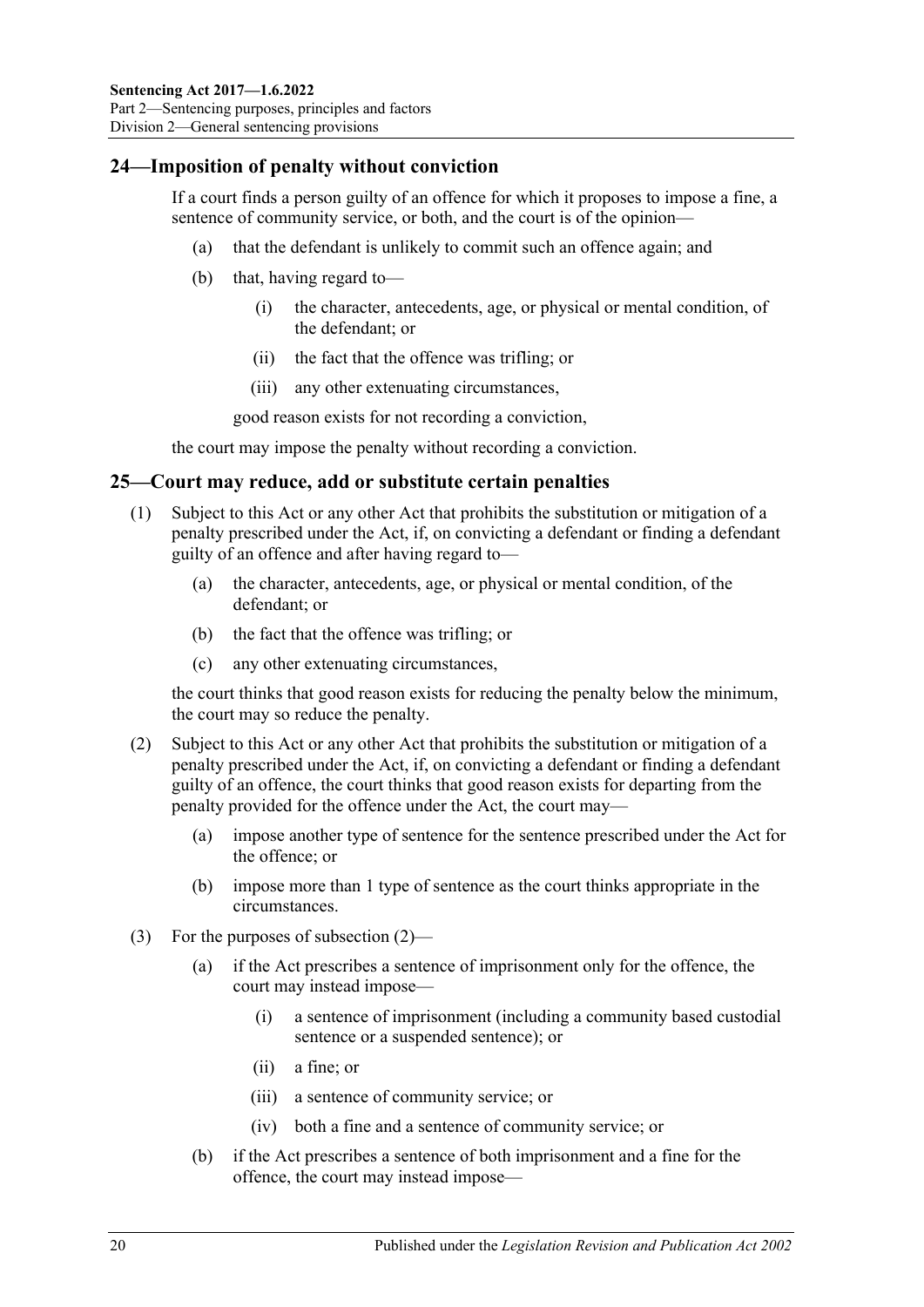- (i) a sentence of imprisonment (including a community based custodial sentence or a suspended sentence) only; or
- (ii) a fine only; or
- (iii) a sentence of community service; or
- (iv) both a fine and a sentence of community service; or
- (c) if the Act prescribes a sentence of imprisonment or a fine in the alternative for the offence, the court may instead impose—
	- (i) a sentence of community service; or
	- (ii) both a fine and a sentence of community service; or
- (d) if the Act prescribes a fine only for the offence, the court may instead impose a sentence of community service.
- (4) In this section—

*Act* includes a statutory instrument;

*community based custodial sentence* means—

- (a) a sentence on home detention under a home detention order; or
- (b) a sentence to be served in the community while subject to intensive correction under an intensive correction order;

*suspended sentence* means a sentence of imprisonment that is suspended on condition that the defendant enter into a bond under Part [4 Division](#page-79-0) 2.

### <span id="page-20-1"></span><span id="page-20-0"></span>**26—Sentencing for multiple offences**

- (1) If a person is to be sentenced by a court for a number of offences, the court may sentence the person to the 1 penalty for all or some of those offences, but the sentence cannot exceed the total of the maximum penalties that could be imposed in respect of each of the offences to which the sentence relates.
- (2) However, if any of the offences for which the person is being sentenced is a prescribed designated offence, [subsection](#page-20-1) (1) does not apply to the sentencing of the person for that offence (but nothing in this subsection affects the operation of [subsection](#page-20-1) (1) in respect of the other offences).
- (2a) If any of the offences in respect of which a single sentence is being imposed under this section—
	- (a) involve different victims; or
	- (b) were committed on different occasions,

the court must indicate the sentence that would have been imposed in respect of each such offence had this provision not been applied.

(3) In this section—

*prescribed designated offence* has the same meaning as in [section](#page-79-1) 96.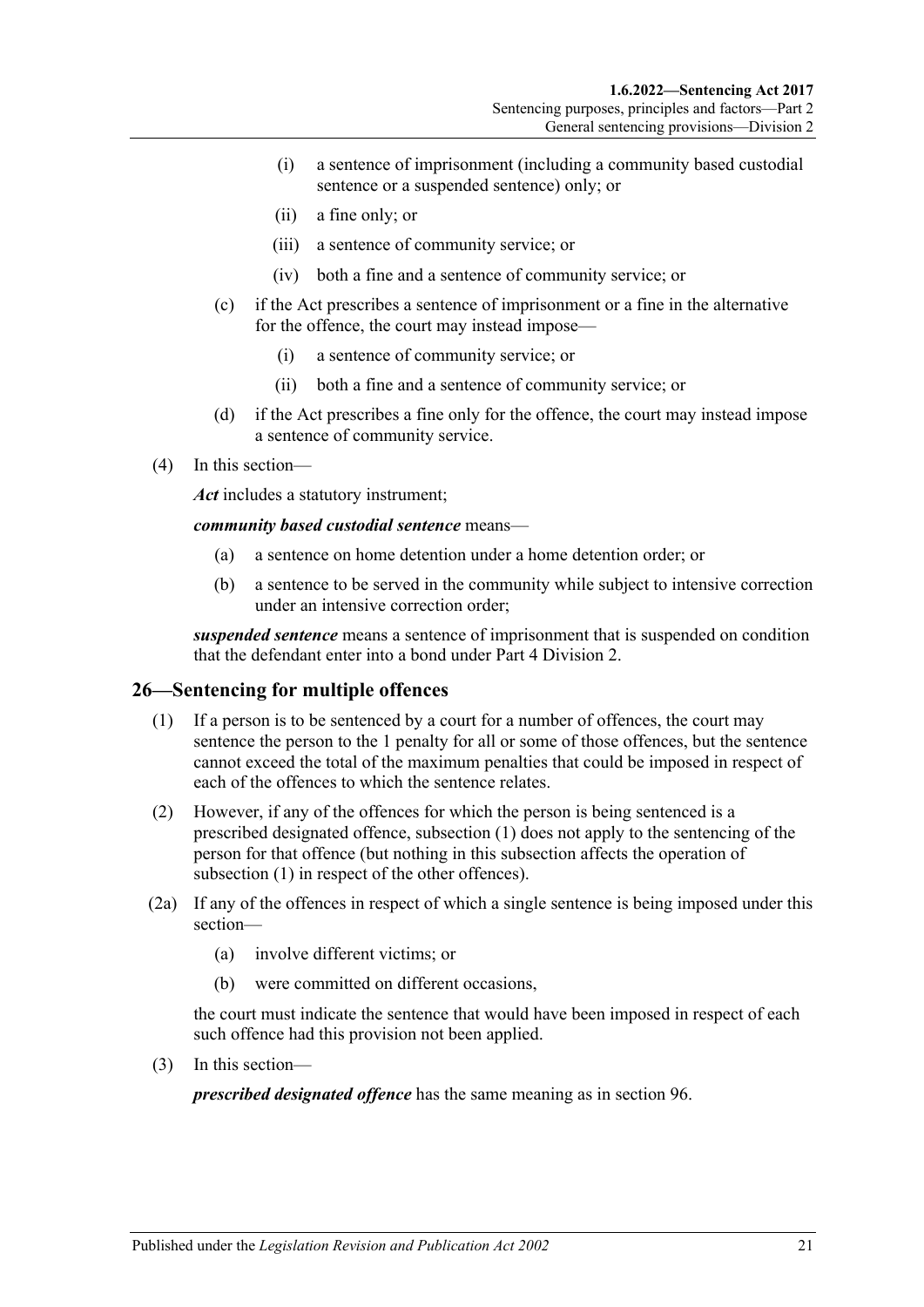### <span id="page-21-0"></span>**27—Non-association or place restriction orders may be issued on sentence**

- (1) A court may, on sentencing a person for a prescribed offence, exercise the powers of the Magistrates Court to issue against the defendant a non-association order or a place restriction order under the *[Criminal Procedure Act](http://www.legislation.sa.gov.au/index.aspx?action=legref&type=act&legtitle=Criminal%20Procedure%20Act%201921) 1921* as if a complaint had been made under that Act against the defendant in relation to that conviction (and if the person is already subject to such an order, the court may vary or revoke that order as if an application for variation or revocation of the order had been made under that Act, regardless of whether the order was made by it or by some other court).
- (2) A non-association order or a place restriction order issued or varied under this section on sentencing a person for a prescribed offence—
	- (a) has effect as such an order under the *[Criminal Procedure Act](http://www.legislation.sa.gov.au/index.aspx?action=legref&type=act&legtitle=Criminal%20Procedure%20Act%201921) 1921*; and
	- (b) is not a sentence for the purposes of this Act but may be taken into account in determining the sentence for the prescribed offence.
- (3) In this section—

*prescribed offence* has the same meaning as in Part 4 Division 5 of the *[Criminal](http://www.legislation.sa.gov.au/index.aspx?action=legref&type=act&legtitle=Criminal%20Procedure%20Act%201921)  [Procedure Act](http://www.legislation.sa.gov.au/index.aspx?action=legref&type=act&legtitle=Criminal%20Procedure%20Act%201921) 1921*.

### <span id="page-21-1"></span>**28—Intervention orders may be issued on finding of guilt or sentencing**

- (1) A court may, on finding a person guilty of an offence or on sentencing a person for an offence, exercise the powers of the Magistrates Court to issue against the defendant a restraining order under the *[Criminal Procedure Act](http://www.legislation.sa.gov.au/index.aspx?action=legref&type=act&legtitle=Criminal%20Procedure%20Act%201921) 1921* or an intervention order under the *[Intervention Orders \(Prevention of Abuse\) Act](http://www.legislation.sa.gov.au/index.aspx?action=legref&type=act&legtitle=Intervention%20Orders%20(Prevention%20of%20Abuse)%20Act%202009) 2009* as if an application had been made under the relevant Act against the defendant in relation to the matters alleged in the proceedings for the offence.
- (2) Before issuing an order under this section, the court must consider whether, if the whereabouts of the person for whose benefit the order would be issued are not known to the defendant, the issuing of the order would be counterproductive.
- (3) If a court, in accordance with this section, determines to exercise the powers of the Magistrates Court to issue a restraining order under section 99AAC of the *[Criminal](http://www.legislation.sa.gov.au/index.aspx?action=legref&type=act&legtitle=Criminal%20Procedure%20Act%201921)  [Procedure Act](http://www.legislation.sa.gov.au/index.aspx?action=legref&type=act&legtitle=Criminal%20Procedure%20Act%201921) 1921*, section 99KA of that Act applies to proceedings relating to the restraining order as if—
	- (a) the court were the Magistrates Court; and
	- (b) the proceedings were child protection restraining order proceedings within the meaning of that section.
- (4) An order issued under this section—
	- (a) has effect—
		- (i) as a restraining order under the *[Criminal Procedure Act](http://www.legislation.sa.gov.au/index.aspx?action=legref&type=act&legtitle=Criminal%20Procedure%20Act%201921) 1921*; or
		- (ii) as a final intervention order issued by the court under the *[Intervention Orders \(Prevention of Abuse\) Act](http://www.legislation.sa.gov.au/index.aspx?action=legref&type=act&legtitle=Intervention%20Orders%20(Prevention%20of%20Abuse)%20Act%202009) 2009*,

as the case may require; and

(b) is not a sentence for the purposes of this Act.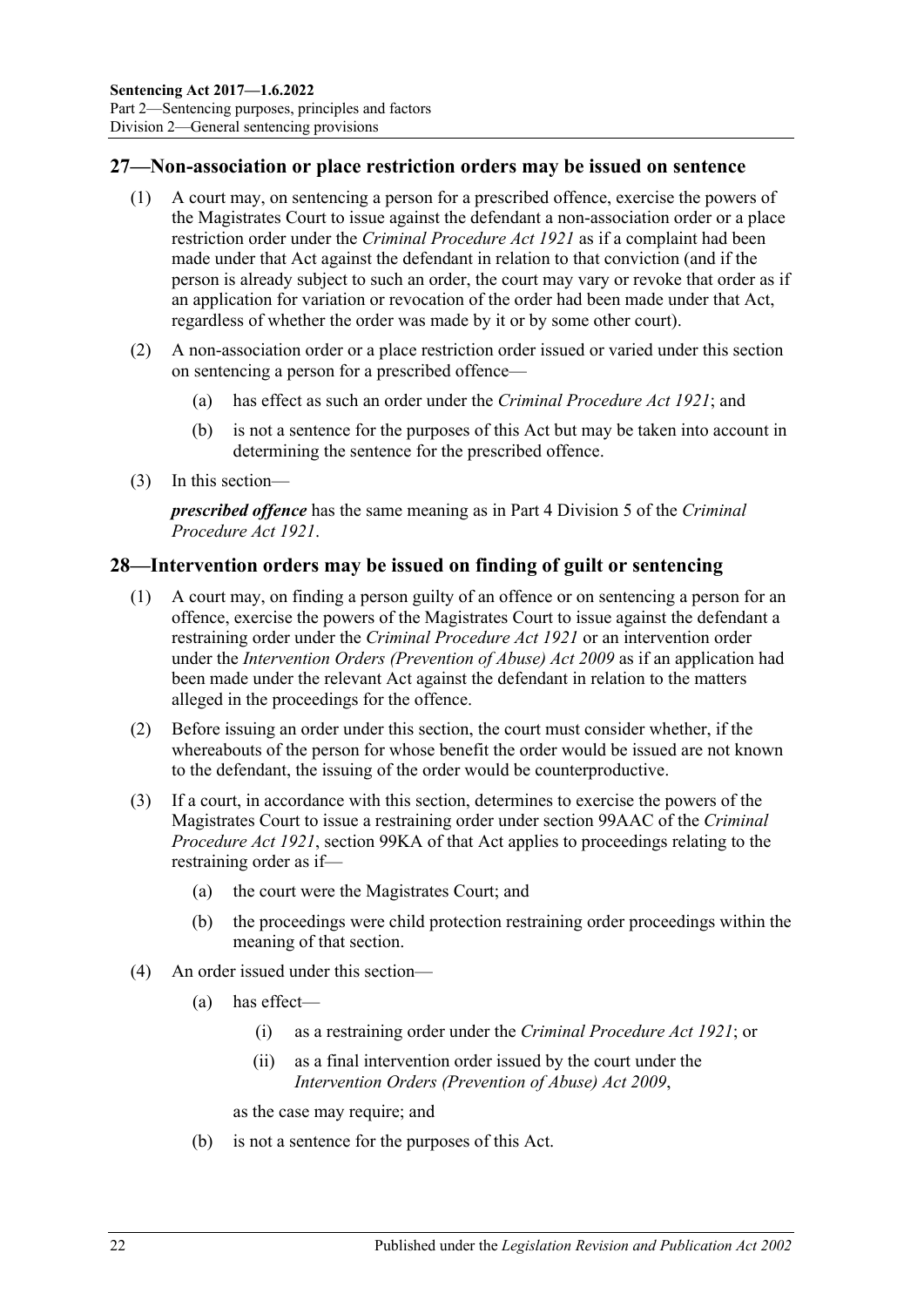- (5) A court must, on finding a person guilty of a sexual offence or on sentencing a person for a sexual offence—
	- (a) consider whether or not an order should be issued under this section; and
	- (b) if the court determines that an order should not be issued under this section—give reasons for that determination (and the determination is subject to appeal as if it were an order of the court made on sentence).
- (6) In this section—

*sexual offence* means—

- (a) rape; or
- (b) compelled sexual manipulation; or
- (c) indecent assault; or
- (d) any offence involving unlawful sexual intercourse or an act of gross indecency; or
- (e) incest; or
- (f) any offence involving sexual exploitation or abuse of a child, or exploitation of a child as an object of prurient interest; or
- (g) an offence of sexual exploitation of a person with a cognitive impairment under section 51 of the *[Criminal Law Consolidation Act](http://www.legislation.sa.gov.au/index.aspx?action=legref&type=act&legtitle=Criminal%20Law%20Consolidation%20Act%201935) 1935*; or
- (h) an attempt to commit, or assault with intent to commit, any of the offences referred to in a preceding paragraph.

### <span id="page-22-0"></span>**29—Deferral of sentence for rehabilitation and other purposes**

- (1) A court may, on finding a person guilty of an offence (whether or not it proceeds to conviction), make an order adjourning proceedings to a specified date, and granting bail to the defendant in accordance with the *[Bail Act](http://www.legislation.sa.gov.au/index.aspx?action=legref&type=act&legtitle=Bail%20Act%201985) 1985*—
	- (a) for the purpose of assessing the defendant's capacity and prospects for rehabilitation; or
	- (b) for the purpose of allowing the defendant to demonstrate that rehabilitation has taken place; or
	- (c) for the purpose of assessing the defendant's eligibility for participation in an intervention program; or
	- (d) for the purpose of allowing the defendant to participate in an intervention program; or
	- (e) for any other purpose the court considers appropriate in the circumstances.
- (2) As a general rule, proceedings may not be adjourned under this section (whether by a single adjournment or a series of adjournments) for more than 12 months from the date of the finding of guilt (the *usual maximum*).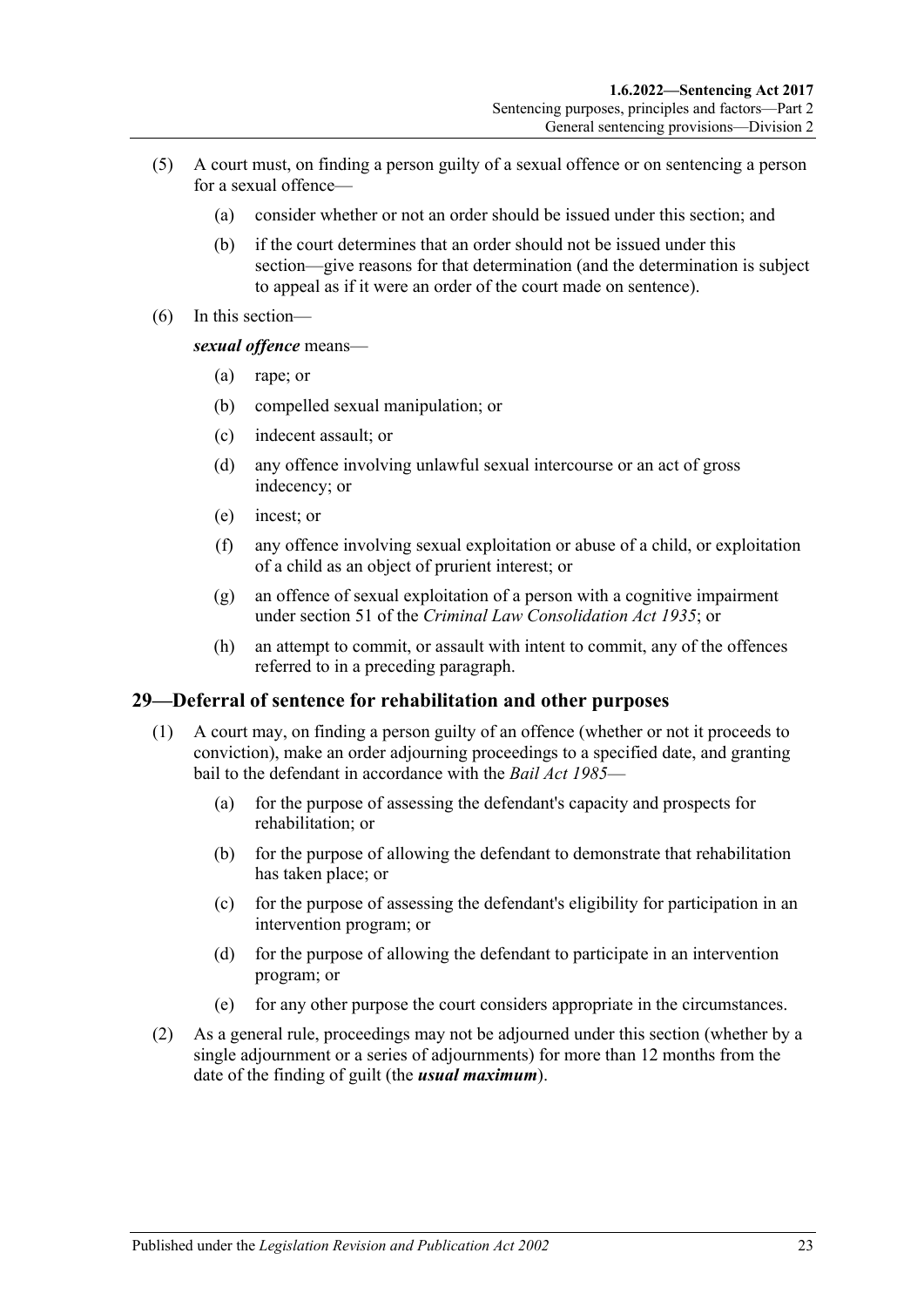- (3) A court may adjourn proceedings for a period exceeding the usual maximum if the defendant is, or will be, participating in an intervention program and the court is satisfied that—
	- (a) the defendant has, by participating in, or agreeing to participate in, the intervention program, demonstrated a commitment to addressing the problems out of which the defendant's offending arose; and
	- (b) if the proceedings were not adjourned for such a period—
		- (i) the defendant would be prevented from completing, or participating in, the intervention program; and
		- (ii) the defendant's rehabilitation would be prejudiced.
- (4) In considering whether to adjourn proceedings for a period exceeding the usual maximum, a court is not bound by the rules of evidence and may (in particular) inform itself on the basis of a written or oral report from a person who may be in a position to provide relevant information.
- (5) A person who provides information to the court by way of a written or oral report is liable to be cross-examined on any of the matters contained in the report.
- (6) If a statement of fact or opinion in a report is challenged by the prosecutor or the defendant, the court must disregard the fact or opinion unless it is substantiated on oath.
- (7) This section does not limit any power that a court has, apart from this section, to adjourn proceedings or to grant bail in relation to any period of adjournment.

### <span id="page-23-0"></span>**30—Mental impairment**

- (1) A court that finds a defendant guilty of a summary or minor indictable offence may release the defendant without conviction or penalty if satisfied—
	- (a) that the defendant—
		- (i) suffers from a mental impairment that explains and extenuates, at least to some extent, the conduct that forms the subject matter of the offence; and
		- (ii) has completed, or is participating to a satisfactory extent in, a suitable intervention program; and
		- (iii) recognises that the defendant suffers from the mental impairment and is making a conscientious attempt to overcome behavioural problems associated with it; and
	- (b) that the release of the defendant under this subsection would not involve an unacceptable risk to the safety of a particular person or the community.
- <span id="page-23-1"></span>(2) A court may, at any time before a charge of a summary or minor indictable offence has been finally determined, dismiss the charge if satisfied—
	- (a) that the defendant—
		- (i) suffers from a mental impairment that explains and extenuates, at least to some extent, the conduct that forms the subject matter of the offence; and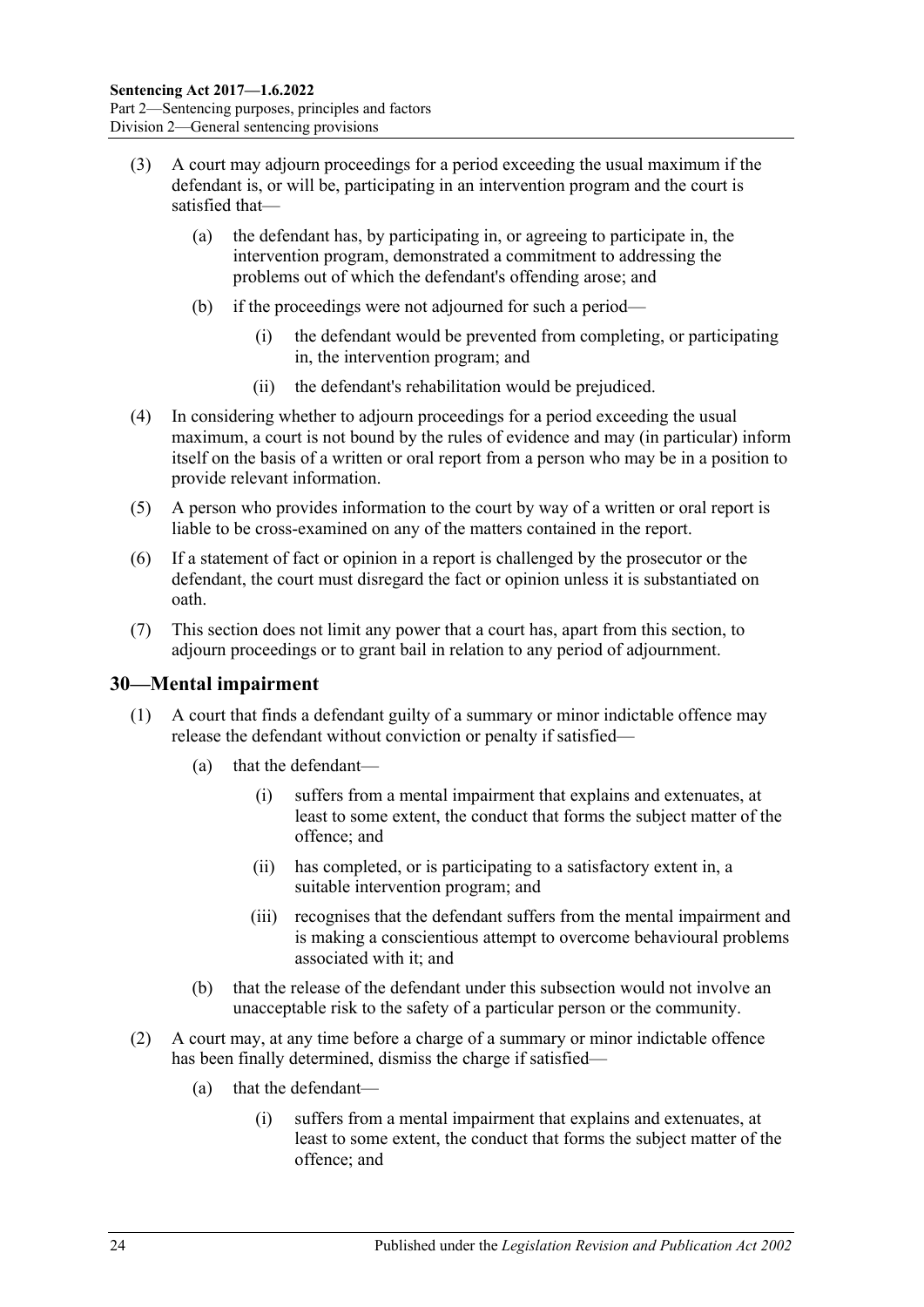- (ii) has completed, or participated to a satisfactory extent in, a suitable intervention program; and
- (iii) recognises that the defendant suffers from the mental impairment and is making a conscientious attempt to overcome behavioural problems associated with it; and
- (b) that dismissal of the charge under this subsection would not involve an unacceptable risk to the safety of a particular person or the community; and
- (c) that the court would not, if a finding of guilt were made, make an order requiring the defendant to pay compensation for injury, loss or damage resulting from the offence.
- <span id="page-24-0"></span>(3) If the defendant is participating in, but has not completed, an intervention program, the court may, instead of dismissing the charge under [subsection](#page-23-1) (2), release the defendant on an undertaking—
	- (a) to complete the intervention program; and
	- (b) to appear before the court for determination of the charge—
		- (i) after the defendant has completed the intervention program; or
		- (ii) if the defendant fails to complete the intervention program.
- (4) In deciding whether to exercise its powers under this section, the court—
	- (a) may act on the basis of information that it considers reliable without regard to the rules of evidence; and
	- (b) should, if proposing to dismiss a charge under [subsection](#page-23-1) (2) or release a defendant on an undertaking under [subsection](#page-24-0) (3), consider any information about the interests of possible victims that is before it (but is not obliged to inform itself on the matter).
- (5) In this section—

*court* means—

- (a) the Magistrates Court; or
- (b) the Youth Court; or
- (c) any other court authorised by regulation to exercise the powers conferred by this section;

*mental impairment* means an impaired intellectual or mental function resulting from a mental illness, an intellectual disability, a personality disorder, or a brain injury or neurological disorder (including dementia);

*suitable intervention program*, in respect of a defendant, means an intervention program that, in the opinion of the court, provides—

- (a) supervised treatment; or
- (b) supervised rehabilitation; or
- (c) supervised behaviour management; or
- (d) supervised access to support services; or
- (e) a combination of any 1 or more of the above,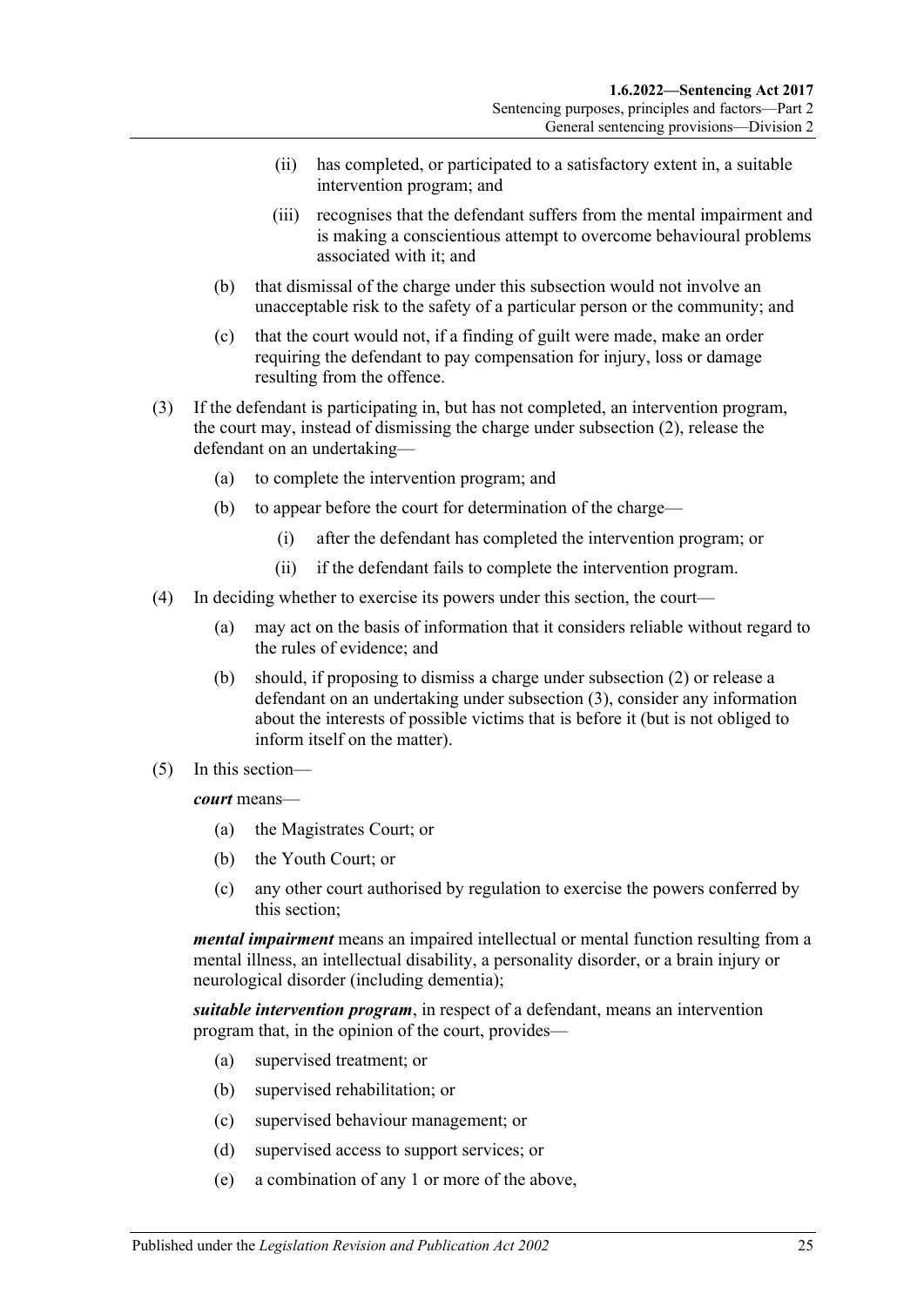that is suited to address the particular behavioural problems of the defendant relating to the defendant's mental impairment.

### <span id="page-25-0"></span>**Subdivision 4—Sentencing reductions**

### <span id="page-25-1"></span>**36—Application of Subdivision**

Except where the contrary intention expressly appears, this Subdivision is in addition to, and does not derogate from, a provision of this Act or any other Act—

- (a) that expressly prohibits the reduction, mitigation or substitution of penalties or sentences; or
- (b) that limits or otherwise makes special provision in relation to the way a penalty or sentence for a particular offence under that Act may be imposed.

### <span id="page-25-3"></span><span id="page-25-2"></span>**37—Reduction of sentences for cooperation etc with law enforcement agency**

- (1) A court may declare a defendant to be a defendant to whom this section applies if the court is satisfied that the defendant has cooperated or undertaken to cooperate with a law enforcement agency and the cooperation—
	- (a) relates directly to combating serious and organised criminal activity; and
	- (b) is provided in exceptional circumstances; and
	- (c) contributes significantly to the public interest.
- (2) In determining sentence for an offence or offences to which a defendant has pleaded guilty or in respect of which a defendant has been found guilty, the court may, if the defendant is the subject of a declaration under [subsection](#page-25-3) (1), reduce the sentence that it would otherwise have imposed by such percentage as the court thinks appropriate in the circumstances.
- (3) In determining the percentage by which a sentence is to be reduced under this section, the court must have regard to such of the following as may be relevant:
	- (a) if the defendant has pleaded guilty to the offence or offences—that fact and the circumstances of the plea;
	- (b) the nature and extent of the defendant's cooperation or undertaking;
	- (c) the timeliness of the cooperation or undertaking;
	- (d) the truthfulness, completeness and reliability of any information or evidence provided by the defendant;
	- (e) the evaluation (if any) by the authorities of the significance and usefulness of the defendant's cooperation or undertaking;
	- (f) any benefit that the defendant has gained or is likely to gain by reason of the cooperation or undertaking;
	- (g) the degree to which the safety of the defendant (or some other person) has been put at risk of violent retribution as a result of the defendant's cooperation or undertaking;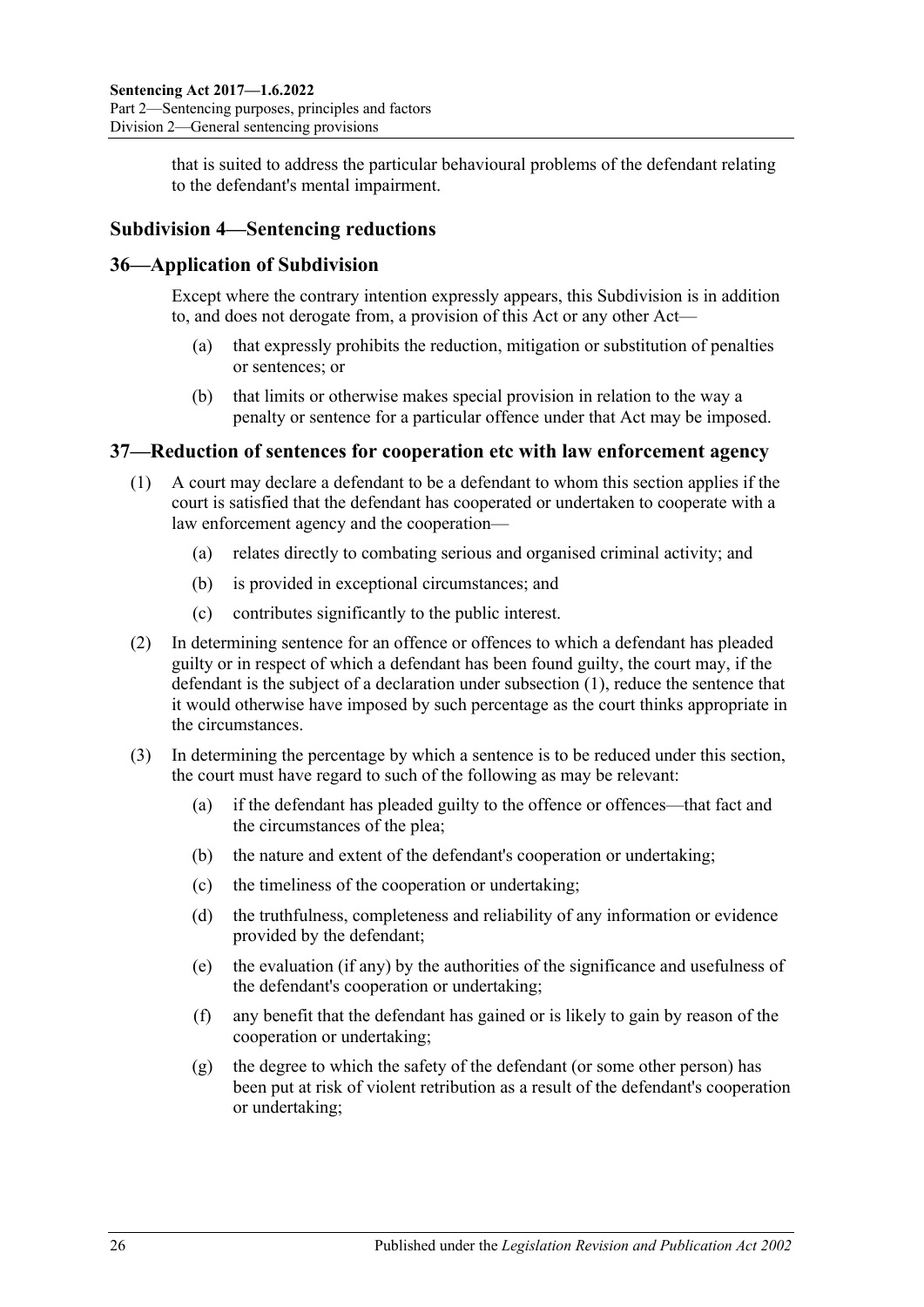- (h) whether the cooperation or undertaking concerns an offence for which the defendant is being sentenced or some other offence, whether related or unrelated (and, if related, whether the offence forms part of a criminal enterprise);
- (i) whether, as a consequence of the defendant's cooperation or undertaking, the defendant would be likely to suffer violent retribution while serving any term of imprisonment, or be compelled to serve any such term in particularly severe conditions:
- (j) the nature of any steps that would be likely to be necessary to protect the defendant on release from prison;
- (k) the likelihood that the defendant will commit further offences,

and may have regard to any other factor or principle the court thinks relevant.

(4) In this section—

*serious and organised criminal activity* includes any activity that may constitute a serious and organised crime offence within the meaning of the *[Criminal Law](http://www.legislation.sa.gov.au/index.aspx?action=legref&type=act&legtitle=Criminal%20Law%20Consolidation%20Act%201935)  [Consolidation Act](http://www.legislation.sa.gov.au/index.aspx?action=legref&type=act&legtitle=Criminal%20Law%20Consolidation%20Act%201935) 1935*.

### <span id="page-26-3"></span><span id="page-26-0"></span>**39—Reduction of sentences for guilty plea in Magistrates Court etc**

- (1) This section applies—
	- (a) if the offence is a summary offence; or
	- (b) if the sentencing court is sentencing in relation to a minor indictable offence that has been tried in the same way as a summary offence; or
	- (c) in any other circumstances prescribed by the regulations.
- <span id="page-26-2"></span><span id="page-26-1"></span>(2) Subject to this section, if a defendant has pleaded guilty to an offence or offences—
	- (a) not more than 4 weeks after the defendant's first court appearance in relation to the relevant offence or offences—the sentencing court may reduce the sentence that it would otherwise have imposed by up to 40%;
	- (b) more than 4 weeks after the defendant's first court appearance in relation to the relevant offence or offences but—
		- (i) if a date has been set for a trial for the offence or offences—not less than 4 weeks before that day; or
		- (ii) in any other case—before the commencement of the trial for the offence or offences,

the sentencing court may reduce the sentence that it would otherwise have imposed by up to 30%;

(c) less than 4 weeks before the day set for trial for the offence or offences, and if the defendant satisfies the sentencing court that the defendant could not reasonably have pleaded guilty at an earlier stage in the proceedings because of circumstances outside of the defendant's control—the sentencing court may reduce the sentence that it would otherwise have imposed by up to 30%;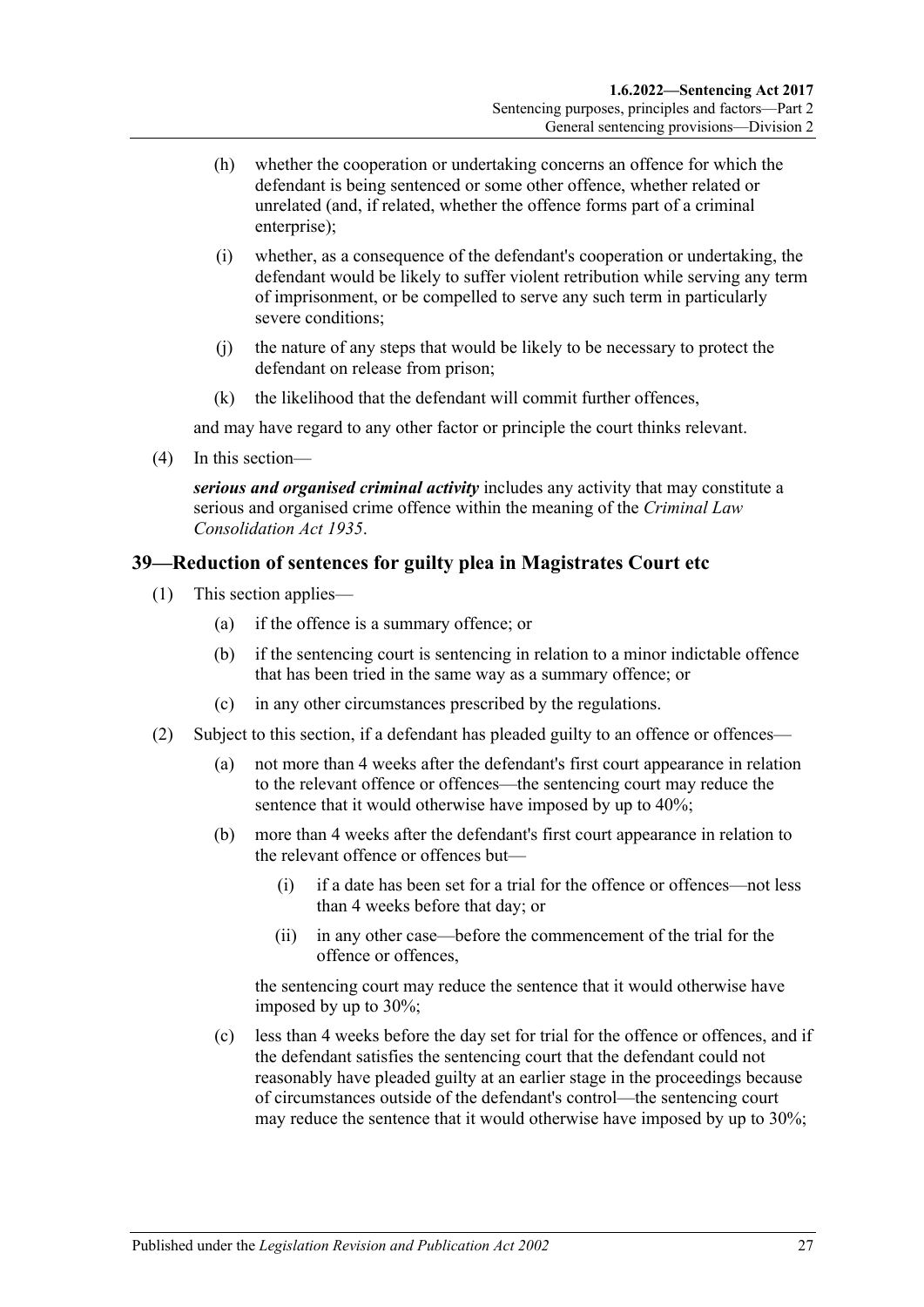- (d) in circumstances other than those referred to in a preceding paragraph—the sentencing court may, if satisfied that there is good reason to do so, reduce the sentence that it would otherwise have imposed by up to 10%.
- <span id="page-27-0"></span> $(3)$  If—
	- (a) a maximum reduction available under [subsection](#page-26-1) (2) does not apply in relation to a defendant's plea of guilty because the defendant did not plead guilty within the relevant period; and
	- (b) the court is satisfied that the only reason that the defendant did not plead guilty within the relevant period was because—
		- (i) the court did not sit during that period; or
		- (ii) the court did not sit during that period at a place where the defendant could reasonably have been expected to attend; or
		- (iii) the court did not list the defendant's matter for hearing during that period; or
		- (iv) the court was, for any other reason outside of the control of the defendant, unable to hear the defendant's matter during that period; or
		- (v) the prosecution was, for any reason outside of the control of the defendant, unable to finalise negotiations with the defendant in relation to the plea during that period,

the court may nevertheless reduce the sentence that it would otherwise have imposed as if the defendant had pleaded guilty during the relevant period.

- (3a) Without limiting [subsection](#page-27-0) (3), if—
	- (a) the maximum reduction available under [subsection](#page-26-2) (2)(a) does not apply in relation to a defendant's plea of guilty because the defendant did not plead guilty within the period specified in that subsection (the *designated period*); and
	- (b) the defendant pleads guilty no more than 14 days after the expiration of the designated period; and
	- (c) the court is satisfied that the defendant was unable to obtain legal advice within the designated period as a result of—
		- (i) the defendant residing in a remote location; or
		- (ii) the defendant leading an itinerant lifestyle; or
		- (iii) communication difficulties arising from the defendant being unable to speak reasonably fluent English,

the court may nevertheless reduce the sentence that it would otherwise have imposed as if the defendant had pleaded guilty during the designated period.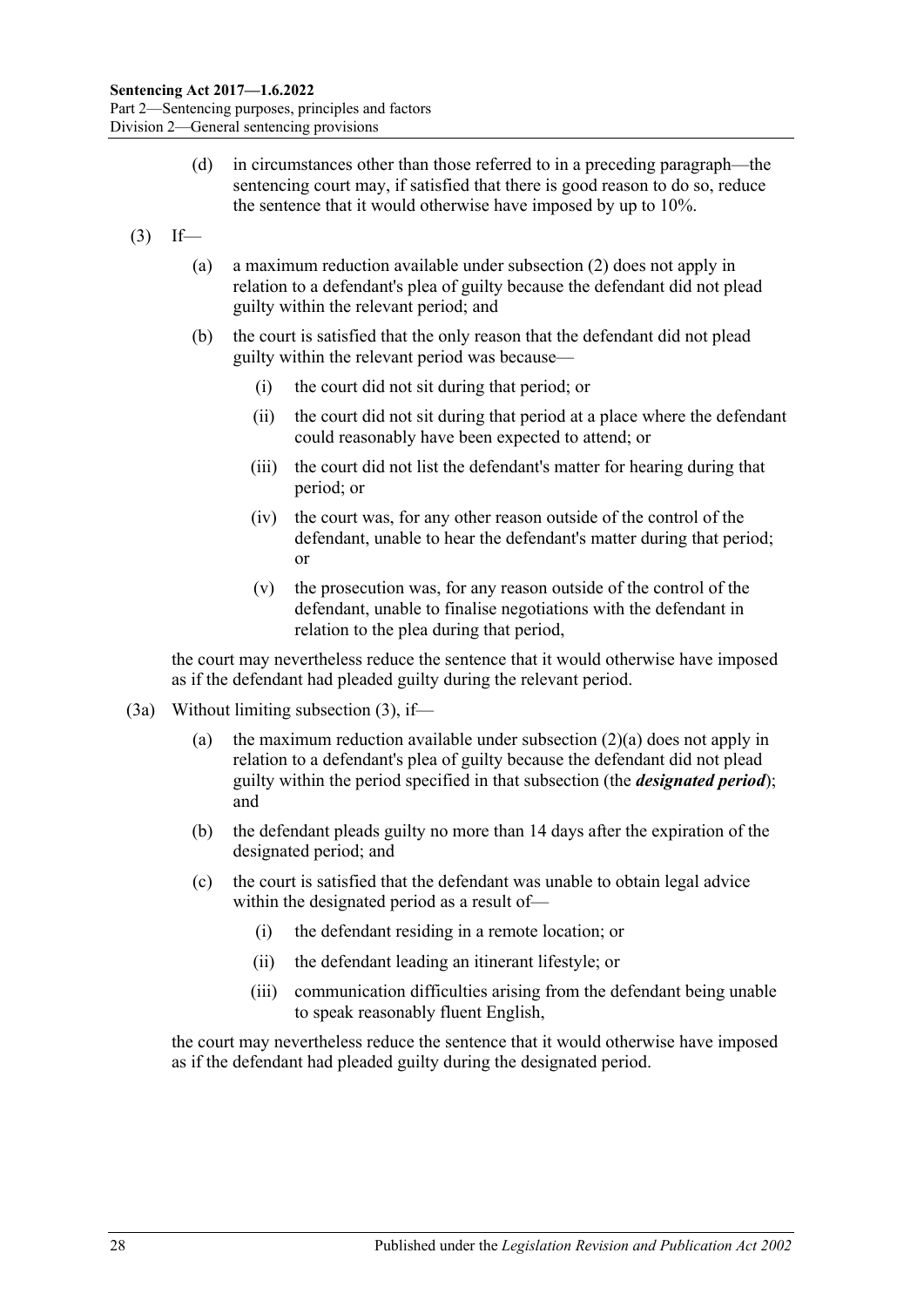- (4) In determining the percentage by which a sentence for an offence is to be reduced in respect of a guilty plea made within a particular period, a court must have regard to such of the following as may be relevant:
	- (a) whether the reduction of the defendant's sentence by the percentage contemplated would be so disproportionate to the seriousness of the offence, or so inappropriate in the case of that particular defendant, that it would, or may, affect public confidence in the administration of justice;
	- (b) the stage in the proceedings for the offence at which the defendant first indicated the defendant's intention to plead guilty (including whether it would, in the opinion of the court, have been reasonable to expect the defendant to have done so at an earlier stage in the proceedings);
	- (c) whether the defendant was initially charged with a different offence in respect of the same conduct and whether (and at what stage in the proceedings) negotiations occurred with the prosecution in relation to the offence charged;
	- (d) in the case where the defendant has been charged with more than 1 offence—whether the defendant pleaded guilty to all of the offences;
	- (e) whether or not the defendant was made aware of any relevant matter that would have enabled the defendant to plead guilty at an earlier stage in the proceedings;
	- (f) whether at any stage in the proceedings for the offence—
		- (i) the defendant disputed the factual basis of the plea; and
		- (ii) a hearing occurred in relation to the dispute; and
		- (iii) the dispute was not resolved in favour of the defendant;
	- (g) if the prosecution satisfies the court that the defendant intentionally concealed the commission of the offence to which the defendant's sentence relates—that fact, and the period of time for which the concealment persisted;
	- (h) whether the prosecution's case against the defendant (the assessment of which should ordinarily be made by reference to evidence in the form of an affidavit, or any other documentary evidence) is so overwhelming that a reduction of the defendant's sentence by the percentage contemplated would be so inappropriate that it would, or may, affect public confidence in the administration of justice;
	- (i) whether any genuine remorse on behalf of the defendant for the commission of the offence is so lacking that a reduction of the defendant's sentence by the percentage contemplated would be so inappropriate that it would, or may, affect public confidence in the administration of justice,

and may have regard to any other factor or principle the court thinks relevant.

(5) For the purposes of this section, a reference to a defendant appearing in a court will be taken to include a reference to a person appearing in a court on behalf of the defendant.

### <span id="page-28-0"></span>**40—Reduction of sentences for guilty pleas in other cases**

(1) This section applies to a court sentencing a defendant for an offence other than an offence described in [section](#page-26-3) 39(1).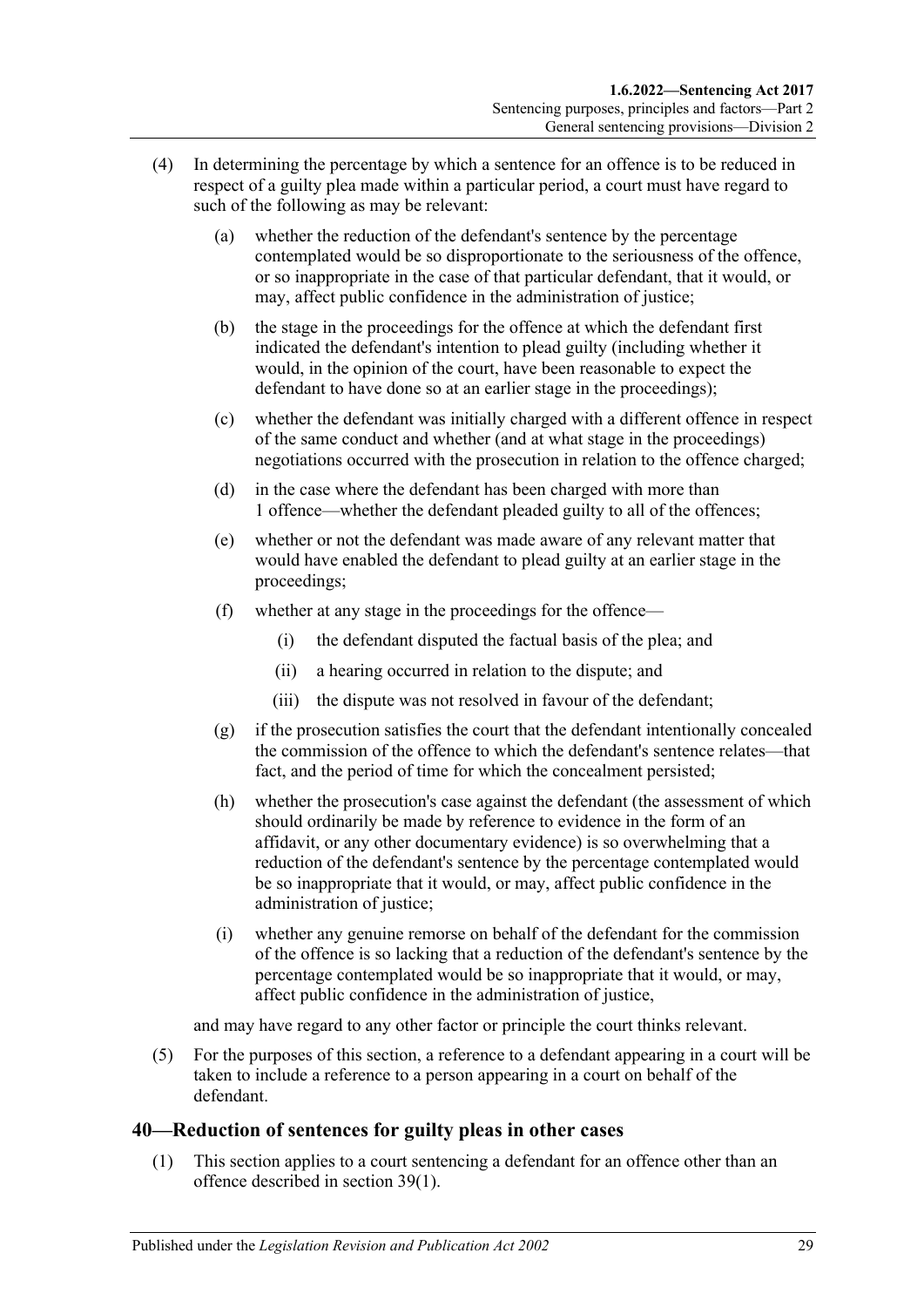$(2)$  If—

- (a) a defendant in any proceedings is pleading guilty to more than 1 offence; and
- (b) this section applies to at least 1 of the offences,

this section will be taken to apply to all of the offences (despite [section](#page-26-3) 39(1)).

- <span id="page-29-0"></span>(3) Subject to this section, if a defendant has pleaded guilty to an offence or offences—
	- (a) not more than 4 weeks after the defendant's first court appearance in relation to the relevant offence or offences—the sentencing court may reduce the sentence that it would otherwise have imposed by—
		- (i) in the case of a serious indictable offence—up to 25%; or
		- (ii) in any other case—up to 35%; or
	- (b) more than 4 weeks after the defendant's first court appearance in relation to the relevant offence or offences but on the day of, or before, the defendant's committal appearance in relation to the relevant offence or offences—the sentencing court may reduce the sentence that it would otherwise have imposed by—
		- (i) in the case of a serious indictable offence—up to 15%; or
		- (ii) in any other case—up to 25%; or
	- (c) during the period commencing on the day after the defendant's committal appearance in relation to the relevant offence or offences and ending immediately before the defendant is committed for trial for the offence or offences—the sentencing court may reduce the sentence that it would otherwise have imposed by—
		- (i) in the case of a serious indictable offence—up to 10%; or
		- (ii) in any other case—up to 15%; or

**Note—**

See also section 110(3) of the *[Criminal Procedure Act](http://www.legislation.sa.gov.au/index.aspx?action=legref&type=act&legtitle=Criminal%20Procedure%20Act%201921) 1921*.

- (d) during the period commencing immediately after the defendant is committed for trial for the relevant offence or offences and ending immediately after the first date fixed for the arraignment of the defendant in a superior court—the sentencing court may reduce the sentence that it would otherwise have imposed by—
	- (i) in the case of a serious indictable offence—up to 5%; or
	- (ii) in any other case—up to 10%; or
- (e) during the period commencing immediately after the first date fixed for the arraignment of the defendant in a superior court in relation to the relevant offence or offences and ending at the commencement of the defendant's trial for the relevant offence or offences—the sentencing court may, if satisfied that there is good reason to do so, reduce the sentence that it would otherwise have imposed by up to 5%.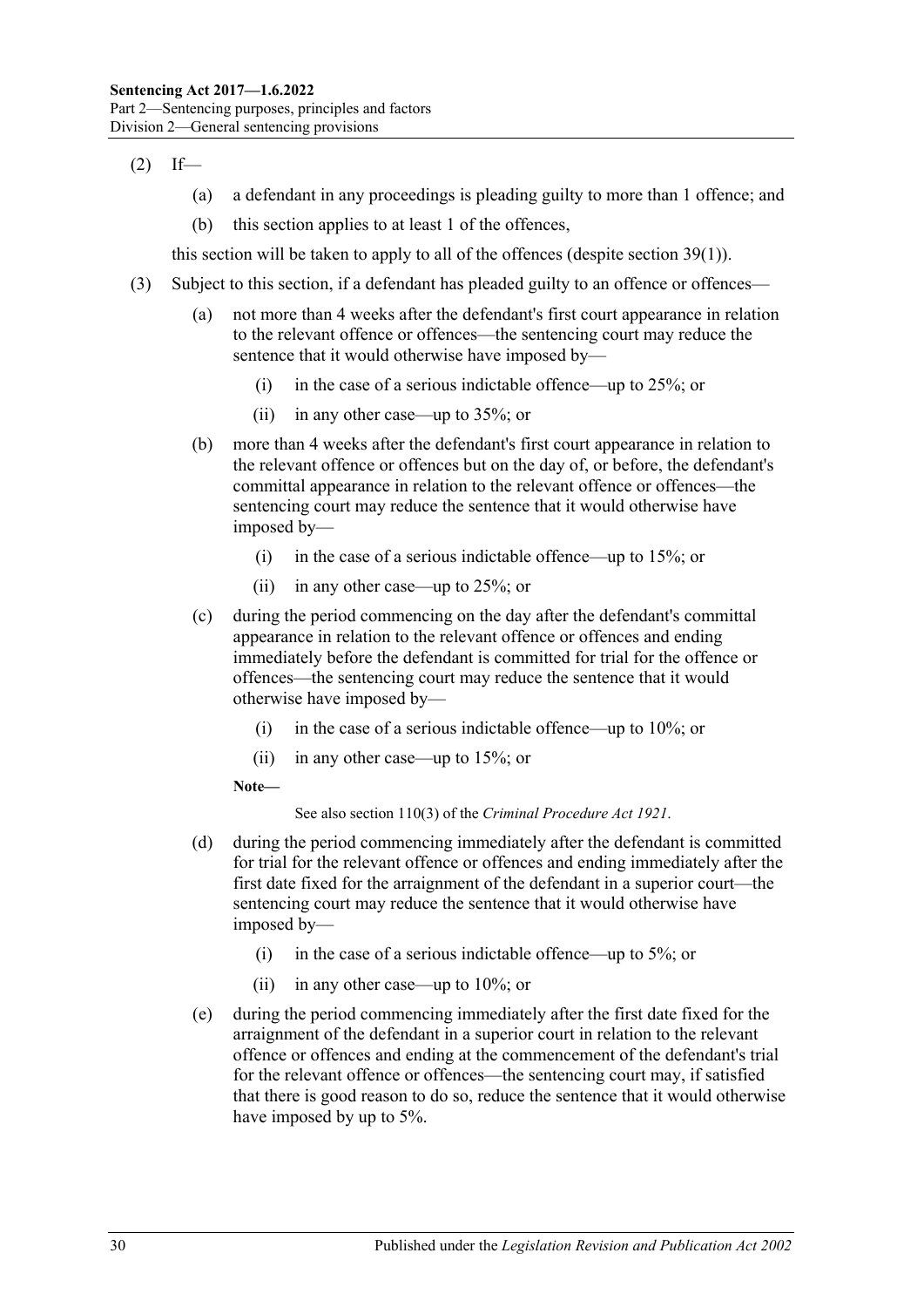- <span id="page-30-0"></span> $(4)$  If—
	- (a) a maximum reduction available under subsection (3) does not apply in relation to a defendant's plea of guilty because the defendant did not plead guilty within the relevant period; and
	- (b) the court is satisfied that the only reason that the defendant did not plead guilty within the relevant period was because—
		- (i) the court did not sit during that period; or
		- (ii) the court did not sit during that period at a place where the defendant could reasonably have been expected to attend; or
		- (iii) the court did not list the defendant's matter for hearing during that period; or
		- (iv) the court was, for any other reason outside of the control of the defendant, unable to hear the defendant's matter during that period; or
		- (v) after the making of the charge determination (within the meaning of section 106 of the *[Criminal Procedure Act](http://www.legislation.sa.gov.au/index.aspx?action=legref&type=act&legtitle=Criminal%20Procedure%20Act%201921) 1921*)—the prosecution was, for any reason outside of the control of the defendant, unable to finalise negotiations with the defendant in relation to the plea during that period,

the court may nevertheless reduce the sentence that it would otherwise have imposed as if the defendant had pleaded guilty during the relevant period.

- (4a) Without limiting [subsection](#page-30-0) (4), if
	- (a) the maximum reduction available under [subsection](#page-29-0)  $(3)(a)$  does not apply in relation to a defendant's plea of guilty because the defendant did not plead guilty within the period specified in that subsection (the *designated period*); and
	- (b) the defendant pleads guilty no more than 14 days after the expiration of the designated period; and
	- (c) the court is satisfied that the defendant was unable to obtain legal advice within the designated period as a result of—
		- (i) the defendant residing in a remote location; or
		- (ii) the defendant leading an itinerant lifestyle; or
		- (iii) communication difficulties arising from the defendant being unable to speak reasonably fluent English,

the court may nevertheless reduce the sentence that it would otherwise have imposed as if the defendant had pleaded guilty during the designated period.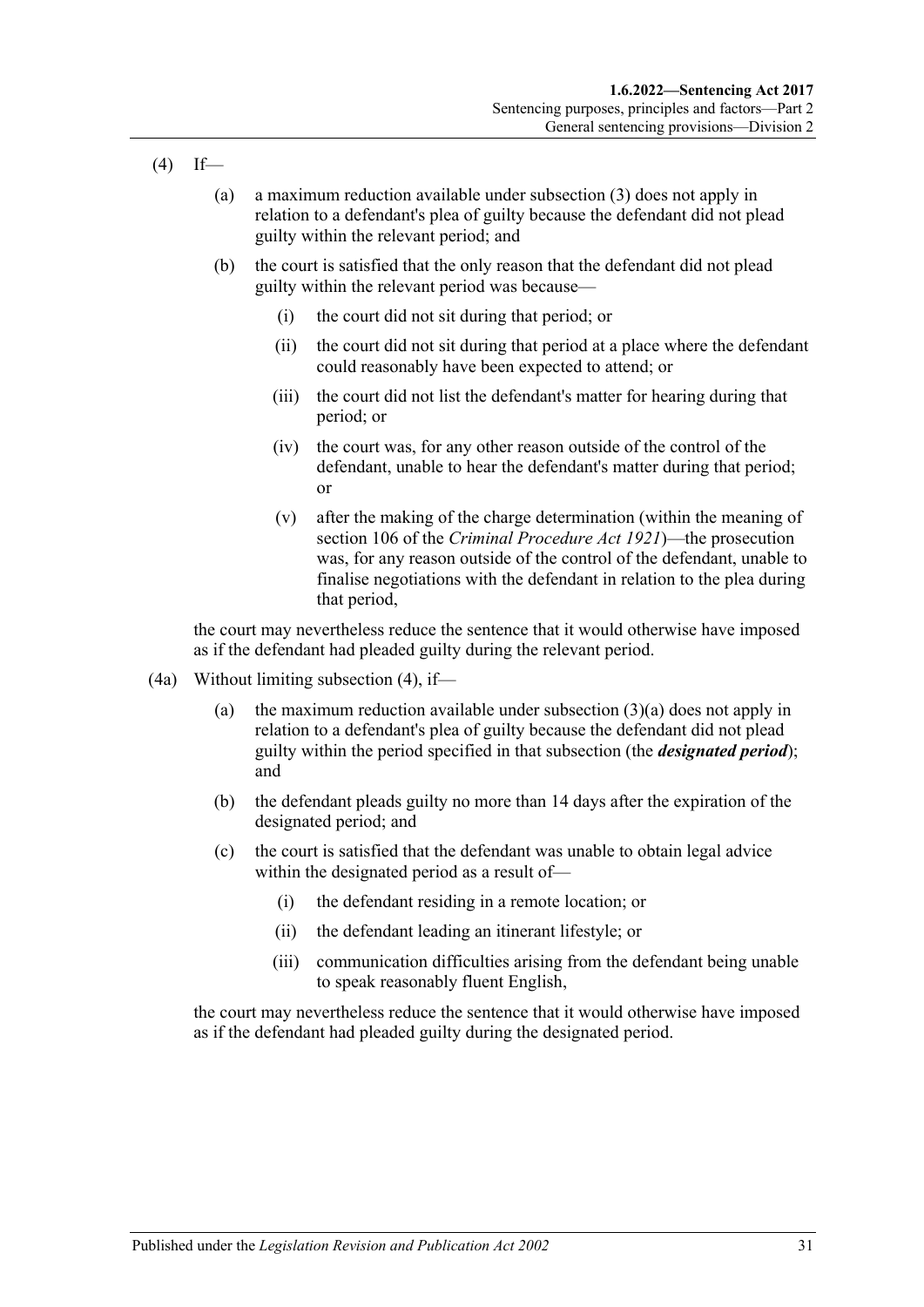- (5) In determining the percentage by which a sentence for an offence is to be reduced in respect of a guilty plea made within a particular period, a court must have regard to such of the following as may be relevant:
	- (a) whether the reduction of the defendant's sentence by the percentage contemplated would be so disproportionate to the seriousness of the offence, or so inappropriate in the case of that particular defendant, that it would, or may, affect public confidence in the administration of justice;
	- (b) the stage in the proceedings for the offence at which the defendant indicated an intention to plead guilty (including whether it would, in the opinion of the court, have been reasonable to expect the defendant to have done so at an earlier stage in the proceedings);
	- (c) whether the defendant was initially charged with a different offence in respect of the same conduct and whether (and at what stage in the proceedings) negotiations occurred with the prosecution in relation to the offence charged;
	- (d) in the case where the defendant has been charged with more than 1 offence—whether the defendant pleaded guilty to all of the offences;
	- (e) if the defendant satisfies the court that the defendant could not reasonably have been expected to plead guilty at an earlier stage in the proceedings because of circumstances outside of the defendant's control—that fact;
	- (f) whether or not the defendant was made aware of any relevant matter that would have enabled the defendant to plead guilty at an earlier stage in the proceedings;
	- (g) whether at any stage in the proceedings for the offence—
		- (i) the defendant disputed the factual basis of the plea; and
		- (ii) a hearing occurred in relation to the dispute; and
		- (iii) the dispute was not resolved in favour of the defendant;
	- (h) if the prosecution satisfies the court that the defendant intentionally concealed the commission of the offence to which the defendant's sentence relates—that fact, and the period of time for which the concealment persisted;
	- (i) whether the prosecution's case against the defendant (the assessment of which should ordinarily be made by reference to evidence in the form of an affidavit, or any other documentary evidence) is so overwhelming that a reduction of the defendant's sentence by the percentage contemplated would be so inappropriate that it would, or may, affect public confidence in the administration of justice;
	- (j) whether any genuine remorse on behalf of the defendant for the commission of the offence is so lacking that a reduction of the defendant's sentence by the percentage contemplated would be so inappropriate that it would, or may, affect public confidence in the administration of justice,

and may have regard to any other factor or principle the court thinks relevant.

(6) For the purposes of this section, a reference to a defendant appearing in a court will be taken to include a reference to a person appearing in a court on behalf of the defendant.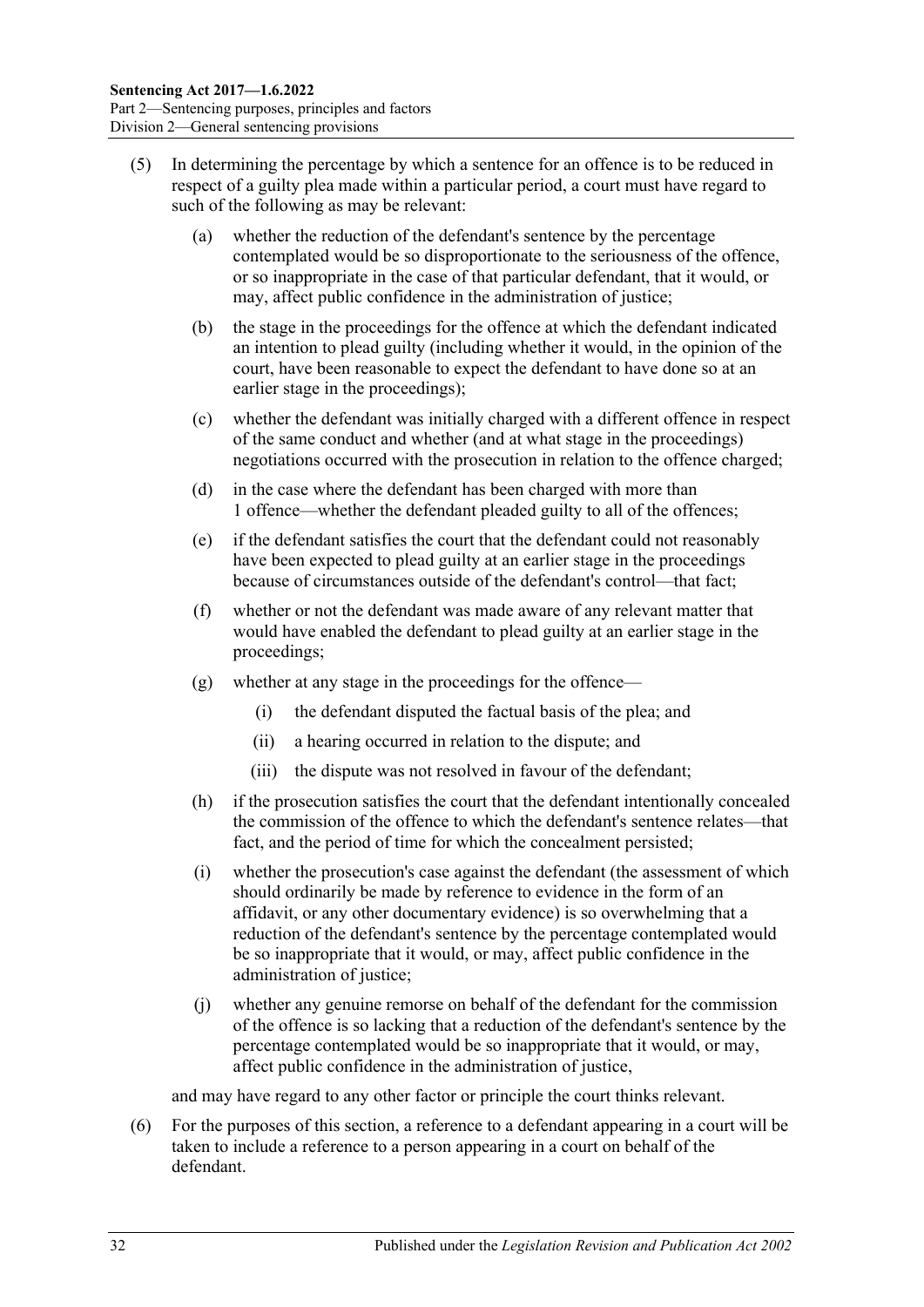- (7) Where proceedings have been instituted in a superior court by the DPP laying an information ex officio in accordance with section 103 of the *[Criminal Procedure](http://www.legislation.sa.gov.au/index.aspx?action=legref&type=act&legtitle=Criminal%20Procedure%20Act%201921)  Act [1921](http://www.legislation.sa.gov.au/index.aspx?action=legref&type=act&legtitle=Criminal%20Procedure%20Act%201921)*, this section applies in relation to those proceedings with the modifications prescribed by the regulations.
- (8) In this section—

*committal appearance* has the same meaning as in section 109 of the *[Criminal](http://www.legislation.sa.gov.au/index.aspx?action=legref&type=act&legtitle=Criminal%20Procedure%20Act%201921)  [Procedure Act](http://www.legislation.sa.gov.au/index.aspx?action=legref&type=act&legtitle=Criminal%20Procedure%20Act%201921) 1921*;

*serious harm* has the same meaning as in section 21 of the *[Criminal Law](http://www.legislation.sa.gov.au/index.aspx?action=legref&type=act&legtitle=Criminal%20Law%20Consolidation%20Act%201935)  [Consolidation Act](http://www.legislation.sa.gov.au/index.aspx?action=legref&type=act&legtitle=Criminal%20Law%20Consolidation%20Act%201935) 1935*;

*serious indictable offence* means an offence that is—

- (a) a serious offence of violence for which the maximum penalty prescribed is, or includes, imprisonment for at least 5 years; or
- (b) a serious sexual offence for which the maximum penalty prescribed is, or includes, imprisonment for at least 5 years; or
- (c) any other offence prescribed by the regulations for the purposes of this definition;

*serious offence of violence* means—

- (a) an offence under section 11, 13, 13A, 19A(1), 19AB(1), 23, 29(1), 29(2), 29A(1) or 31(1) of the *[Criminal Law Consolidation Act](http://www.legislation.sa.gov.au/index.aspx?action=legref&type=act&legtitle=Criminal%20Law%20Consolidation%20Act%201935) 1935*; or
- (b) an offence under section 14 of the *[Criminal Law Consolidation Act](http://www.legislation.sa.gov.au/index.aspx?action=legref&type=act&legtitle=Criminal%20Law%20Consolidation%20Act%201935) 1935* where the victim died or suffered serious harm; or
- (c) an offence under section 19A(3) or 19AB(2) of the *[Criminal Law](http://www.legislation.sa.gov.au/index.aspx?action=legref&type=act&legtitle=Criminal%20Law%20Consolidation%20Act%201935)  [Consolidation Act](http://www.legislation.sa.gov.au/index.aspx?action=legref&type=act&legtitle=Criminal%20Law%20Consolidation%20Act%201935) 1935* where serious harm was caused to a person; or
- (d) an offence under a corresponding previous enactment substantially similar to an offence referred to in any of the preceding paragraphs; or
- (e) an attempt to commit or an assault with intent to commit any of the offences referred to in any of the preceding paragraphs;

*serious sexual offence* means—

- (a) an offence under section 48, 48A, 49, 50, 51, 56, 58, 59, 60, 63, 63B, 66, 67, 68 or 72 of the *[Criminal Law Consolidation Act](http://www.legislation.sa.gov.au/index.aspx?action=legref&type=act&legtitle=Criminal%20Law%20Consolidation%20Act%201935) 1935*; or
- (b) an offence under a corresponding previous enactment substantially similar to an offence referred to in the preceding paragraph; or
- (c) an attempt to commit or an assault with intent to commit any of the offences referred to in either of the preceding paragraphs.

### <span id="page-32-2"></span><span id="page-32-0"></span>**41—Application of sentencing reductions**

- <span id="page-32-1"></span>(1) For the purpose of applying [section](#page-25-2) 37, 38, [39](#page-26-0) or [40](#page-28-0) in sentencing a defendant for a particular offence, the sentencing court must—
	- (a) first determine the sentence that the court would apply but for the existence of those provisions; and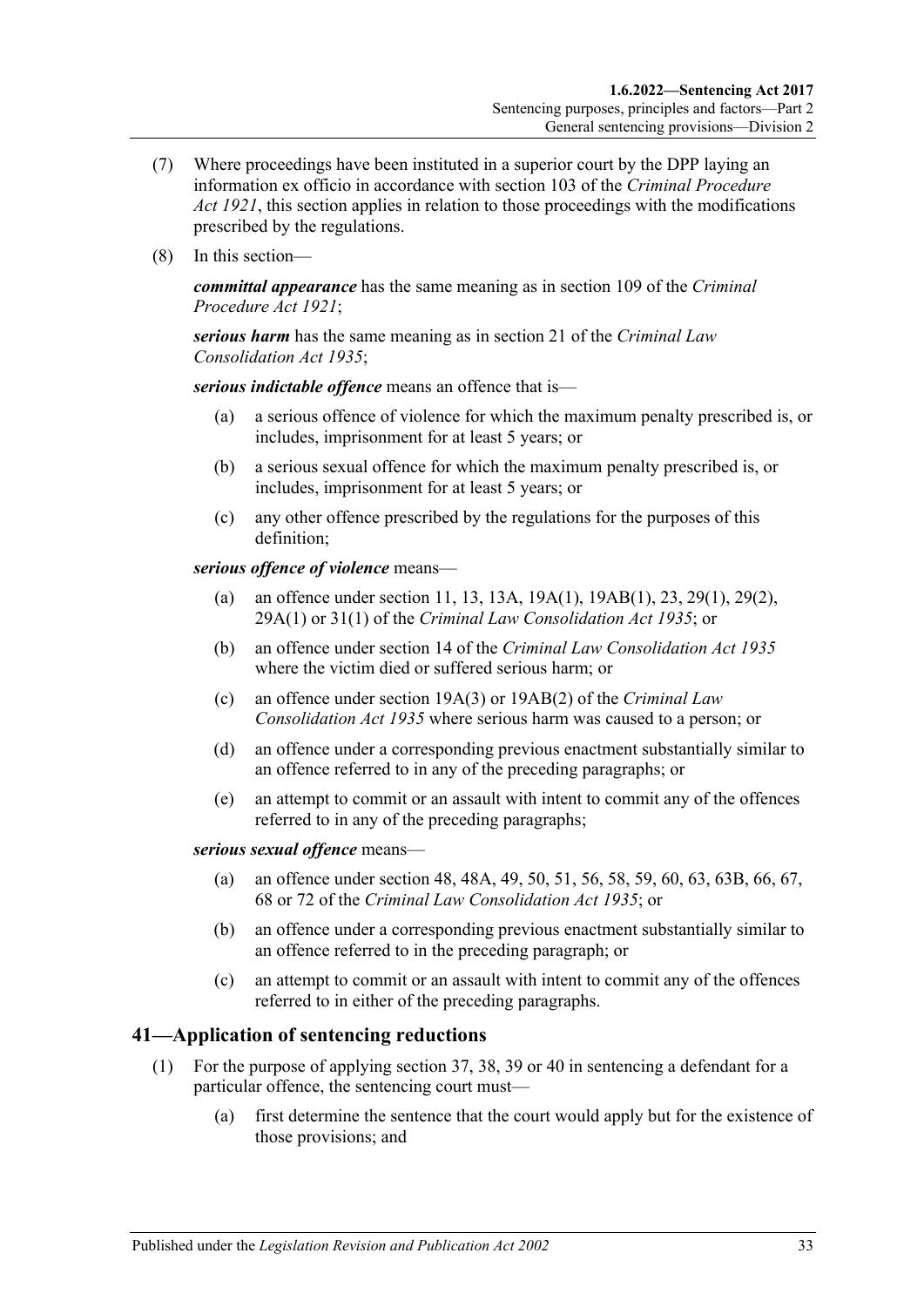- <span id="page-33-2"></span>(b) then determine the maximum percentage reduction that is applicable to the sentencing in accordance with those provisions; and
- <span id="page-33-3"></span>(c) then determine the percentage reduction that is, in the opinion of the court, appropriate in the particular case (being not more than the maximum percentage determined in accordance with [paragraph](#page-33-2) (b)); and
- (d) finally, apply the percentage reduction determined in accordance with [paragraph](#page-33-3) (c) to the sentence determined in accordance with [paragraph](#page-32-1) (a).
- (2) A sentencing court that wants to apply [section](#page-20-0) 26 to sentence a defendant to a single penalty for more than 1 offence must, if the court would otherwise be required to apply [section](#page-25-2) 37, 38, [39](#page-26-0) or [40](#page-28-0) in sentencing the defendant for any 1 or more of those offences (the *discounted offences*), determine, in accordance with [subsection](#page-32-2) (1), the appropriate sentence for each discounted offence before applying [section](#page-20-0) 26 to determine the total sentence (and for the purposes of [section](#page-20-0) 26, a reference to the maximum penalty that could be imposed in respect of an offence will, in the case of each discounted offence, be a reference to the sentence determined, in accordance with [subsection](#page-32-2) (1), for that discounted offence).
- (3) Nothing in this Subdivision affects the operation of [section 23,](#page-18-1) [24](#page-19-0) or [25.](#page-19-1)

### <span id="page-33-0"></span>**42—Re-sentencing for failure to cooperate in accordance with undertaking under [section](#page-25-2) 37**

- (1) This section applies if—
	- (a) a person is currently serving a sentence of imprisonment for an offence or offences that was reduced by the sentencing court under [section](#page-25-2) 37 (the *relevant sentence*); and
	- (b) the person has failed to cooperate with a law enforcement agency in accordance with the terms of an undertaking given by the person under that section.
- (2) The DPP may, with the permission of the court that imposed the relevant sentence on the person, apply to the court to have the sentence quashed and a new sentence imposed, taking into account the person's failure to cooperate with the law enforcement agency in accordance with the terms of an undertaking given by the person under [section](#page-25-2) 37.
- (3) The DPP, the chief officer of the law enforcement agency and the person are parties to the proceedings on the application.
- (4) Nothing in this section authorises a court to impose a new sentence that would exceed the sentence that would, but for the reduction given under [section](#page-25-2) 37, have been imposed by the sentencing court under that section.

### <span id="page-33-1"></span>**43—Re-sentencing for subsequent cooperation with law enforcement agency**

- (1) This section applies to a person if—
	- (a) the person is currently serving a period of imprisonment for an offence or offences (the *relevant sentence*); and
	- (b) the person has cooperated with a law enforcement agency.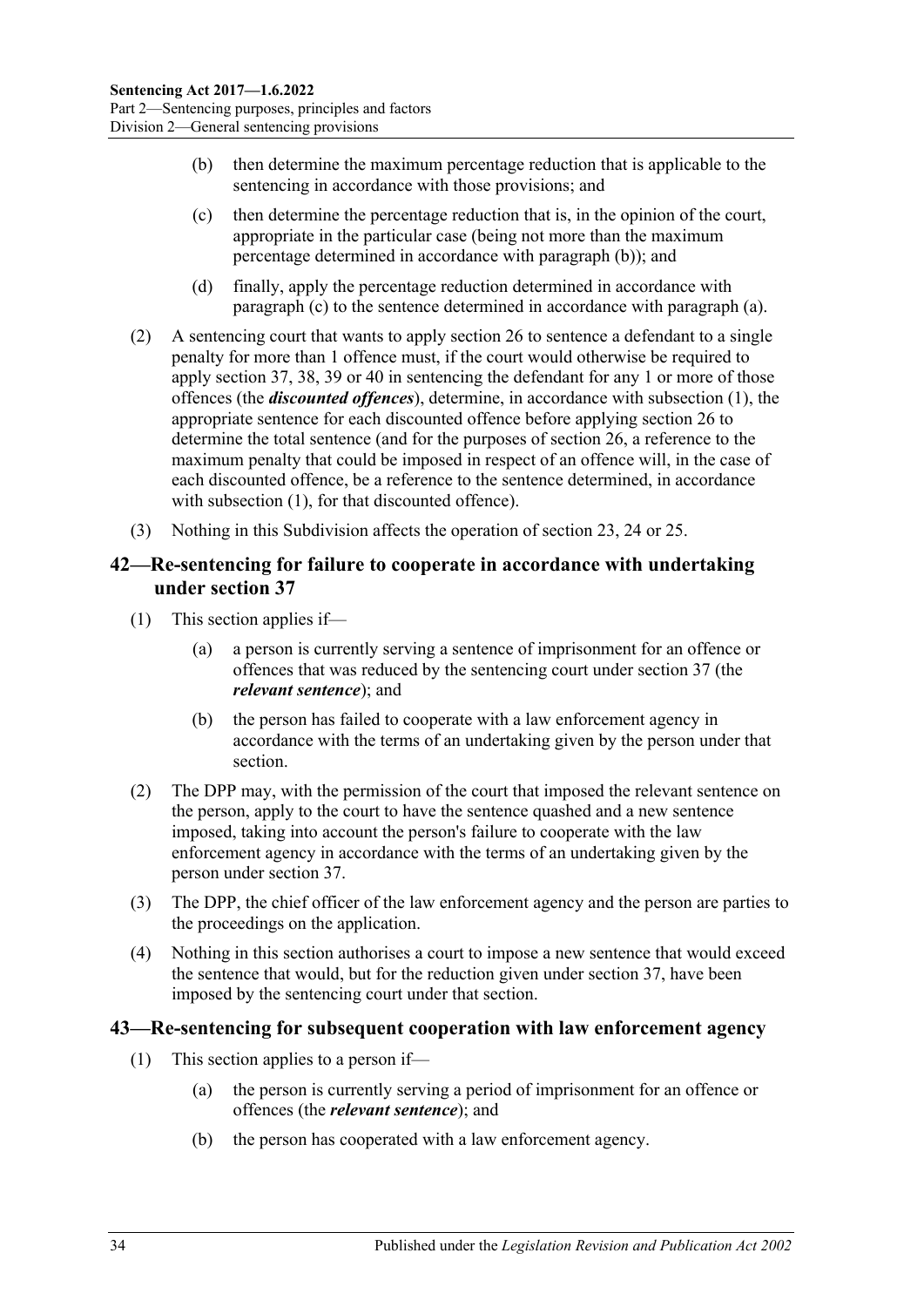- (2) A person to whom this section applies may, with the permission of the court that imposed the relevant sentence, apply to the court to have the sentence quashed and a new sentence imposed, taking into account the person's cooperation with the law enforcement agency in accordance with this section.
- (3) The court may only grant permission to make an application under this section if the court is satisfied that the cooperation relates directly to an offence that is, in the opinion of the court, a serious offence that has been committed or may be committed in the future (whether in this or any other jurisdiction).
- (4) The chief officer of the law enforcement agency, the DPP and the applicant are parties to the proceedings on the application.
- (5) In determining a new sentence on an application under this section, the court must have regard to such of the following as may be relevant:
	- (a) the nature and extent of the person's cooperation;
	- (b) the timeliness of the cooperation;
	- (c) the truthfulness, completeness and reliability of any information or evidence provided by the person;
	- (d) the evaluation (if any) by the authorities of the significance and usefulness of the person's cooperation;
	- (e) any benefit that the person has gained or is likely to gain by reason of the cooperation;
	- (f) the degree to which the safety of the person (or some other person) has been put at risk of violent retribution as a result of the person's cooperation;
	- (g) whether the cooperation concerns the offence for which the person is being sentenced or some other offence, whether related or unrelated;
	- (h) whether, as a consequence of the person's cooperation, the person would be likely to suffer violent retribution while serving any term of imprisonment, or be compelled to serve any such term in particularly severe conditions;
	- (i) the nature of any steps that would be likely to be necessary to protect the person on release from prison;
	- (j) the likelihood that the person will commit further offences,

and may have regard to any other factor or principle the court thinks relevant.

- (6) Except as provided in this section, in determining a new sentence on an application under this section, the court must apply the law that was applicable in relation to the relevant sentence at the time that sentence was imposed (and this subsection applies to an application under this section, whether made or determined before or after the commencement of this subsection).
- (7) On an application by a person under this section, the court must not impose a sentence that is more severe than the relevant sentence, but the court may extend the non-parole period where the court passes a shorter sentence.
- (8) In this section—

*chief officer* of a law enforcement agency means—

(a) in the case of SA Police—the Commissioner of Police;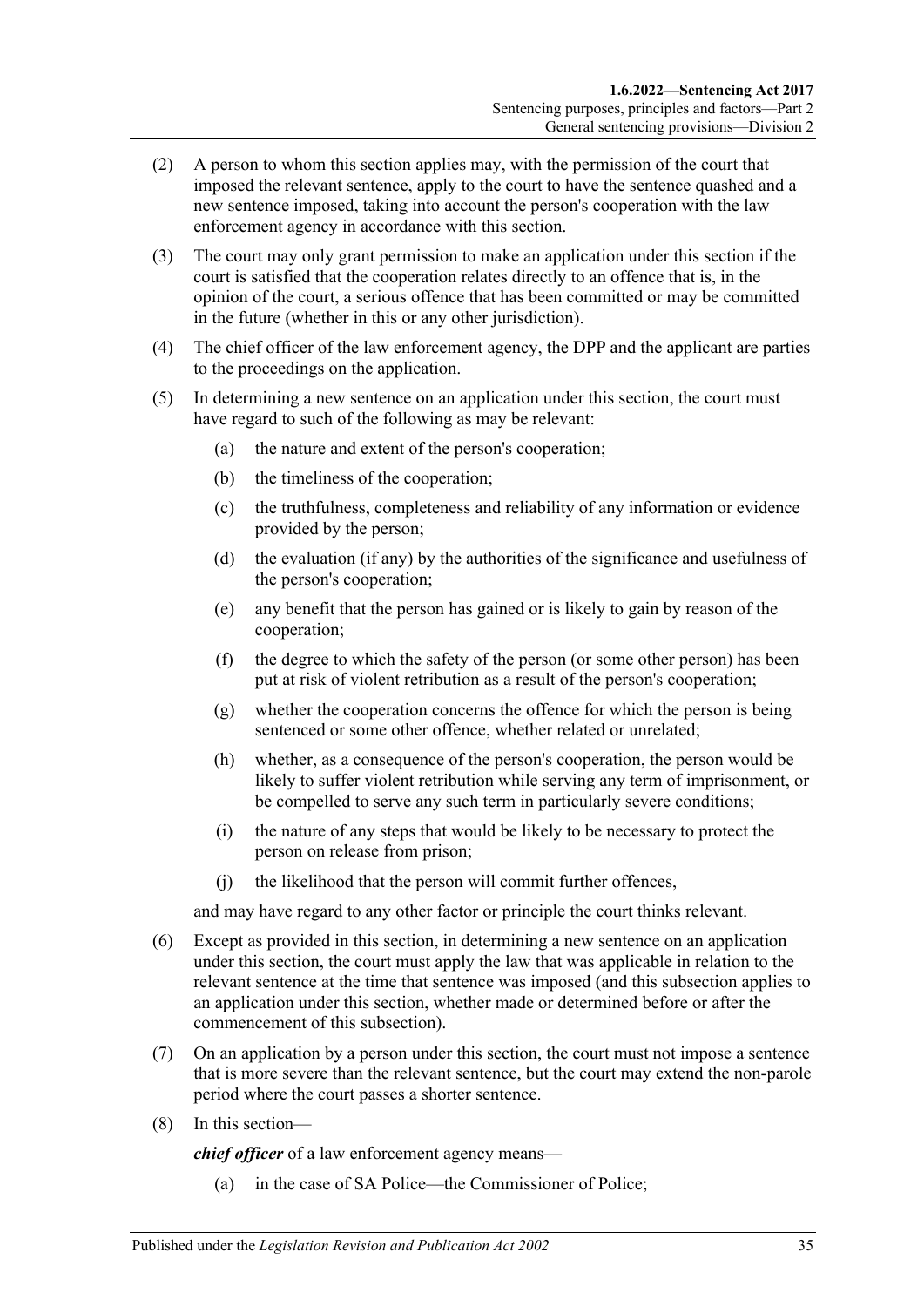- (b) in the case of the Independent Commissioner Against Corruption—the Independent Commissioner Against Corruption;
- (c) in any other case—the person for the time being occupying a position within the agency prescribed by the regulations.

## <span id="page-35-0"></span>**Part 3—Custodial sentences**

### <span id="page-35-1"></span>**Division 1—Imprisonment**

### <span id="page-35-2"></span>**44—Commencement of sentences and non-parole periods**

- (1) If a court imposes a sentence of imprisonment and does not suspend the sentence under Part [4 Division](#page-79-0) 2, the court must specify the date on which, or the time at which, the sentence is to commence or is to be taken to have commenced.
- (2) If a defendant has spent time in custody in respect of an offence for which the defendant is subsequently sentenced to imprisonment, the court may, when sentencing the defendant, take into account the time already spent in custody and—
	- (a) make an appropriate reduction in the term of the sentence; or
	- (b) direct that the sentence will be taken to have commenced—
		- (i) on the day on which the defendant was taken into custody; or
		- (ii) on a date specified by the court that occurs after the day on which the defendant was taken into custody but before the day on which the defendant is sentenced.
- (3) If a court imposes a sentence of imprisonment on a defendant who is not present in court, the court must direct that the sentence is to commence—
	- (a) on the day on which the defendant is taken into custody under the warrant of commitment issued in respect of the sentence; or
	- (b) if the defendant is subject to some other sentence of imprisonment—on the completion of that other sentence of imprisonment or at some earlier time fixed by the court.
- (4) If a court fixes a non-parole period, the court must specify the date on which the non-parole period is to commence or is to be taken to have commenced.
- (5) If a court directs that a sentence of imprisonment is to be taken to have commenced on the day on which the defendant was taken into custody, any non-parole period fixed by the court in respect of that sentence will be taken to have commenced on that day.
- (6) If, on imposing a sentence of imprisonment, the court fails to specify the date on which or the time at which the sentence is to commence or is to be taken to have commenced, the sentence will—
	- (a) in the case of a defendant not then in custody—commence on the day on which the defendant is subsequently taken into custody for the offence; or
	- (b) in the case of a defendant already in custody for the offence—be taken to have commenced on the day on which the defendant was last so taken into custody; or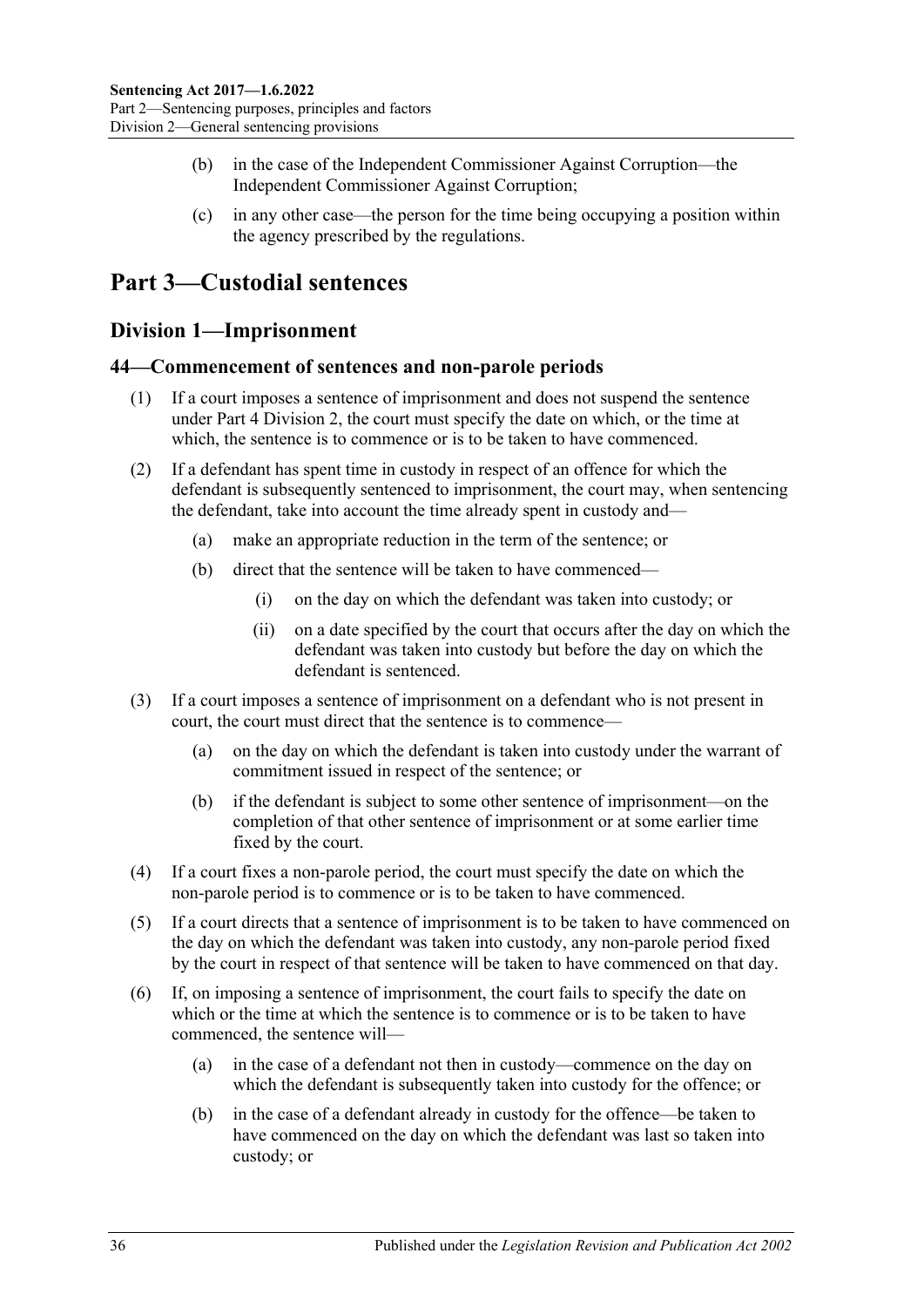(c) in the case of a defendant in custody for some other offence—commence on the day on which the sentence is imposed, unless the sentence is to be served cumulatively under this Act or any other Act.

### <span id="page-36-1"></span>**45—Cumulative sentences**

- (1) Subject to [subsection](#page-36-0) (2), the court by which a sentence of imprisonment is imposed may direct that the sentence be cumulative on any other sentence, or sentences, of imprisonment or detention in a training centre then being served, or to be served, by the defendant.
- <span id="page-36-0"></span>(2) If a sentence of imprisonment is imposed for an offence committed by the defendant—
	- (a) during a period of release on parole or conditional release; or
	- (b) while serving a period of imprisonment under an order of the Parole Board for breach of parole conditions,

the sentence will (except where 1 of the sentences to which the defendant is subject is life imprisonment) be cumulative on the sentence, or sentences, in respect of which the defendant was on parole.

- (3) A direction may be given under [subsection](#page-36-1) (1) irrespective of the number of cumulative sentences that the defendant is already serving or will, in consequence of the direction, be liable to serve.
- (4) This section does not apply in relation to a youth unless the youth is sentenced as an adult.

# **Division 2—Non-parole periods**

#### **46—Application of Division to youths**

- (1) The following provisions of this Division do not apply in relation to a youth unless the youth is sentenced as an adult:
	- (a) section  $47(5)(b)$ ;
	- (b) section  $47(5)(d)$ ;
	- (c) [section](#page-38-0)  $47(6)$ ;
	- (d) [section](#page-40-0) 48.
- (2) The remaining provisions of this Division do not apply in relation to a youth unless the youth is sentenced as an adult, or is sentenced to detention to be served in a prison, or is otherwise transferred to or ordered to serve a period of detention in a prison.
- (3) [Section](#page-36-2) 47 applies in relation to a person who is serving concurrent sentences of imprisonment and detention in a prison as if the person were serving concurrent sentences of imprisonment.

#### <span id="page-36-2"></span>**47—Duty of court to fix or extend non-parole periods**

- <span id="page-36-3"></span>(1) Subject to this section, when a court, on convicting a person of an offence, sentences the person to imprisonment, the court must—
	- (a) if the person is not subject to an existing non-parole period—fix a non-parole period; or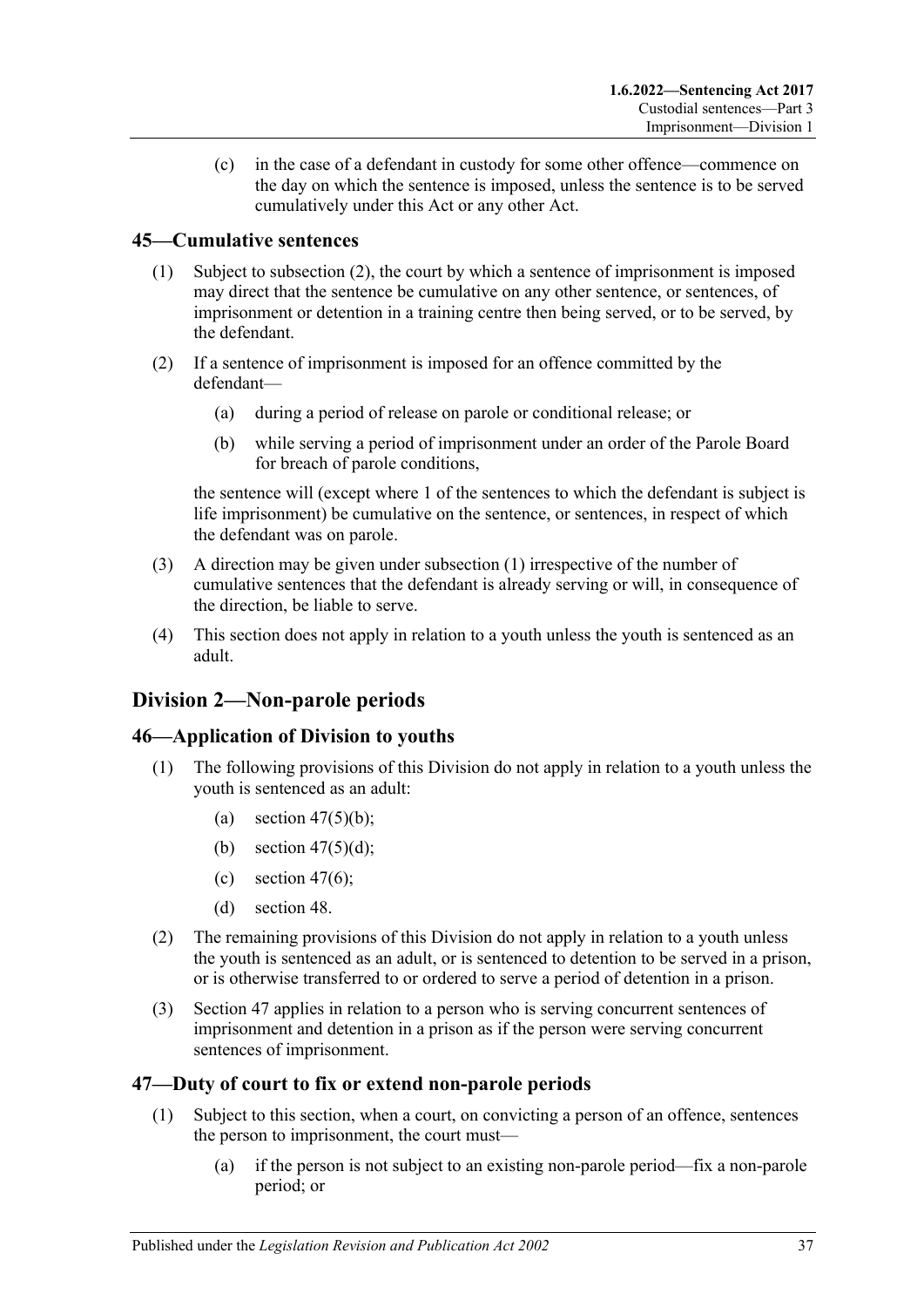- (b) if the person is subject to an existing non-parole period—review the non-parole period and extend it by such period as the court thinks fit (but not so that the period of extension exceeds the period of imprisonment that the person becomes liable to serve by virtue of the sentence, or sentences, imposed by the court); or
- (c) if the person is serving a minimum term imposed in respect of an offence under a law of the Commonwealth or is liable to serve such a term on the expiry of an existing non-parole period—fix a non-parole period in respect of the sentence, or sentences, to be served on the expiry of that minimum term.
- (2) If the sentence of imprisonment is imposed for an offence committed during a period of release on parole or conditional release from a previous sentence of imprisonment or detention, the court, in fixing a non-parole period under [subsection](#page-36-3)  $(1)(a)$ , must have regard to the total period of imprisonment (or detention and imprisonment) that the person is, by virtue of the new sentence and the balance of the previous sentence, liable to serve.
- <span id="page-37-3"></span>(3) If a prisoner is serving a sentence of imprisonment but is not subject to an existing non-parole period, the sentencing court may, subject to [subsection](#page-37-2) (5), fix a non-parole period, on application by the prisoner or the presiding member of the Parole Board.
- (4) The fact that the prisoner has completed a non-parole period previously fixed in respect of the same sentence of imprisonment, or that a court has previously declined to fix a non-parole period in respect of that sentence, does not preclude an application under [subsection](#page-37-3) (3).
- <span id="page-37-2"></span><span id="page-37-1"></span><span id="page-37-0"></span>(5) The above provisions are subject to the following qualifications:
	- (a) a non-parole period may not be fixed—
		- (i) in respect of a person who is liable to serve a total period of imprisonment (or detention and imprisonment) of less than 12 months; or
		- (ii) in respect of a person who is liable to serve a sentence in the community while subject to an intensive correction order;
	- (b) if fixing a non-parole period in respect of a person sentenced to life imprisonment for an offence of murder, the mandatory minimum non-parole period prescribed in respect of the offence is 20 years;
	- (c) if a person who is subject to a sentence of life imprisonment is further sentenced to imprisonment by the Magistrates Court or the Youth Court, the question of whether a non-parole period should be fixed or extended must be referred to the court by which the sentence of life imprisonment was imposed;
	- (d) if fixing a non-parole period in respect of a person sentenced to imprisonment for a serious offence against the person, the mandatory minimum non-parole period prescribed in respect of the offence is four-fifths the length of the sentence;
	- (e) a court may, by order, decline to fix a non-parole period in respect of a person sentenced to imprisonment if the court is of the opinion that it would be inappropriate to fix such a period because of—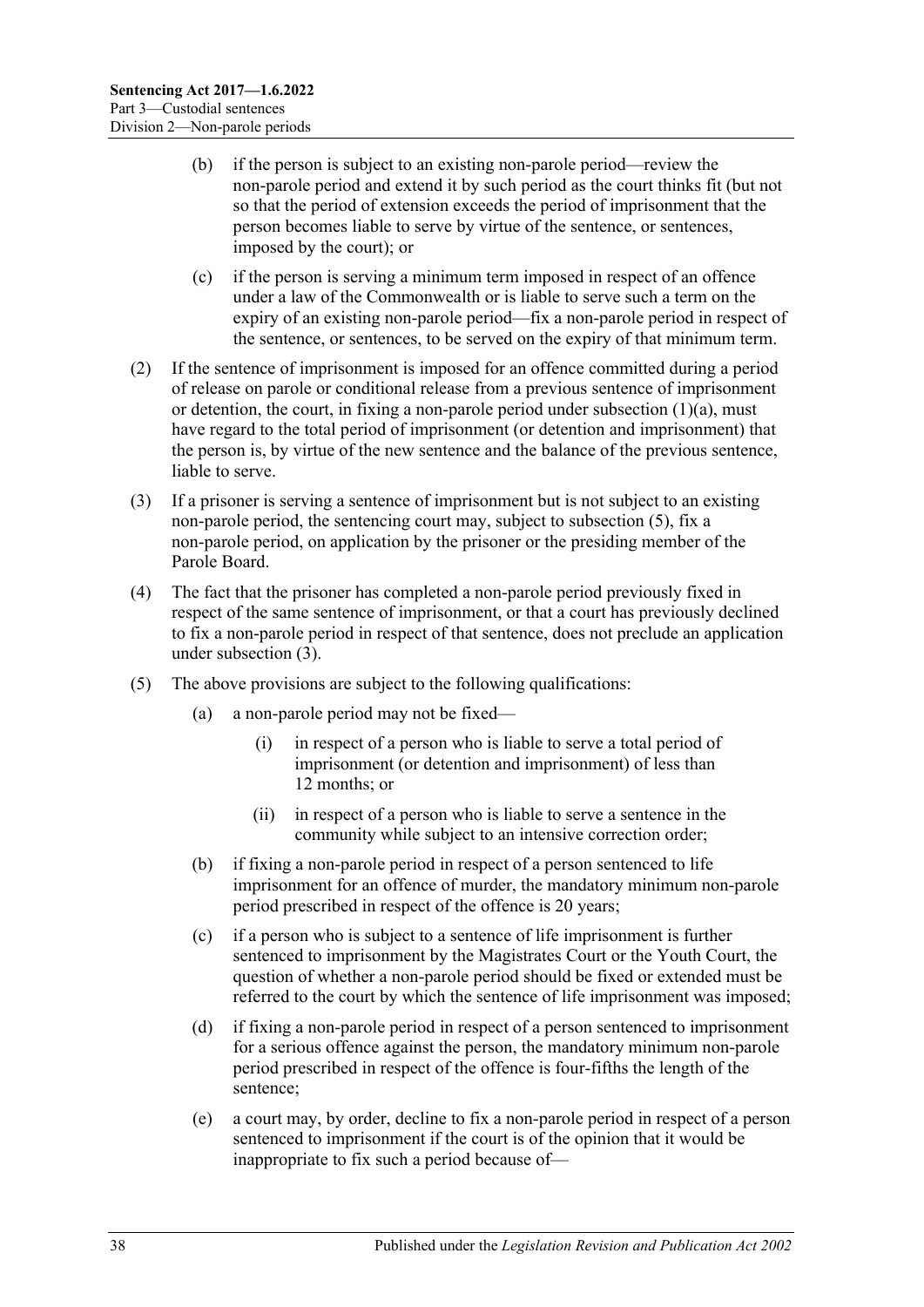- (i) the gravity of the offence or the circumstances surrounding the offence; or
- (ii) the criminal record of the person; or
- (iii) the behaviour of the person during any previous period of release on parole or conditional release; or
- (iv) any other circumstance.
- <span id="page-38-0"></span> $(6)$  If—
	- (a) a court sentences a person under [section](#page-20-0) 26 to the 1 penalty for a number of offences; and
	- (b) a mandatory minimum non-parole period is prescribed (*mandatory period*) in respect of any of those offences,

any non-parole period to be fixed by the court under that section—

- (c) must be a period not less than the mandatory period prescribed in respect of the relevant offence; and
- (d) if there is more than 1 such offence in respect of which a mandatory period is prescribed—must be a period not less than the greater of any such mandatory period; and
- (e) must be commenced or be taken to have commenced on the date specified by the court (which may be the day on which the person was first taken into custody or a later date specified by the court that occurs after the day on which the defendant was taken into custody but before the day on which the person is sentenced).

**Note—**

See PNJ v The Queen [2009] HCA 6.

- <span id="page-38-1"></span>(7) The DPP or the presiding member of the Parole Board or the Training Centre Review Board (as the case may require) may apply to the sentencing court for an order extending a non-parole period fixed in respect of the sentence, or sentences, of a prisoner, whether the non-parole period was fixed before or after the commencement of this Act.
- (8) The DPP must be notified of an application made by the presiding member of the Parole Board or Training Centre Review Board under this section.
- (9) In fixing or extending a non-parole period, the court—
	- (a) must, if the person in respect of whom the non-parole period is to be fixed or extended is in prison or a training centre serving a sentence of imprisonment or detention, take into account the period already served; and
	- (b) in the case of an application by the DPP or the presiding member of the Parole Board or Training Centre Review Board under [subsection](#page-38-1) (7), must have regard to—
		- (i) the likely behaviour of the person the subject of the application should the person be released from custody; and
		- (ii) the necessity (if any) to protect some other person or persons generally should the person be released from custody; and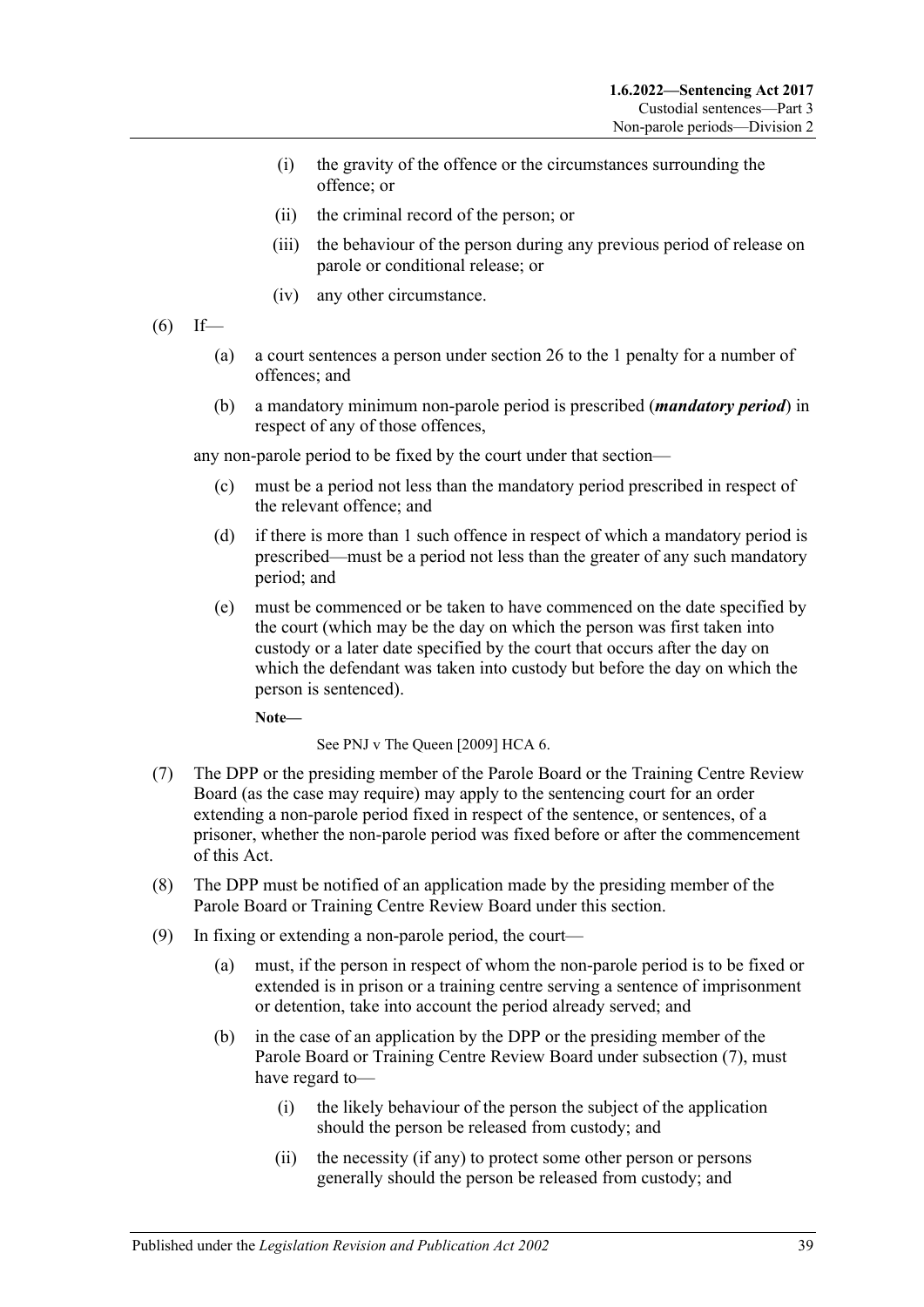- (iii) the behaviour of the person while in custody (but only insofar as it may assist the court to determine how the person is likely to behave should the person be released); and
- (iv) such other matters as the court thinks relevant.
- (10) This section does not apply in relation to a person who is serving, or is liable to serve, a sentence of indeterminate duration.
- (11) The Parole Board or the Training Centre Review Board (as the case may require) must, at the request of a sentencing court, make a report to the court on any person in respect of whom the court proposes to fix or extend a non-parole period.
- <span id="page-39-0"></span>(12) For the purposes of this section—
	- (a) a court that orders a suspended sentence of imprisonment to be carried into effect will be taken to have sentenced the person to whom the order relates to imprisonment; and
	- (b) the person the subject of an application by the DPP or the presiding member of the Parole Board or Training Centre Review Board under this section is a party to the application and the DPP is a party to an application under [subsection](#page-37-3) (3); and
	- (c) a reference to an *offence of murder* includes—
		- (i) an offence of conspiracy to murder; and
		- (ii) an offence of aiding, abetting, counselling or procuring the commission of murder; and
	- (d) the *sentencing court* means—
		- (i) if the prisoner is subject to a single sentence of imprisonment, or a number of sentences imposed by the 1 court or by a number of courts of coordinate jurisdiction—that court, or a court of coordinate jurisdiction; or
		- (ii) if the prisoner is subject to a number of sentences of imprisonment imposed by courts of different jurisdiction—the court of the highest jurisdiction or a court whose jurisdiction is coordinate with the jurisdiction of that court; and
	- (e) a *serious offence against the person* means—
		- (i) a major indictable offence (other than an offence of murder) that results in the death of the victim or the victim suffering total incapacity; or
		- (ii) a conspiracy to commit an offence referred to in [subparagraph](#page-39-0) (i); or
		- (iii) aiding, abetting, counselling or procuring the commission of an offence referred to in [subparagraph](#page-39-0) (i); and
	- (f) a victim suffers *total incapacity* if the victim is permanently physically or mentally incapable of independent function.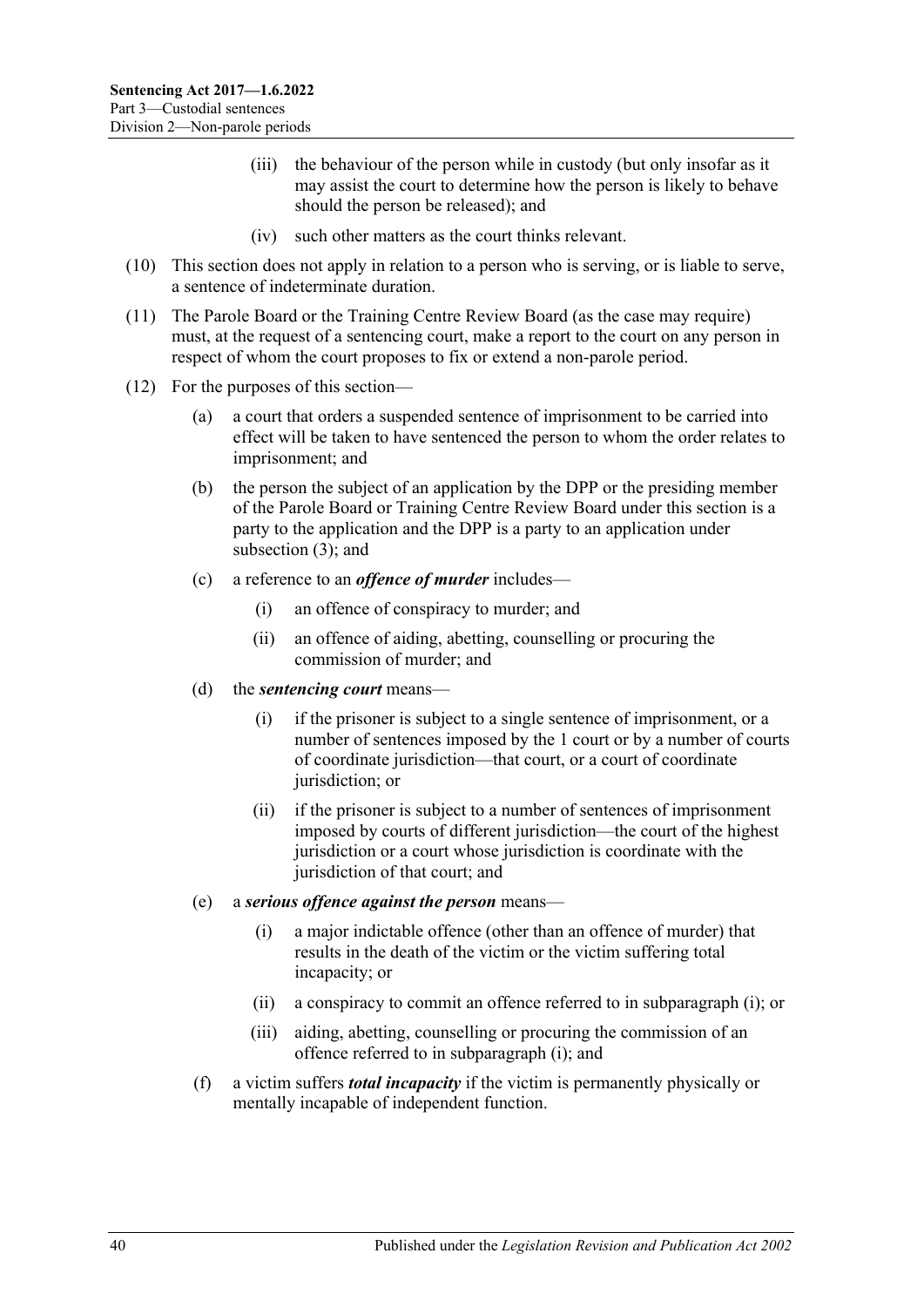### <span id="page-40-0"></span>**48—Mandatory minimum non-parole periods and proportionality**

- (2) In fixing a non-parole period in respect of an offence for which a mandatory minimum non-parole period is prescribed, the court may—
	- (a) if satisfied that a non-parole period that is longer than the prescribed period is warranted because of any objective or subjective factors affecting the relative seriousness of the offence, fix such longer non-parole period as it thinks fit; or
	- (b) in the circumstances (if any) prescribed by the regulations for the purposes of this paragraph, or otherwise in exceptional circumstances, fix a non-parole period that is shorter than the prescribed period.
- <span id="page-40-1"></span>(3) Without limiting [subsection](#page-40-1) (2)(b), exceptional circumstances may include the following:
	- (a) the offence was committed in circumstances in which the victim's conduct or condition substantially mitigated the offender's conduct;
	- (ab) the offence was committed in circumstances of family violence (being circumstances in which the offender, or a member of the offender's family, was a victim of family violence committed by the victim of the offence);
	- (b) if the offender pleaded guilty to the charge of the offence—that fact and the circumstances surrounding the plea;
	- (c) the degree to which the offender has cooperated in the investigation or prosecution of that or any other offence and the circumstances surrounding, and likely consequences of, any such cooperation.
- (3a) In deciding whether exceptional circumstances exist for the purposes of [subsection](#page-40-1) (2)(b) in relation to an offence committed in circumstances of family violence, the court must have regard to any evidence of family violence admitted in the course of the trial for the relevant offence or otherwise before the court.
- (4) This section applies whether a mandatory minimum non-parole period is prescribed under this Act or some other Act.
- (5) In this section—

*circumstances of family violence* has the same meaning as in section 34V of the *[Evidence Act](http://www.legislation.sa.gov.au/index.aspx?action=legref&type=act&legtitle=Evidence%20Act%201929) 1929*;

*evidence of family violence* has the same meaning as in section 34W of the *[Evidence](http://www.legislation.sa.gov.au/index.aspx?action=legref&type=act&legtitle=Evidence%20Act%201929)  Act [1929](http://www.legislation.sa.gov.au/index.aspx?action=legref&type=act&legtitle=Evidence%20Act%201929)*.

# **Division 3—Serious firearm offenders**

#### **49—Interpretation**

(1) In this Division—

*serious drug offence* means an offence under section 32, 33, 33A, 33B, 33C, 33F, 33G, 33H, 33I, 33J, 33K, 33LA or 33LB of the *[Controlled Substances Act](http://www.legislation.sa.gov.au/index.aspx?action=legref&type=act&legtitle=Controlled%20Substances%20Act%201984) 1984*;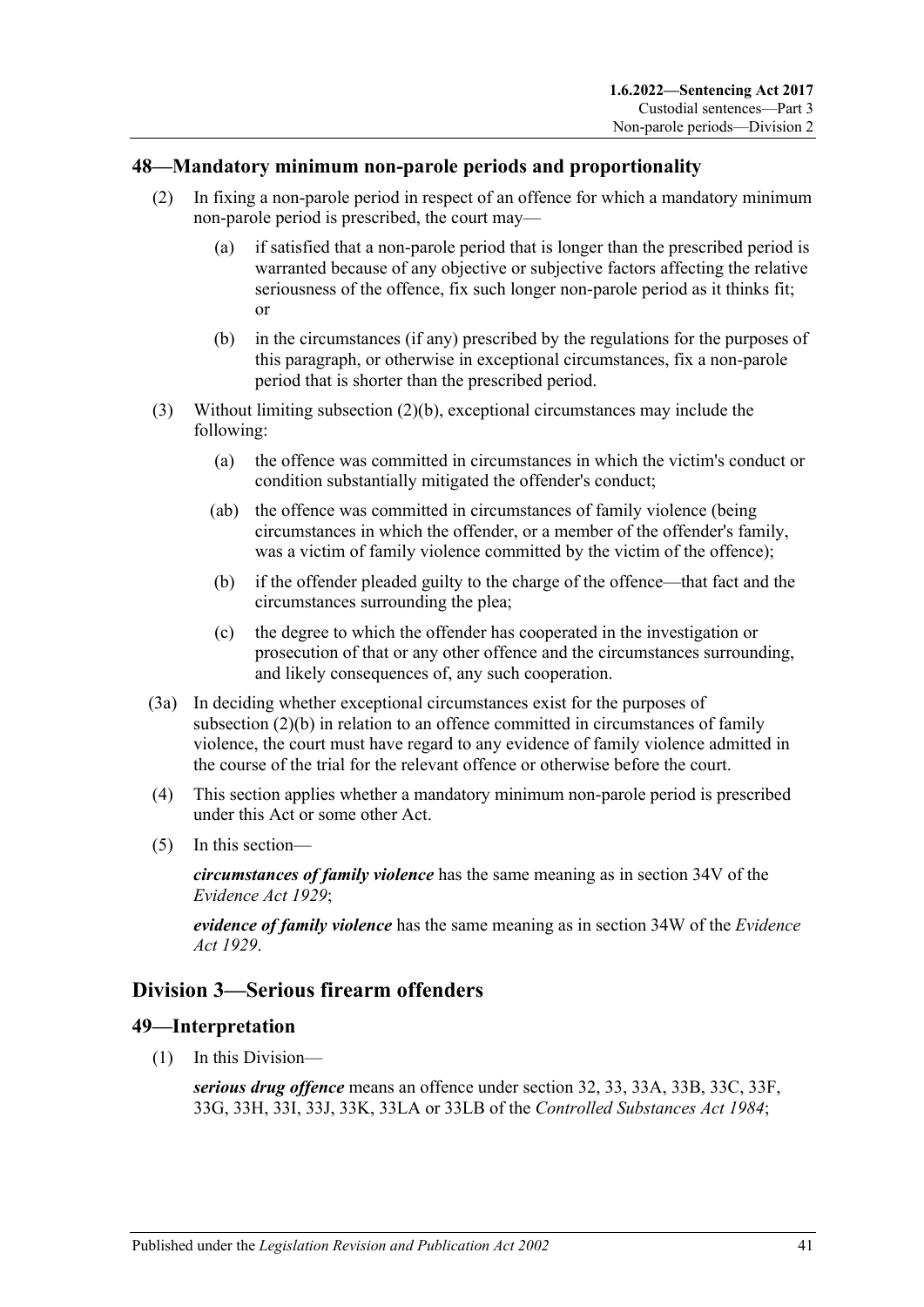#### *serious firearm offence* means—

- (a) an offence under the *[Criminal Law Consolidation Act](http://www.legislation.sa.gov.au/index.aspx?action=legref&type=act&legtitle=Criminal%20Law%20Consolidation%20Act%201935) 1935* or the *[Firearms](http://www.legislation.sa.gov.au/index.aspx?action=legref&type=act&legtitle=Firearms%20Act%202015)  Act [2015](http://www.legislation.sa.gov.au/index.aspx?action=legref&type=act&legtitle=Firearms%20Act%202015)* involving the use or carriage of—
	- (i) a category H firearm—
		- (A) that is unregistered at the time of the offence or is registered in the name of a person other than the defendant; and
		- (B) for which the defendant does not, at the time of the offence, hold a firearms licence authorising possession of the firearm; or
	- (ii) a category C firearm or category D firearm that is an automatic firearm; or
	- (iii) a prescribed firearm (other than a firearm declared by the regulations to be excluded from the ambit of this subparagraph); or
	- (iv) any other firearm declared by the regulations to be included in the ambit of this paragraph; or
- (b) an offence under the *[Criminal Law Consolidation Act](http://www.legislation.sa.gov.au/index.aspx?action=legref&type=act&legtitle=Criminal%20Law%20Consolidation%20Act%201935) 1935* or the *[Firearms](http://www.legislation.sa.gov.au/index.aspx?action=legref&type=act&legtitle=Firearms%20Act%202015)  Act [2015](http://www.legislation.sa.gov.au/index.aspx?action=legref&type=act&legtitle=Firearms%20Act%202015)* involving the use or possession of a firearm and committed—
	- (i) while the defendant is the subject of a control order under the *[Serious](http://www.legislation.sa.gov.au/index.aspx?action=legref&type=act&legtitle=Serious%20and%20Organised%20Crime%20(Control)%20Act%202008)  [and Organised Crime \(Control\) Act](http://www.legislation.sa.gov.au/index.aspx?action=legref&type=act&legtitle=Serious%20and%20Organised%20Crime%20(Control)%20Act%202008) 2008*; or
	- (ii) in the circumstances contemplated by section  $5AA(1)(ga)$  of the *[Criminal Law Consolidation Act](http://www.legislation.sa.gov.au/index.aspx?action=legref&type=act&legtitle=Criminal%20Law%20Consolidation%20Act%201935) 1935*; or
	- (iii) while the defendant is the subject of a firearms prohibition order; or
- (c) an offence under section 29A of the *[Criminal Law Consolidation Act](http://www.legislation.sa.gov.au/index.aspx?action=legref&type=act&legtitle=Criminal%20Law%20Consolidation%20Act%201935) 1935*; or
- (d) an offence under the *[Firearms Act](http://www.legislation.sa.gov.au/index.aspx?action=legref&type=act&legtitle=Firearms%20Act%202015) 2015* involving the use or possession of a firearm if the use or possession of the firearm occurred in the course of, or was for a purpose related to, the commission of a serious drug offence; or
- (e) an offence under the *[Firearms Act](http://www.legislation.sa.gov.au/index.aspx?action=legref&type=act&legtitle=Firearms%20Act%202015) 2015* committed while the defendant—
	- (i) is on bail (being bail that was, at the relevant time, subject to the condition imposed by section 11(1)(a) of the *[Bail Act](http://www.legislation.sa.gov.au/index.aspx?action=legref&type=act&legtitle=Bail%20Act%201985) 1985*); or
	- (ii) is the subject of a bond under this or any other Act (being a bond that was, at the relevant time, subject to the condition imposed by section  $96(2)(a)$ , or a condition of a similar kind); or
	- (iii) is serving a sentence on home detention under a home detention order subject to the condition imposed by section [72\(1\)\(e\);](#page-61-0) or
	- (iv) is on release from prison on home detention (being a release subject to the condition imposed by section 37A(3)(ca) of the *[Correctional](http://www.legislation.sa.gov.au/index.aspx?action=legref&type=act&legtitle=Correctional%20Services%20Act%201982)  [Services Act](http://www.legislation.sa.gov.au/index.aspx?action=legref&type=act&legtitle=Correctional%20Services%20Act%201982) 1982*); or
	- (v) is on parole (being parole that was, at the relevant time, subject to the condition imposed by section 68(1)(a)(ia) of the *[Correctional](http://www.legislation.sa.gov.au/index.aspx?action=legref&type=act&legtitle=Correctional%20Services%20Act%201982)  [Services Act](http://www.legislation.sa.gov.au/index.aspx?action=legref&type=act&legtitle=Correctional%20Services%20Act%201982) 1982*); or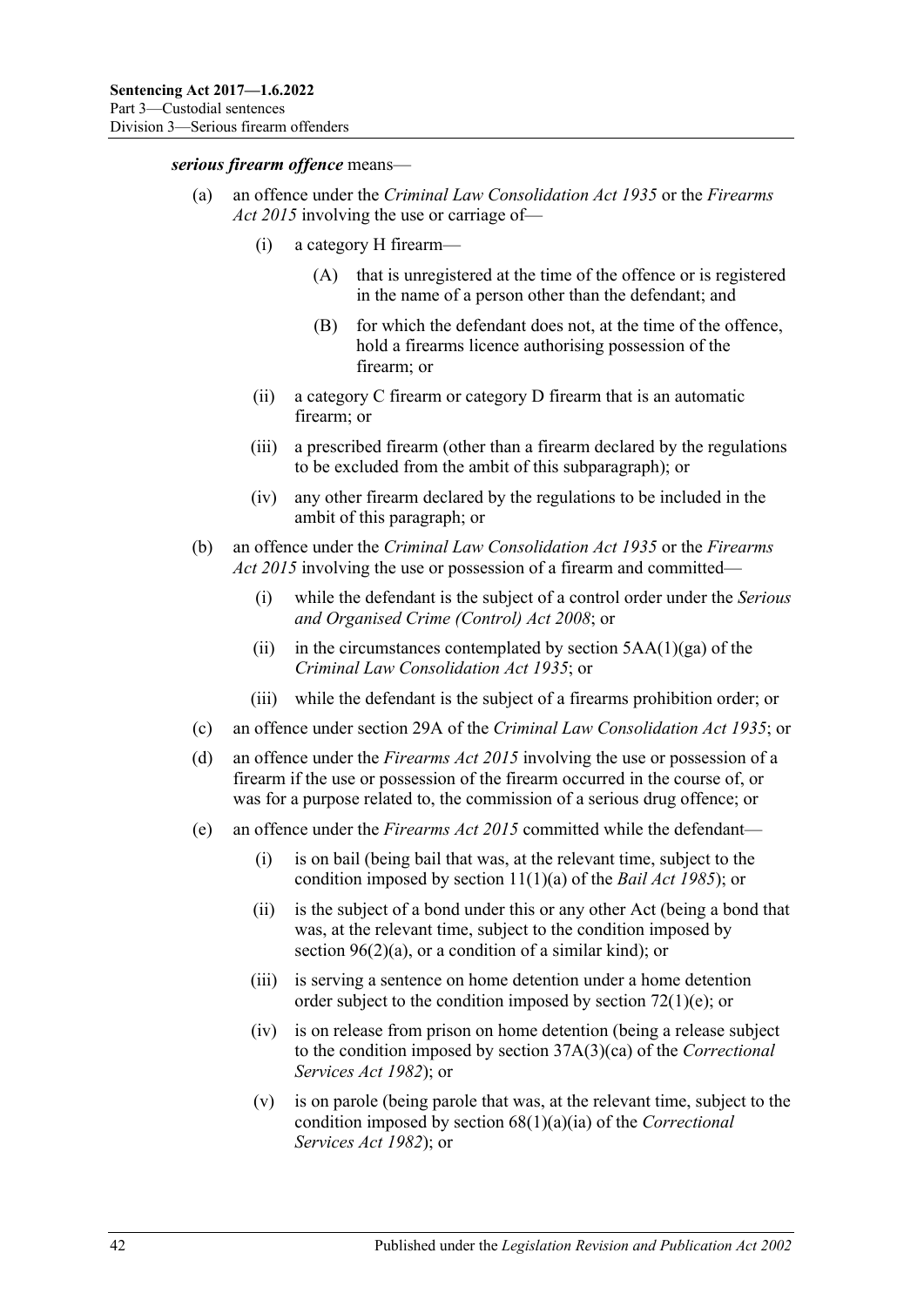- (vi) is on release on licence from custody under this or any other Act (being a licence that was, at the relevant time, subject to a condition prohibiting the defendant from possessing a firearm, part of a firearm or ammunition); or
- (f) an offence under section 45(9) of the *[Firearms Act](http://www.legislation.sa.gov.au/index.aspx?action=legref&type=act&legtitle=Firearms%20Act%202015) 2015*; or
- (g) an offence under section 22(2)(a) of the *[Firearms Act](http://www.legislation.sa.gov.au/index.aspx?action=legref&type=act&legtitle=Firearms%20Act%202015) 2015*; or
- (h) an offence that was a *serious firearms offence* within the meaning of section 20AA of the *[Criminal Law \(Sentencing\) Act](http://www.legislation.sa.gov.au/index.aspx?action=legref&type=act&legtitle=Criminal%20Law%20(Sentencing)%20Act%201988) 1988* at the time of the commission of the offence;

*serious firearm offender* means a person who is, by virtue of the operation of [section](#page-42-0) 50, a serious firearm offender.

- (2) In this Division, the following terms have the same meaning as in the *[Firearms](http://www.legislation.sa.gov.au/index.aspx?action=legref&type=act&legtitle=Firearms%20Act%202015)  Act [2015](http://www.legislation.sa.gov.au/index.aspx?action=legref&type=act&legtitle=Firearms%20Act%202015)*:
	- (a) automatic firearm;
	- (b) category C firearm;
	- (c) category D firearm;
	- (d) category H firearm;
	- (e) firearm;
	- (f) firearms prohibition order;
	- (g) prescribed firearm.
- (3) For the purposes of this Division, a reference to imprisonment includes, in the case of a youth, a reference to detention in a training centre or home detention (within the meaning of the *[Young Offenders Act](http://www.legislation.sa.gov.au/index.aspx?action=legref&type=act&legtitle=Young%20Offenders%20Act%201993) 1993*).

#### <span id="page-42-1"></span><span id="page-42-0"></span>**50—Serious firearm offenders**

- (1) A person will, by force of this section, be taken to be a *serious firearm offender* if the person is convicted of a serious firearm offence (whether the offence was committed as an adult or as a youth).
- (2) [Subsection](#page-42-1) (1) does not apply in relation to a conviction of a serious firearm offence if—
	- (a) the defendant was prosecuted and punished as a principal offender in respect of the offence under section 267 of the *[Criminal Law Consolidation](http://www.legislation.sa.gov.au/index.aspx?action=legref&type=act&legtitle=Criminal%20Law%20Consolidation%20Act%201935)  Act [1935](http://www.legislation.sa.gov.au/index.aspx?action=legref&type=act&legtitle=Criminal%20Law%20Consolidation%20Act%201935)*; or
	- (b) the defendant's liability in respect of the offence derives solely from the defendant's involvement in a joint criminal enterprise (however described).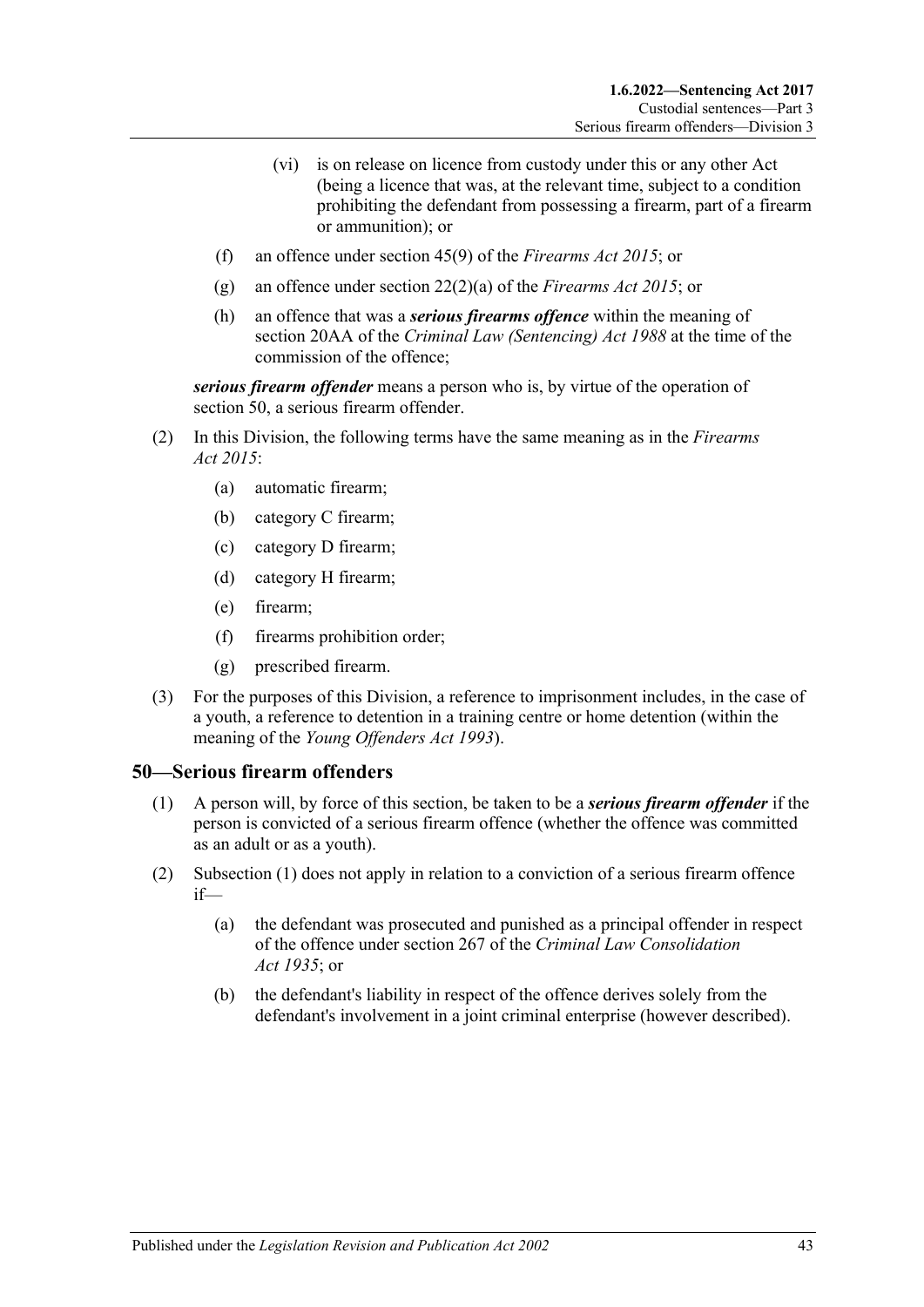#### **51—Sentence of imprisonment not to be suspended**

- (1) Subject to [subsection](#page-43-0) (2), but despite any other provision of this Act or any other Act or law, the following provisions apply in relation to the sentencing of a person who is a serious firearm offender for a serious firearm offence (including where the offence is the serious firearm offence that resulted in the person being a serious firearm offender):
	- (a) if the maximum penalty for the serious firearm offence includes a period of imprisonment—a sentence of imprisonment must be imposed on the person;
	- (b) the sentence of imprisonment cannot be suspended;
	- (c) [section](#page-19-0) 25 does not apply in respect of the sentencing of the person.
- <span id="page-43-1"></span><span id="page-43-0"></span>(2) A court sentencing a person who is a serious firearm offender for a serious firearm offence may declare that [subsection](#page-43-1)  $(1)(b)$  does not apply to the person if the person satisfies the court, by evidence given on oath, that—
	- (a) the person's personal circumstances are so exceptional as to outweigh the paramount consideration of protecting the safety of the community (whether as individuals or in general) and personal and general deterrence; and
	- (b) it is, in all the circumstances, appropriate to suspend the sentence.

# **Division 4—Serious repeat adult offenders and recidivist young offenders**

#### **52—Interpretation**

In this Division—

*community based custodial sentence* has the same meaning as in section 25;

#### <span id="page-43-3"></span><span id="page-43-2"></span>*serious offence* means—

- (a) a serious firearm offence within the meaning of Division 3; or
- (b) any of the following offences if the maximum penalty prescribed for the offence is, or includes, imprisonment for at least 5 years:
	- (i) an offence under Part 5 Division 2 or 3 of the *[Controlled Substances](http://www.legislation.sa.gov.au/index.aspx?action=legref&type=act&legtitle=Controlled%20Substances%20Act%201984)  Act [1984](http://www.legislation.sa.gov.au/index.aspx?action=legref&type=act&legtitle=Controlled%20Substances%20Act%201984)*;
	- (ii) an offence under a law of the Commonwealth dealing with the unlawful importation of drugs into Australia;
	- (iii) an offence involving a terrorist act (within the meaning of Part 5.3 of the *Criminal Code* of the Commonwealth);
	- (iv) an offence under Part 3 of the *[Criminal Law Consolidation Act](http://www.legislation.sa.gov.au/index.aspx?action=legref&type=act&legtitle=Criminal%20Law%20Consolidation%20Act%201935) 1935*;
	- (v) an offence under section 137 of the *[Criminal Law Consolidation](http://www.legislation.sa.gov.au/index.aspx?action=legref&type=act&legtitle=Criminal%20Law%20Consolidation%20Act%201935)  Act [1935](http://www.legislation.sa.gov.au/index.aspx?action=legref&type=act&legtitle=Criminal%20Law%20Consolidation%20Act%201935)*;
	- (vi) an offence under section 170 of the *[Criminal Law Consolidation](http://www.legislation.sa.gov.au/index.aspx?action=legref&type=act&legtitle=Criminal%20Law%20Consolidation%20Act%201935)  Act [1935](http://www.legislation.sa.gov.au/index.aspx?action=legref&type=act&legtitle=Criminal%20Law%20Consolidation%20Act%201935)*;
	- (vii) an aggravated offence under section 170A of the *[Criminal Law](http://www.legislation.sa.gov.au/index.aspx?action=legref&type=act&legtitle=Criminal%20Law%20Consolidation%20Act%201935)  [Consolidation Act](http://www.legislation.sa.gov.au/index.aspx?action=legref&type=act&legtitle=Criminal%20Law%20Consolidation%20Act%201935) 1935*;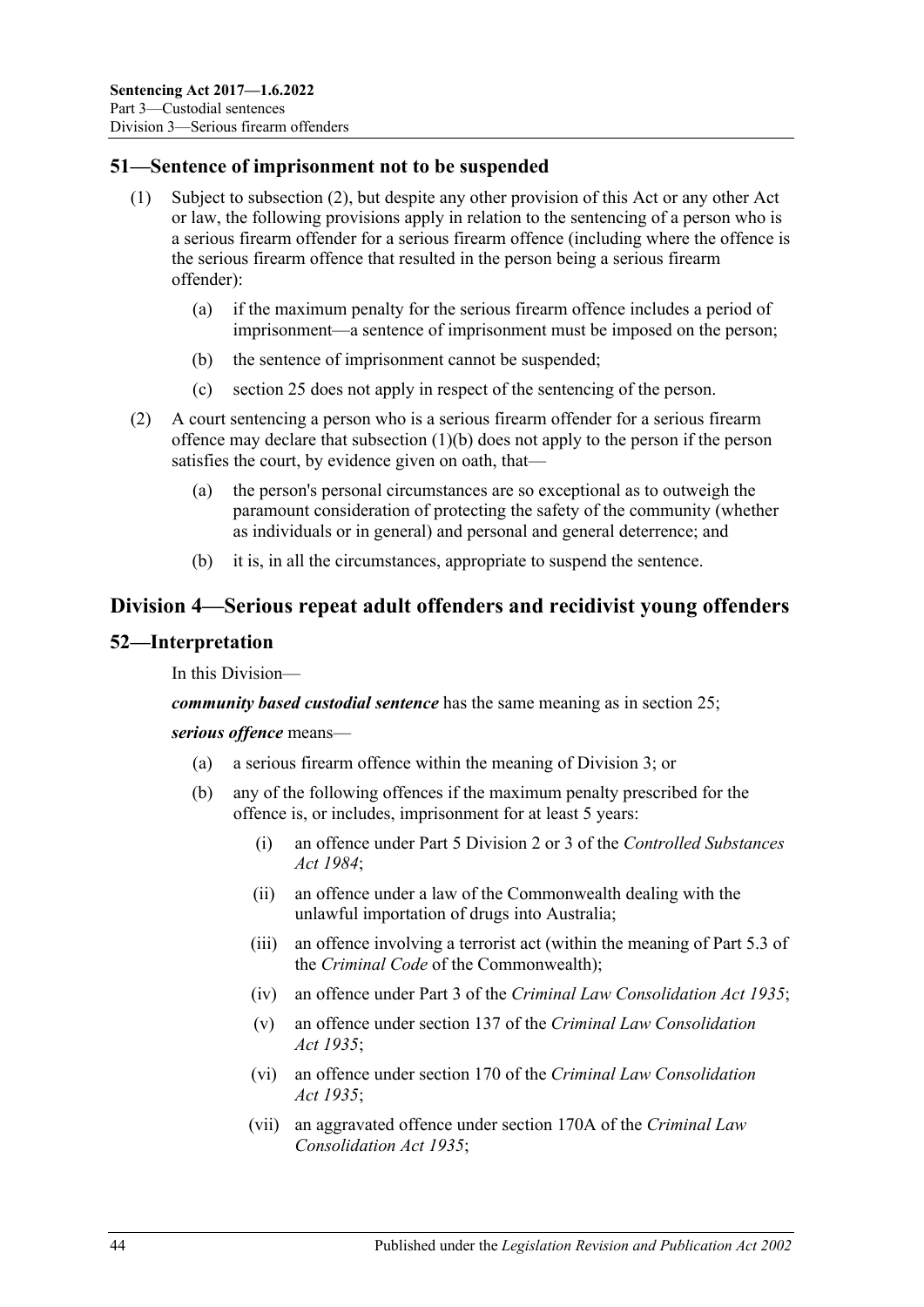- (viii) an offence under section 85(1) of the *[Criminal Law Consolidation](http://www.legislation.sa.gov.au/index.aspx?action=legref&type=act&legtitle=Criminal%20Law%20Consolidation%20Act%201935)  Act [1935](http://www.legislation.sa.gov.au/index.aspx?action=legref&type=act&legtitle=Criminal%20Law%20Consolidation%20Act%201935)*;
- (ix) an offence under section 85B of the *[Criminal Law Consolidation](http://www.legislation.sa.gov.au/index.aspx?action=legref&type=act&legtitle=Criminal%20Law%20Consolidation%20Act%201935)  Act [1935](http://www.legislation.sa.gov.au/index.aspx?action=legref&type=act&legtitle=Criminal%20Law%20Consolidation%20Act%201935)*;
- (x) a serious and organised crime offence (within the meaning of the *[Criminal Law Consolidation Act](http://www.legislation.sa.gov.au/index.aspx?action=legref&type=act&legtitle=Criminal%20Law%20Consolidation%20Act%201935) 1935*);
- (xa) an offence against section 31(2aa)(b) of the *[Intervention Orders](http://www.legislation.sa.gov.au/index.aspx?action=legref&type=act&legtitle=Intervention%20Orders%20(Prevention%20of%20Abuse)%20Act%202009)  [\(Prevention of Abuse\) Act](http://www.legislation.sa.gov.au/index.aspx?action=legref&type=act&legtitle=Intervention%20Orders%20(Prevention%20of%20Abuse)%20Act%202009) 2009*;
- (xi) an offence under a corresponding previous enactment substantially similar to an offence referred to in a preceding subparagraph;
- (xii) a conspiracy to commit, or an attempt to commit, an offence referred to in a preceding subparagraph;
- (xiii) an offence under the law of another State or a Territory involving conduct that would, if committed in this State, be a serious offence,

provided that an offence listed in [paragraph](#page-43-2) (a) or [\(b\)](#page-43-3) is not a serious offence unless a sentence of imprisonment (other than a wholly suspended sentence or a sentence that consists only of a community based custodial sentence) has been, or is to be, imposed for the offence;

*serious repeat offender*—see [section](#page-44-0) 53;

*serious sexual offence* means a serious offence that is—

- (a) an offence under section 48, 48A, 49, 50, 56, 58, 59, 60, 63, 63B, 66, 67, 68 or 72 of the *[Criminal Law Consolidation Act](http://www.legislation.sa.gov.au/index.aspx?action=legref&type=act&legtitle=Criminal%20Law%20Consolidation%20Act%201935) 1935* where the victim was under the age of 14 years at the time of the offence; or
- (b) an offence under section 51 of the *[Criminal Law Consolidation Act](http://www.legislation.sa.gov.au/index.aspx?action=legref&type=act&legtitle=Criminal%20Law%20Consolidation%20Act%201935) 1935*; or
- (c) an offence under a corresponding previous enactment substantially similar to an offence referred to in a preceding paragraph; or
- (d) an attempt to commit or an assault with intent to commit an offence referred to in a preceding paragraph; or
- (e) an offence under the law of another State or a Territory involving conduct that would, if committed in this State, be a serious sexual offence.

#### <span id="page-44-0"></span>**53—Serious repeat offenders**

- (1) A person is, by force of this subsection, taken to be a *serious repeat offender* if the person (whether as an adult or as a youth) has committed and been convicted of—
	- (a) at least 3 serious offences committed on separate occasions (whether or not the same offence on each occasion); or
	- (b) at least 2 serious sexual offences committed on separate occasions (whether or not the same offence on each occasion).
- (2) For the purposes of this section, when determining the number of occasions on which a person has committed a particular kind of offence, the offence for which the person is being sentenced is to be included if it is of the relevant kind.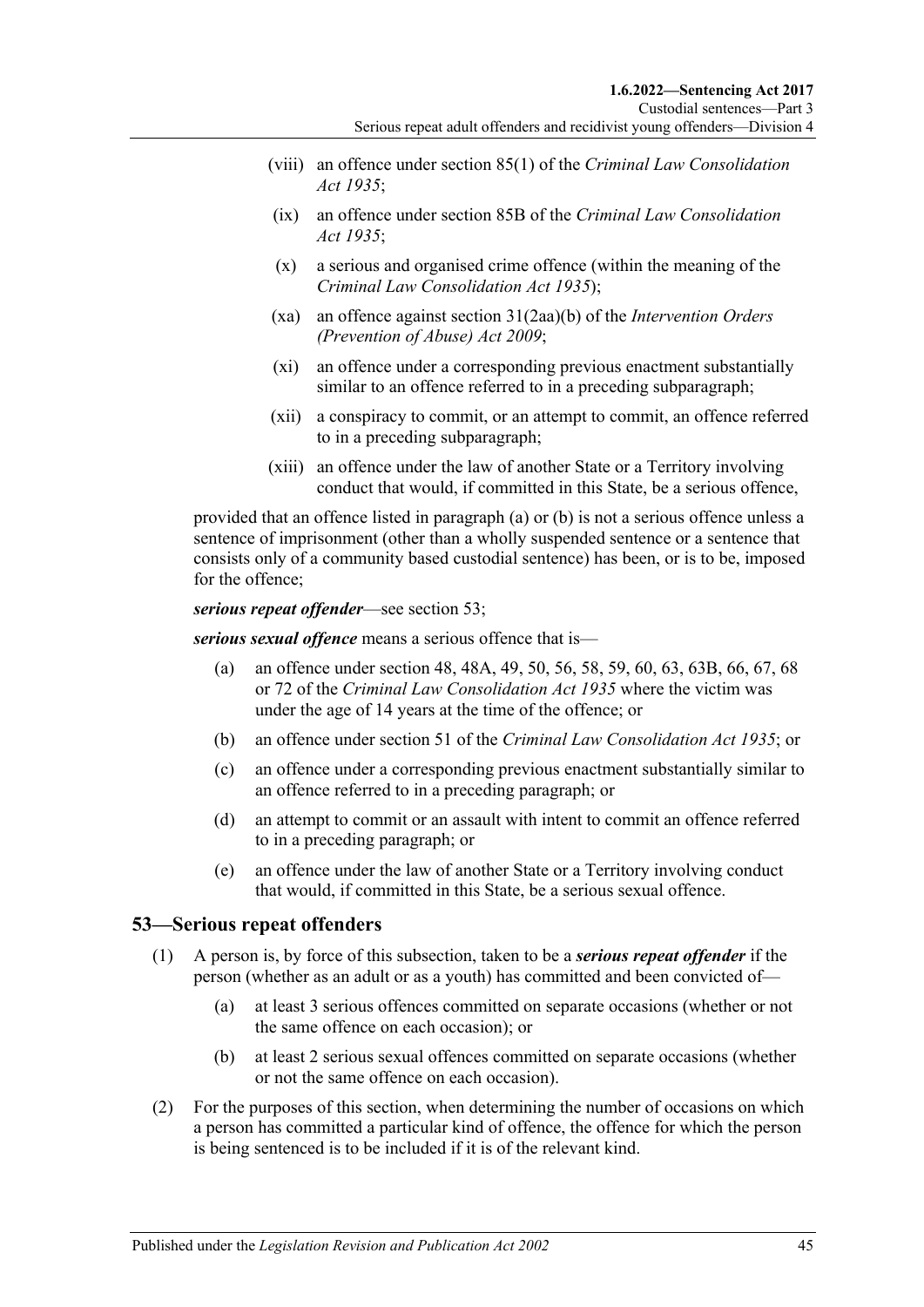### <span id="page-45-0"></span>**54—Sentencing of serious repeat offenders**

- (1) The following provisions apply in relation to the sentencing of a person who is a serious repeat offender for an offence (including an offence that resulted in the person being a serious repeat offender):
	- (a) the court sentencing the person is not bound to ensure that the sentence it imposes for the offence is proportional to the offence;
	- (b) any non-parole period fixed in relation to the sentence must be at least four-fifths the length of the sentence.
- (2) However, a court that is sentencing a person who is a serious repeat offender for an offence may declare that [subsection](#page-45-0) (1) does not apply if the person satisfies the court, by evidence given on oath, that—
	- (a) the person's personal circumstances are so exceptional as to outweigh the paramount consideration of protecting the safety of the community (whether as individuals or in general) and personal and general deterrence; and
	- (b) it is, in all the circumstances, not appropriate that the person be sentenced as a serious repeat offender.

### **55—Declaration that youth is recidivist young offender**

- (1) A youth is liable to be declared a recidivist young offender if the youth has been convicted of—
	- (a) at least 3 serious offences committed on separate occasions (whether or not the same offence on each occasion); or
	- (b) at least 2 serious sexual offences committed on separate occasions (whether or not the same offence on each occasion).
- (2) If a court convicts a youth of a serious offence, and the youth is liable, or becomes liable as a result of the conviction, to a declaration that the youth is a recidivist young offender, the court—
	- (a) must consider whether to make such a declaration; and
	- (b) if of the opinion that the youth's history of offending warrants a particularly severe sentence in order to protect the community—should make such a declaration.
- (3) If a court convicts a youth of a serious offence, and the youth is declared (or has previously been declared) to be a recidivist young offender—
	- (a) the court is not bound to ensure that the sentence it imposes for the offence is proportional to the offence (but, in the case of the Youth Court, the limitations relating to a sentence of detention under section 23 of the *[Young](http://www.legislation.sa.gov.au/index.aspx?action=legref&type=act&legtitle=Young%20Offenders%20Act%201993)  [Offenders Act](http://www.legislation.sa.gov.au/index.aspx?action=legref&type=act&legtitle=Young%20Offenders%20Act%201993) 1993* apply to the sentence that may be imposed by the Youth Court on the recidivist young offender); and
	- (b) any non-parole period fixed in relation to the sentence must be at least four-fifths the length of the sentence.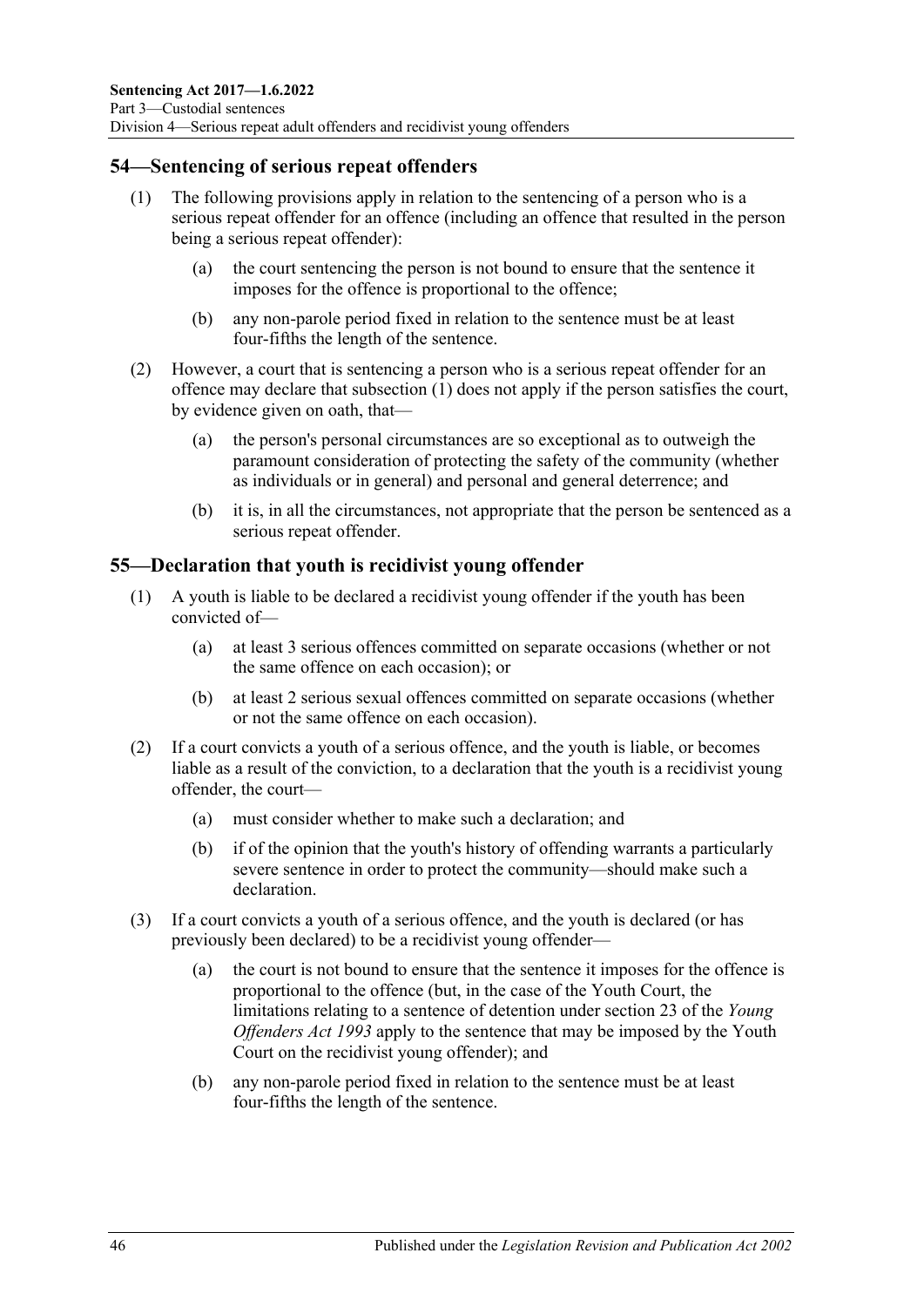# **Division 5—Offenders incapable of controlling, or unwilling to control, sexual instincts**

### **56—Application of this Division**

- (1) Subject to [subsection](#page-46-0) (2), this Division does not apply in relation to a youth.
- <span id="page-46-0"></span>(2) The Supreme Court may exercise its powers under [section](#page-46-1) 57 in relation to a youth who is sentenced as an adult under the *[Young Offenders Act](http://www.legislation.sa.gov.au/index.aspx?action=legref&type=act&legtitle=Young%20Offenders%20Act%201993) 1993*.

# <span id="page-46-1"></span>**57—Offenders incapable of controlling, or unwilling to control, sexual instincts**

(1) In this section—

#### *institution* means—

- (a) a prison; and
- (b) a place declared by the Governor by proclamation to be a place in which persons may be detained under this section; and
- (c) in relation to a youth, includes a training centre;

#### *person to whom this section applies* means—

- (a) a person convicted by the Supreme Court of a relevant offence; or
- (b) a person remanded by the District Court or the Magistrates Court under [subsection](#page-47-0) (2) to be dealt with by the Supreme Court under this section; or
- (c) a person who is the subject of an application by the Attorney-General under [subsection](#page-47-1) (3);

#### *relevant offence* means—

- (a) an offence under section 48, 48A, 49, 50, 56, 58, 59, 63, 63A, 63B, 69 or 72 of the *[Criminal Law Consolidation Act](http://www.legislation.sa.gov.au/index.aspx?action=legref&type=act&legtitle=Criminal%20Law%20Consolidation%20Act%201935) 1935*; or
- (b) an offence under section 23 of the *[Summary Offences Act](http://www.legislation.sa.gov.au/index.aspx?action=legref&type=act&legtitle=Summary%20Offences%20Act%201953) 1953*; or
- (c) an offence under a corresponding previous enactment substantially similar to an offence referred to in either of the preceding paragraphs; or
- (d) any other offence where the evidence indicates that the defendant may be incapable of controlling, or unwilling to control, the defendant's sexual instincts; or
- (e) an offence of failing to comply with a reporting obligation relating to reportable contact with a child without a reasonable excuse where the defendant is a registrable offender within the meaning of the *[Child Sex](http://www.legislation.sa.gov.au/index.aspx?action=legref&type=act&legtitle=Child%20Sex%20Offenders%20Registration%20Act%202006)  [Offenders Registration Act](http://www.legislation.sa.gov.au/index.aspx?action=legref&type=act&legtitle=Child%20Sex%20Offenders%20Registration%20Act%202006) 2006*;

*unwilling*—a person to whom this section applies will be regarded as unwilling to control sexual instincts if there is a significant risk that the person would, given an opportunity to commit a relevant offence, fail to exercise appropriate control of the person's sexual instincts.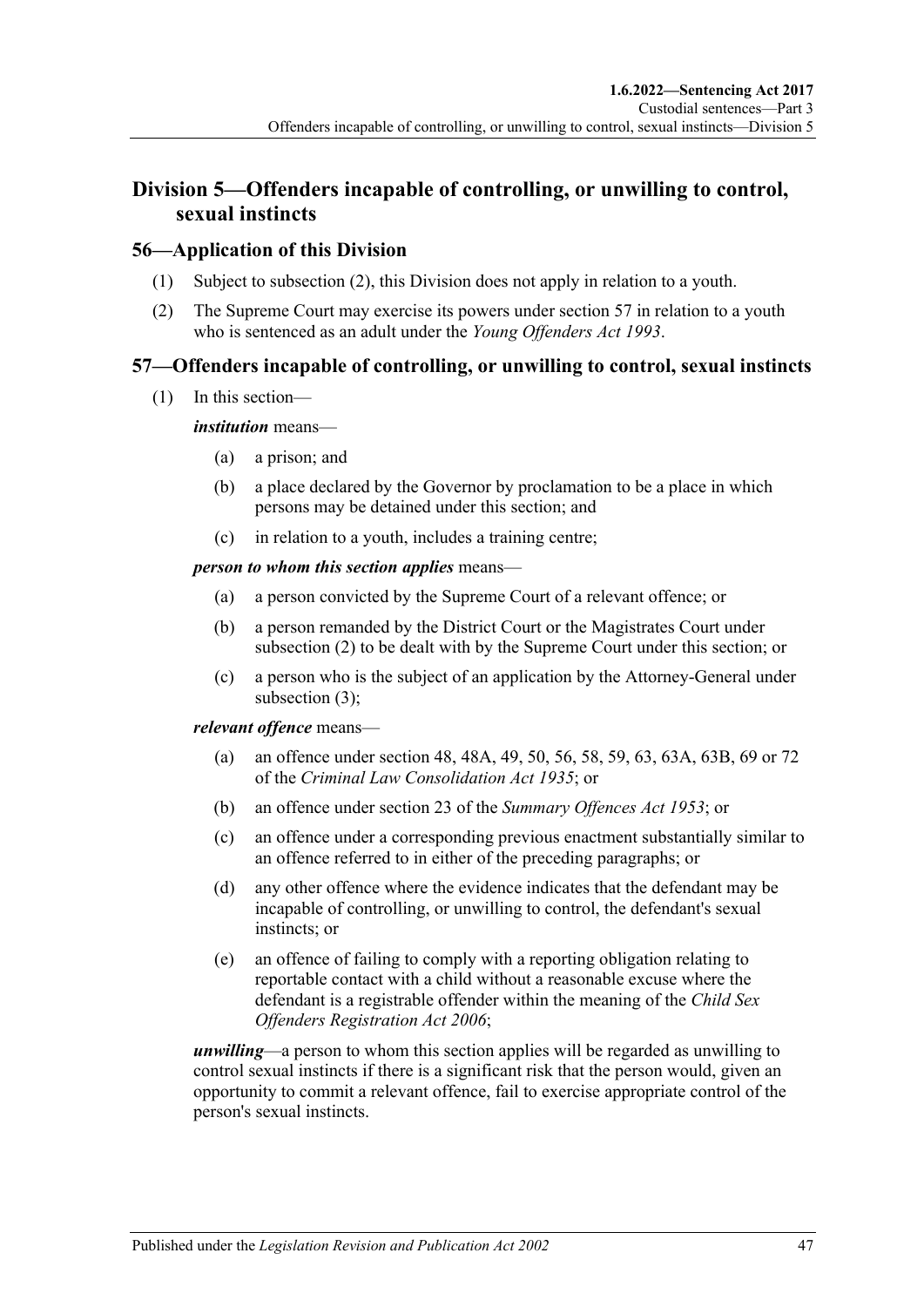- <span id="page-47-0"></span>(2) If, in proceedings before the District Court or Magistrates Court, a person is convicted of a relevant offence and—
	- (a) the court is of the opinion that the defendant should be dealt with under this section; or
	- (b) the prosecutor applies to have the defendant dealt with under this section,

the court will, instead of sentencing the defendant itself, remand the convicted person, in custody or on bail, to appear before the Supreme Court to be dealt with under this section.

- <span id="page-47-1"></span>(3) If a person has been convicted of a relevant offence, the Attorney-General may, while the person remains in prison serving a sentence of imprisonment, apply to the Supreme Court to have the person dealt with under this section.
- (4) The Attorney-General may make an application under [subsection](#page-47-1) (3) in respect of a person serving a sentence of imprisonment whether or not an application to the Supreme Court to have the person dealt with under this section has previously been made (but, if a previous application has been made, a further application cannot be made more than 12 months before the person is eligible to apply for release on parole).
- (5) The Supreme Court may, if the Attorney-General has made an application under [subsection](#page-47-1) (3) in respect of a person who is in prison serving a sentence of imprisonment, make an interim order that the person is to remain in custody pending determination by the Supreme Court as to whether to make an order under this section that the person be detained in custody until further order.
- <span id="page-47-2"></span>(6) The Supreme Court must, before determining whether to make an order that a person to whom this section applies be detained in custody until further order, direct that at least 2 legally qualified medical practitioners (to be nominated by a prescribed authority for the purpose) inquire into the mental condition of a person to whom this section applies and report to the Court on whether the person is incapable of controlling, or unwilling to control, the person's sexual instincts.
- (7) The Supreme Court may order that a person to whom this section applies be detained in custody until further order if satisfied that the order is appropriate.
- (8) The paramount consideration of the Supreme Court in determining whether to make an order that a person to whom this section applies be detained in custody until further order must be to protect the safety of the community (whether as individuals or in general).
- <span id="page-47-3"></span>(9) The Supreme Court must also take the following matters into consideration in determining whether to make an order that a person to whom this section applies be detained in custody until further order:
	- (a) the reports of the medical practitioners (as directed and nominated under [subsection](#page-47-2) (6)) provided to the Court;
	- (b) any relevant evidence or representations that the person may desire to put to the Court;
	- (c) any report required by the Court under [section](#page-53-0) 61;
	- (d) any other matter that the Court thinks relevant.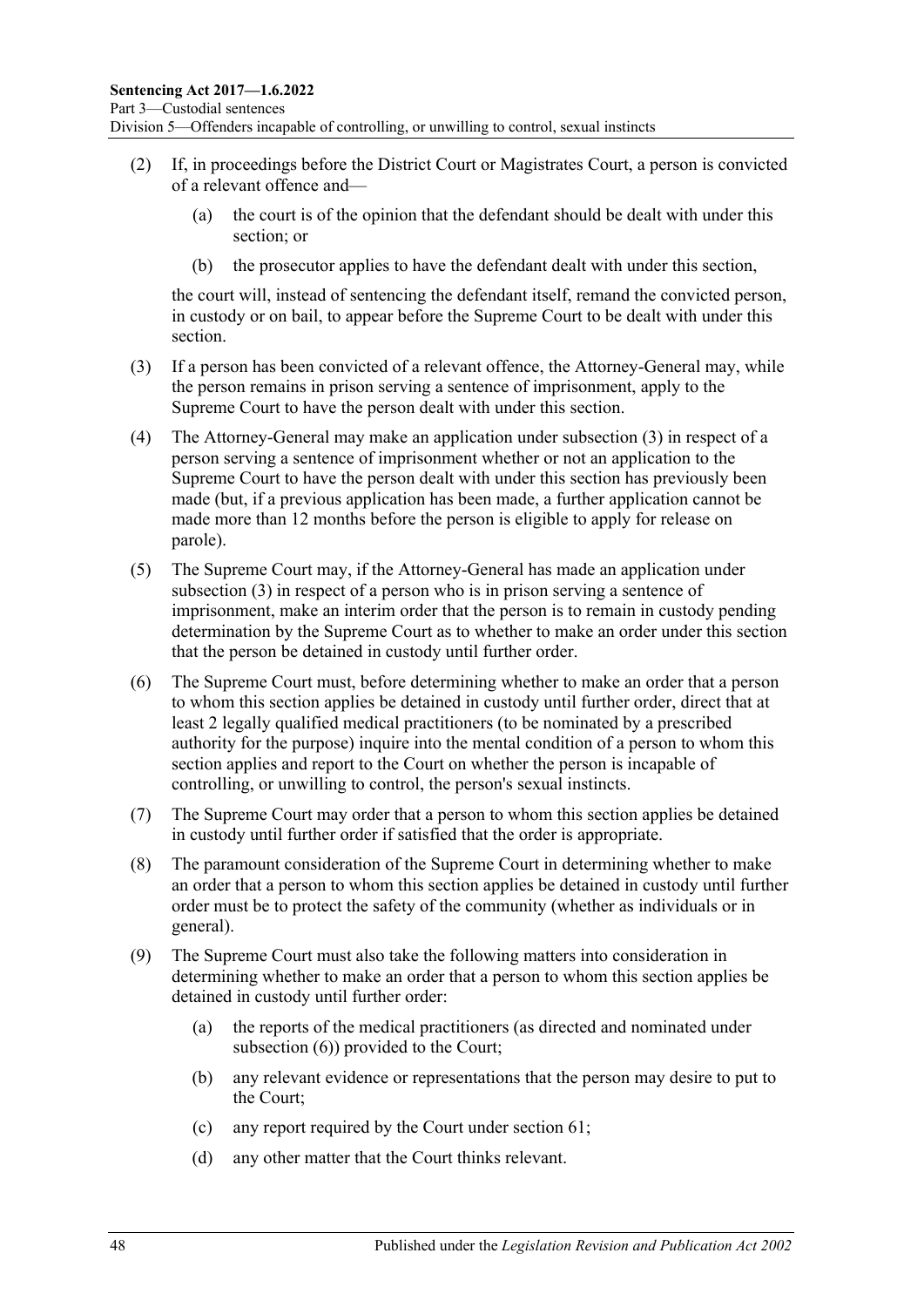- (10) A copy of a report provided to the Supreme Court under [subsection](#page-47-3) (9) must be given to each party to the proceedings or to counsel for those parties.
- (11) If a person to whom this section applies refuses to cooperate with an inquiry or examination for the purposes of this section, the Supreme Court may, if satisfied that the order is appropriate, order that the person be detained in custody until further order having given—
	- (a) paramount consideration to protecting the safety of the community (whether as individuals or in general); and
	- (b) consideration to any relevant evidence and representations that the person may desire to put to the Court.
- (12) If a person to whom this section applies has not been sentenced for a relevant offence, the Supreme Court will deal with the question of sentence at the same time as it deals with the question whether an order is to be made under this section and, if the Court decides to make such an order, the order may be made in addition to, or instead of, a sentence of imprisonment.
- (13) If the detention is in addition to a sentence of imprisonment, the detention will commence on the expiration of the term of imprisonment, or of all terms of imprisonment, that the person is liable to serve.
- (14) A person detained in custody under this section will be detained—
	- (a) if the defendant is under 18 years of age—in such institution (not being a prison) as the Minister for Youth Justice from time to time directs;
	- (b) in any other case—in such institution as the Minister for Correctional Services from time to time directs.
- <span id="page-48-0"></span>(15) The progress and circumstances of a person subject to an order under this section must be reviewed at least once in each period of 12 months—
	- (a) if the person is detained in, or released on licence from, a training centre—by the Training Centre Review Board; or
	- (b) in any other case—by the Parole Board,

for the purpose of making a recommendation about whether the person is—

- (c) if the person is in custody—suitable for release on licence under [section](#page-50-0) 59; or
- (d) if the person has been authorised to be released, or has been released, on licence under [section](#page-50-0) 59—suitable to be so released.
- (16) The results of a review under [subsection](#page-48-0) (15), including the recommendation of the relevant Board, must be embodied in a written report, a copy of which must be provided to the person the subject of the report, the Attorney-General and—
	- (a) in the case of a report of the Training Centre Review Board—the Minister for Youth Justice;
	- (b) in the case of a report of the Parole Board—the Minister for Correctional Services.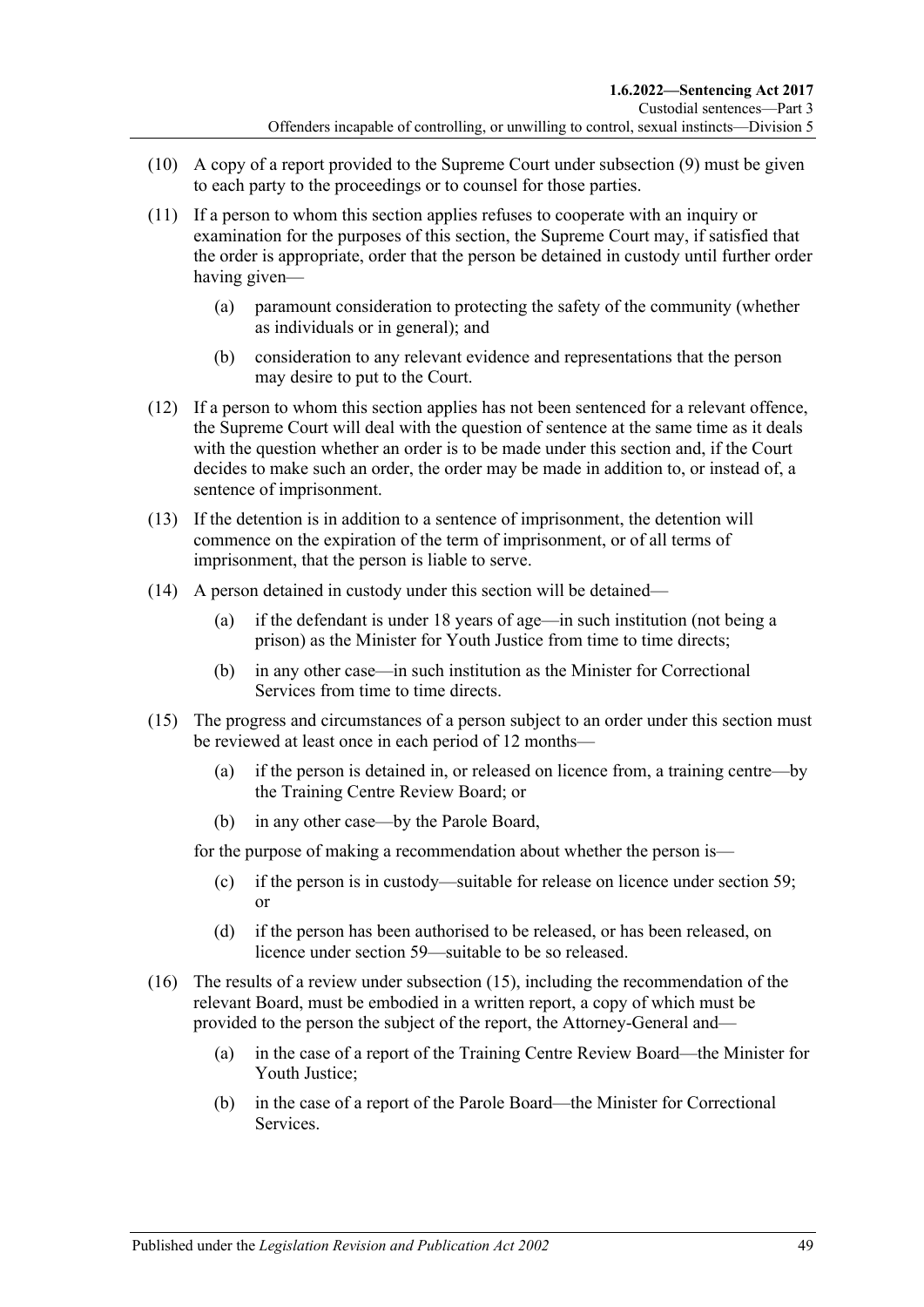## **58—Discharge of detention order under [section](#page-46-1) 57**

- (1) Subject to this Act, a person subject to an order for detention under [section](#page-46-1) 57 will not be released from detention under that section until the Supreme Court, on application by the DPP or the person, discharges the order for detention.
- (1a) An order for detention under [section](#page-46-1) 57 cannot be discharged unless the person subject to the order satisfies the Supreme Court that—
	- (a) the person is both capable of controlling and willing to control the person's sexual instincts; or
	- (b) the person no longer presents an appreciable risk to the safety of the community (whether as individuals or in general) due to the person's advanced age or permanent infirmity.
- <span id="page-49-0"></span>(2) The Supreme Court must, before determining an application under this section for the discharge of an order for detention under [section](#page-46-1) 57, direct that at least 2 legally qualified medical practitioners (to be nominated by a prescribed authority for the purpose) inquire into the mental condition of the person subject to the order and report to the Court on whether the person is incapable of controlling, or unwilling to control, the person's sexual instincts.
- (3) The paramount consideration of the Supreme Court when determining an application for the discharge of an order for detention under [section](#page-46-1) 57 must be to protect the safety of the community (whether as individuals or in general).
- <span id="page-49-1"></span>(4) The Supreme Court must also take the following matters into consideration when determining an application for the discharge of an order for detention under [section](#page-46-1) 57:
	- (a) the reports of the medical practitioners (as directed and nominated under [subsection](#page-49-0) (2)) provided to the Court;
	- (b) any relevant evidence or representations that the person may desire to put to the Court;
	- (c) a report provided to the Court by the Training Centre Review Board or Parole Board (as the case may be) in accordance with the direction of the Court for the purposes of assisting the Court to determine the application, including—
		- (i) any opinion that the relevant Board may have about the effect the discharge of the order may have on the safety of the community; and
		- (ii) a report as to the probable circumstances of the person if the order is discharged; and
		- (iii) the recommendation of the relevant Board about whether the order should be discharged;
	- (d) the reports resulting from the periodic reviews under [section](#page-48-0)  $57(15)$  on the progress and circumstances of the person tendered to the Court;
	- (e) any other report required by the Court under [section](#page-53-0) 61;
	- (f) any other matter that the Court thinks relevant.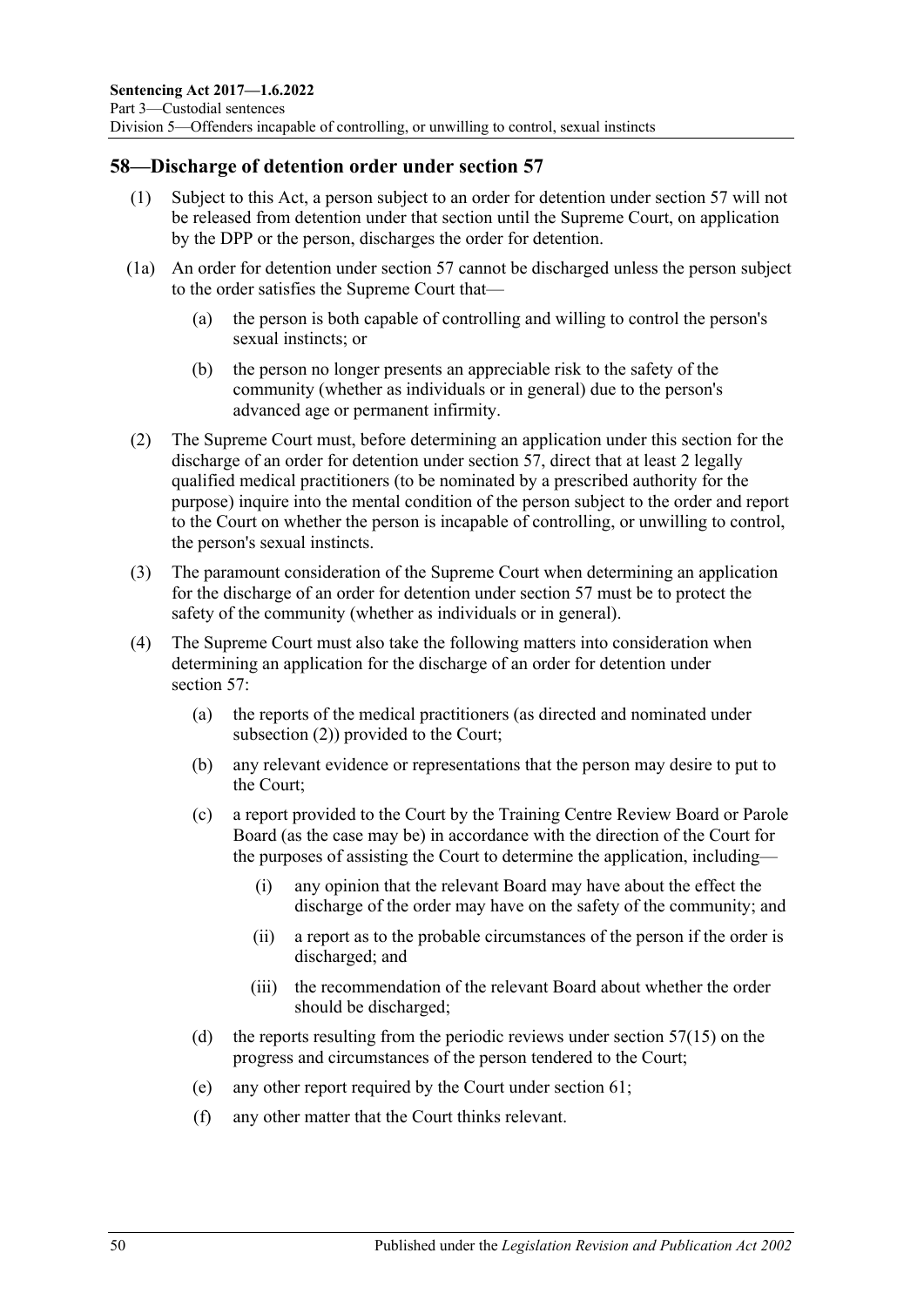- (4a) The Supreme Court, when determining an application under this section, must not have regard to the length of time that the person subject to the order may spend in custody if the order is not discharged.
- (5) A copy of a report provided to the Supreme Court under [subsection](#page-49-1) (4) must be given to each party to the proceedings or to counsel for those parties.
- (6) If the discharge of an order for detention would result in the immediate release of a person subject to the order from custody, the Supreme Court may order that the discharge is not to take effect for such time as it considers necessary for the purpose of enabling the person to undergo a suitable pre-release program.

### <span id="page-50-3"></span><span id="page-50-0"></span>**59—Release on licence**

- (1) The Supreme Court may, on application by the DPP or the person, authorise the release on licence of a person detained in custody under this Division.
- (1a) A person detained in custody under this Division cannot be released on licence unless the person satisfies the Supreme Court that—
	- (a) the person is both capable of controlling and willing to control the person's sexual instincts; or
	- (b) the person no longer presents an appreciable risk to the safety of the community (whether as individuals or in general) due to the person's advanced age or permanent infirmity.
- <span id="page-50-4"></span><span id="page-50-1"></span>(2) The Supreme Court must, before determining an application under this section for the release on licence of a person detained in custody under this Division, direct that at least 2 legally qualified medical practitioners (to be nominated by a prescribed authority for the purpose) inquire into the mental condition of the person and report to the Court on whether the person is incapable of controlling, or unwilling to control, the person's sexual instincts.
- (3) The paramount consideration of the Supreme Court when determining an application under this section for the release on licence of a person detained in custody under this Division must be to protect the safety of the community (whether as individuals or in general).
- <span id="page-50-2"></span>(4) The Supreme Court must also take the following matters into consideration when determining an application under this section for the release on licence of a person detained in custody under this Division:
	- (a) the reports of the medical practitioners (as directed and nominated under [subsection](#page-50-1) (2)) provided to the Court;
	- (b) any relevant evidence or representations that the person may desire to put to the Court;
	- (c) a report provided to the Court by the appropriate board in accordance with the direction of the Court for the purposes of assisting the Court to determine the application, including—
		- (i) any opinion of the appropriate board on the effect that the release on licence of the person would have on the safety of the community; and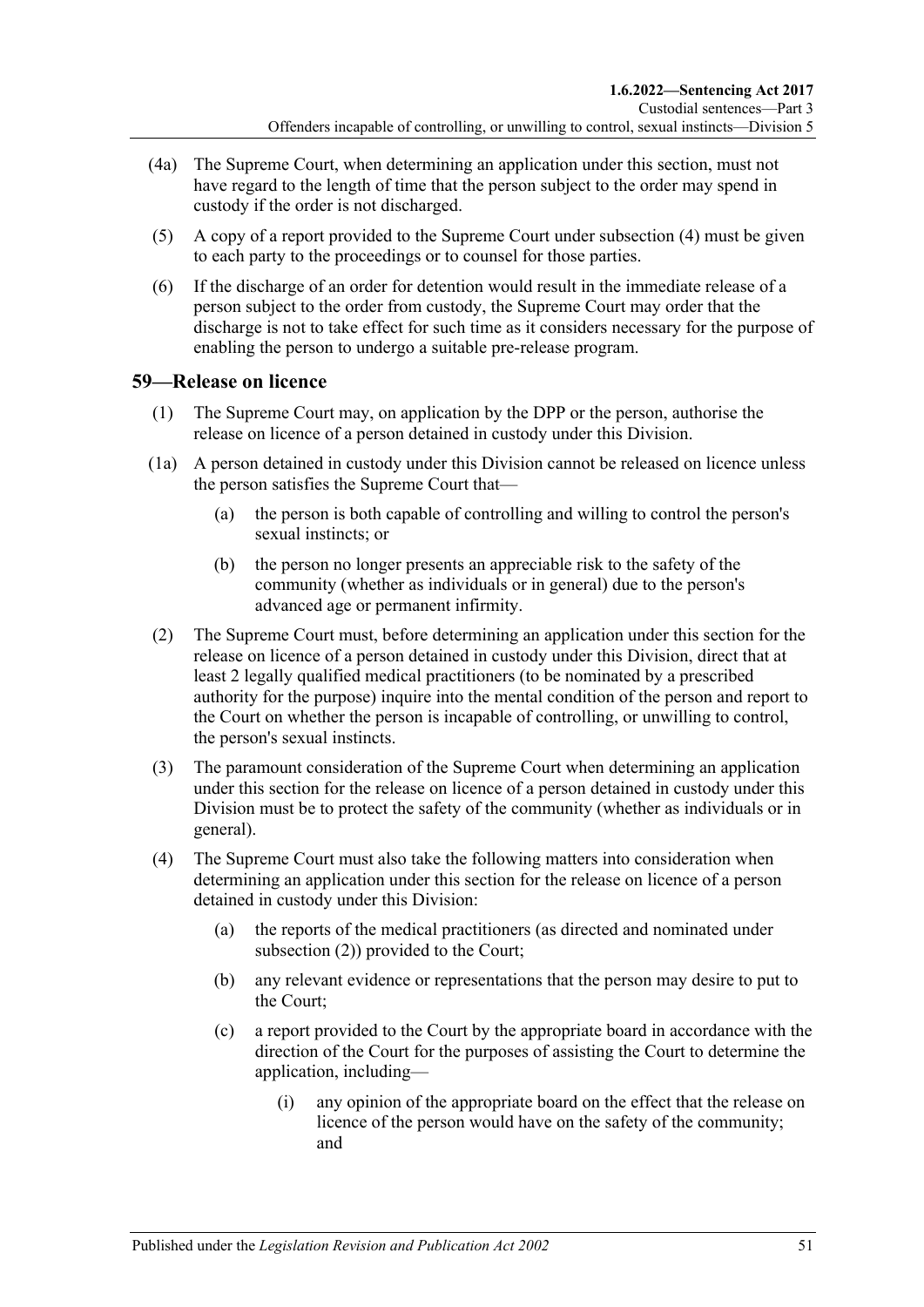- (ii) a report as to the probable circumstances of the person if the person is released on licence; and
- (iii) the recommendation of the appropriate board as to whether the person should be released on licence;
- (d) evidence tendered to the Court of the estimated costs directly related to the release of the person on licence;
- (e) the reports resulting from the periodic reviews under [section](#page-48-0) 57(15) on the progress and circumstances of the person tendered to the Court;
- (f) any other report required by the Court under [section](#page-53-0) 61;
- (g) any other matter that the Court thinks relevant.
- (4a) The Supreme Court, when determining an application under this section, must not have regard to the length of time that the person has spent in custody or may spend in custody if the person is not released on licence.
- (5) A copy of any report provided to the Supreme Court under [subsection](#page-50-2) (4) must be given to each party to the proceedings or to counsel for those parties.
- (6) On the Supreme Court authorising the release of a person under [subsection](#page-50-3) (1), the appropriate board must order the release of the person on licence on the day specified by the Court.
- <span id="page-51-2"></span><span id="page-51-0"></span>(7) Subject to this Act, every release of a person on licence under this section is subject to the following conditions:
	- (a) a condition prohibiting the person from possessing a firearm or ammunition or any part of a firearm;
	- (b) a condition requiring the person to submit to such tests (including testing without notice) for gunshot residue as may be reasonably required by a person or class of persons or body specified by the appropriate board.
- (8) Without limiting [subsection](#page-51-0) (7), the release of a person on licence under this section will be subject to such conditions as the appropriate board thinks fit and specifies in the licence (including a condition that the person be monitored by use of an electronic device approved under section 4 of the *[Correctional Services Act](http://www.legislation.sa.gov.au/index.aspx?action=legref&type=act&legtitle=Correctional%20Services%20Act%201982) 1982*).
- (9) If the Supreme Court has refused a person's application for release on licence, the person may not further apply for release for a period of 6 months, or such lesser or greater period as the Court may have directed on refusing the application.
- <span id="page-51-1"></span>(10) The appropriate board may—
	- (a) on application by the DPP or the person, or on its own initiative, vary or revoke a condition of a licence or impose further conditions; or
	- (b) on application by the DPP, or on its own initiative, cancel the release of a person on licence, if satisfied that—
		- (i) in the case of a person released on licence on the ground referred to in [subsection](#page-50-4) (1a)(b)—there is evidence suggesting that the person may now present an appreciable risk to the safety of the community (whether as individuals or in general); or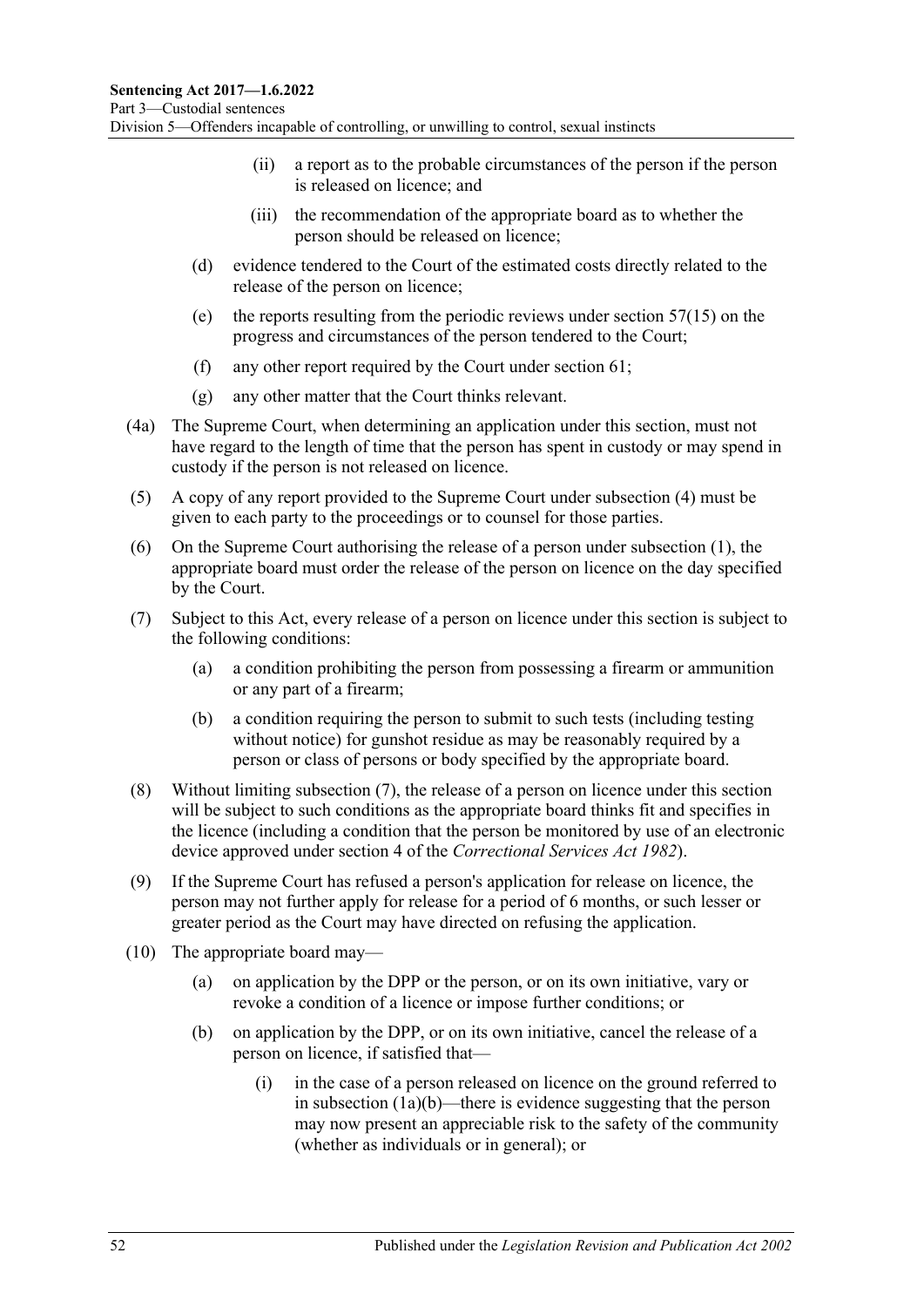- (ii) in any case—the person has contravened, or is likely to contravene, a condition of the licence.
- (11) A board cannot exercise its powers under [subsection](#page-51-1) (10) on its own initiative in relation to a person released on licence unless the person and the Crown have been afforded a reasonable opportunity to make submissions to the board on the matter, and the board has considered any submissions so made.
- (12) The appropriate board may only vary or revoke the conditions imposed by [subsection](#page-51-0) (7) on the release of a person on licence if the board is satisfied that—
	- (a) there are cogent reasons to do so; and
	- (b) the possession of a firearm, ammunition or part of a firearm by the person does not represent an undue risk to the safety of the public.
- (13) For the purposes of proceedings under [subsection](#page-51-1) (10), a member of the appropriate board may—
	- (a) summon the person the subject of the proceedings to appear before the board; or
	- (b) in the case of proceedings for cancellation of release—
		- (i) with the concurrence of a second member of the board—issue a warrant for the apprehension and detention of the person pending determination of the proceedings; or
		- (ii) apply to a magistrate for a warrant for the apprehension and detention of the person pending determination of the proceedings.
- (14) If a person who has been summoned to appear before the appropriate board fails to attend in compliance with the summons, the board may—
	- (a) determine the proceedings in the person's absence; or
	- (b) direct a member of the board to—
		- (i) issue a warrant; or
		- (ii) apply to a magistrate for a warrant,

for the apprehension and detention of the person for the purpose of bringing the person before the board.

- (15) A member of the appropriate board may apply to a magistrate for a warrant for the apprehension and return to custody of a person whose release on licence has been cancelled by the board.
- (16) A magistrate must, on application under this section, issue a warrant for the apprehension and detention of a person or for the apprehension and return to custody of a person, as the case may require, unless it is apparent, on the face of the application, that no reasonable grounds exist for the issue of the warrant.
- (17) The appropriate board may, if it thinks good reason exists for doing so, cancel a warrant issued under this section at any time before its execution.
- (18) If a person who has been released on licence commits an offence while subject to that licence and is sentenced to imprisonment for the offence, the release on licence is, by virtue of this subsection, cancelled.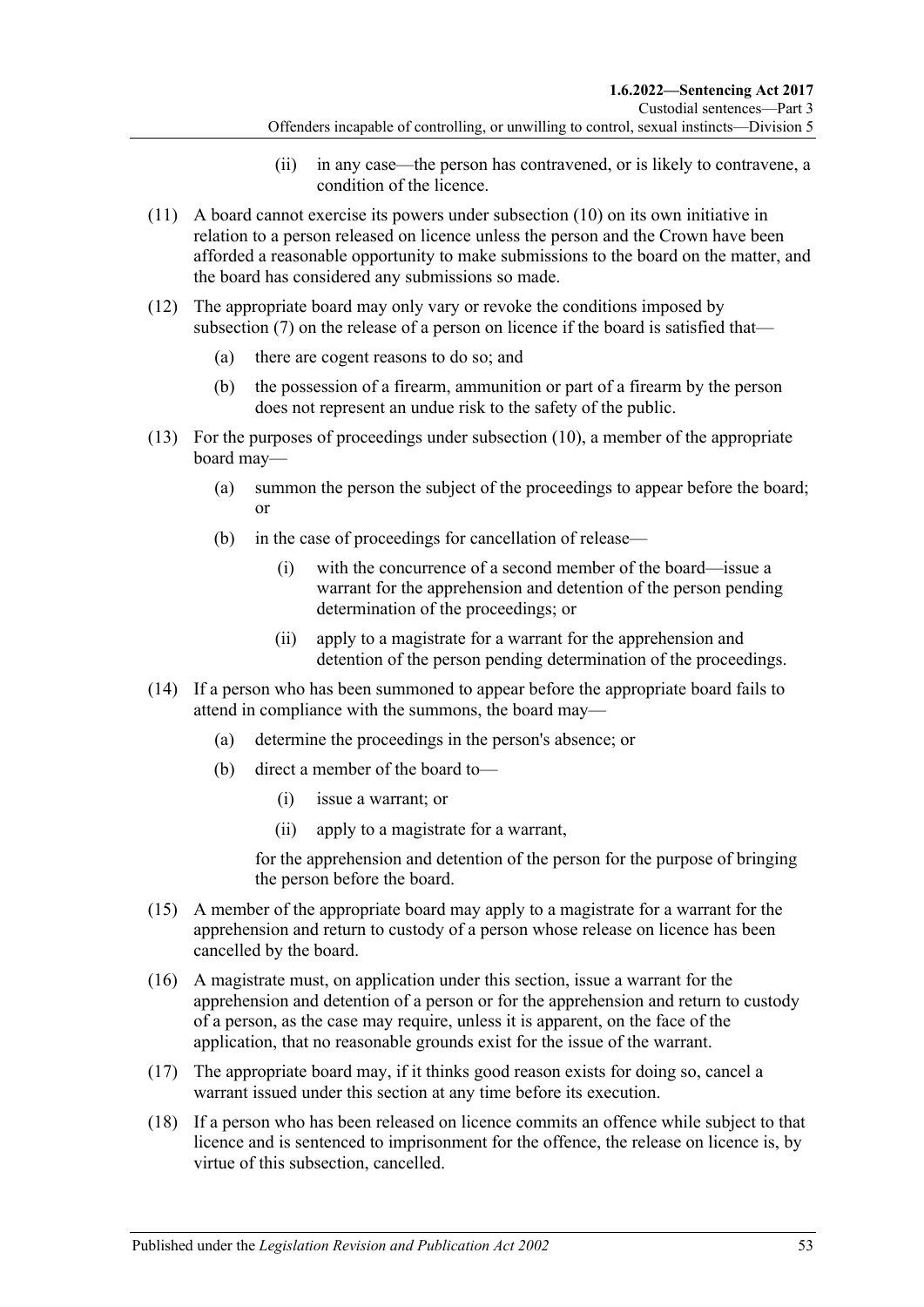- (20) For the purposes of this section, the *appropriate board*, in relation to proceedings under this section, means—
	- (a) if the person the subject of the proceedings is being detained in a training centre, or has been released on licence from a training centre—the Training Centre Review Board;
	- (b) in any other case—the Parole Board.

#### <span id="page-53-1"></span>**60—Appropriate board may direct person to surrender firearm etc**

- (1) The appropriate board may, in relation to the release of a person on licence under [section](#page-50-0) 59 that is subject to the condition imposed by section  $59(7)(a)$ , direct the person to immediately surrender at a police station specified by the appropriate board any firearm, ammunition or part of a firearm owned or possessed by the person.
- (2) A person who refuses or fails to comply with a direction under [subsection](#page-53-1) (1) is guilty of an offence.

Maximum penalty: \$10 000 or imprisonment for 2 years.

- (3) No criminal liability attaches to a person to the extent that the person is complying with a direction under this section.
- (4) The Commissioner of Police must deal with any surrendered firearm, ammunition or part of a firearm in accordance with the scheme set out in the regulations.
- (5) No compensation is payable by the Crown or any other person in respect of the exercise of a function or power under this section.
- (6) The regulations may provide for the payment, recovery or waiver of fees in respect of this section.
- (7) In this section—

*appropriate board* has the same meaning as in [section](#page-50-0) 59.

#### <span id="page-53-2"></span><span id="page-53-0"></span>**61—Court may obtain reports**

- (1) A court may, for the purpose of obtaining assistance in making a determination under this Division or [Schedule 2,](#page-103-0) require the Parole Board, the Training Centre Review Board or any other body or person to provide the court with a report on any matter.
- (2) A copy of a report provided to a court under [subsection](#page-53-2) (1) must be given to each party to the proceedings or to counsel for those parties.

#### **62—Inquiries by medical practitioners**

If, for the purposes of this Division or [Schedule 2,](#page-103-0) the Supreme Court directs that at least 2 legally qualified medical practitioners (to be nominated by a prescribed authority) inquire into the mental condition of a person and report to the Court on whether the person is incapable of controlling, or unwilling to control, the person's sexual instincts, each medical practitioner so nominated—

- (a) must carry out an independent personal examination of the person; and
- (b) may have access to any evidence before the court by which the person was convicted; and
- (c) may obtain the assistance of a psychologist, social worker, community corrections officer or any other person.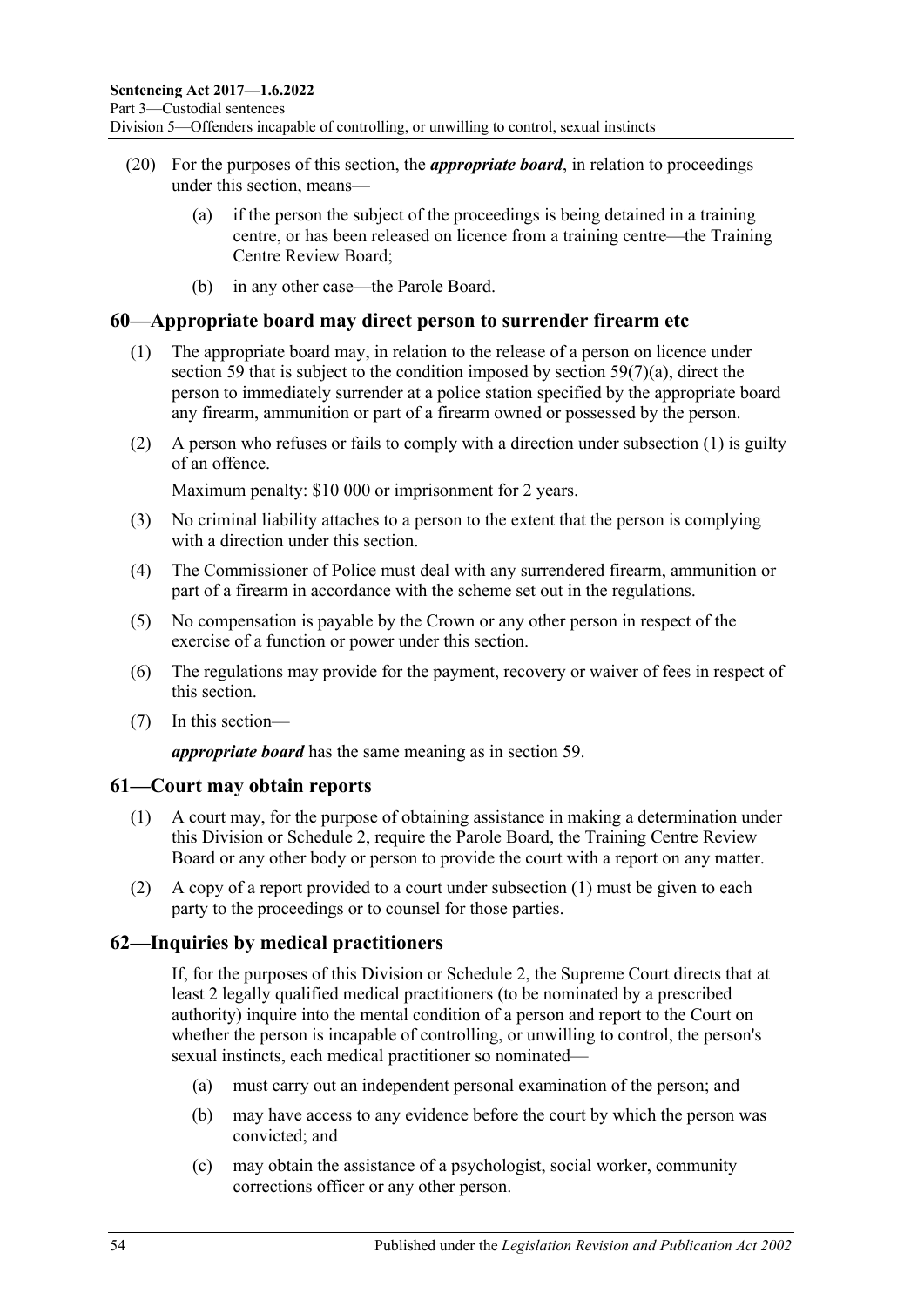### **63—Parties**

Both the DPP and the person to whom an application under this Division or [Schedule](#page-103-0) 2 relates are parties to the application.

### **64—Service on guardian**

If the person to whom an application under this Division or [Schedule 2](#page-103-0) relates is under 18 years of age, a copy of the application must be served on a guardian of the child, unless—

- (a) it is not practicable to do so; or
- (b) the whereabouts of all of the guardians of the child cannot, after reasonable inquiries, be ascertained.

# **65—Appeals**

(1) An appeal lies to the Court of Appeal against—

- (a) a decision of the Supreme Court on an application to discharge an order for detention under this Division;
- (b) a decision of the Supreme Court on an application to release a person on licence under this Division.
- (2) An appeal under this section may be instituted by the DPP or by the person to whom the particular decision relates.
- (3) Subject to a contrary order of the Court of Appeal, an appeal cannot be commenced after 10 days from the date of the decision against which the appeal lies.
- (4) On an appeal, the Court of Appeal may—
	- (a) confirm, reverse or annul the decision subject to appeal;
	- (b) make any order that it considers should have been made in the first instance;
	- (c) make any consequential or ancillary orders.
- <span id="page-54-1"></span>(5) Subject to [subsection](#page-54-0)  $(6)$ , if—
	- (a) the Supreme Court decides—
		- (i) to discharge an order for detention under this Division; or
		- (ii) to release a person on licence under this Division; and
	- (b) counsel appearing on behalf of the DPP gives immediate notice that an appeal against the decision will be instituted,

the decision has no force or effect pending the outcome of the appeal.

<span id="page-54-0"></span>(6) If the DPP gives notice under [subsection](#page-54-1) (5) of an appeal against a decision of the Supreme Court but then a person acting on behalf of the DPP subsequently files with the Supreme Court a notice that the DPP does not desire to proceed with the appeal, the decision will take effect.

#### **66—Proclamations**

The Governor may, by proclamation, vary or revoke a proclamation under this Division.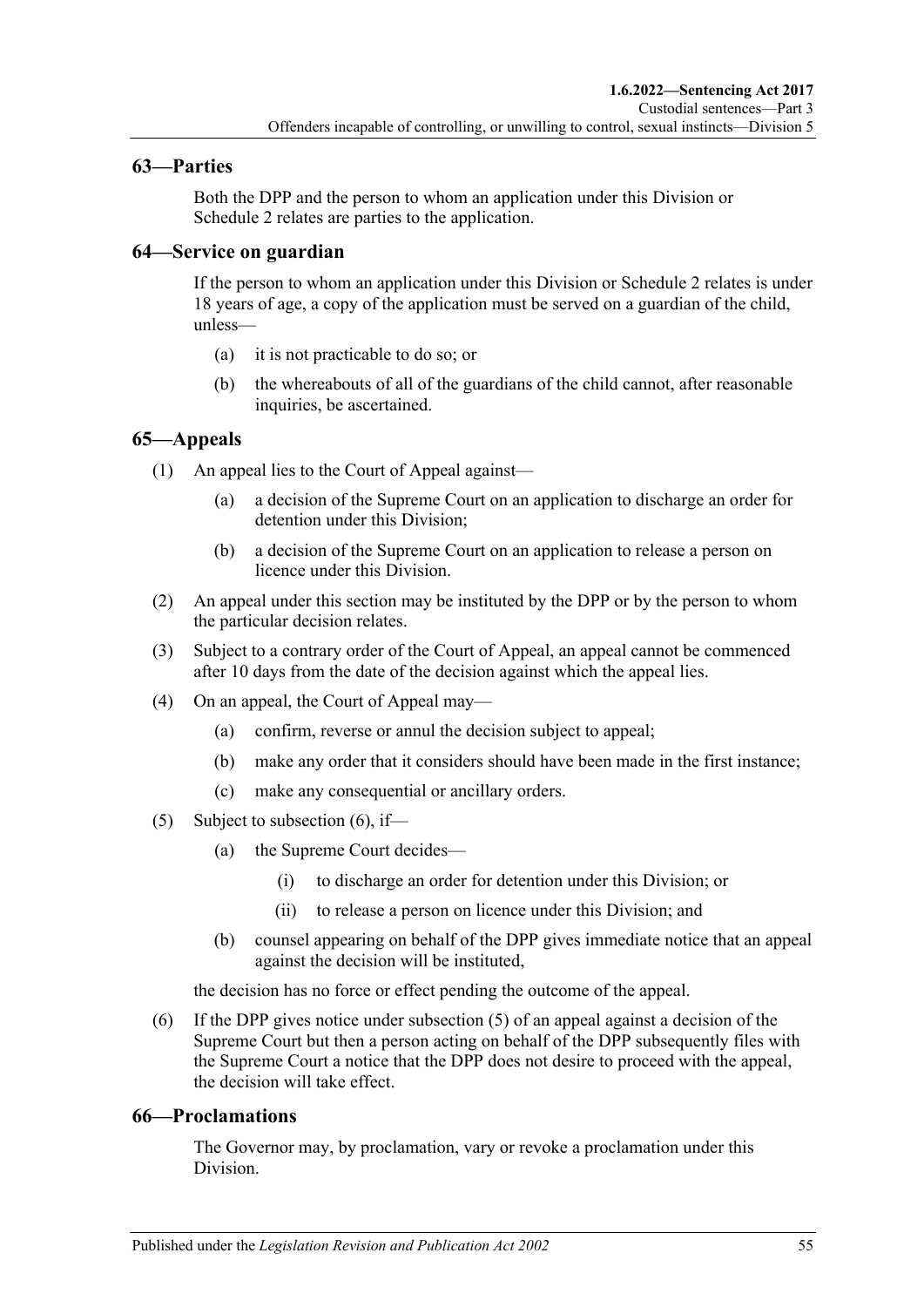### **67—Regulations**

The Governor may make regulations—

- providing for the care, treatment, rights and duties of a person detained in custody under this Division in consequence of being found to be incapable of controlling the person's sexual instincts;
- (b) providing for the granting of periods of leave for a person so detained;
- (c) providing for any other related matter.

# **Division 6—Sentencing standards for offences involving child sexual abuse**

#### **68—Sentencing standards for offences involving child sexual abuse**

- (1) A court that is sentencing an offender in relation to a child sexual offence must have regard to the sentencing practices, principles and guidelines applicable when the sentence is imposed rather than when the offence was committed.
- (2) Nothing in this section requires a court to apply a maximum penalty that is greater than the maximum penalty that was applicable at the time the offence was committed.
- (3) In this section—

*child sexual offence* means a sexual offence committed in relation to a person under the age of 18 years;

*sexual offence* has the same meaning as in [section](#page-21-0) 28.

# **Division 7—Community based custodial sentences**

# **Subdivision 1—Home detention**

#### **69—Purpose of home detention**

- (1) The purpose of a home detention order is to allow a court to impose a custodial sentence but direct that the sentence be served on home detention.
- (2) The paramount consideration of the court when determining whether to make a home detention order must be to protect the safety of the community (whether as individuals or in general).

#### **70—Home detention not available for certain offences**

- (1) The powers vested in a court by this Subdivision—
	- (a) are exercisable despite the fact that an Act prescribes a minimum penalty; but
	- (b) are not exercisable in relation to—
		- (i) a defendant who is serving or is liable to serve a sentence of indeterminate duration and who has not had a non-parole period fixed; or
		- (ii) a defendant who is being sentenced for—
			- (A) an offence of murder; or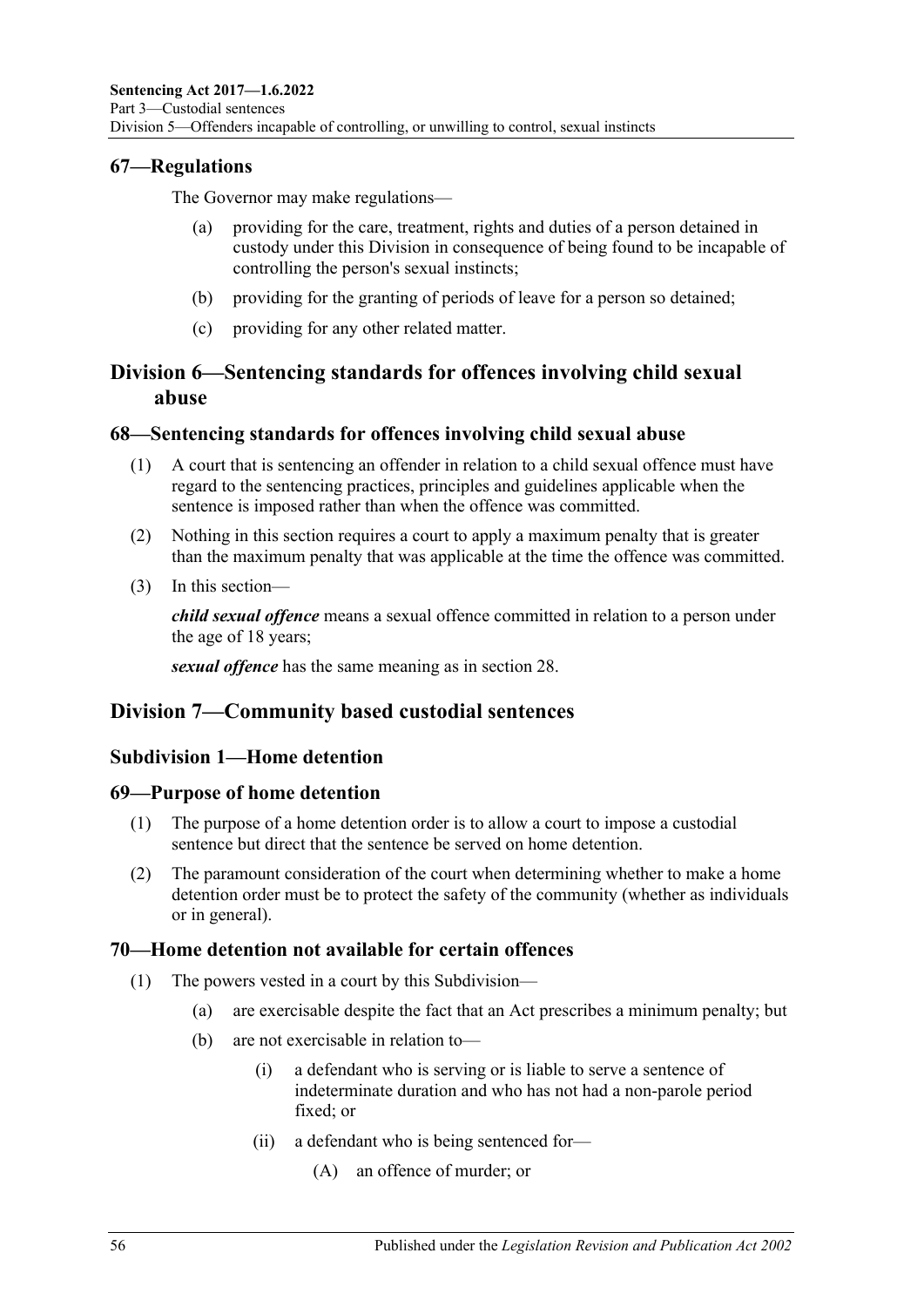- (B) treason; or
- (C) an offence involving a terrorist act; or
- (D) any other offence in respect of which an Act expressly prohibits the reduction, mitigation or substitution of penalties or sentences.
- (2) In this section—

*Act* includes a statutory instrument;

*terrorist act* has the same meaning as in Part 5.3 of the *Criminal Code* of the Commonwealth.

- (3) For the purposes of this Division, a reference to an *offence of murder* includes—
	- (a) an offence of conspiracy to murder; and
	- (b) an offence of aiding, abetting, counselling or procuring the commission of murder.

#### **71—Home detention orders**

- (1) Subject to this section, if—
	- (a) a court has imposed a sentence of imprisonment on a defendant; and
	- (b) the court considers that the sentence should not be suspended under [Part](#page-79-1) 4 [Division](#page-79-1) 2; and
	- (c) the court considers that the defendant is a suitable person to serve the sentence on home detention,

the court may order that the defendant serve the sentence on home detention (a *home detention order*).

- <span id="page-56-1"></span><span id="page-56-0"></span>(2) The following provisions apply to a home detention order:
	- (a) a home detention order must not be made if the court considers that the making of such an order would, or may, affect public confidence in the administration of justice;
	- (b) a home detention order must not be made if the defendant is being sentenced—
		- (i) as an adult to a period of imprisonment with a non-parole period of 2 years or more for a prescribed designated offence; or
		- (ii) as an adult for a serious sexual offence unless—
			- (A) the offence is a prescribed serious sexual offence that occurred in prescribed circumstances; or
			- (B) if [subsubparagraph](#page-56-0) (A) does not apply, the court is satisfied that special reasons exist for the making of a home detention order; or
		- (iii) as an adult for a serious and organised crime offence or specified offence against police; or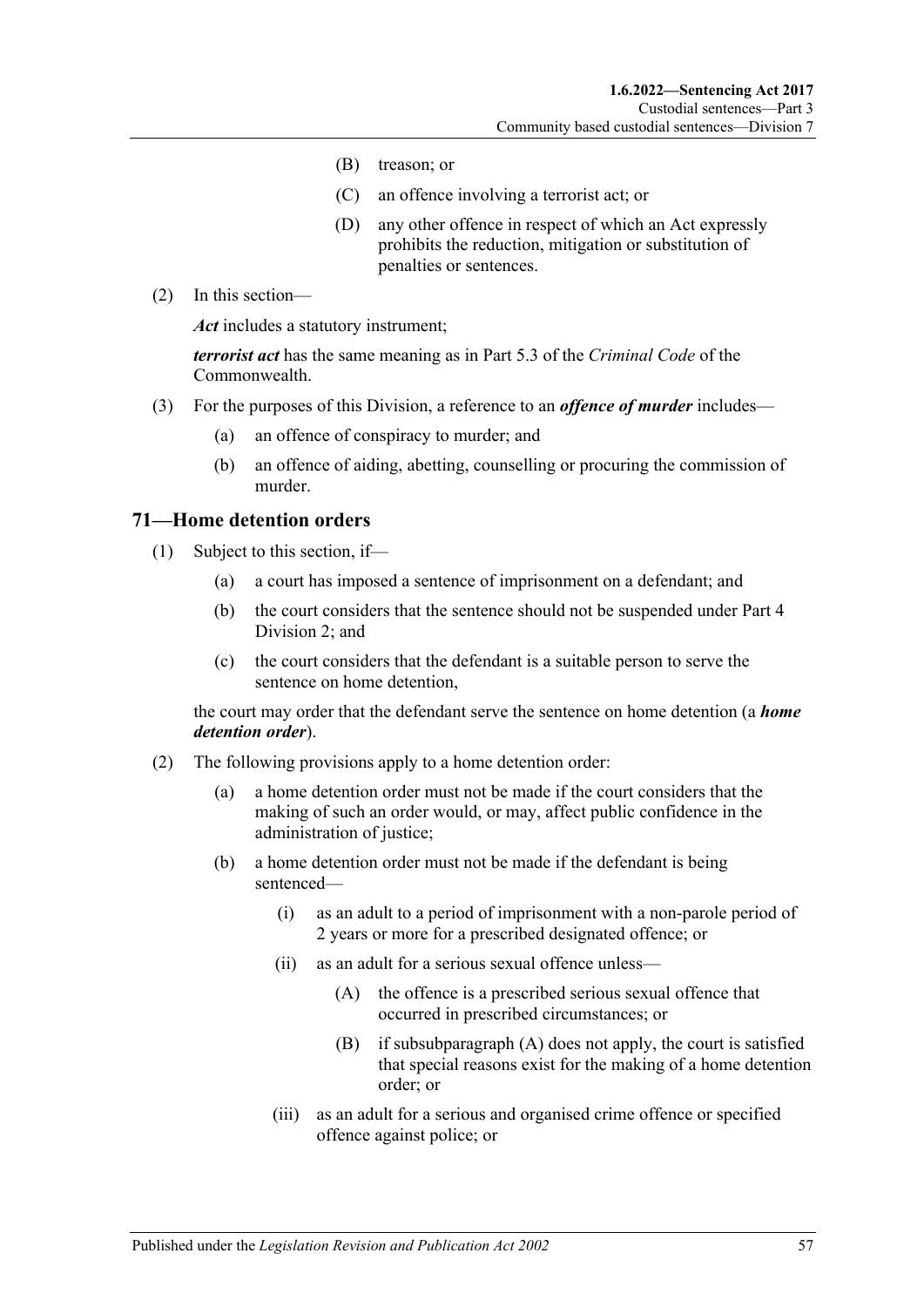- (iv) as an adult for a designated offence and, during the 5 year period immediately preceding the date on which the relevant offence was committed, a court has sentenced the defendant to imprisonment (other than where the sentence is suspended), home detention or an intensive correction order for a designated offence;
- (c) a home detention order must not be made unless the court is satisfied that the residence the court proposes to specify in its order is suitable and available for the detention of the defendant and that the defendant will be properly maintained and cared for while detained in that place;
- (d) a home detention order must not be made if the home detention is to be served cumulatively on another term of imprisonment (other than a term of imprisonment to be served subject to a home detention order), or concurrently with another term of imprisonment then being served, or about to be served, by the defendant;
- (e) a home detention order should not be made unless the court is satisfied that adequate resources exist for the proper monitoring of the defendant while on home detention by a home detention officer.
- (3) The court must take the following matters into consideration when determining whether to make a home detention order:
	- (a) the impact that the home detention order is likely to have on—
		- (i) any victim of the offence for which the defendant is being sentenced; and
		- (ii) any spouse or domestic partner of the defendant; and
		- (iii) any person residing at the residence at which the prisoner would, if released, be required to reside;
	- (b) the pre-sentence report (if any) ordered by the court;
	- (c) any other matter the court thinks relevant.
- (4) The following provisions apply for the purposes of subsection  $(2)(b)(ii)(B)$ :
	- (a) the court cannot be satisfied that special reasons exist for the purposes of subsection  $(2)(b)(ii)(B)$  unless the court is satisfied that—
		- (i) the defendant's advanced age or permanent infirmity means that the defendant no longer presents an appreciable risk to the safety of the community (whether as individuals or in general); and
		- (ii) the interest of the community as a whole would be better served by the defendant serving the sentence on home detention rather than in custody;
	- (b) the court must not have regard to any other matter in determining whether it is satisfied that special reasons exist for the purposes of subsection  $(2)(b)(ii)(B)$ .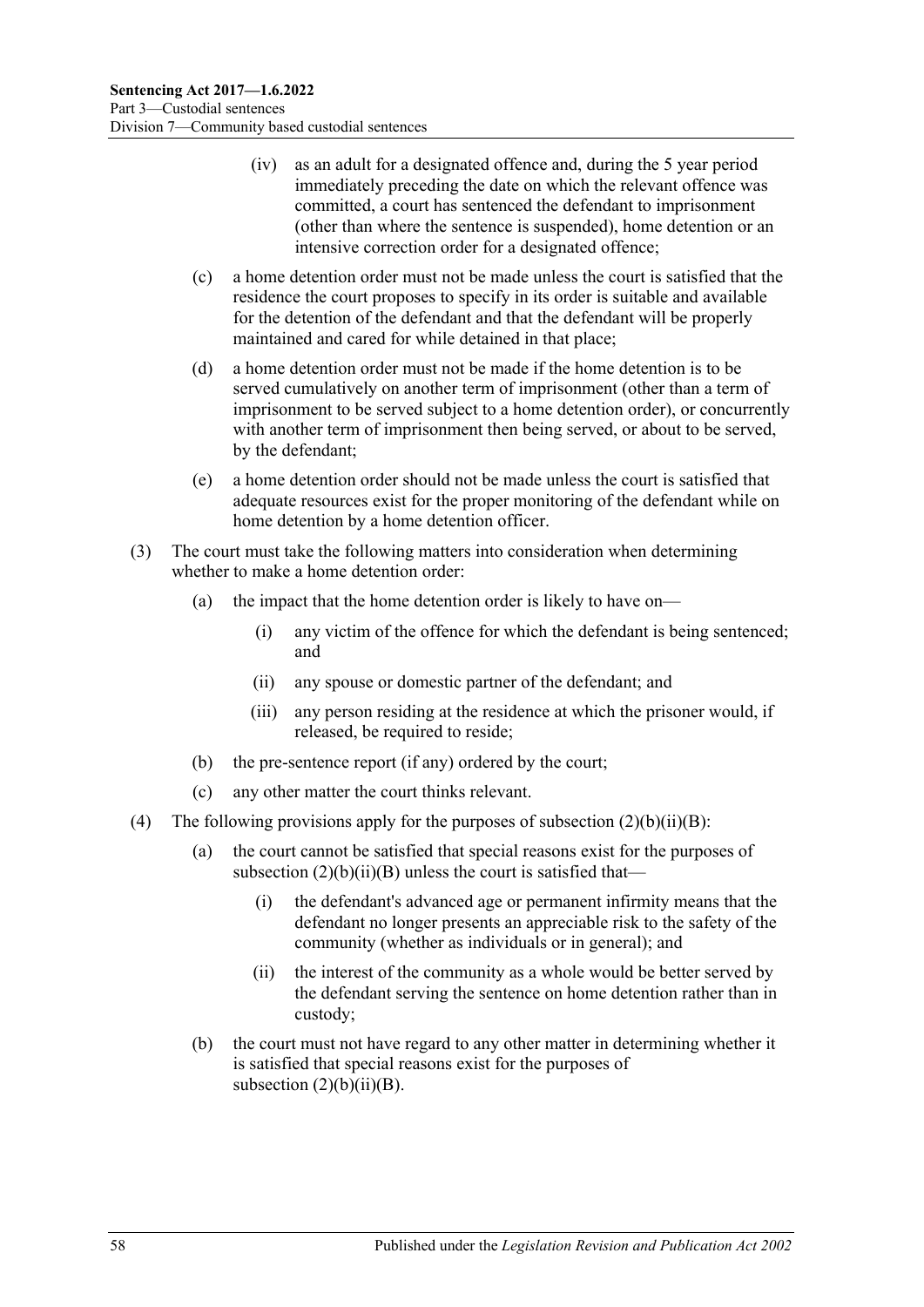(5) In this section—

*designated offence* means any of the following offences under the *[Criminal Law](http://www.legislation.sa.gov.au/index.aspx?action=legref&type=act&legtitle=Criminal%20Law%20Consolidation%20Act%201935)  [Consolidation Act](http://www.legislation.sa.gov.au/index.aspx?action=legref&type=act&legtitle=Criminal%20Law%20Consolidation%20Act%201935) 1935*:

- (a) an offence under section 13 or 13A;
- (b) an offence under section 19;
- (c) an offence under section 19AA;
- (d) an offence under section 19AC;
- (e) an offence under section 19A;
- (f) an offence under section 23 or 24;
- (g) an offence under section 29A;
- (h) an offence under section 39;
- (i) an offence under section 137;
- (j) an offence under section 170;
- (k) an offence under section 270B if the offence against the person to which that section applies is a relevant offence referred to in a preceding paragraph;

*foster parent*, of a child, includes—

- (a) an approved carer of the child; and
- (b) a person in whose care the child is placed under section 77 of the *[Children](http://www.legislation.sa.gov.au/index.aspx?action=legref&type=act&legtitle=Children%20and%20Young%20People%20(Safety)%20Act%202017)  [and Young People \(Safety\) Act](http://www.legislation.sa.gov.au/index.aspx?action=legref&type=act&legtitle=Children%20and%20Young%20People%20(Safety)%20Act%202017) 2017*;

*prescribed designated offence* means an offence under section 13 or 23 of the *[Criminal Law Consolidation Act](http://www.legislation.sa.gov.au/index.aspx?action=legref&type=act&legtitle=Criminal%20Law%20Consolidation%20Act%201935) 1935*;

#### *prescribed serious sexual offence* means—

- (a) any of the following offences under the *[Criminal Law Consolidation](http://www.legislation.sa.gov.au/index.aspx?action=legref&type=act&legtitle=Criminal%20Law%20Consolidation%20Act%201935)  Act [1935](http://www.legislation.sa.gov.au/index.aspx?action=legref&type=act&legtitle=Criminal%20Law%20Consolidation%20Act%201935)* where the maximum penalty prescribed for the offence is, or includes, imprisonment for at least 5 years:
	- (i) an offence under section 49 (unlawful sexual intercourse);
	- (ii) an offence under section 56 (indecent assault);
	- (iii) an offence under section 58 (gross indecency);
	- (iv) an offence under section 63 (production or dissemination of child exploitation material);
	- (v) an offence under section 63B (procuring child to commit an indecent act etc); or
- (b) an offence against a corresponding previous enactment substantially similar to an offence referred to in paragraph (a); or
- (c) an attempt to commit or an assault with intent to commit any of the offences referred to in either of the preceding paragraphs;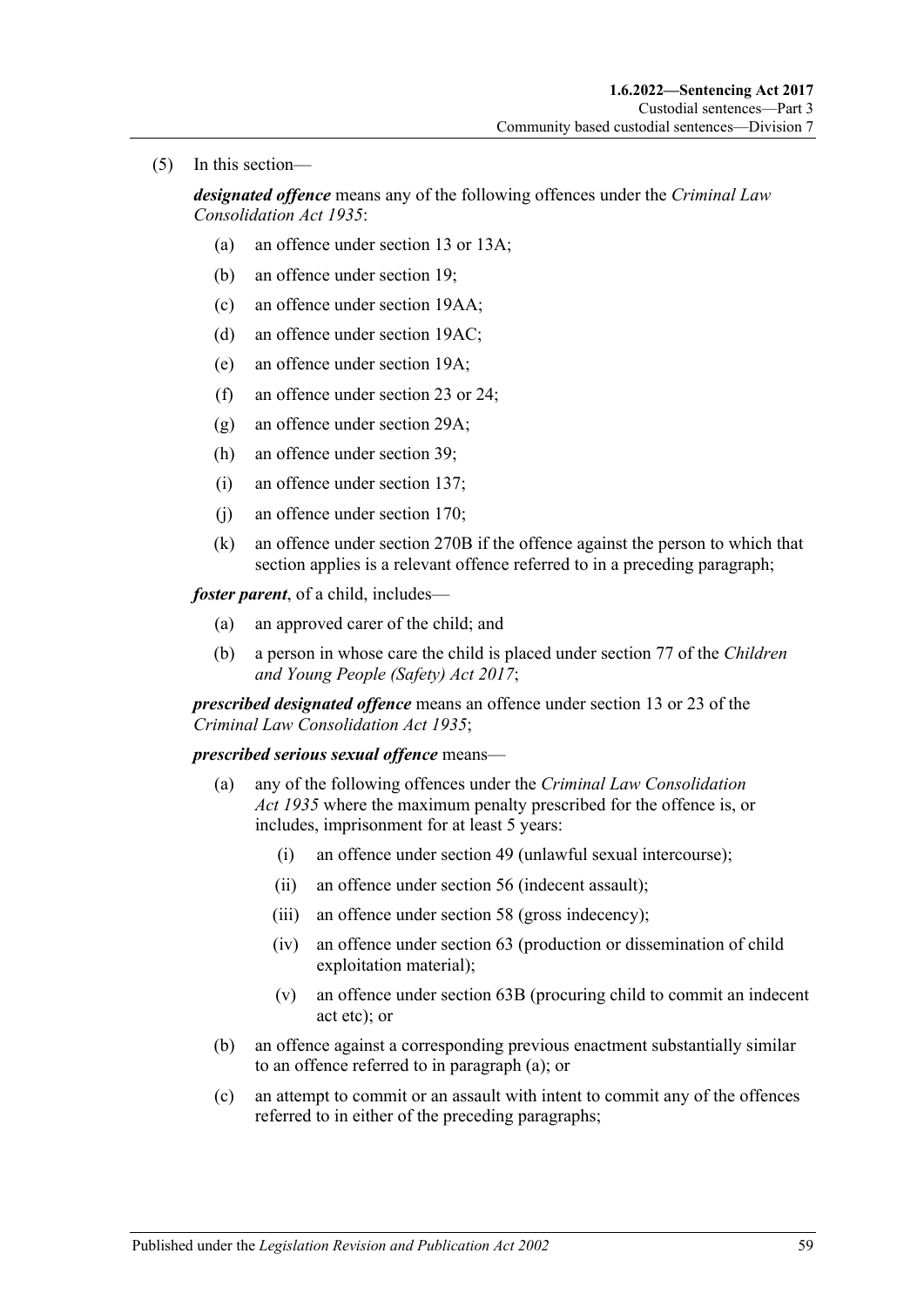#### *serious and organised crime offence* means—

- (a) any of the following offences under the *[Criminal Law Consolidation](http://www.legislation.sa.gov.au/index.aspx?action=legref&type=act&legtitle=Criminal%20Law%20Consolidation%20Act%201935)  Act [1935](http://www.legislation.sa.gov.au/index.aspx?action=legref&type=act&legtitle=Criminal%20Law%20Consolidation%20Act%201935)*:
	- (i) an offence under section 83E;
	- (ii) an aggravated offence under section 172 or 251, where the aggravating circumstances of the offence are the circumstances referred to in section  $5AA(1)(ga)(i)$  or (ii) of that Act;
	- (iii) an offence under section 244 or 245;
	- (iv) an attempt to commit any of the offences referred to in any of the preceding subparagraphs; or
- (b) any of the following offences under the *[Controlled Substances Act](http://www.legislation.sa.gov.au/index.aspx?action=legref&type=act&legtitle=Controlled%20Substances%20Act%201984) 1984*:
	- (i) an offence under section 32(1);
	- (ii) an aggravated offence under section  $32(2)$ ,  $32(2a)$  or  $32(3)$ ;
	- (iii) an offence under section  $33(1)$ ;
	- (iv) an aggravated offence under section 33(2) or 33(3);
	- (v) an aggravated offence under section  $33A(1)$ ,  $33A(2)$ ,  $33A(3)$ ,  $33A(4)$ or 33A(5);
	- (va) an offence under section 33F, 33G or 33H;
	- (vi) an attempt to commit any of the offences referred to in any of the preceding subparagraphs;

<span id="page-59-1"></span>*serious sexual offence* means any of the following offences where the maximum penalty prescribed for the offence is, or includes, imprisonment for at least 5 years:

- <span id="page-59-0"></span> $(a)$
- (i) an offence under section 48, 48A, 49, 50, 51, 56, 58, 59, 60, 63, 63B, 66, 67, 68 or 72 of the *[Criminal Law Consolidation Act](http://www.legislation.sa.gov.au/index.aspx?action=legref&type=act&legtitle=Criminal%20Law%20Consolidation%20Act%201935) 1935*;
- (ii) an offence against a corresponding previous enactment substantially similar to an offence referred to in [subparagraph](#page-59-0) (i);
- (iii) an attempt to commit or an assault with intent to commit any of the offences referred to in either of the preceding subparagraphs;
- (b) an offence against the law of another State or a Territory corresponding to an offence referred to in [paragraph](#page-59-1) (a);

#### *specified offence against police* means—

- (a) an aggravated offence under section 23(1) or 23(3) of the *[Criminal Law](http://www.legislation.sa.gov.au/index.aspx?action=legref&type=act&legtitle=Criminal%20Law%20Consolidation%20Act%201935)  [Consolidation Act](http://www.legislation.sa.gov.au/index.aspx?action=legref&type=act&legtitle=Criminal%20Law%20Consolidation%20Act%201935) 1935* where the aggravating circumstances of the offence are the circumstances referred to in section 5AA(1)(c) of that Act and the victim is a police officer; or
- (b) an offence of attempted murder or attempted manslaughter under the *[Criminal Law Consolidation Act](http://www.legislation.sa.gov.au/index.aspx?action=legref&type=act&legtitle=Criminal%20Law%20Consolidation%20Act%201935) 1935* where the victim is a police officer and the offender committed the offence—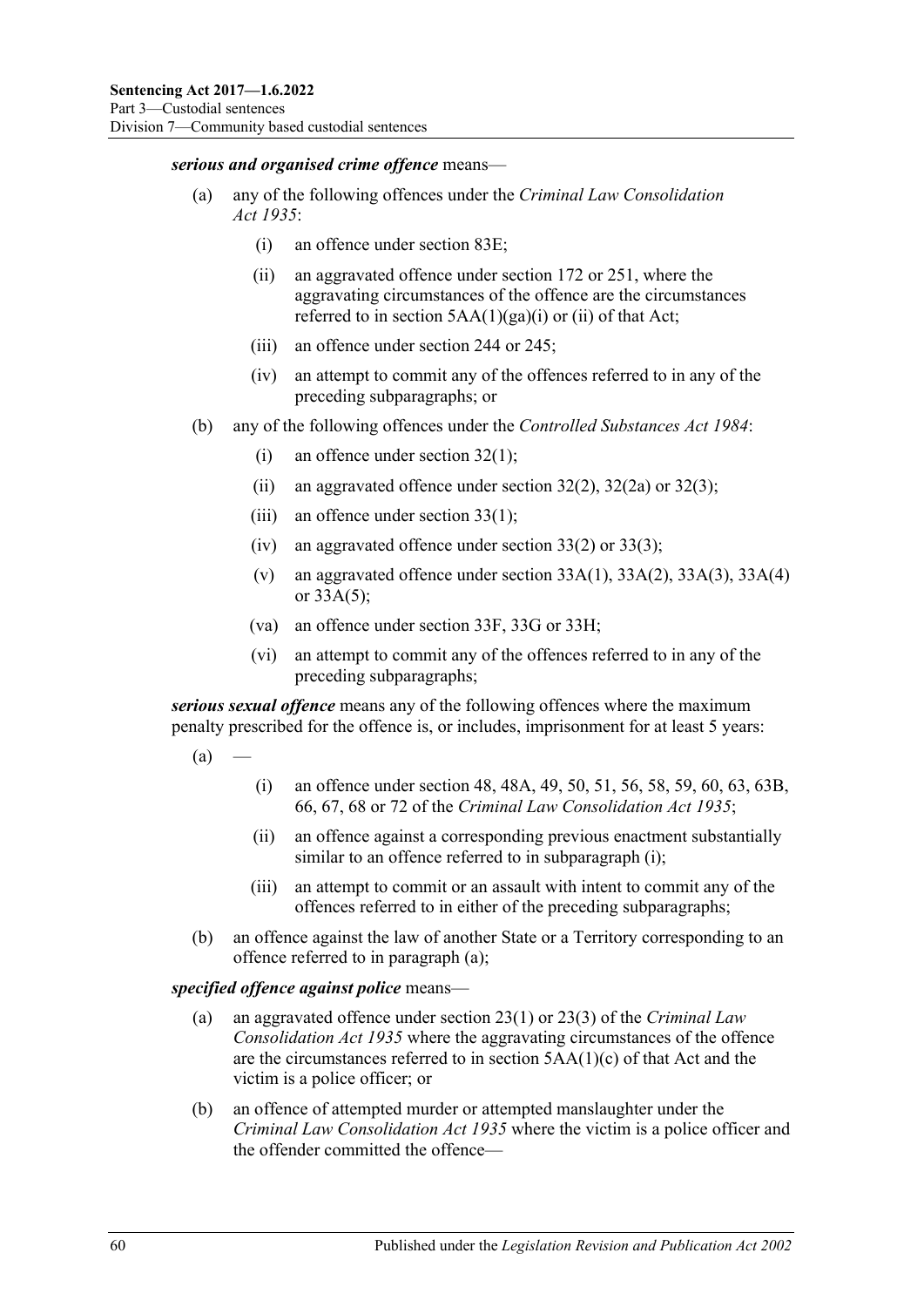- (i) knowing the victim to be acting in the course of the victim's official duty; or
- (ii) in retribution for something the offender knows or believes to have been done by the victim in the course of the victim's official duty.
- <span id="page-60-0"></span>(6) For the purposes of this section, an offence occurred in *prescribed circumstances* if—
	- (a) the defendant was, at the time of the offence, 20 years of age or less; and
	- (b) the circumstances of the offending, including the victim's age and the age difference between the defendant and the victim, are such that it is appropriate that a home detention order be made; and
	- (c) the defendant was not, at the time of the offence, a person in a position of authority in relation to the victim.
- (7) For the purposes of [subsection](#page-60-0) (6), a person is in *a position of authority* in relation to a victim (the *child*) if—
	- (a) the person is a teacher and the child is a pupil of the teacher or of a school at which the teacher works; or
	- (b) the person is a parent, step-parent, guardian or foster parent of the child or the de facto partner or domestic partner of a parent, step-parent, guardian or foster parent of the child; or
	- (c) the person provides religious, sporting, musical or other instruction to the child; or
	- (d) the person is a religious official or spiritual leader (however described and including lay members and whether paid or unpaid) in a religious or spiritual group attended by the child; or
	- (e) the person is a health professional or social worker providing professional services to the child; or
	- (f) the person is responsible for the care of the child and the child has a cognitive impairment; or
	- (g) the person is employed or providing services in a correctional institution (within the meaning of the *[Correctional Services Act](http://www.legislation.sa.gov.au/index.aspx?action=legref&type=act&legtitle=Correctional%20Services%20Act%201982) 1982*) or a training centre (within the meaning of the *[Young Offenders Act](http://www.legislation.sa.gov.au/index.aspx?action=legref&type=act&legtitle=Young%20Offenders%20Act%201993) 1993*), or is a person engaged in the administration of those Acts, acting in the course of the person's duties in relation to the child; or
	- (h) the person is employed or providing services in a licensed children's residential facility (within the meaning of the *[Children and Young People](http://www.legislation.sa.gov.au/index.aspx?action=legref&type=act&legtitle=Children%20and%20Young%20People%20(Safety)%20Act%202017)  [\(Safety\) Act](http://www.legislation.sa.gov.au/index.aspx?action=legref&type=act&legtitle=Children%20and%20Young%20People%20(Safety)%20Act%202017) 2017*), or a residential care facility or other facility established under section 36 of the *[Family and Community Services Act](http://www.legislation.sa.gov.au/index.aspx?action=legref&type=act&legtitle=Family%20and%20Community%20Services%20Act%201972) 1972*, or is a person engaged in the administration of those Acts, acting in the course of the person's duties in relation to the child; or
	- (i) the person is an employer of the child or other person who has the authority to determine significant aspects of the child's terms and conditions of employment or to terminate the child's employment (whether the child is being paid in respect of that employment or is working in a voluntary capacity).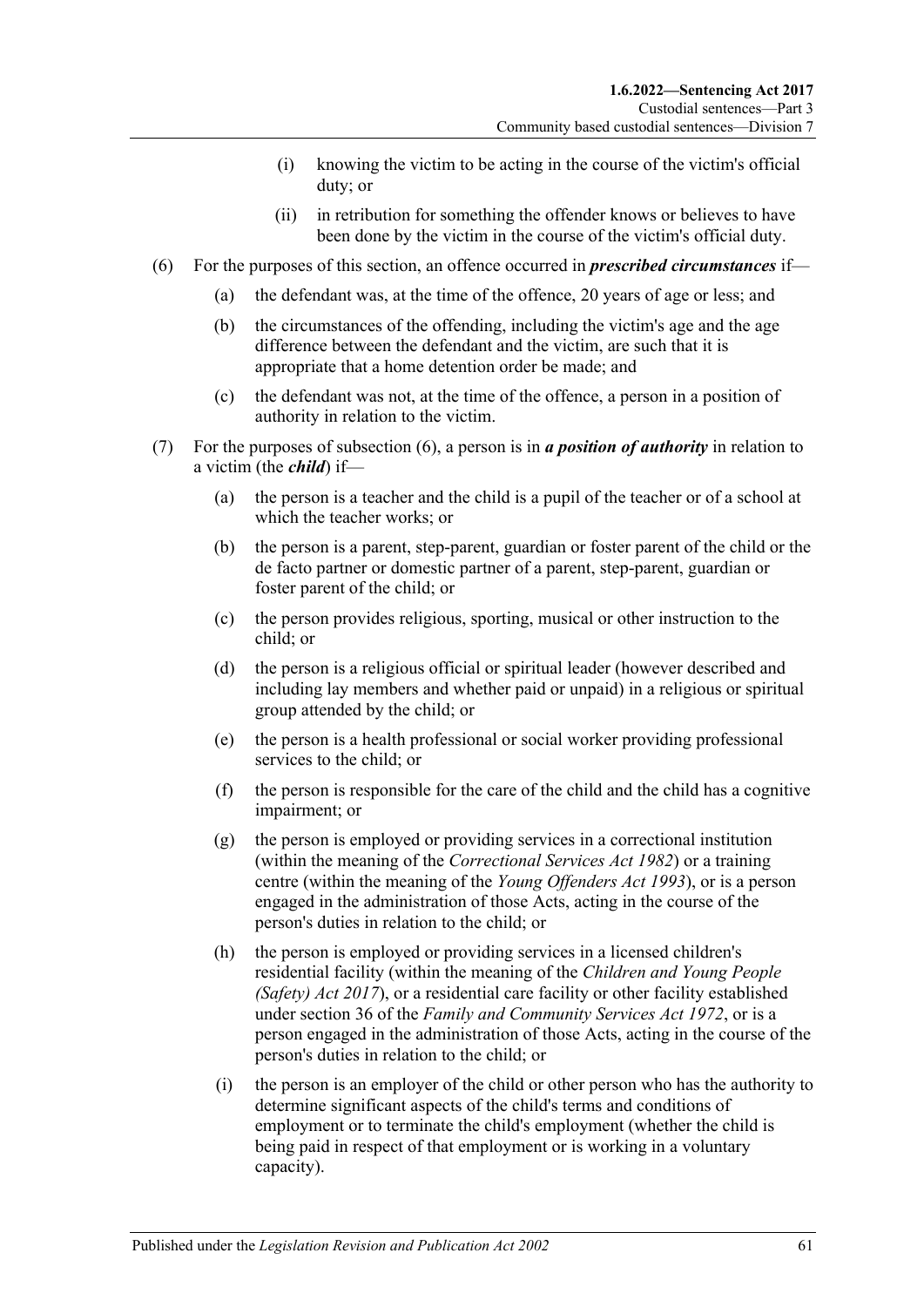(8) A description of an offence appearing in brackets in this section is for convenience of reference only.

#### **72—Conditions of home detention order**

- (1) A home detention order is subject to the following conditions:
	- (a) a condition requiring the person subject to the order to remain at the residence specified by the court throughout the period of the home detention order and not to leave that residence at any time during that period except for the following purposes:
		- (i) attendance at such remunerated employment at such times and places as approved from time to time by the home detention officer to whom the person is assigned during the period of the home detention order;
		- (ii) urgent medical or dental treatment for the person;
		- (iii) attendance at—
			- (A) a place for the purpose of undergoing assessment or treatment (or both) relating to the person's mental or physical condition; or
			- (B) an intervention program; or
			- (C) any other course of education, training or instruction, or other activity,

as approved or directed by the home detention officer to whom the person is assigned;

- (iv) any other purposes as approved or directed by the home detention officer to whom the person is assigned;
- (b) a condition requiring the person to be of good behaviour;
- (c) a condition requiring the person to be under the supervision of a home detention officer;
- (d) a condition requiring the person to obey the lawful directions of the home detention officer to whom the person is assigned;
- <span id="page-61-0"></span>(e) a condition prohibiting the person from possessing a firearm or ammunition or any part of a firearm;
- (f) a condition relating to the use of drugs by the person other than for therapeutic purposes;
- <span id="page-61-1"></span>(g) a condition requiring the person to submit to such tests (including testing without notice)—
	- (i) for gunshot residue; or
	- (ii) relating to drug use,

as a home detention officer may reasonably require;

<span id="page-61-2"></span>(h) a condition that the person be monitored by use of an electronic device approved under section 4 of the *[Correctional Services Act](http://www.legislation.sa.gov.au/index.aspx?action=legref&type=act&legtitle=Correctional%20Services%20Act%201982) 1982*;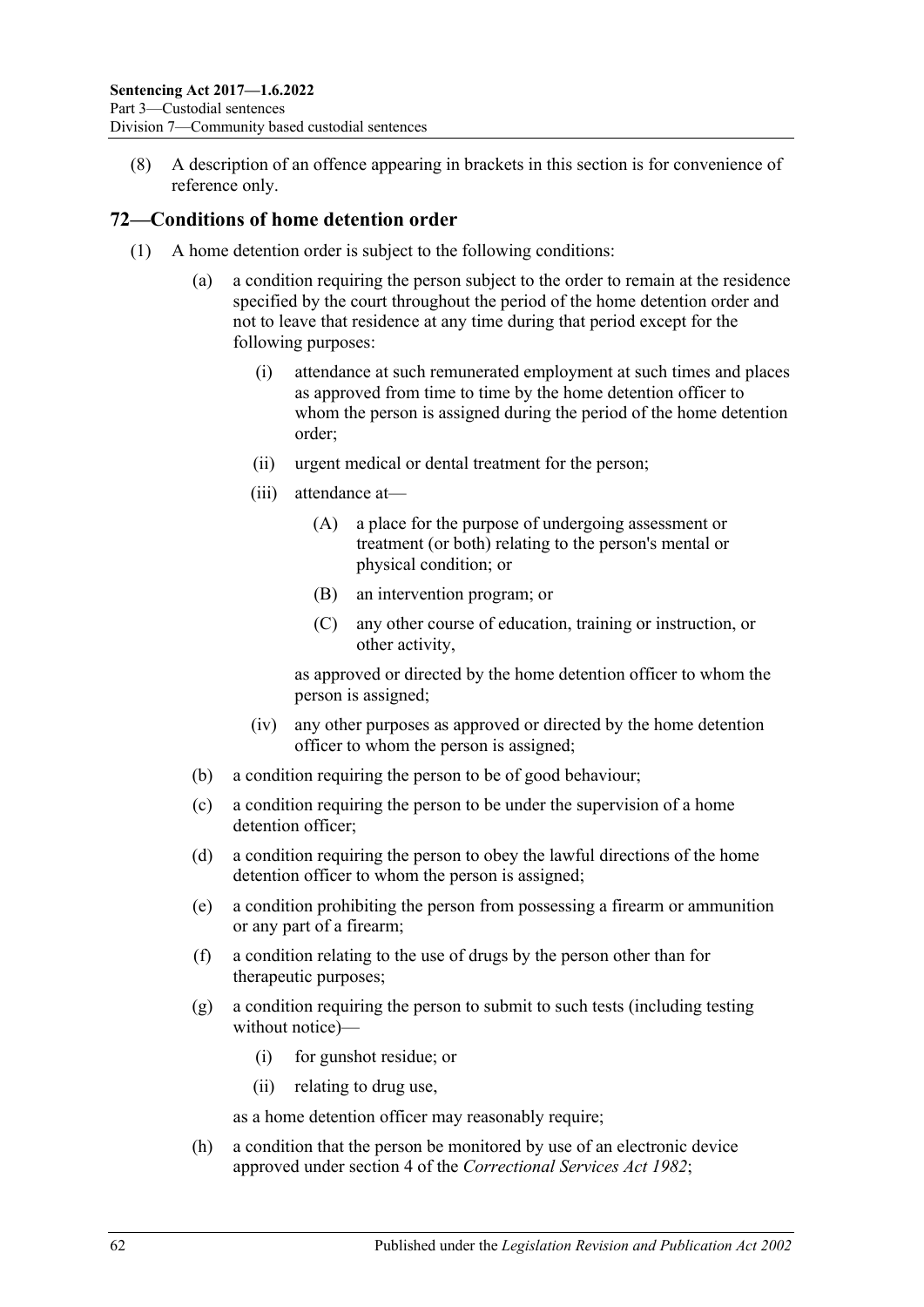- (i) such other conditions as the court thinks appropriate and specifies in the order.
- (2) A person subject to a home detention order will, unless the home detention order is earlier revoked, remain on home detention—
	- (a) in the case of a person subject to a non-parole period—until the person is released on parole; or
	- (b) in the case of any other person—in accordance with Part 4 Division 7 of the *[Correctional Services Act](http://www.legislation.sa.gov.au/index.aspx?action=legref&type=act&legtitle=Correctional%20Services%20Act%201982) 1982*.
- (3) Subject to [subsection](#page-62-0) (4), the court may vary or revoke a condition imposed under this section.
- <span id="page-62-0"></span>(4) The court may only vary or revoke the following conditions in the following circumstances:
	- (a) the conditions imposed by [subsection](#page-61-0) (1)(e) and [\(g\)\(i\)—](#page-61-1)if the court is satisfied, by evidence given on oath, that—
		- (i) there are cogent reasons to do so; and
		- (ii) the possession of a firearm, ammunition or part of a firearm by the person does not represent an undue risk to the safety of the public;
	- (b) the condition imposed by [subsection](#page-61-2)  $(1)(h)$ —if the court is satisfied, by evidence given on oath, that removal of the electronic device is necessary for medical reasons.

### <span id="page-62-3"></span>**73—Orders that court may make on breach of condition of home detention order etc**

- <span id="page-62-2"></span><span id="page-62-1"></span>(1) Subject to this section, if the court that imposed a home detention order on a person is satisfied that—
	- (a) a person subject to a home detention order has breached a condition of the order; or
	- (b) the residence specified by the court at which the person is required to remain throughout the period of the home detention order is no longer suitable for the person and no other suitable residence is available for the person's detention,

the court must revoke the home detention order and order that the balance of the sentence the person was serving on home detention be served in custody.

- (2) Despite [subsection](#page-62-1)  $(1)(a)$ , if the court is satisfied that the failure of the person to comply with the conditions of the home detention order was trivial or there are proper grounds on which the failure should be excused, the court—
	- (a) may refrain from revoking the order; and
	- (b) may impose a further condition on, or revoke or vary a condition of, the order.
- (3) A person subject to a home detention order is not in breach of a condition requiring the person to remain at the person's residence if the person leaves the residence for the purpose of averting or minimising a serious risk of death or injury (either to the person or some other person).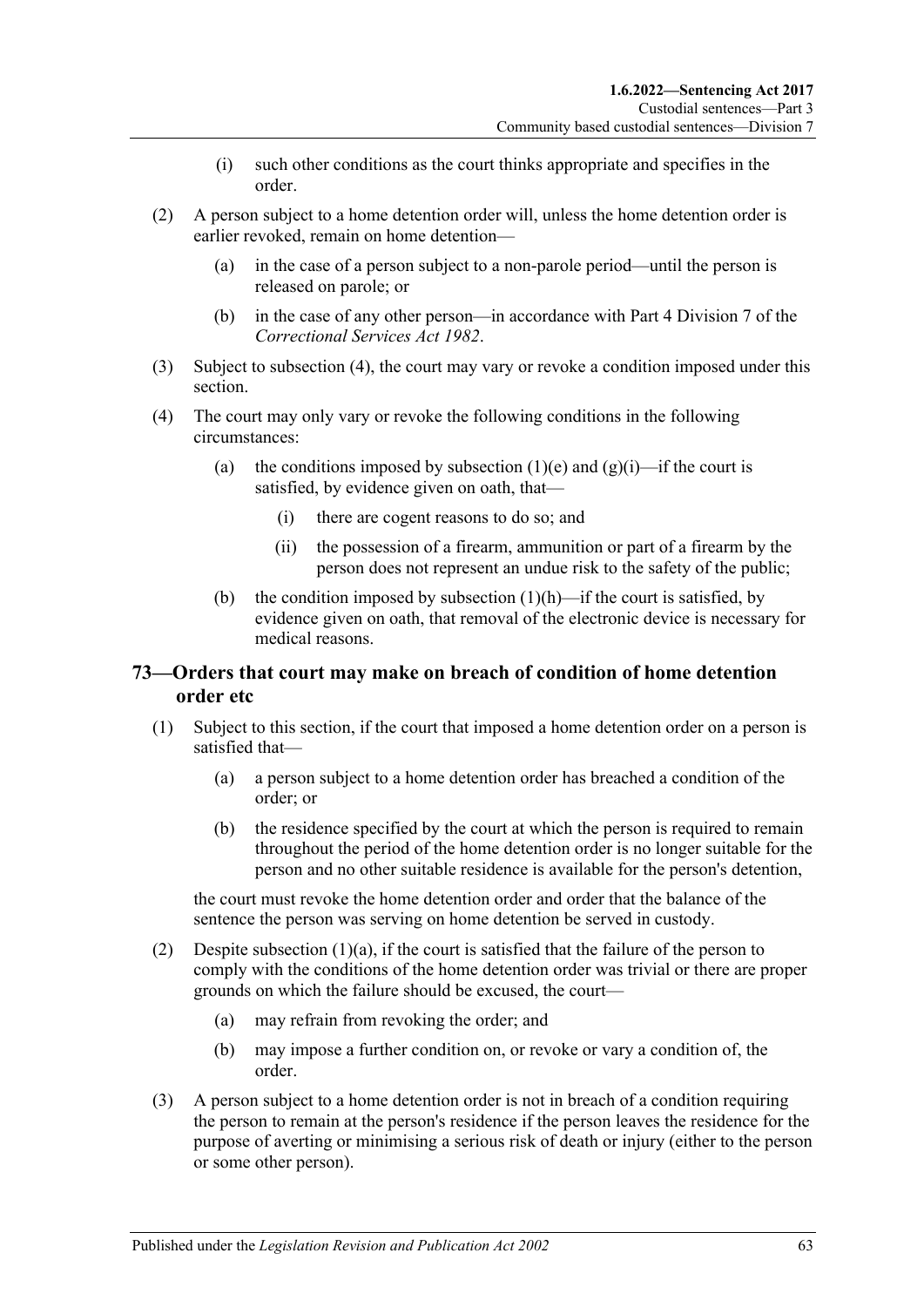- (4) If a court revokes a home detention order and orders that the balance of the sentence be served in custody in the circumstances referred to in [subsection](#page-62-2) (1)(b), the court—
	- (a) must take the following periods into account:
		- (i) the period of compliance by the person with the conditions of the home detention order;
		- (ii) the period spent by the person on home detention or in custody pending determination of the proceedings under this section; and
	- (c) may direct that the sentence be cumulative on any other sentence, or sentences, of imprisonment then being served, or to be served, by the person.
- <span id="page-63-0"></span>(4a) If a court revokes a home detention order for breach of a condition of the order and orders that the balance of the sentence be served in custody—
	- (a) the balance of the sentence is the balance remaining as at the day on which the breach was committed, but the court may reduce the sentence after taking into account both of the following:
		- (i) any period spent by the person on home detention after the day on which the breach was committed pending determination of the proceedings for the breach;
		- (ii) any period spent by the person in custody pending determination of the proceedings for the breach of condition; and
	- (b) the court may direct that the sentence be cumulative on any other sentence, or sentences, of imprisonment then being served, or to be served, by the person.
- (4b) In relation to the breach of a condition of a home detention order, a reference in [subsection](#page-63-0) (4a) to the day on which the breach was committed will, in the case of proceedings relating to more than 1 breach, be taken to be a reference to the day on which the first breach was committed.
- (5) The court may, if it thinks it is necessary to do so for the purpose of proceedings under this section—
	- (a) issue a summons to a person subject to a home detention order requiring the person to appear before the court at the time and place specified in the summons; or
	- (b) issue a warrant for the person's arrest.
- (6) A person who appears before the court as required by a summons issued under this section may be remanded in custody pending determination of the proceedings.
- (7) If a person fails to appear before the court as required by a summons issued under this section, the court may issue a warrant for the person's arrest.
- <span id="page-63-1"></span>(8) If a person is arrested pursuant to a warrant issued under this section, the person must be brought before the court or the Magistrates Court not later than the next working day and may be remanded in custody pending determination of the proceedings.
- (9) A warrant issued under this section authorises the detention of the person in custody pending appearance before the court.
- <span id="page-63-2"></span>(10) The obligations of a person subject to a home detention order are suspended during any period the person is in custody.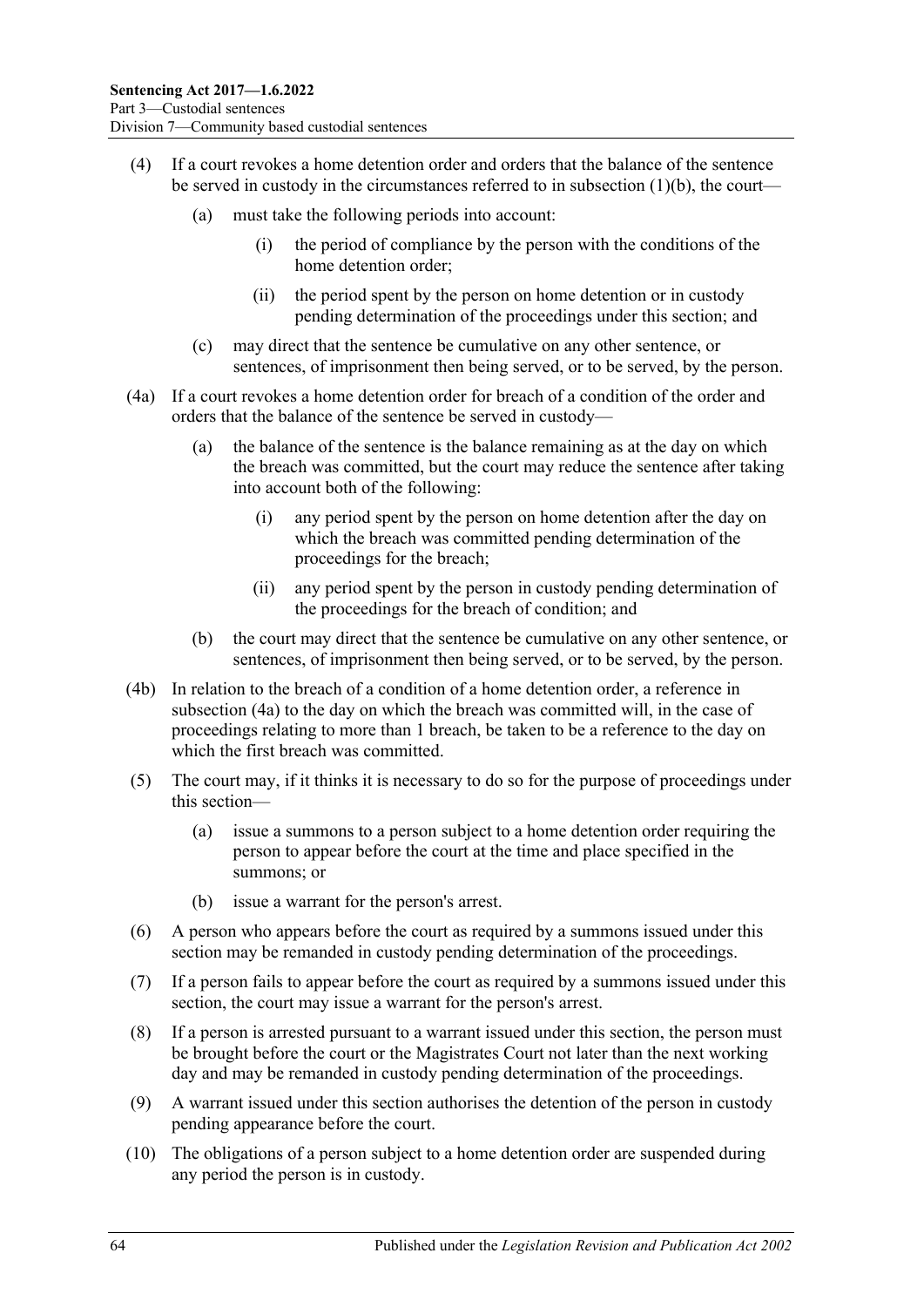- (11) If a person subject to a home detention order is found guilty of an offence by a court of a superior jurisdiction to that of the court that made the order, being an offence committed during the period of the home detention order, any proceedings for breach of condition arising out of the offence are to be taken in the court of superior jurisdiction.
- (12) If a person subject to a home detention order is found guilty of an offence by a court of an inferior jurisdiction to that of the court that made the order, being an offence committed during the period of the home detention order, the court of inferior jurisdiction must—
	- (a) sentence the person for the offence and remand the person to the court that made the home detention order to be dealt with for breach of condition of the order; or
	- (b) remand the person to the court that made the home detention order to be sentenced for the offence and dealt with for breach of condition of the order.
- (13) The court dealing with a person for breach of condition of a home detention order must hear any evidence adduced tending to establish that the person has failed to comply with a condition of the order and any evidence or representations that the person may wish to adduce or make in reply.
- (14) In this section—

#### *court of an inferior jurisdiction* means—

- (a) if the court that made the home detention order is the Supreme Court—the District Court or the Magistrates Court;
- (b) if the court that made the home detention order is the District Court—the Magistrates Court;

#### *court of a superior jurisdiction* means—

- (a) if the court that made the home detention order is the Magistrates Court—the Supreme Court or the District Court;
- (b) if the court that made the home detention order is the District Court—the Supreme Court.

#### **74—Court to provide CE with copy of home detention order**

If a home detention order is made in respect of a person, or the order or conditions of the order are varied or revoked, or a further order is made in respect of the person, the court must notify the CE of the terms of the order, variation, revocation or further order, as the case may require.

# **75—CE must assign home detention officer**

- (1) The CE must, on receiving a copy of a home detention order (and may after then from time to time) assign the person to whom the order relates to a home detention officer.
- (2) The CE must ensure that the person is notified in writing of the name of the home detention officer to whom the person has been assigned and, if necessary, of the place and time at which the person must first report to that officer.
- (3) It is the duty of a home detention officer to endeavour to ensure that any person assigned to the officer complies with the conditions of the order.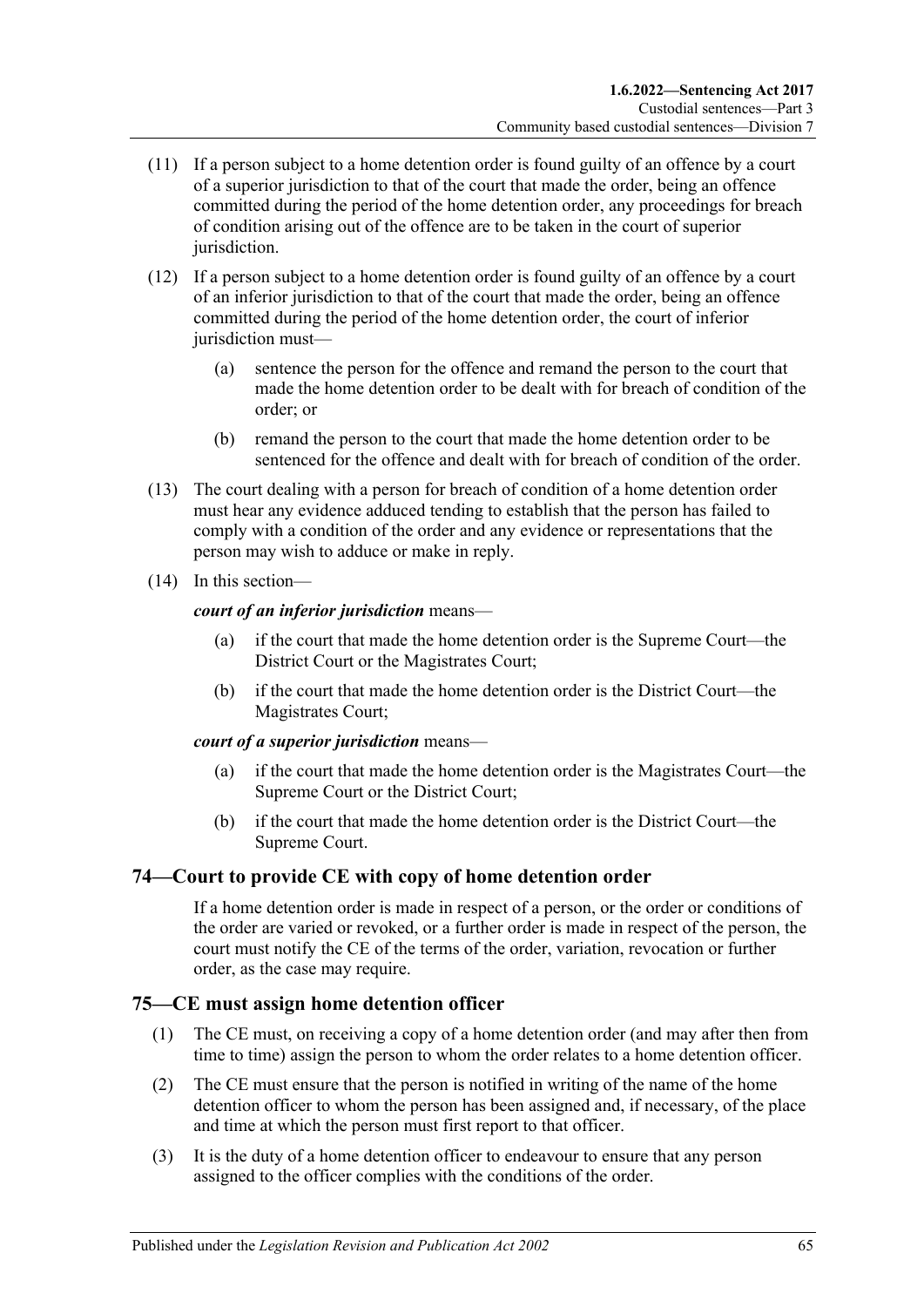### **76—Powers of home detention officers**

- (1) A home detention officer may, at any time—
	- (a) enter or telephone the residence of a person to whom the officer has been assigned; or
	- (b) telephone the person's place of employment or any other place at which the person is permitted or required to attend; or
	- (c) question any person who is at that residence or place as to the whereabouts of the person to whom the officer has been assigned,

for the purposes of ascertaining whether or not the person is complying with a condition of the home detention order.

- (2) A person must not—
	- (a) hinder a home detention officer in the exercise of powers under this section; or
	- (b) fail to answer truthfully any question put to the person by a home detention officer under those powers.

Maximum penalty: \$2 500.

## **77—Apprehension and detention of person subject to home detention order without warrant**

- (1) If the CE suspects on reasonable grounds that a person subject to a home detention order has breached a condition of the order, the person may be apprehended, without warrant, by a police officer or home detention officer and detained in custody for the purposes of proceedings relating to the suspected breach under [section](#page-62-3) 73 before the court that imposed the order.
- (2) [Section](#page-63-1) 73(8) to [\(10\)](#page-63-2) (inclusive) apply to a person apprehended under this section as if the person were arrested pursuant to a warrant issued under [section](#page-62-3) 73.

### **78—Offence to contravene or fail to comply with condition of home detention order**

A person subject to a home detention order who contravenes or fails to comply with a condition of the order is guilty of an offence.

Maximum penalty: \$10 000 or imprisonment for 2 years.

#### **Subdivision 2—Intensive correction**

#### **79—Purpose of intensive correction order**

- (1) The purpose of an intensive correction order is to provide a court with an alternative sentencing option for a defendant where the court—
	- (a) is considering imposing a sentence of imprisonment of 2 years or less; and
	- (b) considers there is a genuine risk that the defendant will re-offend if not provided with a suitable intervention program for rehabilitation purposes.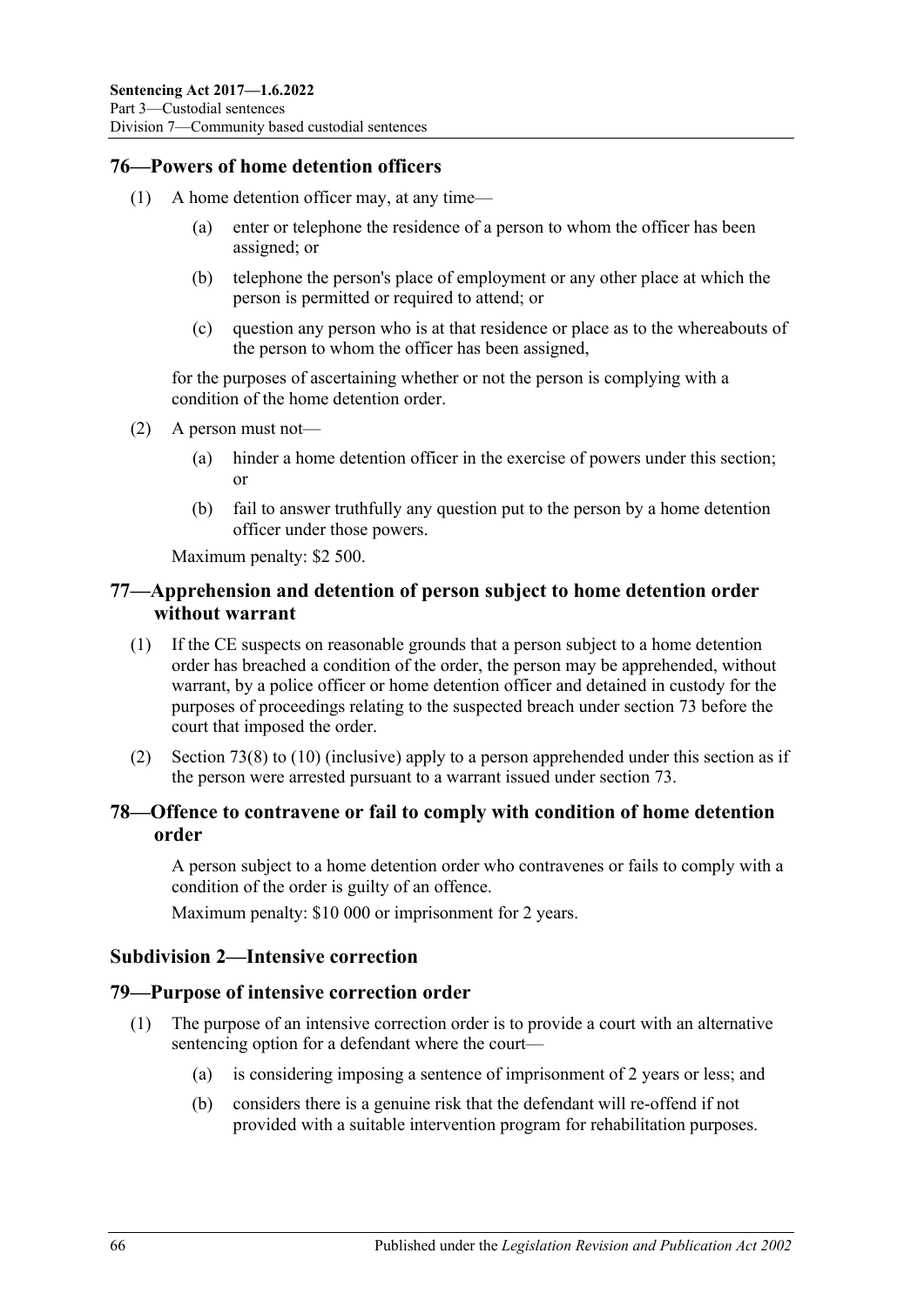- (2) The court should not impose an intensive correction order on a defendant unless the court considers that, given the short custodial sentence that the court would otherwise have imposed, rehabilitation of the defendant is more likely to be achieved by allowing the defendant to serve the sentence in the community while subject to strict conditions of intensive correction.
- (3) Despite the preceding subsections, the paramount consideration of the court when determining whether to make an intensive correction order must be to protect the safety of the community (whether as individuals or in general).

### **80—Intensive correction not available for certain offences**

- (1) The powers vested in a court by this Subdivision—
	- (a) are exercisable despite the fact that an Act prescribes a minimum penalty; but
	- (ab) are not exercisable in relation to an offence involving a terrorist act; or
	- (b) are not exercisable in relation to any offence in respect of which an Act expressly prohibits the reduction, mitigation or substitution of penalties or sentences.
- (2) In this section—

*Act* includes a statutory instrument;

*terrorist act* has the same meaning as Part 5.3 of the *Criminal Code* of the Commonwealth.

#### **81—Intensive correction orders**

- (1) Subject to this section, if—
	- (a) a court has imposed a sentence of imprisonment on a defendant of a term that is 2 years or less; and
	- (b) the court considers that the sentence should not be suspended under [Part](#page-79-1) 4 [Division](#page-79-1) 2; and
	- (c) the court determines that there is good reason for the defendant to serve the sentence in the community while subject to intensive correction,

<span id="page-66-0"></span>the court may order that the defendant serve the sentence in the community while subject to intensive correction (an *intensive correction order*).

- (2) For the purposes of [subsection](#page-66-0)  $(1)(c)$ , the court may determine that, even though a custodial sentence is warranted and there is a moderate to high risk of the defendant re-offending, any rehabilitation achieved during the period that would be spent in prison is likely to be limited compared to the likely rehabilitative effect if the defendant were instead to spend that period in the community while subject to intensive correction.
- (3) The following provisions apply to an intensive correction order:
	- (a) an intensive correction order must not be made if the sentence is to be served cumulatively on another term of imprisonment (other than a term of imprisonment to be served subject to an intensive correction order), or concurrently with another term of imprisonment then being served, or about to be served, by the defendant;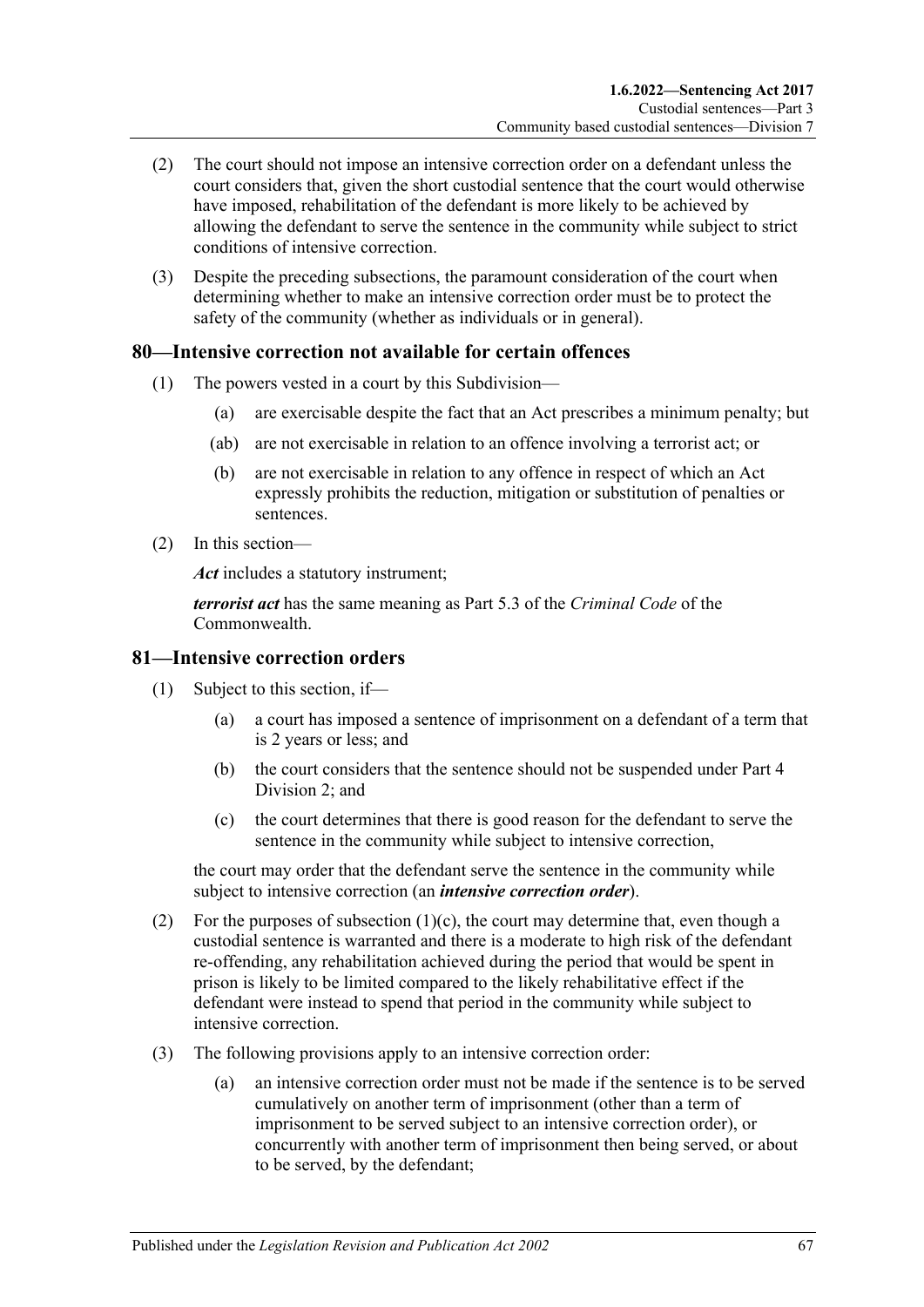- (ab) an intensive correction order must not be made if the defendant is being sentenced—
	- (i) as an adult for a serious sexual offence; or
	- (ii) as an adult for a serious and organised crime offence or specified offence against police; or
	- (iii) as an adult for a designated offence and, during the 5 year period immediately preceding the date on which the relevant offence was committed, a court has sentenced the defendant to imprisonment (other than where the sentence is suspended), home detention or an intensive correction order for a designated offence;
- (b) an intensive correction order should not be made if the court is not satisfied that adequate resources exist for the proper monitoring of the defendant while subject to an intensive correction order by a community corrections officer.
- (4) The court must take the following matters into consideration when determining whether to make an intensive correction order:
	- (a) the impact that the intensive correction order is likely to have on—
		- (i) any victim of the offence for which the defendant is being sentenced; and
		- (ii) any spouse or domestic partner of the defendant; and
		- (iii) any person residing at the residence at which the defendant may, if released, reside;
	- (b) the pre-sentence report (if any) ordered by the court;
	- (c) any other matter the court thinks relevant.
- (5) In this section—

*designated offence* means any of the following offences under the *[Criminal Law](http://www.legislation.sa.gov.au/index.aspx?action=legref&type=act&legtitle=Criminal%20Law%20Consolidation%20Act%201935)  [Consolidation Act](http://www.legislation.sa.gov.au/index.aspx?action=legref&type=act&legtitle=Criminal%20Law%20Consolidation%20Act%201935) 1935*:

- (a) an offence under section 12 (conspiring or soliciting to commit murder);
- (b) an offence under section 13 (manslaughter);
- (c) an offence under section 13A (criminal liability in relation to suicide);
- (d) an offence under section 19 (unlawful threats);
- (e) an offence under section 19AA (unlawful stalking);
- (f) an offence under section 19AC (dangerous driving to escape police pursuit);
- (g) an offence under section 19A (causing death or harm by use of vehicle or vessel);
- (h) an offence under section 23 (causing serious harm);
- (i) an offence under section 24 (causing harm);
- (j) an offence under section 29A (shooting at police officers);
- (k) an offence under section 39 (kidnapping);
- (l) an offence under section 137 (robbery);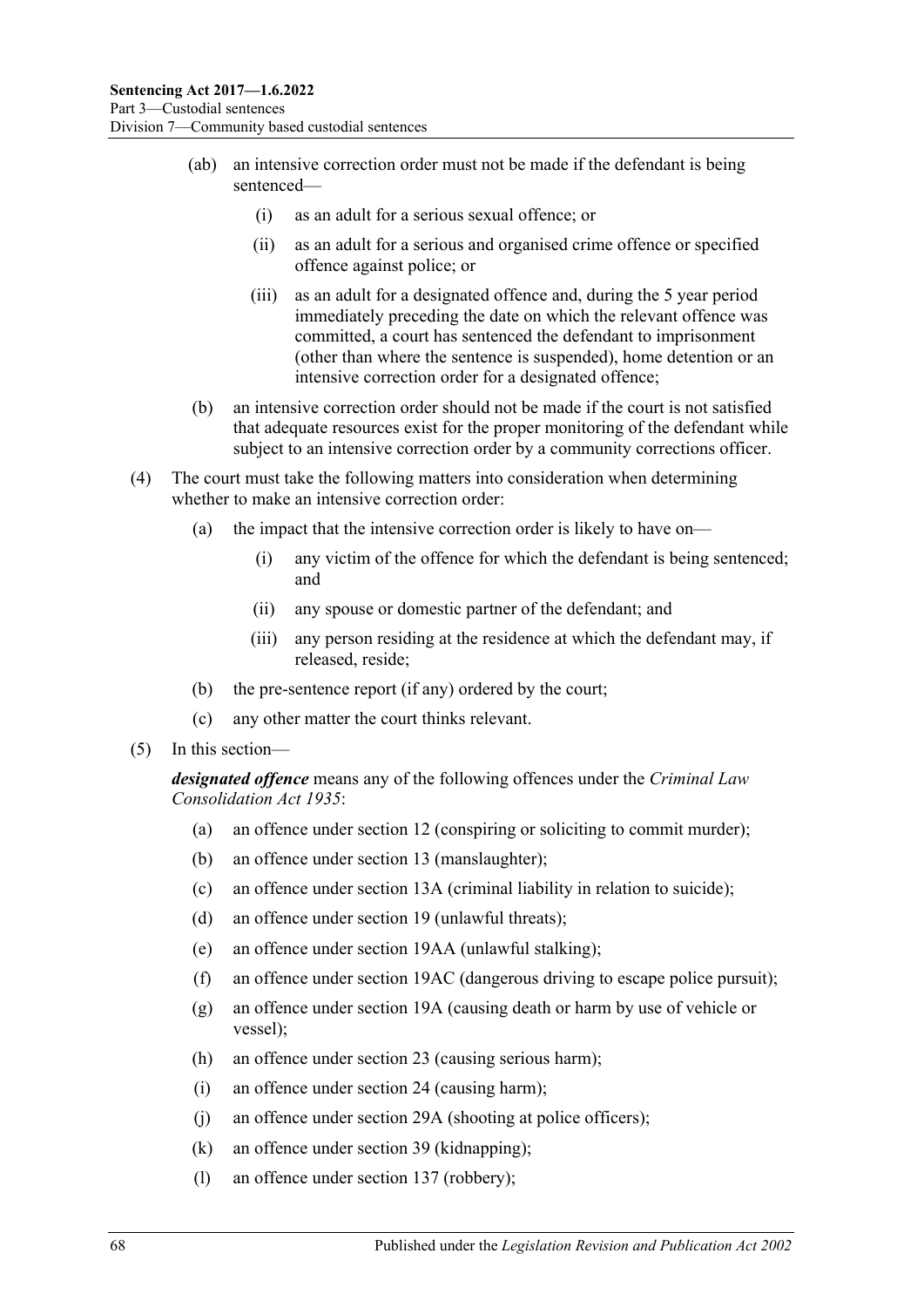- (m) an offence under section 170 (serious criminal trespass—places of residence);
- (n) an offence under section 270B (assaults with intent) if the offence against the person to which that section applies is a relevant offence referred to in a preceding paragraph;

*serious and organised crime offence* means—

- (a) any of the following offences under the *[Criminal Law Consolidation](http://www.legislation.sa.gov.au/index.aspx?action=legref&type=act&legtitle=Criminal%20Law%20Consolidation%20Act%201935)  Act [1935](http://www.legislation.sa.gov.au/index.aspx?action=legref&type=act&legtitle=Criminal%20Law%20Consolidation%20Act%201935)*:
	- (i) an offence under section 83E (participation in criminal organisation);
	- (ii) an aggravated offence under—
		- (A) section 172 (blackmail); or
		- (B) section 251 (abuse of public office),

where the aggravating circumstances of the offence are the circumstances referred to in section  $5AA(1)(ga)(i)$  or (ii) of that Act;

- (iii) an offence under section 244 (offences relating to witnesses);
- (iv) an offence under section 245 (offences relating to jurors);
- (v) an attempt to commit any of the offences referred to in any of the preceding subparagraphs; or
- (b) any of the following offences under the *[Controlled Substances Act](http://www.legislation.sa.gov.au/index.aspx?action=legref&type=act&legtitle=Controlled%20Substances%20Act%201984) 1984*:
	- (i) an offence under section 32(1) (trafficking (large commercial quantity controlled drug));
	- (ii) an aggravated offence under section 32(2) (trafficking (commercial quantity controlled drug));
	- (iii) an aggravated offence under section 32(2a) (trafficking (controlled drug in prescribed area));
	- (iv) an aggravated offence under section  $32(3)$  (trafficking (controlled drug));
	- (v) an offence under section 33(1) (manufacturing controlled drug for sale (large commercial quantity));
	- (vi) an aggravated offence under section 33(2) (manufacturing controlled drug for sale (commercial quantity));
	- (vii) an aggravated offence under section 33(3) (manufacturing controlled drug for sale);
	- (viii) an aggravated offence under section 33A(1) (sale/manufacture etc controlled precursor (large commercial quantity));
	- $(ix)$  an aggravated offence under section  $33A(2)$  (sale/manufacture etc) controlled precursor (commercial quantity));
	- (x) an aggravated offence under section 33A(3) (sale/manufacture etc controlled precursor);
	- (xi) an aggravated offence under section 33A(4) (manufacture etc controlled precursor);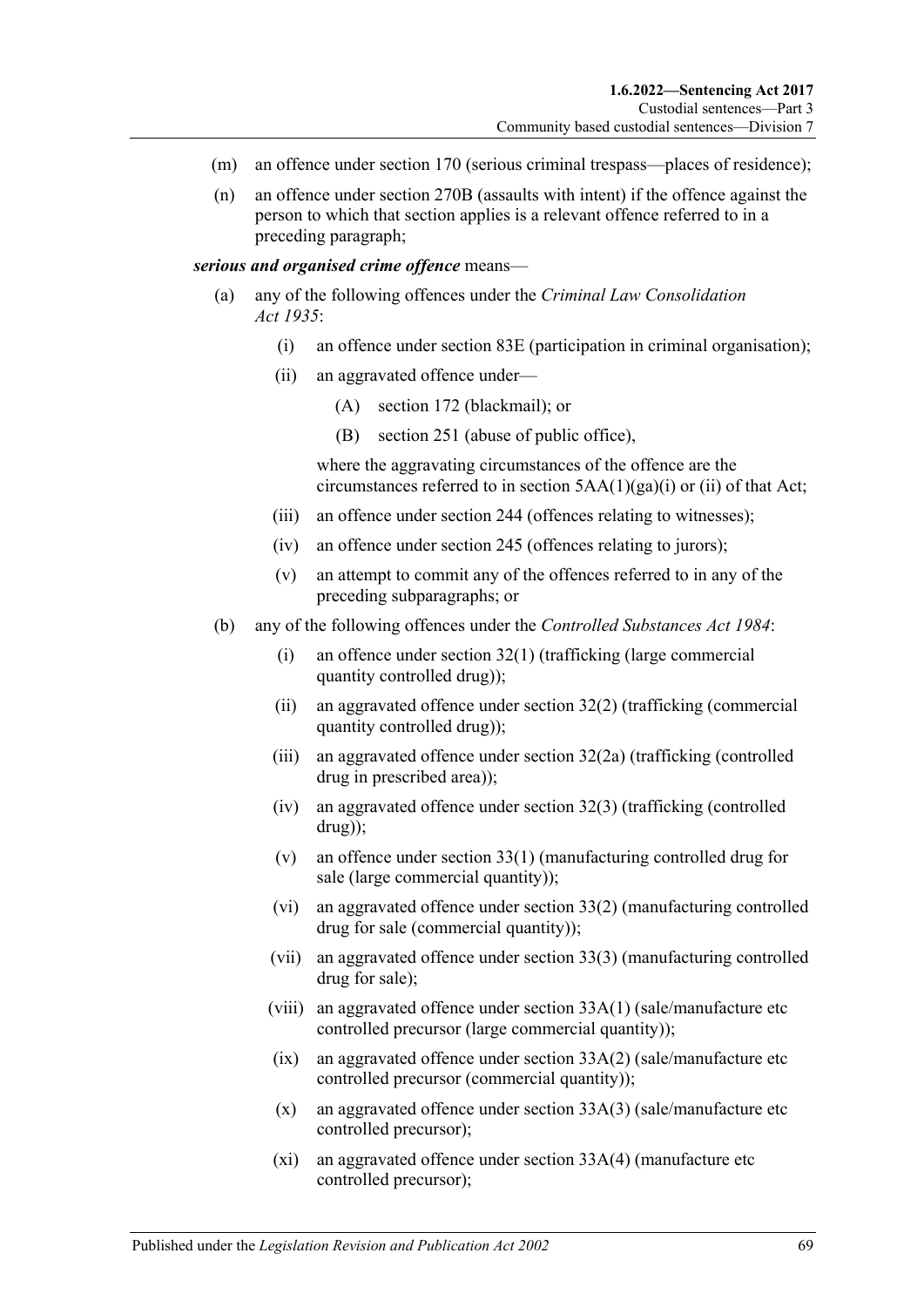- (xii) an aggravated offence under section 33A(5) (manufacture etc controlled precursor);
- (xiii) an offence under section 33F (sale, supply or administration of controlled drug to child);
- (xiv) an offence under section 33G (sale, supply or administration of controlled drug in school zone);
- (xv) an offence under section 33H (procuring child to commit offence (relating to controlled drug, precursor or plant));
- (xvi) an attempt to commit any of the offences referred to in any of the preceding subparagraphs;

<span id="page-69-0"></span>*serious sexual offence* means—

- (a) any of the following offences under the *[Criminal Law Consolidation](http://www.legislation.sa.gov.au/index.aspx?action=legref&type=act&legtitle=Criminal%20Law%20Consolidation%20Act%201935)  Act [1935](http://www.legislation.sa.gov.au/index.aspx?action=legref&type=act&legtitle=Criminal%20Law%20Consolidation%20Act%201935)* where the maximum penalty prescribed for the offence is, or includes, imprisonment for at least 5 years:
	- (i) an offence under section 48 (rape);
	- (ii) an offence under section 48A (compelled sexual manipulation);
	- (iii) an offence under section 49 (unlawful sexual intercourse);
	- (iv) an offence under section 50 (persistent sexual abuse of a child);
	- (v) an offence under section 51 (sexual exploitation of person with a cognitive impairment);
	- (vi) an offence under section 56 (indecent assault);
	- (vii) an offence under section 58 (gross indecency);
	- (viii) an offence under section 59 (abduction);
	- (ix) an offence under section 60 (procuring sexual intercourse);
	- (x) an offence under section 63 (production or dissemination of child exploitation material);
	- (xi) an offence under section 63B (procuring child to commit an indecent act etc);
	- (xii) an offence under section 66 (sexual servitude and related offences);
	- (xiii) an offence under section 67 (deceptive recruiting for commercial sexual services);
	- (xiv) an offence under section 68 (use of children in commercial sexual services);
	- (xv) an offence under section 72 (incest);
	- (xvi) an offence against a corresponding previous enactment substantially similar to an offence referred to in any of the preceding subparagraphs;
	- (xvii) an attempt to commit or an assault with intent to commit any of the offences referred to in any of the preceding subparagraphs; or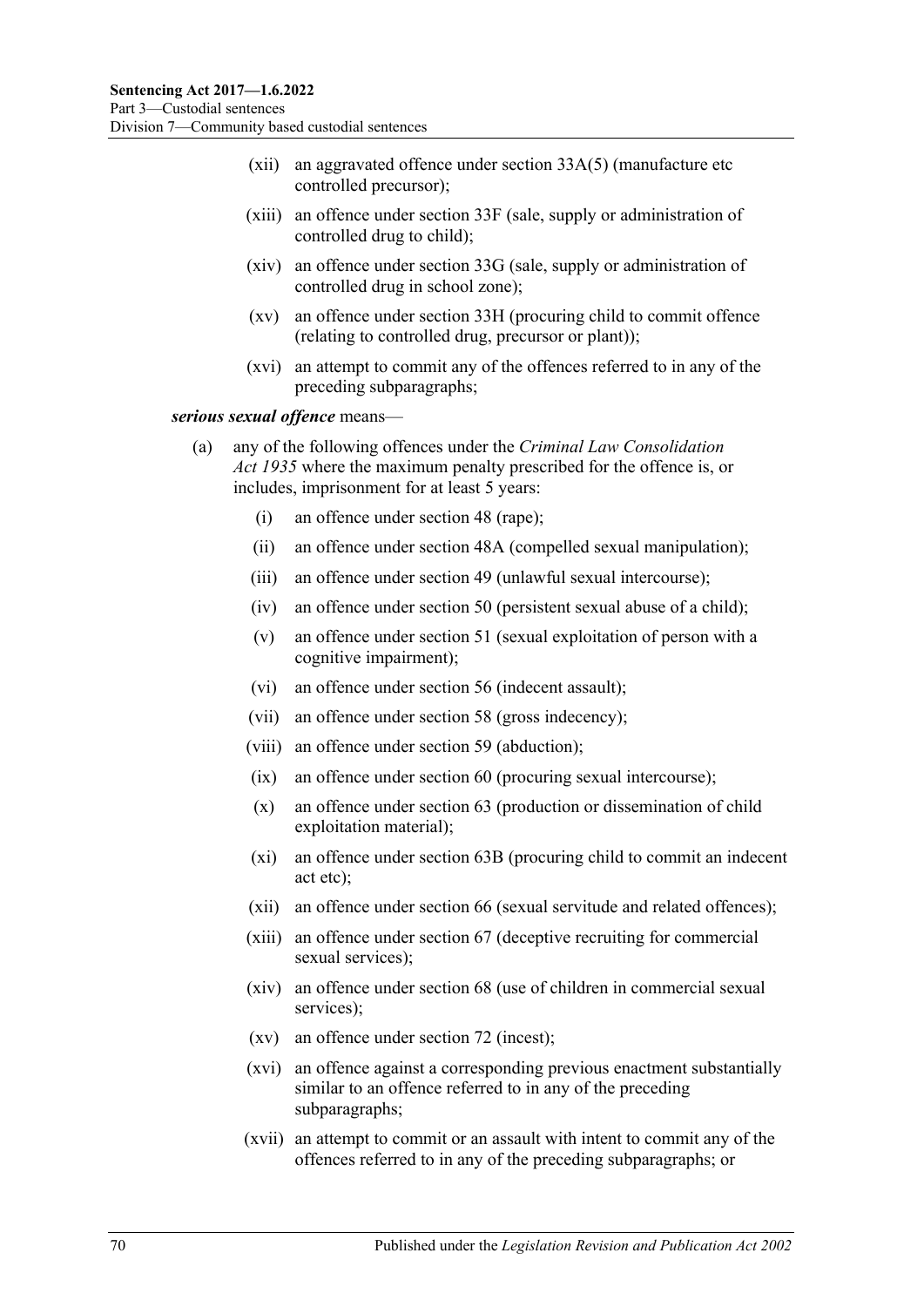(b) an offence against the law of another State or a Territory corresponding to an offence referred to in [paragraph](#page-69-0) (a);

#### *specified offence against police* means—

- (a) an aggravated offence under—
	- (i) section 23(1) of the *[Criminal Law Consolidation Act](http://www.legislation.sa.gov.au/index.aspx?action=legref&type=act&legtitle=Criminal%20Law%20Consolidation%20Act%201935) 1935* (intentionally causing serious harm); or
	- (ii) section 23(3) of the *[Criminal Law Consolidation Act](http://www.legislation.sa.gov.au/index.aspx?action=legref&type=act&legtitle=Criminal%20Law%20Consolidation%20Act%201935) 1935* (recklessly causing serious harm),

where the aggravating circumstances of the offence are the circumstances referred to in section  $5AA(1)(c)$  of that Act and the victim is a police officer; or

- (b) an offence of attempted murder or attempted manslaughter under the *[Criminal Law Consolidation Act](http://www.legislation.sa.gov.au/index.aspx?action=legref&type=act&legtitle=Criminal%20Law%20Consolidation%20Act%201935) 1935* where the victim is a police officer and the offender committed the offence—
	- (i) knowing the victim to be acting in the course of the victim's official duty; or
	- (ii) in retribution for something the offender knows or believes to have been done by the victim in the course of the victim's official duty.
- (6) A description of an offence appearing in brackets in this section is for convenience of reference only.

#### **82—Conditions of intensive correction order**

- (1) An intensive correction order is subject to the following conditions:
	- (a) a condition requiring the person to be of good behaviour;
	- (b) a condition requiring the person to be under the supervision of a community corrections officer;
	- (c) a condition requiring the person to obey the lawful directions of the community corrections officer to whom the person is assigned;
	- (d) a condition requiring the person to report to a specified place not later than 2 working days after the date of the order unless, within that period, the defendant receives a notice from the CE to the contrary;
	- (e) a condition prohibiting the person from possessing a firearm or ammunition or any part of a firearm;
	- (f) a condition requiring the person to submit to such tests (including testing without notice) for gunshot residue as a community corrections officer may reasonably require;
	- (g) a condition that the person undergo assessment or treatment (or both) relating to the person's mental or physical condition;
	- (ga) a condition requiring the person to undertake an intervention program as directed by the community corrections officer to whom the person is assigned;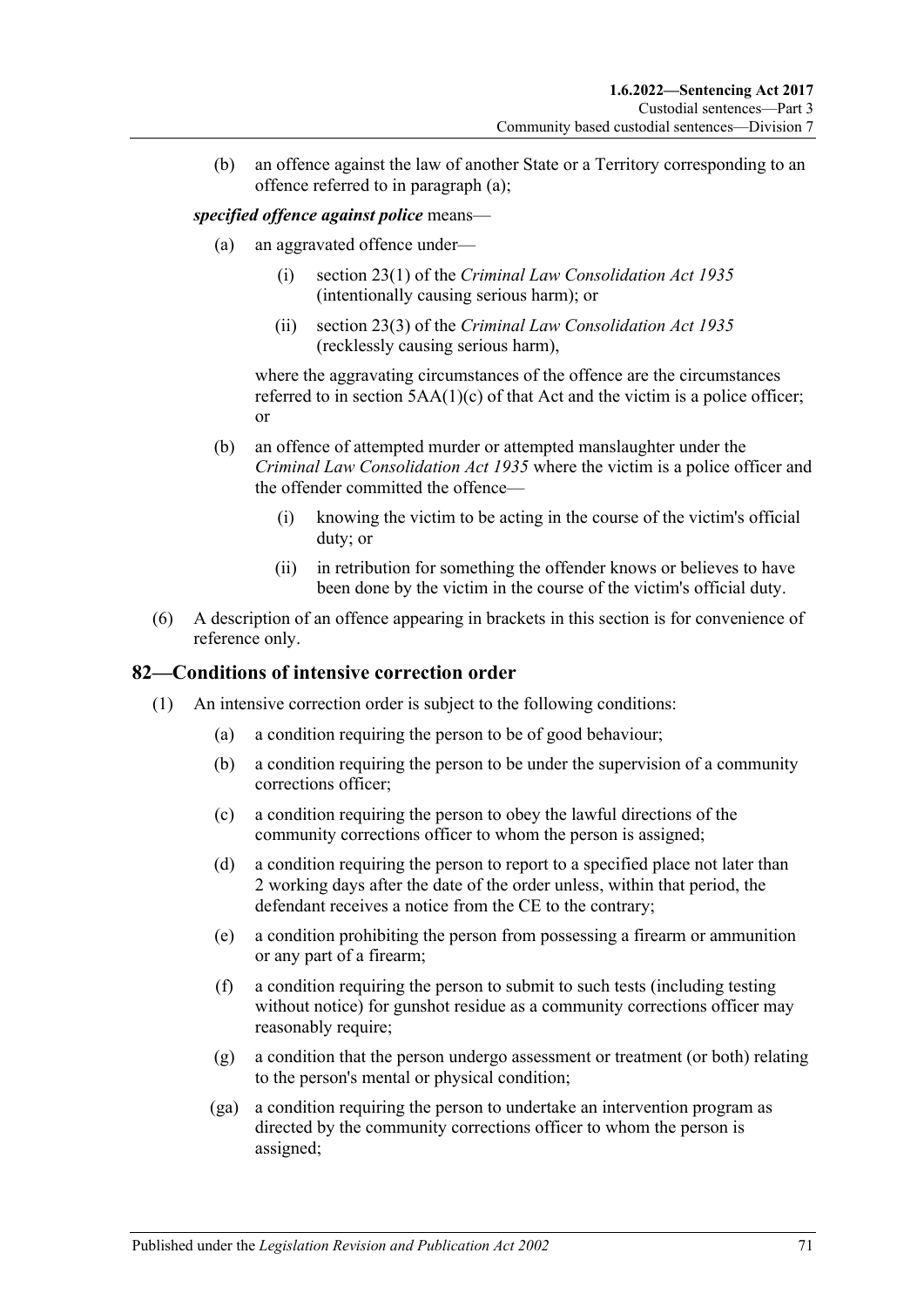- (h) a condition requiring the person to report to the community corrections officer to whom the person is assigned any change of address or employment, not later than 2 working days after the date of the change;
- (i) a condition that the person must not leave the State for any reason except in accordance with the written permission of the CE;
- (j) if the defendant is unemployed—a condition requiring the person to perform a specified number of hours of community service;
- (k) a condition requiring the person to comply with the following:
	- (i) regulations made for the purposes of this section;
	- (ii) the lawful directions of the CE;
- (l) such other conditions as the court thinks appropriate and specifies in the order.
- <span id="page-71-1"></span><span id="page-71-0"></span>(2) Without limiting the generality of [subsection](#page-71-0) (1)(l), an intensive correction order may (for example) be subject to any of the following conditions:
	- (a) a condition that the person subject to the order reside at specified premises;
	- (b) a condition that the defendant be monitored by use of an electronic device approved under section 4 of the *[Correctional Services Act](http://www.legislation.sa.gov.au/index.aspx?action=legref&type=act&legtitle=Correctional%20Services%20Act%201982) 1982*;
	- (c) a condition requiring the defendant to abstain from drugs of a specified class (including alcohol);
	- (e) a condition requiring the person to submit to such tests (including testing without notice) relating to drug use, as a community corrections officer may reasonably require;
	- (f) a condition that the person contribute financially to any course or treatment program that the person is required to undertake;
	- (g) any other condition that the court thinks fit.
- (3) Without limiting the generality of [subsection](#page-71-1)  $(1)(k)(ii)$ , the CE may (for example) direct the person subject to the order to do 1 or more of the following during the period of the order:
	- (a) reside at specified premises;
	- (b) be monitored (for a period not exceeding 28 days) by use of an electronic device approved under section 4 of the *[Correctional Services Act](http://www.legislation.sa.gov.au/index.aspx?action=legref&type=act&legtitle=Correctional%20Services%20Act%201982) 1982*;
	- (c) submit to such tests (including testing without notice) relating to drug use, as a community corrections officer may reasonably require;
	- (d) if the defendant is unemployed—perform a specified number of hours of community service per week (which must be at least 12 hours but not more than 20 hours per week).
- (4) A person subject to an intensive correction order will, unless the intensive correction order is earlier revoked, remain subject to intensive correction in the community until the expiry of the order.
- (5) Subject to [subsection](#page-72-0) (6), the court may vary or revoke a condition imposed under this section.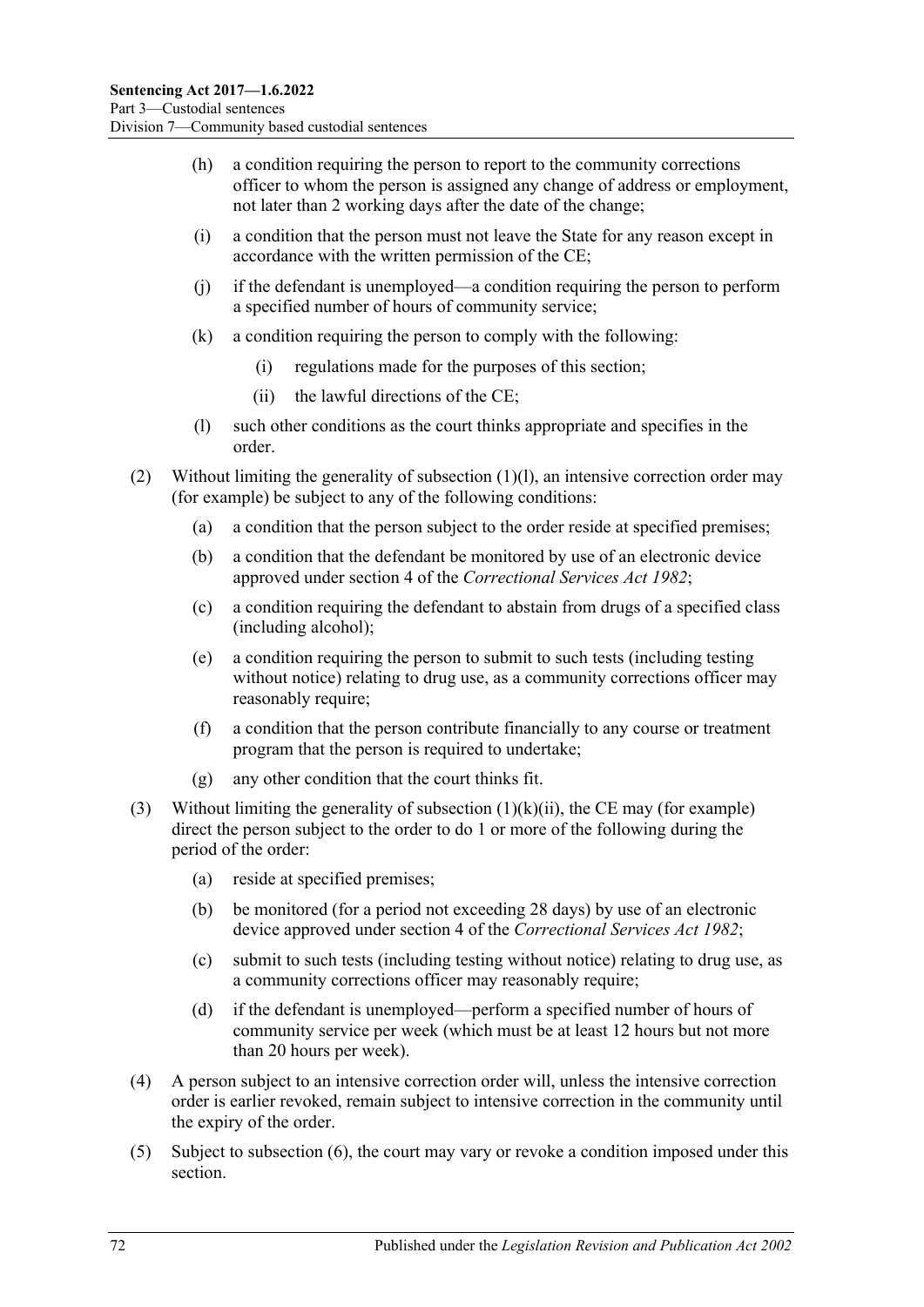- (6) The court may only vary or revoke the conditions imposed by [subsection](#page-70-0)  $(1)(e)$  and  $(f)$ if the court is satisfied, by evidence given on oath, that—
	- (a) there are cogent reasons to do so; and
	- (b) the possession of a firearm, ammunition or part of a firearm by the person does not represent an undue risk to the safety of the public.

#### <span id="page-72-1"></span>**83—Orders that court may make on breach of condition of intensive correction order etc**

- <span id="page-72-0"></span>(1) Subject to this section, if the court that imposed an intensive correction order on a person is satisfied that a person subject to an intensive correction order has breached a condition of the order, the court must revoke the intensive correction order and order that the balance of the sentence the person was serving in the community be served in custody.
- (2) Despite [subsection](#page-72-0) (1), if the court is satisfied that the failure of the person to comply with the conditions of the intensive correction order was trivial or there are proper grounds on which the failure should be excused, the court—
	- (a) may refrain from revoking the order; and
	- (b) may vary the order (including by extending the term of the order but not so that the order would exceed in aggregate a period of 2 years or imposing a condition of home detention); and
	- (c) may impose a further condition on, or revoke or vary a condition of, the order.
- (3) If a court revokes an intensive correction order for a breach of a condition of the order and orders that the balance of the sentence be served in custody under subsection (1)—
	- (a) the balance of the sentence is the balance remaining as at the day on which the breach was committed, but the court may reduce the sentence after taking into account both of the following:
		- (i) any period spent by the person subject to the intensive correction order after the day on which the breach was committed pending determination of the proceedings for the breach;
		- (ii) any period spent by the person in custody pending determination of the proceedings for the breach of condition; and
	- (b) the court may direct that the sentence be cumulative on any other sentence, or sentences, of imprisonment then being served, or to be served, by the person.
- (3a) A reference in subsection (3) to the day on which the breach (of a condition) was committed will, in the case of proceedings relating to more than 1 breach, be taken to be a reference to the day on which the first breach was committed.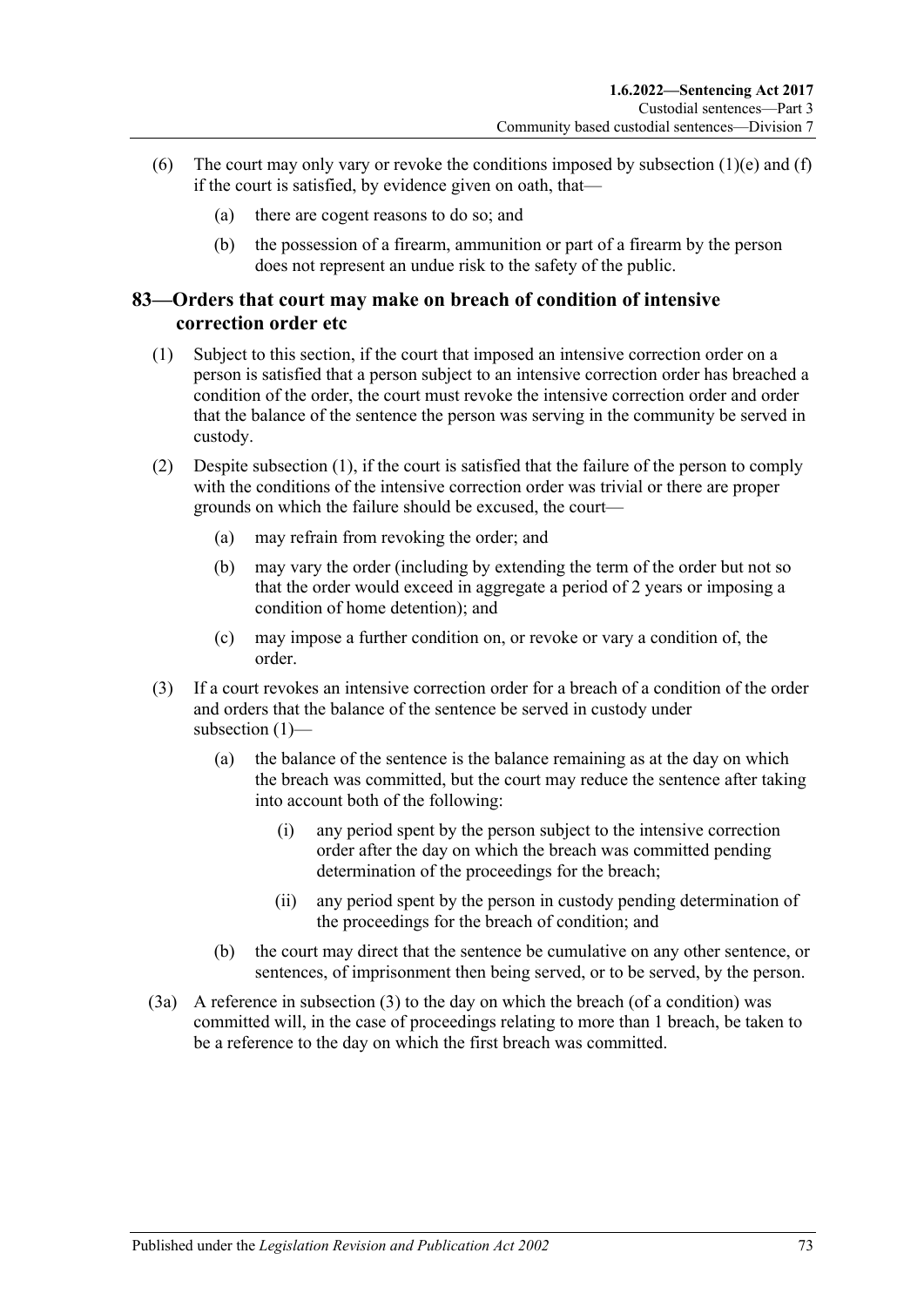- (4) If the court imposes a condition of home detention, the terms of the condition require the defendant to reside in a specified place and to remain at that place for a specified period (which may not exceed the balance of the term of the sentence), not leaving it except for 1 of the following purposes:
	- (a) attendance at remunerated employment at such times and places as are approved from time to time by the community corrections officer to whom the person is assigned;
	- (b) urgent medical or dental treatment for the defendant;
	- (ba) attendance at—
		- (i) a place for the purpose of undergoing assessment or treatment (or both) relating to the defendant's mental or physical condition; or
		- (ii) an intervention program; or
		- (iii) any other course of education, training or instruction, or other activity,

as approved or directed by the community corrections officer to whom the person is assigned;

- (c) averting or minimising a serious risk of death or injury (whether to the defendant or some other person);
- (d) any other purpose approved or directed by the community corrections officer to whom the defendant is assigned.
- (5) The court may, if it thinks it is necessary to do so for the purpose of proceedings under this section—
	- (a) issue a summons to a person subject to an intensive correction order requiring the person to appear before the court at the time and place specified in the summons; or
	- (b) issue a warrant for the person's arrest.
- (6) A person who appears before the court as required by a summons issued under this section may be remanded in custody pending determination of the proceedings.
- (7) If a person fails to appear before the court as required by a summons issued under this section, the court may issue a warrant for the person's arrest.
- (8) If a person is arrested pursuant to a warrant issued under this section, the person must be brought before the court or the Magistrates Court not later than the next working day and may be remanded in custody pending determination of the proceedings.
- <span id="page-73-0"></span>(9) A warrant issued under this section authorises the detention of the person in custody pending appearance before the court.
- (10) The obligations of a person subject to an intensive correction order are suspended during any period the person is in custody.
- <span id="page-73-1"></span>(11) If a person subject to an intensive correction order is found guilty of an offence by a court of a superior jurisdiction to that of the court that made the order, being an offence committed during the period of the intensive correction order, any proceedings for breach of condition arising out of the offence are to be taken in the court of superior jurisdiction.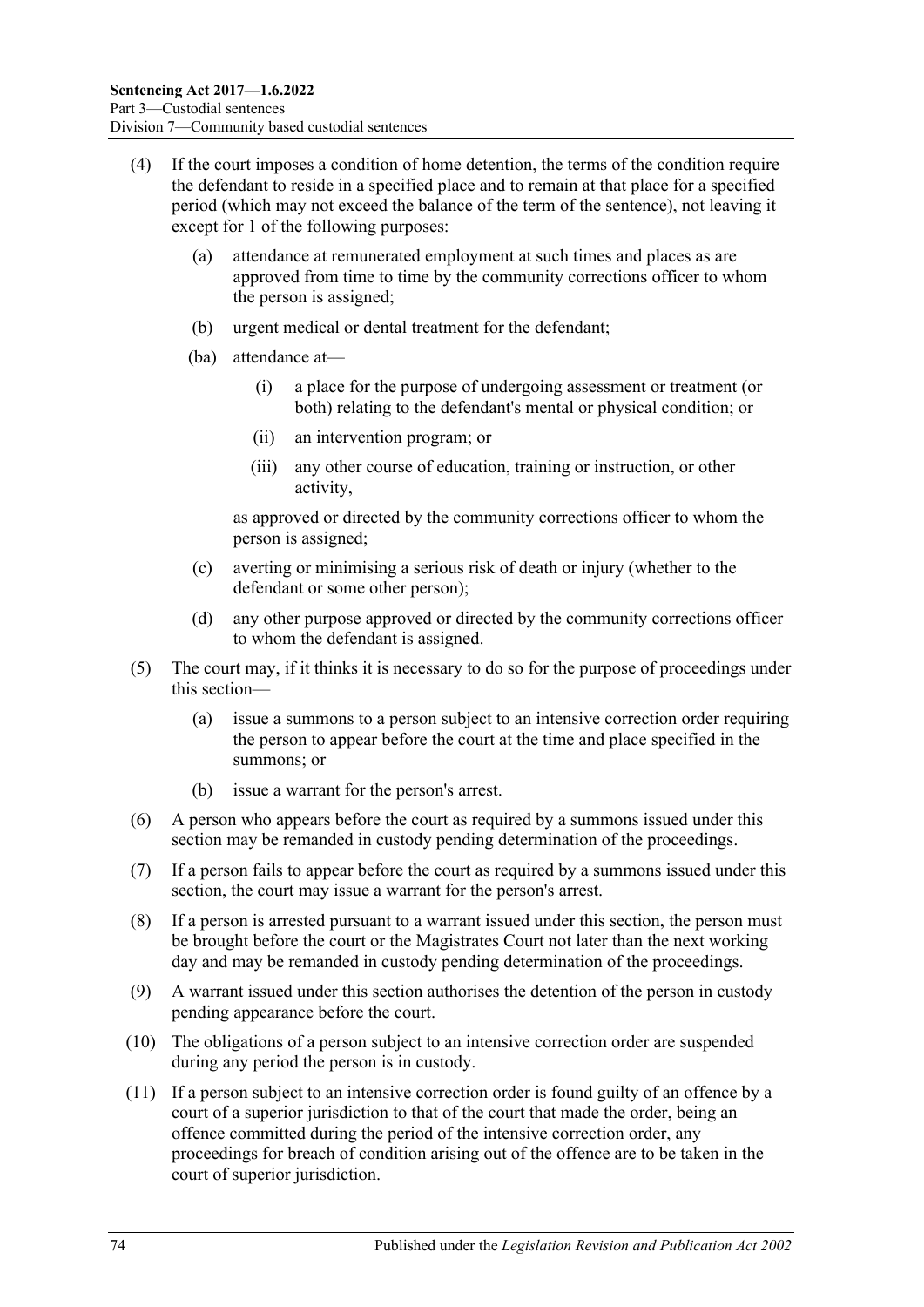- (12) If a person subject to an intensive correction order is found guilty of an offence by a court of an inferior jurisdiction to that of the court that made the order, being an offence committed during the period of the intensive correction order, the court of inferior jurisdiction must—
	- (a) sentence the person for the offence and remand the person to the court that made the intensive correction order to be dealt with for breach of condition of the order; or
	- (b) remand the person to the court that made the intensive correction order to be sentenced for the offence and dealt with for breach of condition of the order.
- (13) The court dealing with a person for breach of condition of an intensive correction order must hear any evidence adduced tending to establish that the person has failed to comply with a condition of the order and any evidence or representations that the person may wish to adduce or make in reply.
- (14) In this section—

#### *court of an inferior jurisdiction* means—

- (a) if the court that made the intensive correction order is the Supreme Court—the District Court or the Magistrates Court;
- (b) if the court that made the intensive correction order is the District Court—the Magistrates Court;

*court of a superior jurisdiction* means—

- (a) if the court that made the intensive correction order is the Magistrates Court—the Supreme Court or the District Court;
- (b) if the court that made the intensive correction order is the District Court—the Supreme Court.

#### **84—Court to provide CE with copy of intensive correction order**

If an intensive correction order is made in respect of a person, or the order or conditions of the order are varied or revoked, or a further order is made in respect of the person, the court must notify the CE of the terms of the order, variation, revocation or further order, as the case may require.

#### **85—CE must assign community corrections officer**

- (1) The CE must, on receiving a copy of an intensive correction order (and may after then from time to time) assign the person to whom the order relates to a community corrections officer.
- (2) The CE must ensure that the person is notified in writing of the name of the community corrections officer to whom the person has been assigned and, if necessary, of the place and time at which the person must first report to that officer.
- (3) It is the duty of a community corrections officer to endeavour to ensure that any person assigned to the officer complies with the conditions of the order.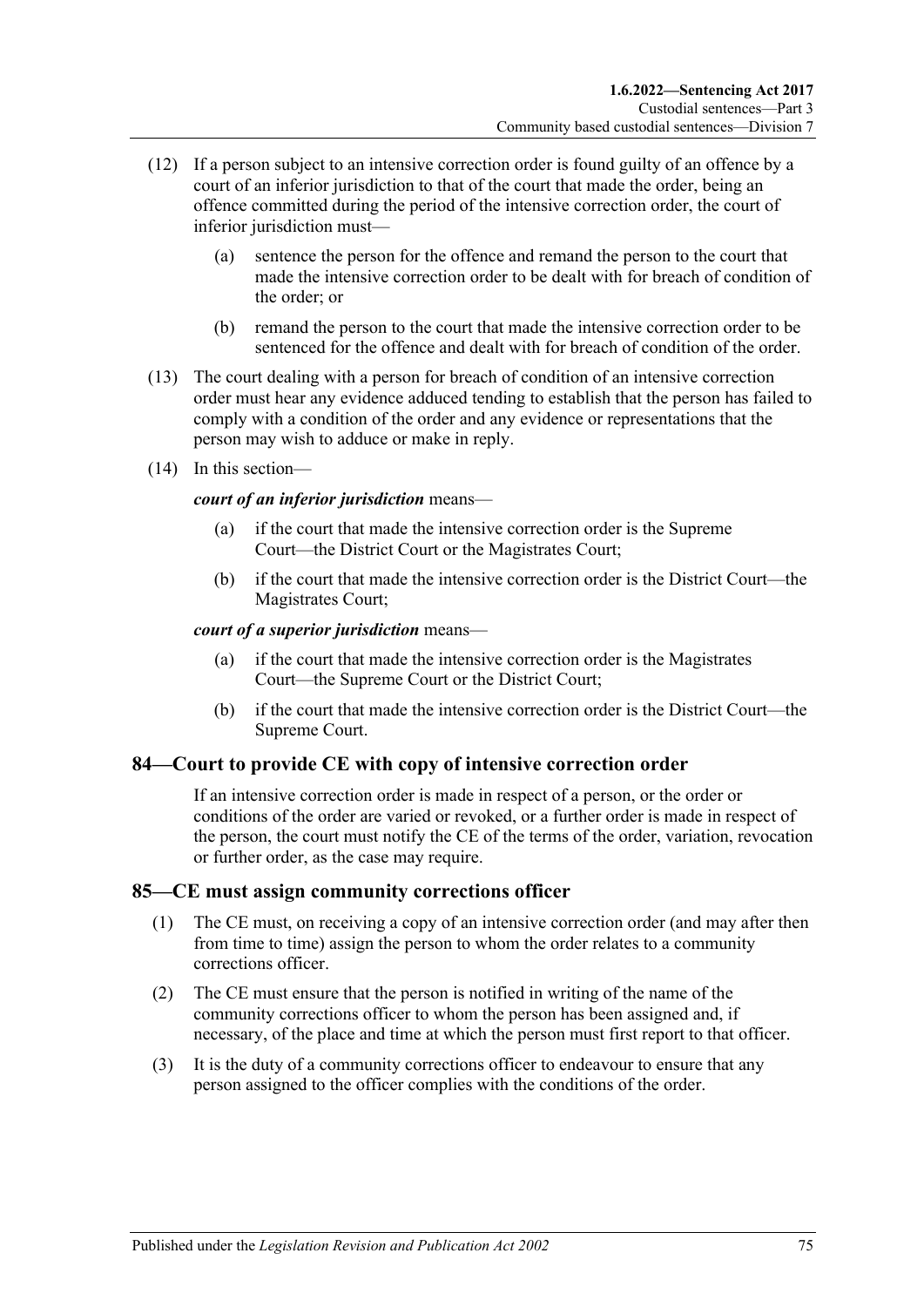### **86—Provisions relating to community service**

- (1) The following provisions apply to an intensive correction order that includes a condition requiring the performance of community service:
	- (a) the court must specify the number of hours of community service to be performed by the person to whom the sentence relates, being not less than 15 or more than 300;
	- (b) the court must not specify a number of hours of community service to be performed by a person who is already performing, or is liable to perform, community service, where the aggregate of that number and the number of hours previously specified would exceed 300;
	- (c) the court must specify a period, not exceeding 18 months, within which the community service is to be performed;
	- (d) the person is required to report to a specified place not later than 2 working days after the date of the order unless, within that period, the person receives a notice from the CE to the contrary;
	- (e) the person is required to perform community service for not less than 4 hours each week and on such day, or days, as the community corrections officer to whom the person is assigned may direct;
	- (f) the person may not, except in circumstances approved by the Minister for Correctional Services, be required to perform community service for a continuous period exceeding 7.5 hours;
	- (g) if on any day a period of community service is to exceed 4 continuous hours, the next hour must be a meal break;
	- (h) the person may not be required to perform community service at a time that would interfere with the person's remunerated employment or with a course of training or instruction relating to, or likely to assist the person to obtain, remunerated employment, or that would cause unreasonable disruption of the person's commitments in caring for the person's dependants;
	- (i) the person may not be required to perform community service at a time that would cause the person to offend against a rule of a religion that the person practises;
	- (j) the attendance of the person at any educational or recreational course of instruction approved by the Minister for Correctional Services will be taken to be performance of community service;
	- (k) the person will not be remunerated for the performance of community service under the order;
	- (l) the person must obey the lawful directions of the community corrections officer to whom the person is assigned.
- (2) This section does not apply in relation to the performance of community service by a youth.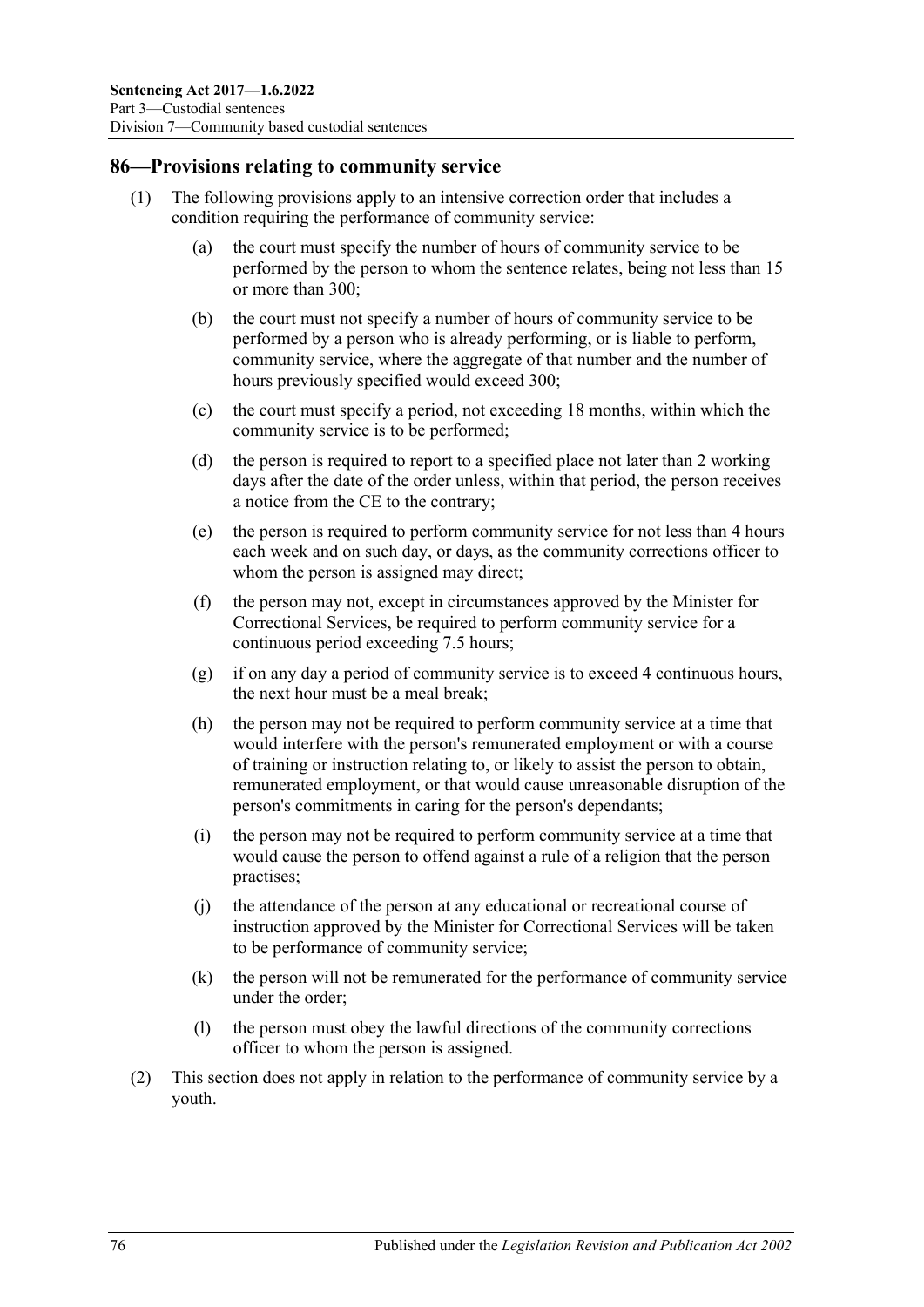## <span id="page-76-0"></span>**87—Court to be notified if suitable community service placement not available**

- (1) If the CE, on being notified that a court has included in an intensive correction order a condition requiring the performance of community service, is of the opinion that suitable community service work cannot be found for the defendant, whether because of the defendant's physical or mental disability, the location of the defendant, or for some other reason, the CE must notify the court in writing of that fact.
- (2) On receiving a notification under [subsection](#page-76-0) (1), the court may revoke the condition or discharge the intensive correction order (as the case may be) and may require the defendant to appear before the court for further order.

#### **88—Community corrections officer to give reasonable directions**

- (1) A community corrections officer responsible for supervising a person in the community under this Subdivision—
	- (a) must give reasonable directions to the person requiring the person to report to the officer on a regular basis; and
	- (b) may give reasonable directions to the person—
		- (i) requiring the person to notify the officer of any change in the person's place of residence or employment; or
		- (ii) requiring the person to reside, or not to reside, in any particular place or area or with any particular person; or
		- (iii) requiring the person to take up, or not to take up, any particular employment, to be punctual in reporting to work or not to give up some particular employment; and
	- (c) may give the person other directions of a kind authorised by the Minister for Correctional Services, either generally or in relation to that person.
- (2) If the person is required to perform community service as a condition of an intensive correction order, the community corrections officer may also give reasonable directions to the person—
	- (a) requiring the person to report to a community service centre or other place at certain times; or
	- (b) requiring the person to perform certain projects or tasks as community service; or
	- (c) requiring the person to undertake or participate in courses of instruction at a community service centre or other place; or
	- (d) requiring the person to behave in a particular manner while undertaking community service.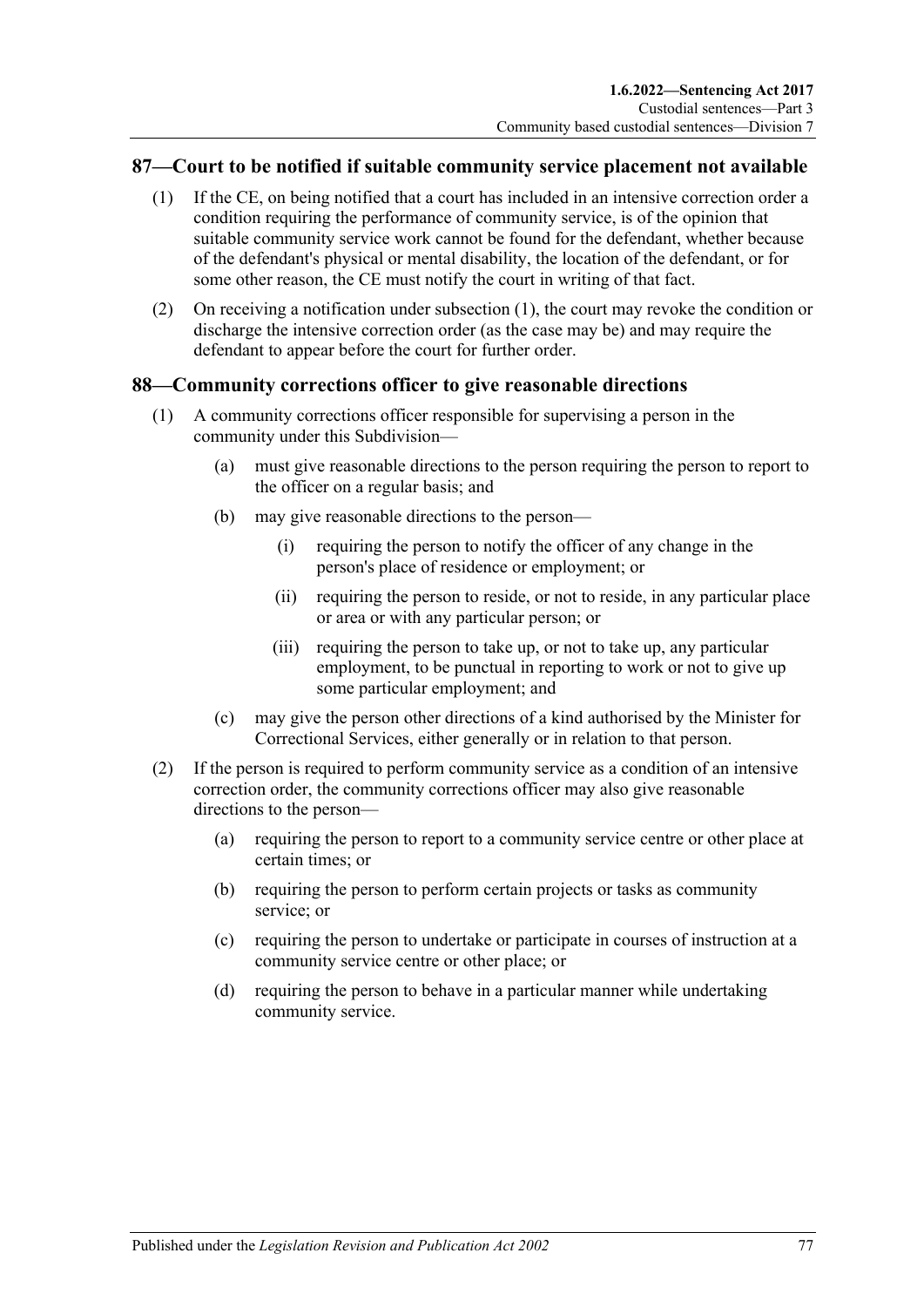## **89—Power of Minister in relation to default in performance of community service**

- <span id="page-77-0"></span>(1) If the Minister for Correctional Services is satisfied that a person who is required to perform community service as a condition of an intensive correction order has failed to obey a direction given by the community corrections officer to whom the person is assigned, the Minister may, instead of commencing proceedings for breach of order, by notice in writing served personally, increase the number of hours of community service that the person is required to perform.
- (2) If the Minister increases the hours of community service to be performed under a condition of an intensive correction order, the order will be taken to have been amended accordingly.
- (3) The number of hours of community service may not be increased under [subsection](#page-77-0) (1) by more than 24 in aggregate, but such an increase may be made despite the fact that its effect is to increase the total number of hours to be performed beyond the normal limit.
- (4) If the Minister for Correctional Services is satisfied that a person has failed to comply with a condition of an intensive correction order requiring performance of community service, the Minister may, by notice in writing served personally or by post, suspend the operation of the order until proceedings for breach of the intensive correction order have been determined.

# **90—Apprehension and detention of person subject to intensive correction order without warrant**

- (1) If the CE suspects on reasonable grounds that a person subject to an intensive correction order has breached a condition of the order, the person may be apprehended, without warrant, by a police officer or community corrections officer and detained in custody for the purposes of proceedings relating to the suspected breach under [section](#page-72-1) 83 before the court that imposed the order.
- (2) [Section](#page-73-0) 83(9) to [\(11\)](#page-73-1) (inclusive) apply to a person apprehended under this section as if the person were arrested pursuant to a warrant issued under [section](#page-72-1) 83.

## **91—Offence to contravene or fail to comply with condition of intensive correction order**

A person subject to an intensive correction order who contravenes or fails to comply with a condition of the order is guilty of an offence.

Maximum penalty: \$2 500 or imprisonment for 6 months.

#### **Subdivision 3—General**

#### **92—Court may direct person to surrender firearm etc**

- (1) This section applies to the following persons:
	- (a) a person subject to a home detention order under [Subdivision](#page-55-0) 1;
	- (b) a person subject to an intensive correction order under [Subdivision](#page-65-0) 2.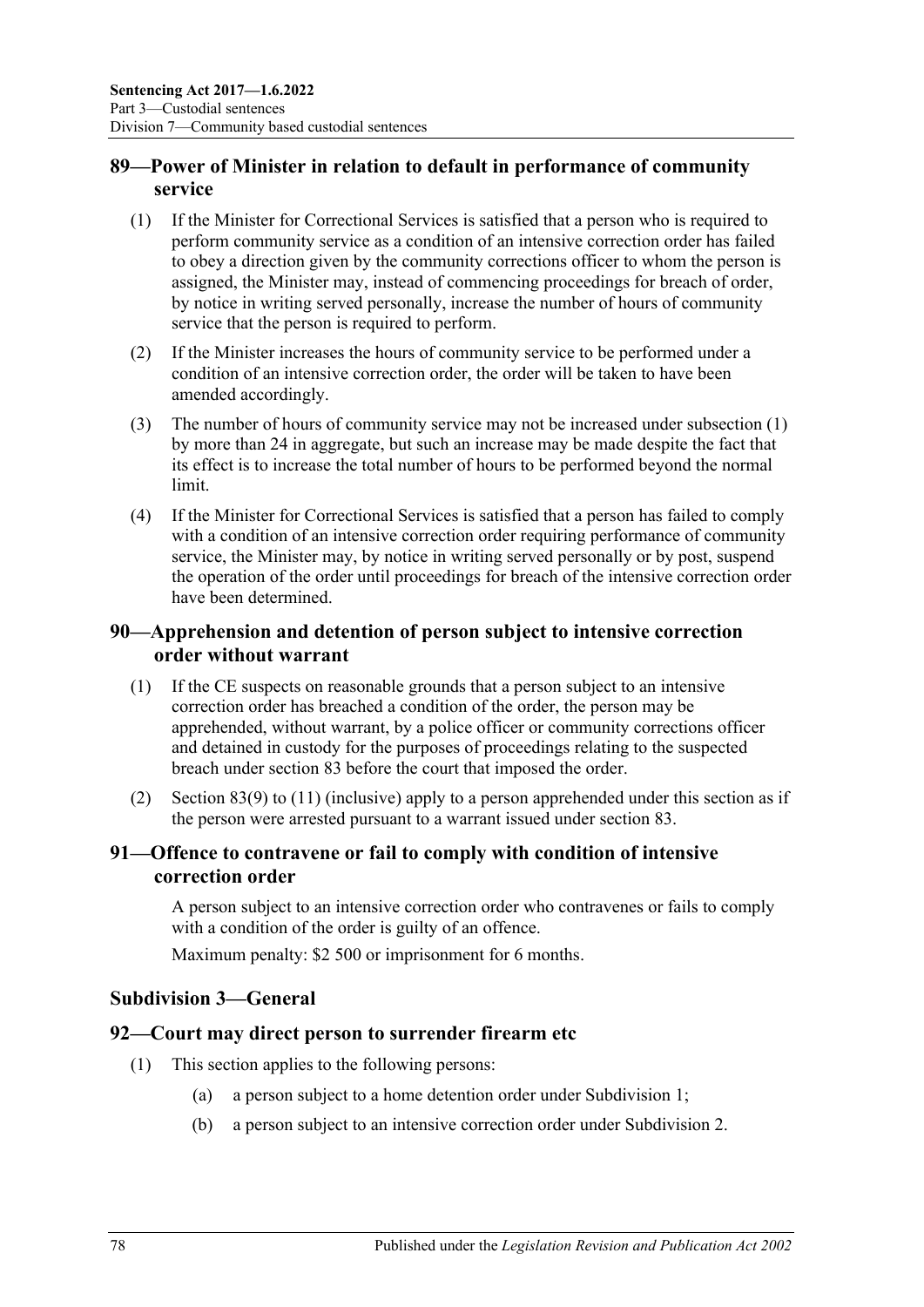- (2) A court may, when imposing a sentence on a person to whom this section applies, direct the person to immediately surrender at a police station specified by the court any firearm, ammunition or part of a firearm owned or possessed by the person.
- (3) No criminal liability attaches to a person to the extent that the person is complying with a direction under this section.
- (4) The Commissioner of Police must deal with any surrendered firearm, ammunition or part of a firearm in accordance with the scheme set out in the regulations.
- (5) No compensation is payable by the Crown or any other person in respect of the exercise of a function or power under this section.
- (6) The regulations may provide for the payment, recovery or waiver of fees in respect of this section.

# **Division 8—Effect of imprisonment for contempt**

#### **93—Effect of imprisonment for contempt**

If a person is imprisoned for contempt of court—

- (a) any sentence of imprisonment that the person has not yet begun to serve (and any non-parole period in respect of that sentence) will not commence until the expiry of the period of imprisonment for contempt; and
- (b) any sentence of imprisonment that the person is then serving (and any non-parole period in respect of that sentence) ceases to run for the period of imprisonment for contempt.

# **Part 4—Other community based sentences**

#### **Division 1—Purpose, interpretation and application**

#### **94—Purpose of Part**

The purpose of this Part is to provide a court with an option to impose a non-custodial community based sentence on a defendant.

#### **95—Interpretation and application of Part**

- (1) In this Part, a reference to a *bond under this Act* is a reference to a bond under [section](#page-79-0) 96 or [97,](#page-84-0) as the case requires.
- <span id="page-78-0"></span>(2) The powers vested in a court by this Part—
	- (a) are exercisable despite the fact that an Act prescribes a minimum penalty; but
	- (b) are not exercisable in relation to—
		- (i) murder or treason; or
		- (ia) an offence involving a terrorist act; or
		- (ii) any other offence in respect of which an Act expressly prohibits the reduction, mitigation or substitution of penalties or sentences.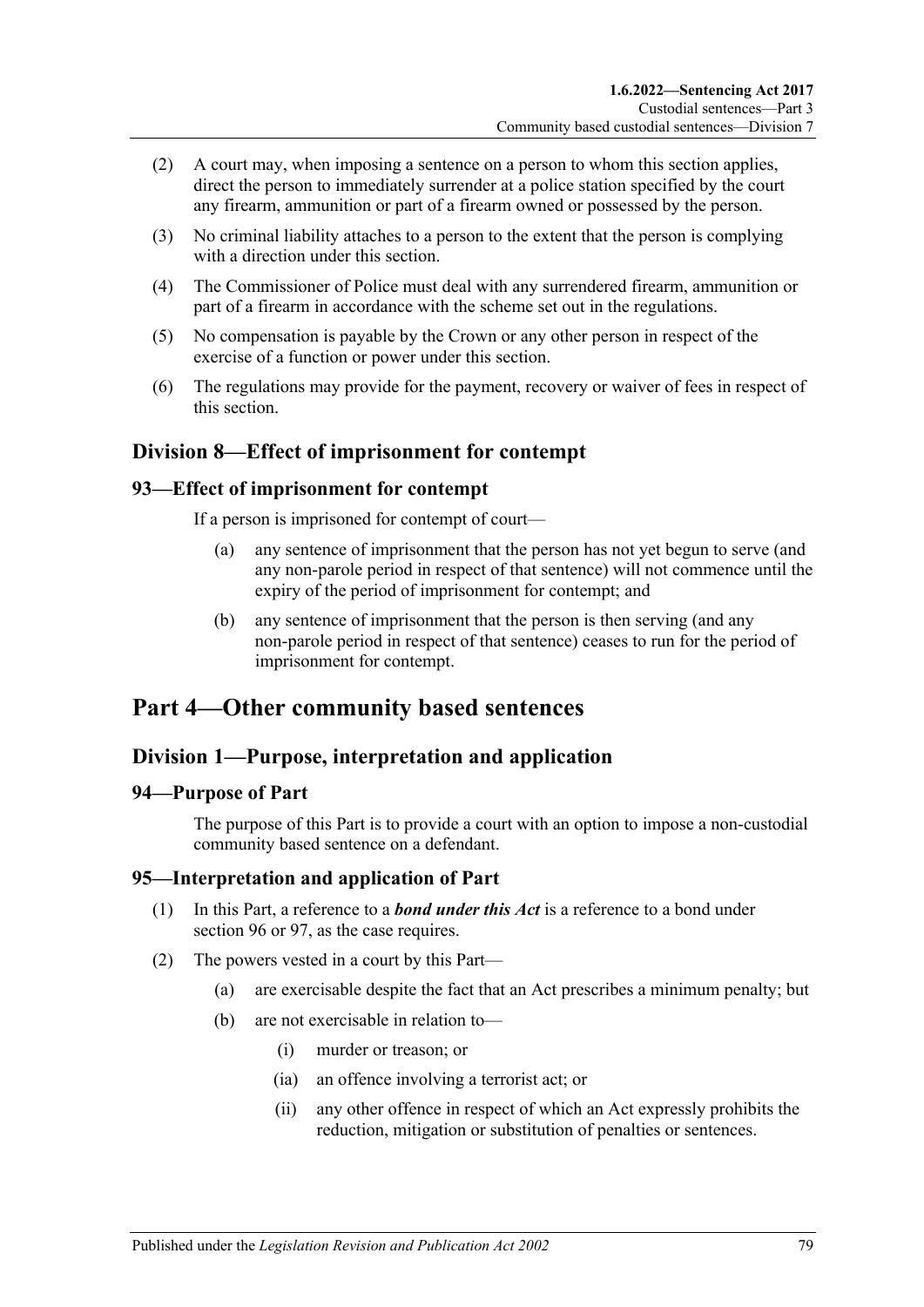(3) In [subsection](#page-78-0)  $(2)$ —

*Act* includes a statutory instrument;

*terrorist act* has the same meaning as in Part 5.3 of the *Criminal Code* of the Commonwealth.

- (4) For the purposes of this Part, a reference to an *offence of murder* includes—
	- (a) an offence of conspiracy to murder; and
	- (b) an offence of aiding, abetting, counselling or procuring the commission of murder.

## **Division 2—Bonds, community service and supervision in community**

#### <span id="page-79-3"></span><span id="page-79-0"></span>**96—Suspension of imprisonment on defendant entering into bond**

- (1) Subject to this section, if a court has imposed a sentence of imprisonment on a defendant, the court may, if it thinks that good reason exists for doing so, suspend the sentence on condition that the defendant enter into a bond—
	- (a) to be of good behaviour; and
	- (b) to comply with the conditions of the bond referred to in [subsection](#page-79-1) (2); and
	- (c) to comply with any other conditions of the bond as the court thinks appropriate and specifies in the bond.
- <span id="page-79-7"></span><span id="page-79-1"></span>(2) Subject to this Act, a bond under this section is subject to the following conditions:
	- (a) a condition prohibiting the defendant from possessing a firearm or ammunition or any part of a firearm;
	- (b) a condition requiring the defendant to submit to such tests (including testing without notice) for gunshot residue as may be reasonably required by a person or class of persons or body specified by the court.
- <span id="page-79-6"></span><span id="page-79-5"></span><span id="page-79-4"></span><span id="page-79-2"></span>(3) A sentence of imprisonment may not be suspended under this section if the defendant is being sentenced—
	- (a) to a sentence of imprisonment that is to be served cumulatively on another term of imprisonment, or concurrently with another term of imprisonment then being served, or about to be served, by the defendant; or
	- (b) as an adult to a period of imprisonment of 2 years or more for a prescribed designated offence; or
	- (ba) as an adult for a serious sexual offence; or
	- (c) as an adult for a serious and organised crime offence or specified offence against police; or
	- (d) as an adult for a designated offence and, during the 5 year period immediately preceding the date on which the relevant offence was committed, a court has suspended a sentence of imprisonment or period of detention imposed on the defendant for a designated offence.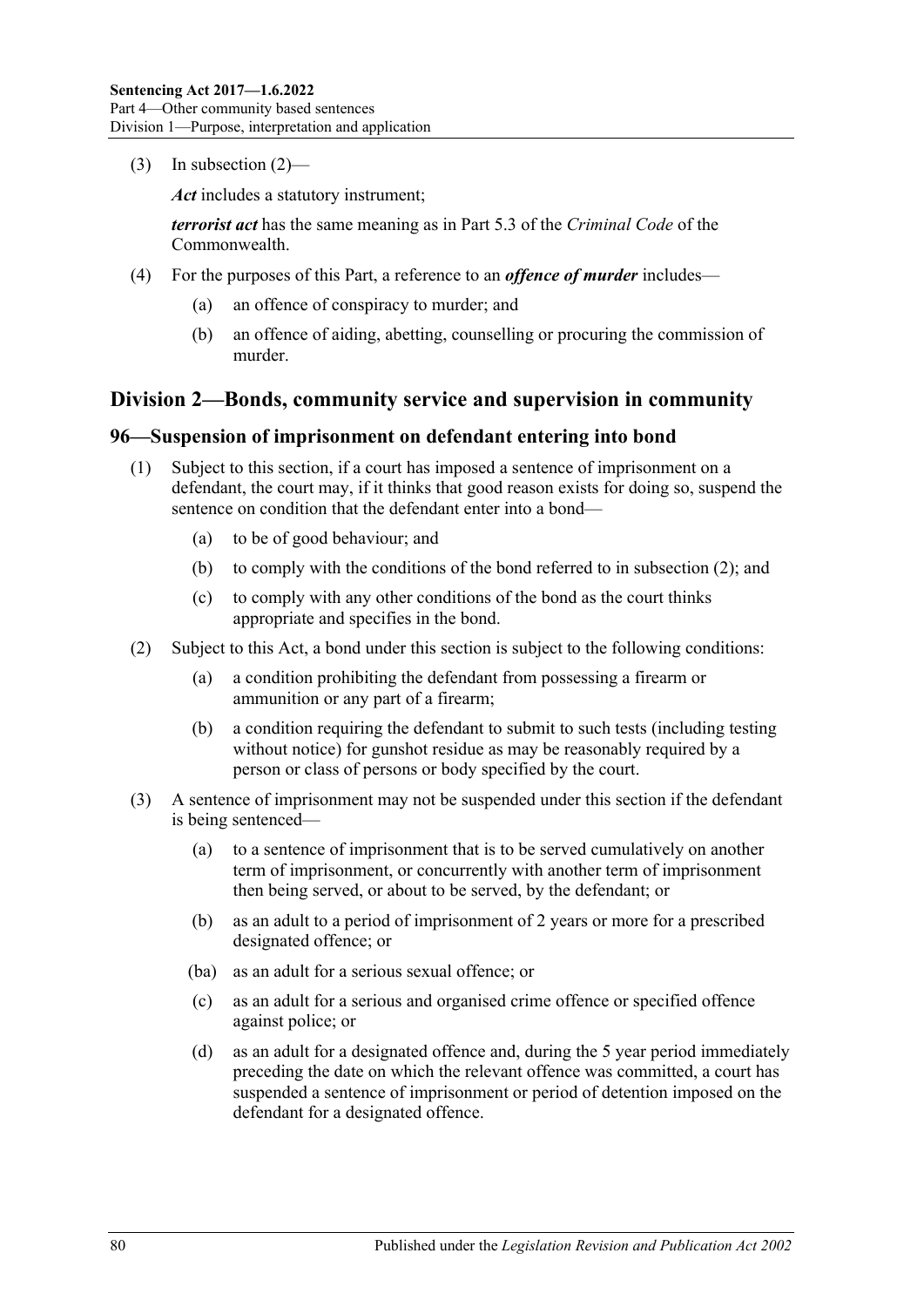- <span id="page-80-0"></span>(4) Despite [subsection](#page-79-2)  $(3)(a)$ , if the period of imprisonment to which a defendant is liable under 1 or more sentences is more than 3 months but less than 12 months, the sentencing court may, by order—
	- (a) direct that the defendant serve a specified period (being not less than 1 month) of the imprisonment in prison; and
	- (b) suspend the remainder of the sentence on condition that the defendant enter into a bond of a kind described in [subsection](#page-79-3) (1) that will have effect on the defendant's release from prison.
- <span id="page-80-1"></span>(5) Despite [subsection](#page-79-4) (3)(b), if a defendant is being sentenced as an adult to a period of imprisonment of 2 years or more for a prescribed designated offence, the sentencing court may, by order—
	- (a) direct that the defendant serve a specified period of the imprisonment in prison (which, if a non-parole period has been fixed in respect of the defendant, must be a period that is one-fifth of the non-parole period fixed); and
	- (b) suspend the remainder of the sentence on condition that the defendant enter into a bond of a kind described in [subsection](#page-79-3) (1) that will have effect on the defendant's release from prison.
- (6) Despite [subsection](#page-79-5)  $(3)(c)$  and  $(d)$ , the court may, if satisfied that exceptional circumstances exist for doing so—
	- (a) suspend a sentence of imprisonment imposed on a defendant for a serious and organised crime offence or specified offence against police, or for a designated offence in the circumstances described in [subsection](#page-79-6) (3)(d), on condition that the defendant enter into a bond of a kind described in [subsection](#page-79-3) (1); or
	- (b) make an order under [subsection](#page-80-0) (4) in respect of a defendant being sentenced for a serious and organised crime offence or specified offence against police, or for a designated offence in the circumstances described in [subsection](#page-79-6)  $(3)(d)$ , if the period of imprisonment to which the defendant is liable under 1 or more sentences is more than 3 months but less than 12 months.
- (8) If a probationer under a bond entered into under this section complies with the conditions of the bond, the sentence of imprisonment is, on the expiration of the bond, wholly extinguished.
- (9) In this section—

*designated offence* means any of the following offences under the *[Criminal Law](http://www.legislation.sa.gov.au/index.aspx?action=legref&type=act&legtitle=Criminal%20Law%20Consolidation%20Act%201935)  [Consolidation Act](http://www.legislation.sa.gov.au/index.aspx?action=legref&type=act&legtitle=Criminal%20Law%20Consolidation%20Act%201935) 1935*:

- (a) an offence under section 13 or 13A;
- (b) an offence under section 19;
- (c) an offence under section 19AA;
- (d) an offence under section 19AC;
- (e) an offence under section 19A;
- (f) an offence under section 23 or 24;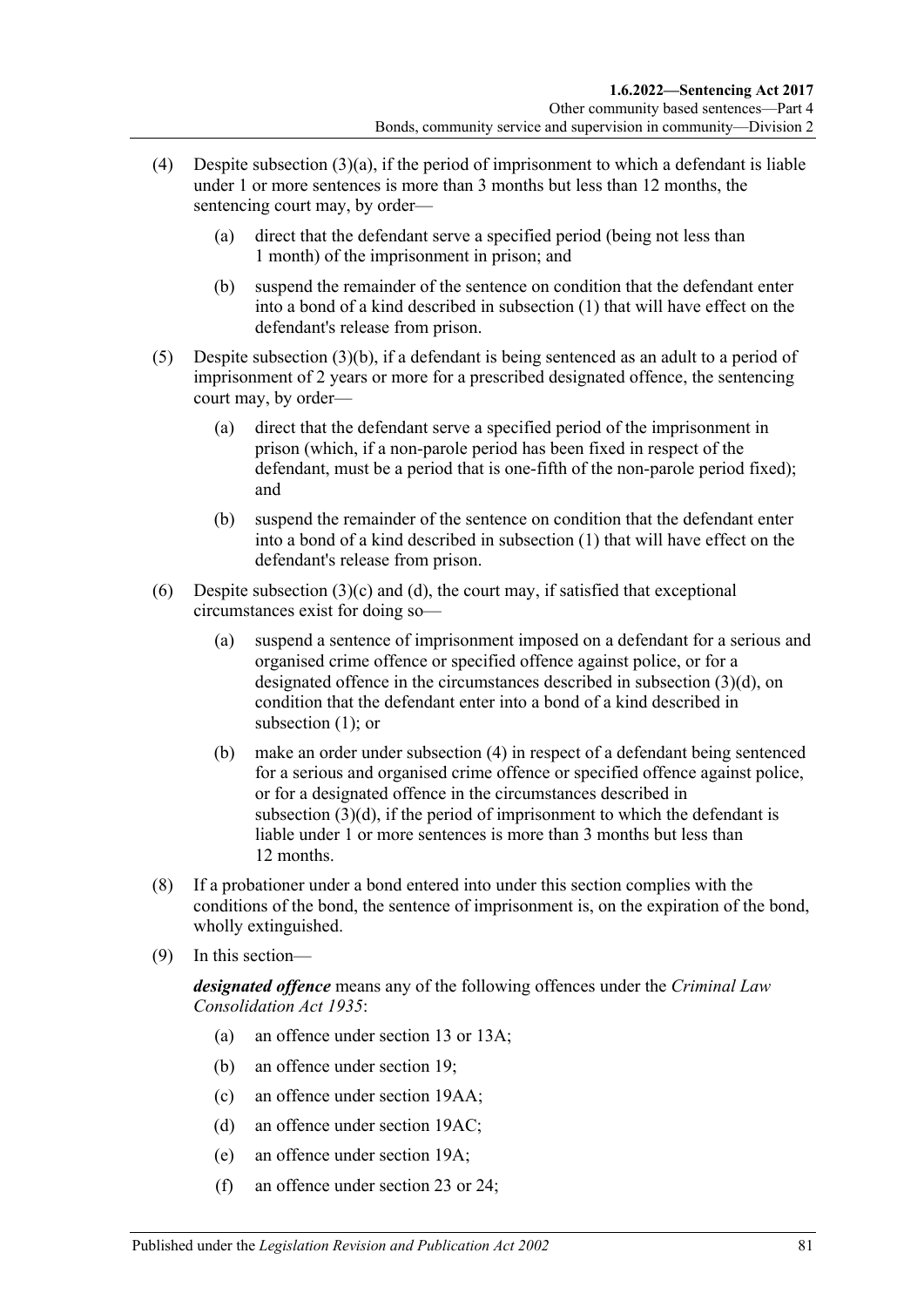- (g) an offence under section 29A;
- (ga) an offence against section  $20AA(1)$ , (2) or (4);
- (h) an offence under section 39;
- (j) an offence under section 137;
- (k) an offence under section 170;
- (l) an offence under section 270B if the offence against the person to which that section applies is a relevant offence referred to in a preceding paragraph;

*foster parent*, of a child, includes—

- (a) an approved carer of the child; and
- (b) a person in whose care the child is placed under section 77 of the *[Children](http://www.legislation.sa.gov.au/index.aspx?action=legref&type=act&legtitle=Children%20and%20Young%20People%20(Safety)%20Act%202017)  [and Young People \(Safety\) Act](http://www.legislation.sa.gov.au/index.aspx?action=legref&type=act&legtitle=Children%20and%20Young%20People%20(Safety)%20Act%202017) 2017*;

*prescribed designated offence* means an offence under section 13 or 23 of the *[Criminal Law Consolidation Act](http://www.legislation.sa.gov.au/index.aspx?action=legref&type=act&legtitle=Criminal%20Law%20Consolidation%20Act%201935) 1935*;

*serious and organised crime offence* means—

- (a) any of the following offences under the *[Criminal Law Consolidation](http://www.legislation.sa.gov.au/index.aspx?action=legref&type=act&legtitle=Criminal%20Law%20Consolidation%20Act%201935)  Act [1935](http://www.legislation.sa.gov.au/index.aspx?action=legref&type=act&legtitle=Criminal%20Law%20Consolidation%20Act%201935)*:
	- (i) an offence under section 83E;
	- (ii) an aggravated offence under section 172 or 251, where the aggravating circumstances of the offence are the circumstances referred to in section  $5AA(1)(ga)(i)$  or (ii) of that Act;
	- (iii) an offence under section 244 or 245; or
- (b) any of the following offences under the *[Controlled Substances Act](http://www.legislation.sa.gov.au/index.aspx?action=legref&type=act&legtitle=Controlled%20Substances%20Act%201984) 1984*:
	- (i) an offence under section 32(1);
	- (ii) an aggravated offence under section  $32(2)$ ,  $32(2a)$  or  $32(3)$ ;
	- (iii) an offence under section 33(1);
	- (iv) an aggravated offence under section 33(2) or 33(3);
	- (v) an aggravated offence under section  $33A(1)$ ,  $33A(2)$ ,  $33A(3)$ ,  $33A(4)$ or 33A(5);
	- (vi) an offence under section 33F, 33G or 33H;

<span id="page-81-0"></span>*serious sexual offence* means—

 $(a)$ 

- (i) any of the following offences under the *[Criminal Law Consolidation](http://www.legislation.sa.gov.au/index.aspx?action=legref&type=act&legtitle=Criminal%20Law%20Consolidation%20Act%201935)  Act [1935](http://www.legislation.sa.gov.au/index.aspx?action=legref&type=act&legtitle=Criminal%20Law%20Consolidation%20Act%201935)* where the maximum penalty prescribed for the offence is, or includes, imprisonment for at least 5 years:
	- (A) an offence under section 48 (rape);
	- (B) an offence under section 48A (compelled sexual manipulation);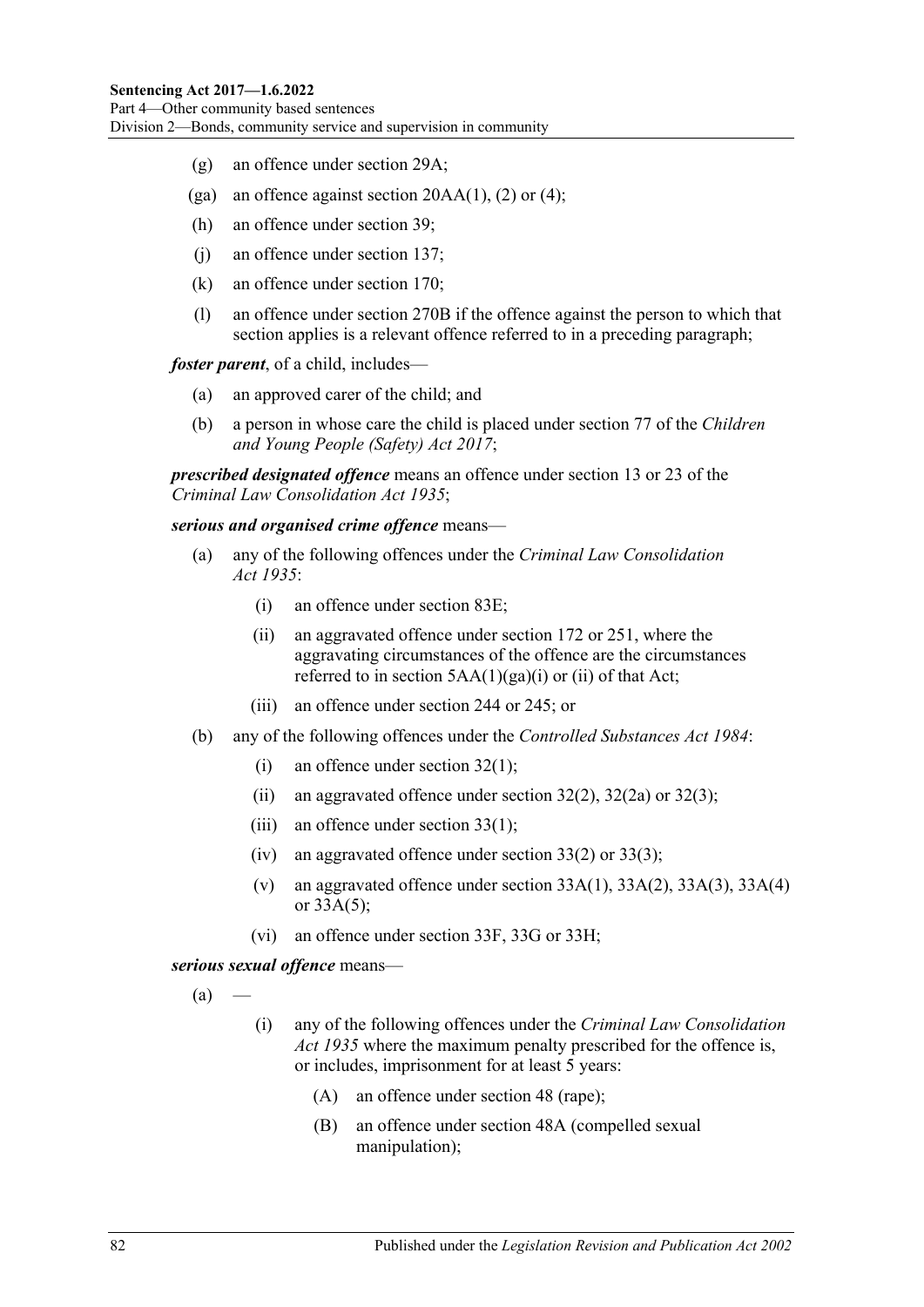- (C) an offence under section 50 (persistent sexual abuse of a child);
- (D) an offence under section 51 (sexual exploitation of person with a cognitive impairment);
- (E) an offence under section 59 (abduction);
- (F) an offence under section 60 (procuring sexual intercourse);
- (G) an offence under section 66 (sexual servitude and related offences);
- (H) an offence under section 67 (deceptive recruiting for commercial sexual services);
- (I) an offence under section 68 (use of children in commercial sexual services);
- (J) an offence under section 72 (incest);
- (K) an offence against a corresponding previous enactment substantially similar to an offence referred to in any of the preceding subsubparagraphs;
- (L) an attempt to commit or an assault with intent to commit any of the offences referred to in any of the preceding subsubparagraphs; or
- (ii) any of the following offences under the *[Criminal Law Consolidation](http://www.legislation.sa.gov.au/index.aspx?action=legref&type=act&legtitle=Criminal%20Law%20Consolidation%20Act%201935)  Act [1935](http://www.legislation.sa.gov.au/index.aspx?action=legref&type=act&legtitle=Criminal%20Law%20Consolidation%20Act%201935)* where the maximum penalty prescribed for the offence is, or includes, imprisonment for at least 5 years:
	- (A) an offence under section 49 (unlawful sexual intercourse), other than an offence that occurred in prescribed circumstances;
	- (B) an offence under section 56 (indecent assault), other than an offence that occurred in prescribed circumstances;
	- (C) an offence under section 58 (gross indecency), other than an offence that occurred in prescribed circumstances;
	- (D) an offence under section 63 (production or dissemination of child exploitation material), other than an offence that occurred in prescribed circumstances;
	- (E) an offence under section 63B (procuring child to commit an indecent act etc), other than an offence that occurred in prescribed circumstances; or
- (iii) an offence against a corresponding previous enactment substantially similar to an offence referred to in either of the preceding subparagraphs; or
- (iv) an attempt to commit or an assault with intent to commit any of the offences referred to in any of the preceding subparagraphs; or
- (b) an offence against the law of another State or a Territory corresponding to an offence referred to in [paragraph](#page-81-0) (a);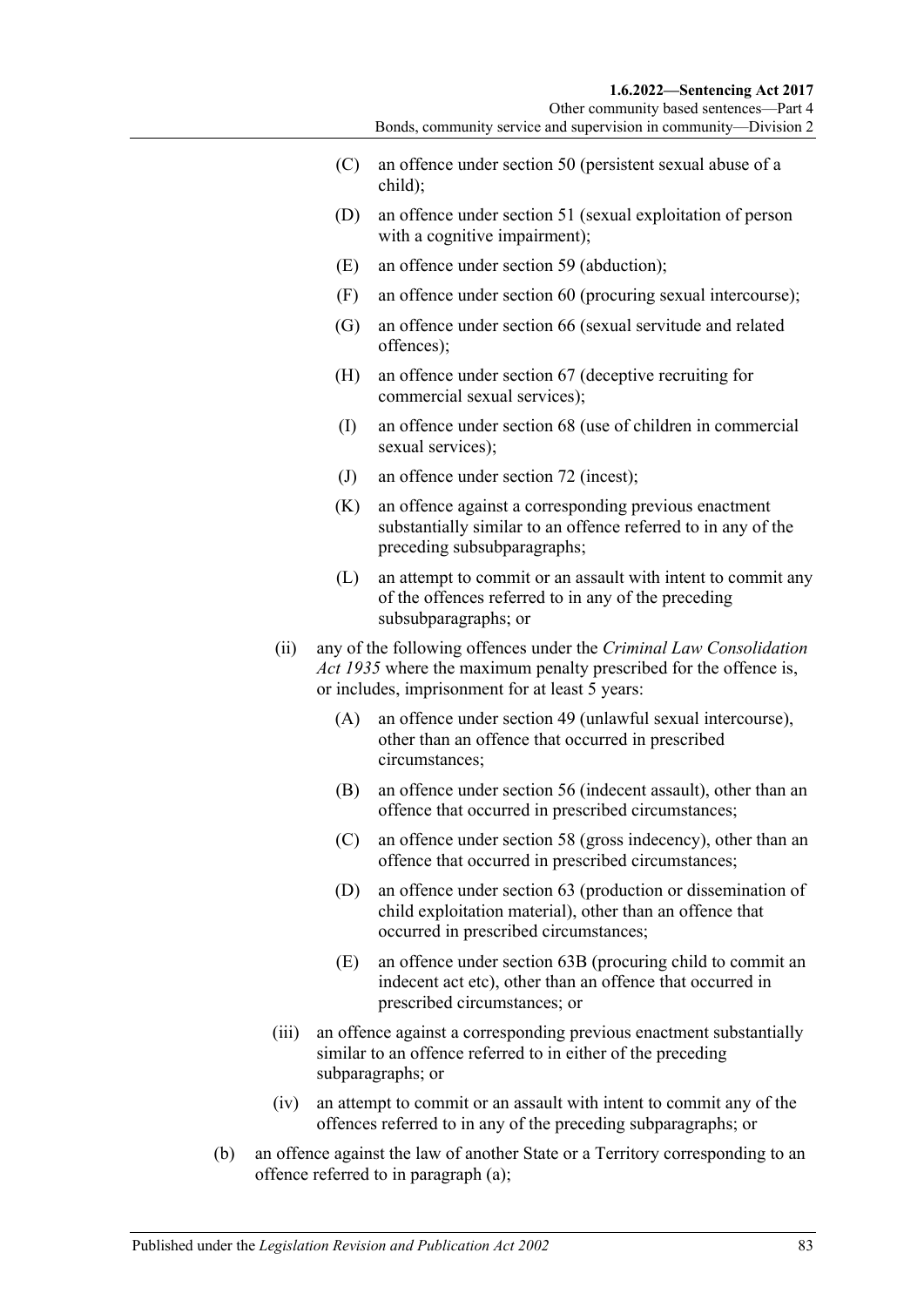#### *specified offence against police* means—

- (a) an aggravated offence under section 23(1) or 23(3) of the *[Criminal Law](http://www.legislation.sa.gov.au/index.aspx?action=legref&type=act&legtitle=Criminal%20Law%20Consolidation%20Act%201935)  [Consolidation Act](http://www.legislation.sa.gov.au/index.aspx?action=legref&type=act&legtitle=Criminal%20Law%20Consolidation%20Act%201935) 1935* where the aggravating circumstances of the offence are the circumstances referred to in section 5AA(1)(c) of that Act and the victim is a police officer; or
- (b) an offence of attempted murder or attempted manslaughter under the *[Criminal Law Consolidation Act](http://www.legislation.sa.gov.au/index.aspx?action=legref&type=act&legtitle=Criminal%20Law%20Consolidation%20Act%201935) 1935* where the victim is a police officer and the offender committed the offence—
	- (i) knowing the victim to be acting in the course of the victim's official duty; or
	- (ii) in retribution for something the offender knows or believes to have been done by the victim in the course of the victim's official duty.
- <span id="page-83-0"></span>(10) For the purposes of this section, an offence occurred in *prescribed circumstances* if—
	- (a) the defendant was, at the time of the offence, 20 years of age or less; and
	- (b) the circumstances of the offending, including the victim's age and the age difference between the defendant and the victim, are such that it is appropriate that the sentence be suspended; and
	- (c) the defendant was not, at the time of the offence, a person in a position of authority in relation to the victim.
- (11) For the purposes of [subsection](#page-83-0) (10), a person is in *a position of authority* in relation to a victim (the *child*) if—
	- (a) the person is a teacher and the child is a pupil of the teacher or of a school at which the teacher works; or
	- (b) the person is a parent, step-parent, guardian or foster parent of the child or the de facto partner or domestic partner of a parent, step-parent, guardian or foster parent of the child; or
	- (c) the person provides religious, sporting, musical or other instruction to the child; or
	- (d) the person is a religious official or spiritual leader (however described and including lay members and whether paid or unpaid) in a religious or spiritual group attended by the child; or
	- (e) the person is a health professional or social worker providing professional services to the child; or
	- (f) the person is responsible for the care of the child and the child has a cognitive impairment; or
	- (g) the person is employed or providing services in a correctional institution (within the meaning of the *[Correctional Services Act](http://www.legislation.sa.gov.au/index.aspx?action=legref&type=act&legtitle=Correctional%20Services%20Act%201982) 1982*) or a training centre (within the meaning of the *[Young Offenders Act](http://www.legislation.sa.gov.au/index.aspx?action=legref&type=act&legtitle=Young%20Offenders%20Act%201993) 1993*), or is a person engaged in the administration of those Acts, acting in the course of the person's duties in relation to the child; or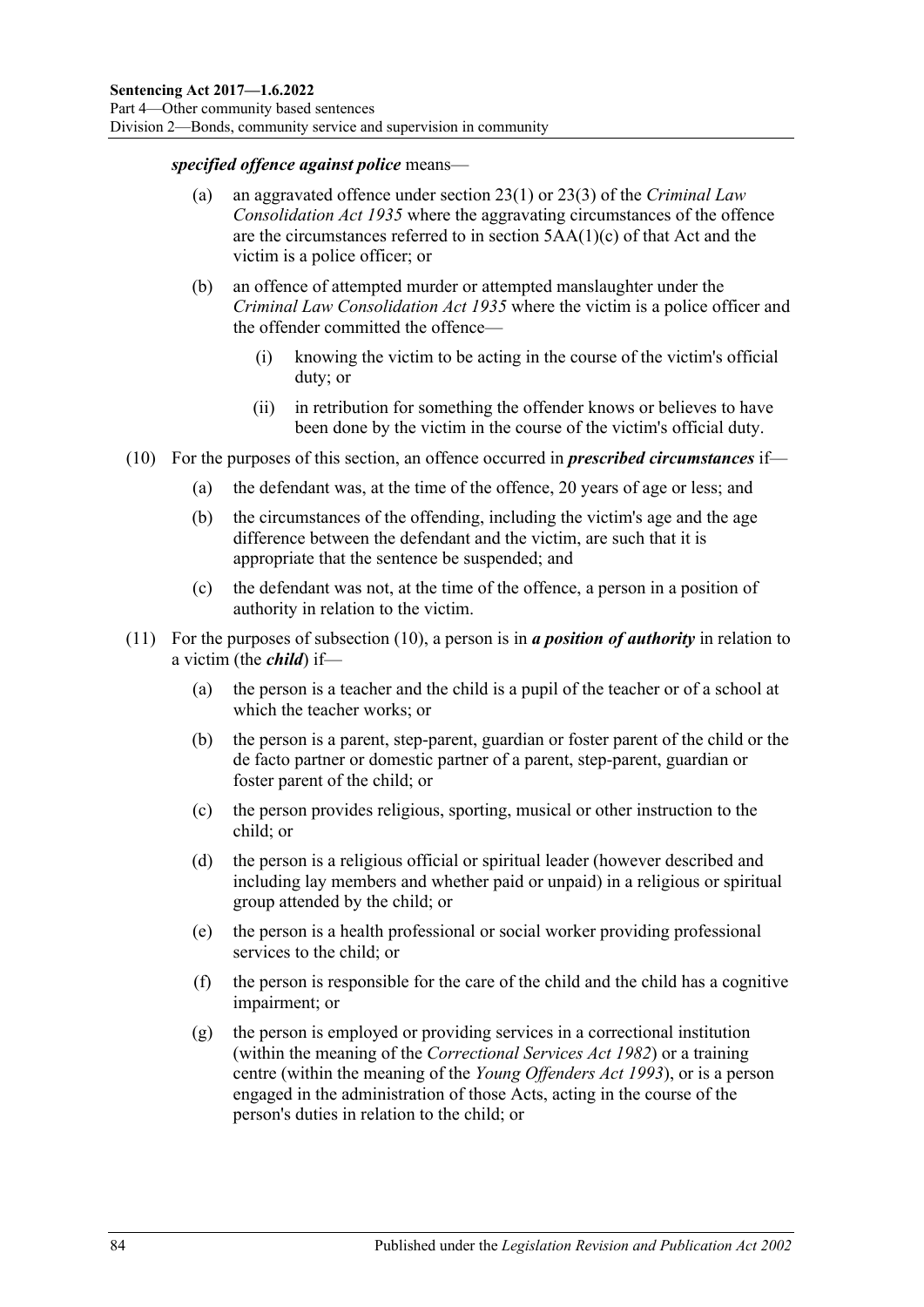- (h) the person is employed or providing services in a licensed children's residential facility (within the meaning of the *[Children and Young People](http://www.legislation.sa.gov.au/index.aspx?action=legref&type=act&legtitle=Children%20and%20Young%20People%20(Safety)%20Act%202017)  [\(Safety\) Act](http://www.legislation.sa.gov.au/index.aspx?action=legref&type=act&legtitle=Children%20and%20Young%20People%20(Safety)%20Act%202017) 2017*), or a residential care facility or other facility established under section 36 of the *[Family and Community Services Act](http://www.legislation.sa.gov.au/index.aspx?action=legref&type=act&legtitle=Family%20and%20Community%20Services%20Act%201972) 1972*, or is a person engaged in the administration of those Acts, acting in the course of the person's duties in relation to the child; or
- (i) the person is an employer of the child or other person who has the authority to determine significant aspects of the child's terms and conditions of employment or to terminate the child's employment (whether the child is being paid in respect of that employment or is working in a voluntary capacity).
- (12) A description of an offence appearing in brackets in this section is for convenience of reference only.

## <span id="page-84-0"></span>**97—Discharge of other defendants on entering into good behaviour bond**

- <span id="page-84-1"></span>(1) If a court finds a person guilty of an offence, the court may, if it thinks that good reason exists for doing so, discharge the defendant with or without recording a conviction, and without imposing any other penalty, on condition that the defendant enter into a bond—
	- (a) to be of good behaviour; and
	- (b) to comply with the other conditions (if any) included in the bond; and
	- (c) if the terms of the bond so require, to appear before the court for sentence, or conviction and sentence, if the defendant fails during the term of the bond to comply with a condition of the bond.
- (2) However, if the defendant is not to be so required to appear before the court, the court cannot impose any conditions under [subsection](#page-84-1) (1)(b).
- (3) If a defendant is discharged on a bond under this section—
	- (a) no fresh prosecution may be commenced in respect of the offence; and
	- (b) the defendant will only be liable to sentence, or conviction and sentence, if the defendant fails to comply with a condition of the bond and the terms of the bond require the defendant to appear before the court for sentencing in that event.

# **98—Conditions of bonds under this Act**

- (1) Subject to this Act, a bond under this Act may include such of the following conditions as the court thinks appropriate and directs be included:
	- (a) a condition requiring the defendant to be under the supervision of a community corrections officer for a specified period;
	- (b) a condition requiring the defendant to reside with a specified person or in a specified place or area;
	- (c) a condition requiring the defendant not to reside with a specified person or in a specified place or area;
	- (d) a condition requiring the defendant to perform a specified number of hours of community service;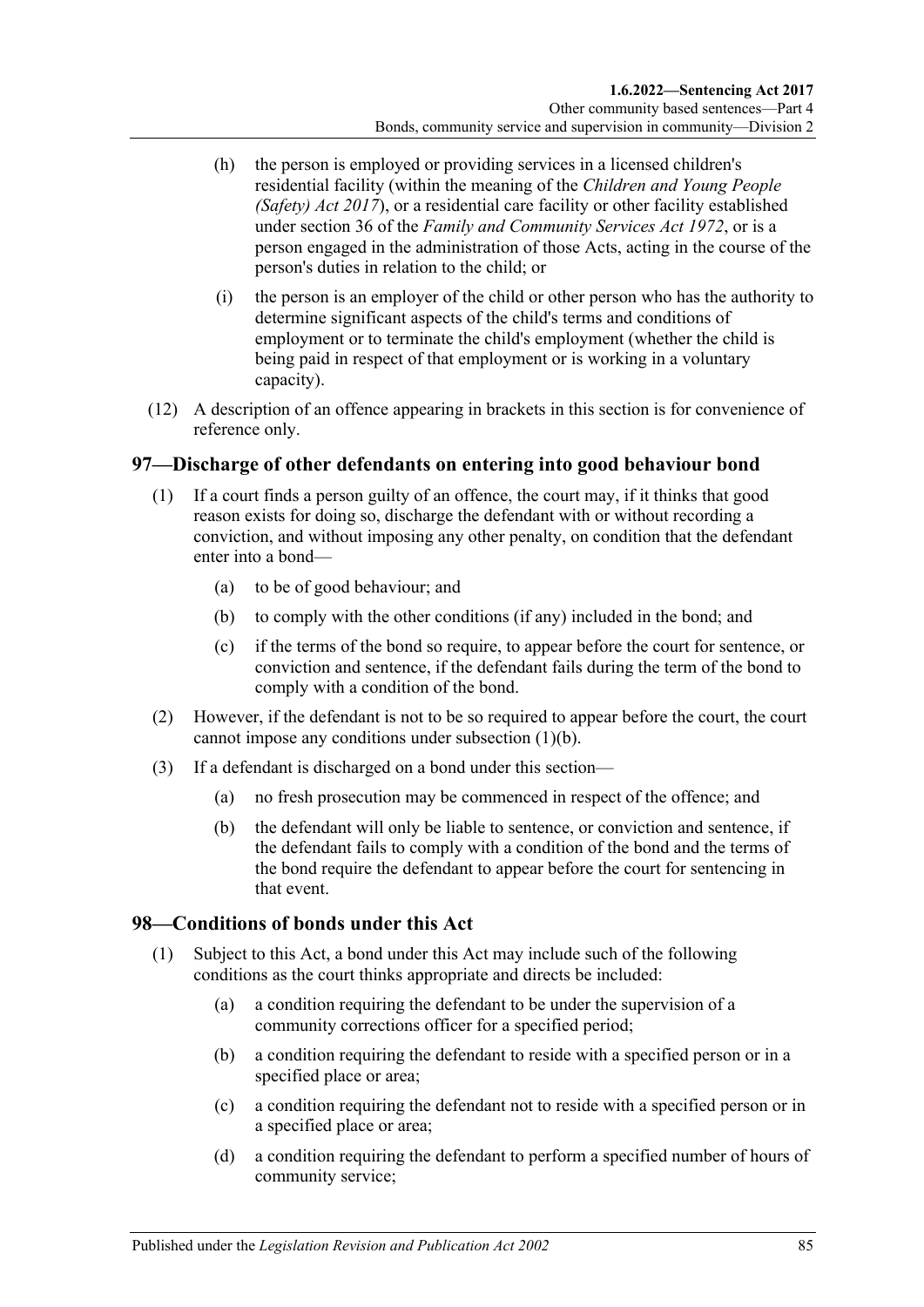- (e) a condition requiring the defendant to undertake an intervention program;
- (f) a condition requiring the defendant to undergo medical or psychiatric treatment in accordance with the terms of the bond;
- (g) a condition requiring the defendant to abstain from drugs of a specified class (including alcohol);
- (h) a condition requiring the person to submit to such tests (including testing without notice) relating to drug use as a community corrections officer may reasonably require;
- (i) a condition requiring the defendant—
	- (i) to restore misappropriated property to any person apparently entitled to possession of it; or
	- (ii) to pay compensation of a specified amount to any person for injury, loss or damage resulting from the offence;
- (j) a condition requiring the defendant to attend and complete, within the term of the bond or such lesser period as the court may specify, a specified education program approved by the Attorney-General for the offence of which the defendant has been found guilty;
- (k) a condition requiring the defendant to comply with—
	- (i) regulations (if any) made for the purposes of this section; or
	- (ii) the lawful directions of the CE;
- (l) any other condition that the court thinks appropriate and specifies in the bond.
- (2) A court must not include a condition (whether under this or any other section) requiring the defendant to reside with a specified person or in a specified place unless the court is satisfied that accommodation is available for the defendant with that person or in that place and that the accommodation is suitable in all the circumstances.
- (3) A court must not include a condition requiring the defendant to undergo specified medical or psychiatric treatment unless it is satisfied that treatment of the nature specified in the bond has been recommended for the defendant by a legally qualified medical practitioner and is available to the defendant.
- (4) The following provisions apply in relation to an education program approved or to be approved for the purposes of this section:
	- (a) the Attorney-General may approve such a program unconditionally or subject to such conditions as the Attorney-General thinks fit and specifies in the instrument of approval;
	- (b) the Attorney-General may, by written notice to the program provider, revoke an approval or vary the conditions of an approval;
	- (c) any fees for undertaking an approved education program are to be borne by the defendant, subject to any relief from payment given by the program provider in accordance with conditions imposed by the Attorney-General under this subsection.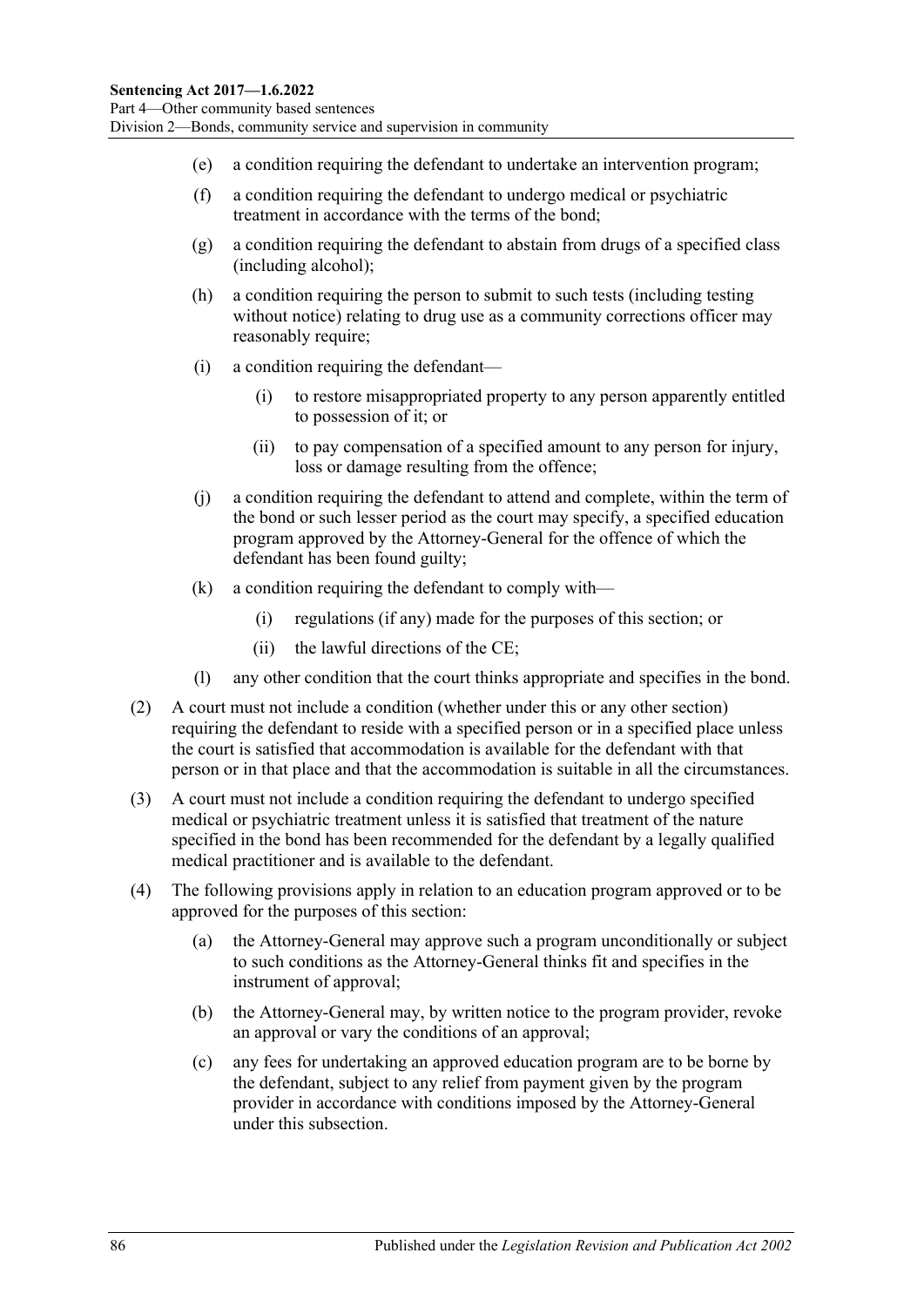- (5) Before the court imposes a condition requiring a defendant to undertake an intervention program, the court must satisfy itself that—
	- (a) the defendant is eligible for the services to be included on the program in accordance with applicable eligibility criteria (if any); and
	- (b) the services are available for the defendant at a suitable time and place.
- (6) The court may make appropriate orders for assessment of a defendant to determine—
	- (a) a form of intervention program that is appropriate for the defendant; and
	- (b) the defendant's eligibility for the services included on the program,

and may release the defendant on bail on condition that the defendant undertake the assessment as ordered.

- (7) A certificate apparently signed by—
	- (a) an intervention program manager as to—
		- (i) whether the services to be included on an intervention program are available for a particular person and, if so, when and where they will be available; or
		- (ii) whether a particular person is eligible for the services to be included on the program; or
	- (b) a community corrections officer as to whether a particular person has complied with conditions regulating the person's participation in an intervention program,

is admissible as evidence of the matter so certified.

#### **99—Term of bond**

Subject to this Act, a bond under this Act is effective for the term that is specified in the bond.

#### **100—Guarantors etc**

- (1) If the court thinks it appropriate—
	- (a) a bond under this Act may oblige the defendant to pay a sum specified in the bond in the event of non-compliance with a condition of the bond; and
	- (b) the court may require the defendant to find 1 or more guarantors of such an obligation.
- $(2)$  A court—
	- (a) may require a defendant to find 1 or more persons to guarantee the defendant's compliance with the conditions of the bond; and
	- (b) if such a requirement is made, must specify the amount that any such guarantor will be liable to pay in the event of the defendant's non-compliance with a condition of the bond.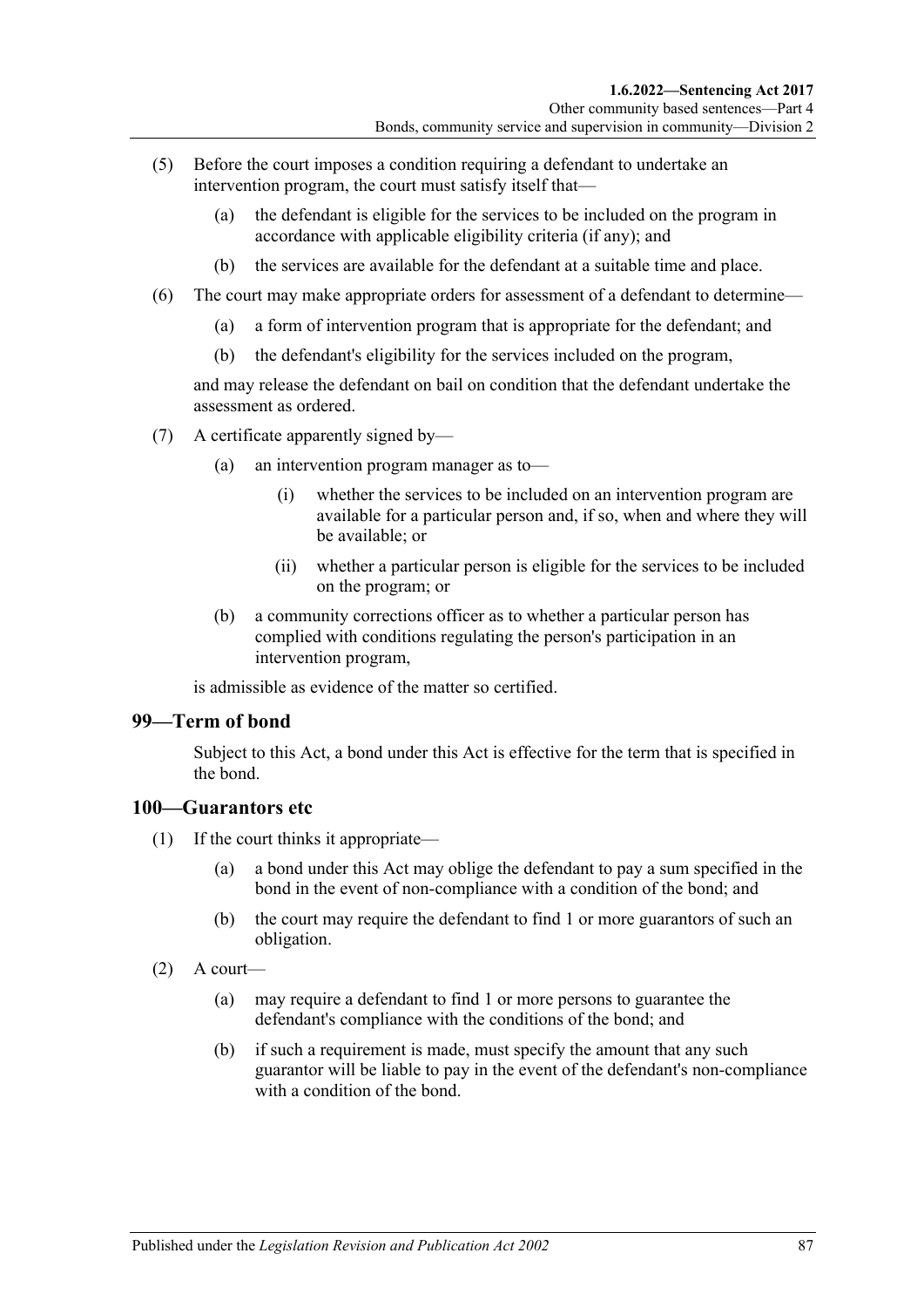### **101—Court may direct person to surrender firearm etc**

- (1) A probative court may, in relation to a bond that is subject to the condition imposed by section [96\(2\)\(a\),](#page-79-7) direct the probationer to immediately surrender at a police station specified by the court any firearm, ammunition or part of a firearm owned or possessed by the probationer.
- (2) No criminal liability attaches to a person to the extent that the person is complying with a direction under this section.
- (3) The Commissioner of Police must deal with any surrendered firearm, ammunition or part of a firearm in accordance with the scheme set out in the regulations.
- (4) No compensation is payable by the Crown or any other person in respect of the exercise of a function or power under this section.
- (5) The regulations may provide for the payment, recovery or waiver of fees in respect of this section.

#### **102—Court to provide CE with copy of court order**

If a defendant enters into a bond under this Act, the conditions of a bond are varied, the term of a bond is extended, or a bond is discharged, the court must notify the CE of the terms of the bond, variation or extension, or of the discharge, as the case may require.

#### <span id="page-87-0"></span>**103—Variation or discharge of bond**

- (1) A probative court may, on the application of a probationer or the Minister for Correctional Services, vary or revoke a condition of a bond under this Act.
- (2) If, on an application for variation under [subsection](#page-87-0) (1), a probative court extends, beyond the term of the bond, the period within which community service is to be performed by the probationer, the term of the bond is extended accordingly.
- (3) A probative court cannot extend the period within which community service is to be performed by more than 6 months.
- (4) A probative court may only vary or revoke the conditions imposed by [section](#page-79-1) 96(2) on a bond if the court is satisfied, by evidence given on oath, that—
	- (a) there are cogent reasons to do so; and
	- (b) the possession of a firearm, ammunition or part of a firearm by the probationer does not represent an undue risk to the safety of the public.
- (5) Subject to [subsection](#page-88-0) (6), if the Minister for Correctional Services is satisfied, on the application of a probationer—
	- (a) that it is no longer necessary for the probationer to remain under supervision; and
	- (b) that it would not be in the best interests of the probationer to remain under supervision,

the Minister may, by instrument in writing, waive the obligation of the probationer to comply any further with the condition requiring supervision.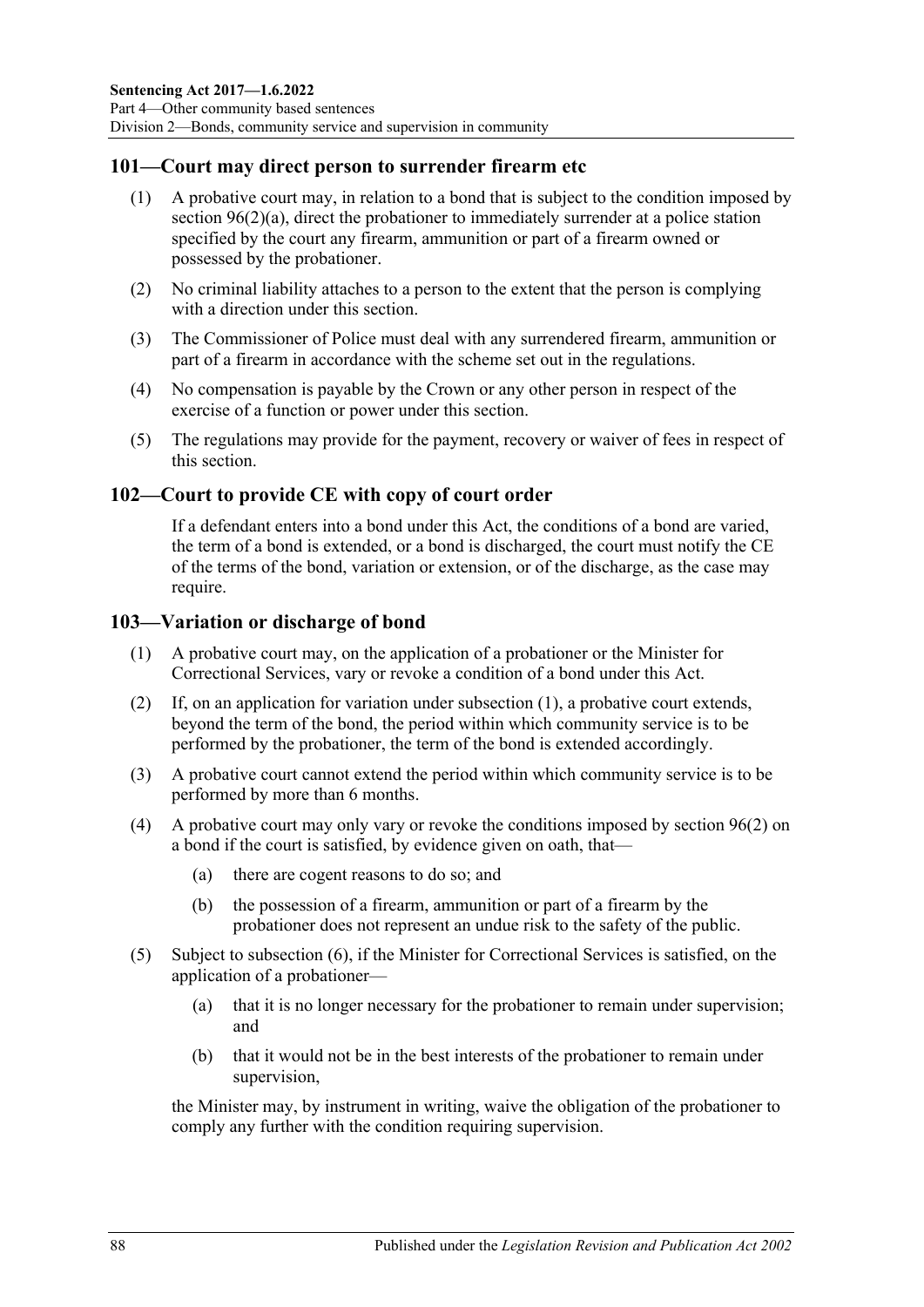- <span id="page-88-0"></span>(6) The Minister for Correctional Services must, before deciding whether to waive the obligation of a probationer to comply any further with a condition requiring supervision, take into account the likely impact on a victim to which this subsection applies if the probationer is no longer required to remain under supervision.
- (7) [Subsection](#page-88-0) (6) applies to a victim in respect of whom a victim impact statement was provided to the sentencing court when the probationer was sentenced.
- (8) If a probative court is satisfied, on the application of a probationer, that it is no longer necessary for the probationer to remain subject to the bond, the court may, by order, discharge the bond.

# **104—Court to be notified if suitable community service placement not available**

- <span id="page-88-1"></span>(1) If the CE, on being notified that a court has made an order for community service or included in a bond a condition requiring the performance of community service, is of the opinion that suitable community service work cannot be found for the defendant, whether because of the defendant's physical or mental disability, the location of the defendant, or for some other reason, the CE must notify the court in writing of that fact.
- (2) On receiving a notification under [subsection](#page-88-1) (1), the court may discharge the community service order or revoke the condition (as the case may be) and may require the defendant to appear before the court for further order.

# <span id="page-88-2"></span>**105—Provisions relating to community service**

- (1) The following provisions apply if a court imposes a sentence of community service, or includes in a bond a condition requiring the performance of community service:
	- (a) the court must specify the number of hours of community service to be performed by the person to whom the sentence relates, being not less than 15 or more than 300;
	- (b) the court must not specify a number of hours of community service to be performed by a person who is already performing, or is liable to perform, community service, where the aggregate of that number and the number of hours previously specified would exceed 300;
	- (c) the court must specify a period, not exceeding 18 months, within which the community service is to be performed;
	- (d) the person is required to report to a specified place not later than 2 working days after the date of the order unless, within that period, the person receives a notice from the CE to the contrary;
	- (e) the person is required to perform community service for not less than 4 hours each week and on such day, or days, as the community corrections officer to whom the person is assigned may direct;
	- (f) the person may not, except in circumstances approved by the Minister for Correctional Services, be required to perform community service for a continuous period exceeding 7.5 hours;
	- (g) if on any day a period of community service is to exceed 4 continuous hours, the next hour must be a meal break;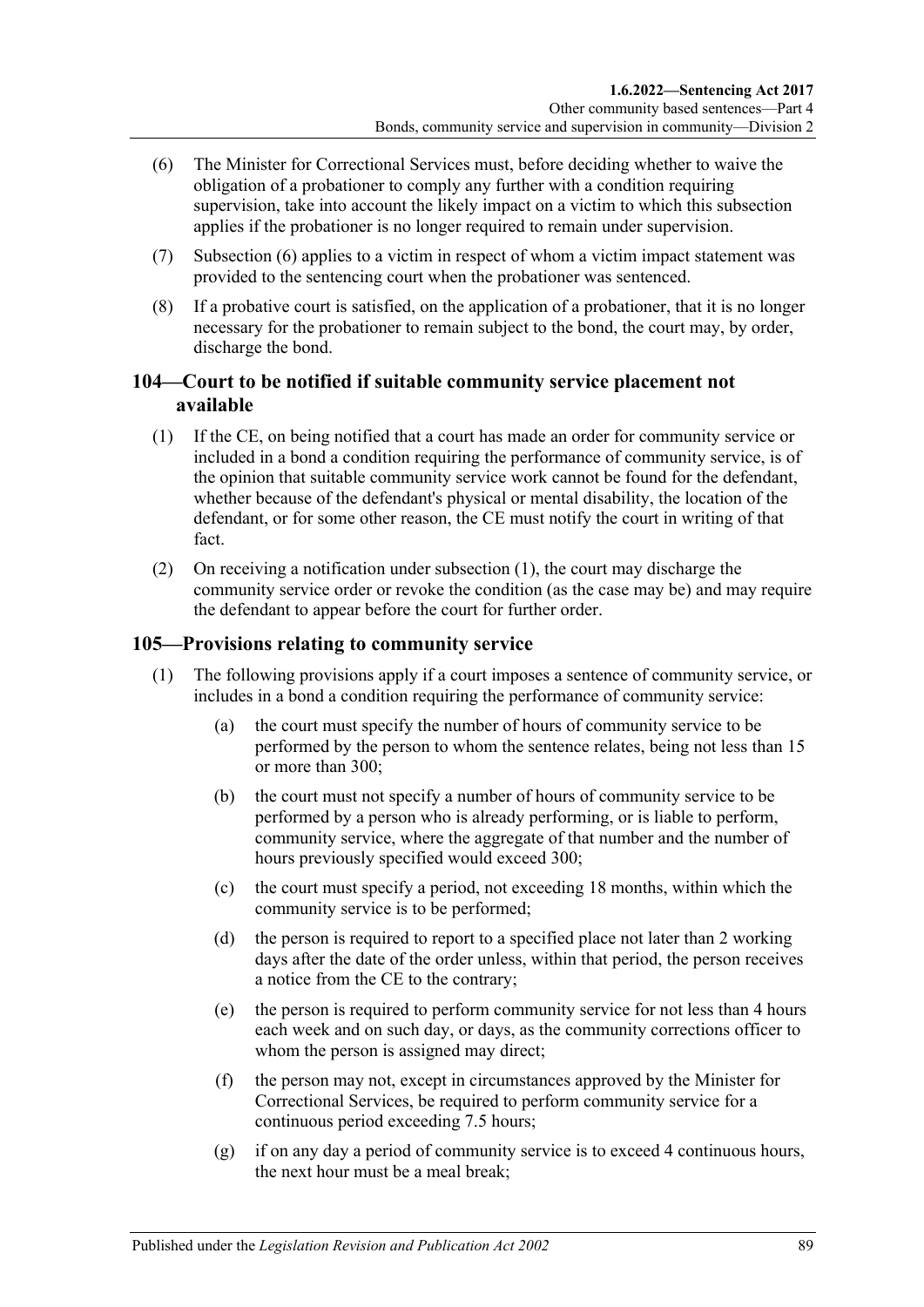- (h) the person may not be required to perform community service at a time that would interfere with the person's remunerated employment or with a course of training or instruction relating to, or likely to assist the person to obtain, remunerated employment, or that would cause unreasonable disruption of the person's commitments in caring for the person's dependants;
- (i) the person may not be required to perform community service at a time that would cause the person to offend against a rule of a religion that the person practises;
- (j) the attendance of the person at any educational or recreational course of instruction approved by the Minister for Correctional Services will be taken to be performance of community service;
- (k) the person will not be remunerated for the performance of community service under the order;
- (l) the person must obey the lawful directions of the community corrections officer to whom the person is assigned.
- (2) This section does not apply in relation to the performance of community service by a youth.

## **106—Provisions relating to supervision in the community**

- (1) A court may, in addition to sentencing a defendant to community service—
	- (a) order that the defendant be under the supervision of a community corrections officer for the duration of the sentence; and
	- (b) make such other orders as the court thinks necessary for securing compliance with this Part.
- (2) The following provisions apply if a court makes an order, or includes a condition in a bond, requiring the person to whom the order or bond relates to be under the supervision of a community corrections officer:
	- (a) the court must, in the case of a probationer, specify the period during which the probationer is to be under supervision;
	- (b) the person is required to report to a specified place not later than 2 working days after the date of the order or bond unless, within that period, the defendant receives a notice from the CE to the contrary;
	- (c) the person must obey the lawful directions of the community corrections officer to whom the person is assigned;
	- (d) the person must not, during the period of supervision, leave the State for any reason except in accordance with the written permission of the CE.

# **107—CE must assign community corrections officer**

- (1) The CE must, on receiving a copy of an order or a bond requiring supervision or the performance of community service (and may, after then, from time to time) assign the person to whom the bond or order relates to a community corrections officer.
- (2) The CE must ensure that the person is notified in writing of the name of the community corrections officer to whom the person has been assigned and, if necessary, of the place and time at which the person must first report to that officer.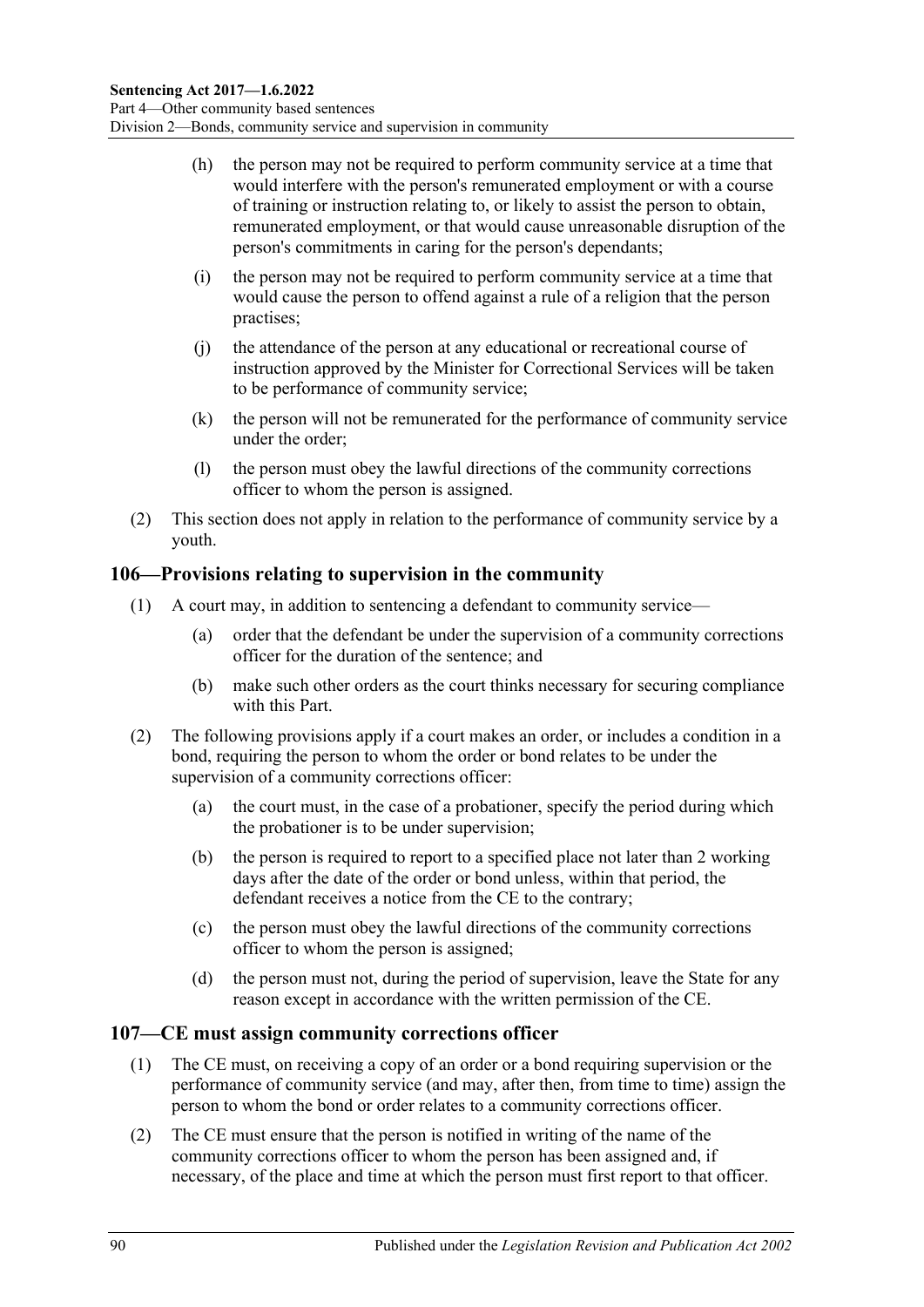(3) It is the duty of a community corrections officer to endeavour to ensure that any person assigned to the officer complies with the conditions of the bond or order.

#### **108—Community corrections officer to give reasonable directions**

- (1) A community corrections officer responsible for supervising a person in the community—
	- (a) must give reasonable directions to the person requiring the person to report to the officer on a regular basis; and
	- (b) may give reasonable directions to the person—
		- (i) requiring the person to notify the officer of any change in the person's place of residence or employment; or
		- (ii) requiring the person to reside, or not to reside, in any particular place or area or with any particular person; or
		- (iii) requiring the person to take up, or not to take up, any particular employment, to be punctual in reporting to work or not to give up some particular employment; and
	- (c) may give the person other directions of a kind authorised by the Minister for Correctional Services, either generally or in relation to that person.
- (2) If the person is required to perform community service, the community corrections officer may also give reasonable directions to the person—
	- (a) requiring the person to report to a community service centre or other place at certain times; or
	- (b) requiring the person to perform certain projects or tasks as community service; or
	- (c) requiring the person to undertake or participate in courses of instruction at a community service centre or other place; or
	- (d) requiring the person to behave in a particular manner while undertaking community service.

#### <span id="page-90-0"></span>**110—Variation of community service order**

- (1) If, on the application of a person required to perform community service under a bond or an order of a court, the Minister for Correctional Services is satisfied that—
	- (a) the person will not complete the community service in the time provided for in the order or the bond; and
	- (b) sufficient reason exists for the person not being able to complete the community service in the required time,

the Minister may, by instrument in writing, extend the period within which the person must complete the performance of the community service.

(2) The court that ordered a person to perform community service, or a court of coordinate jurisdiction, may, on application by the person or the Minister for Correctional Services, vary the terms of the order for community service, or vary or revoke an ancillary order.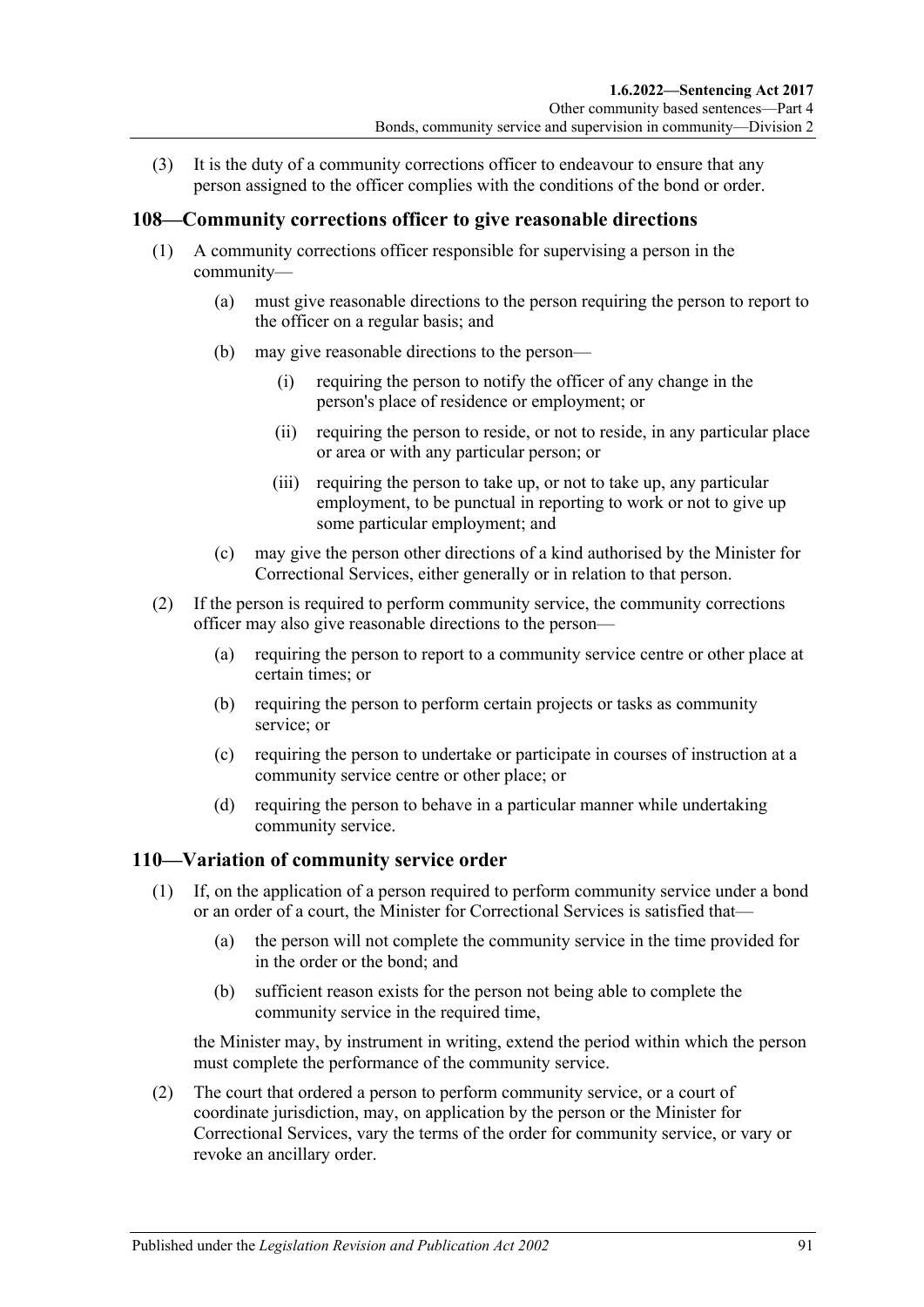- (3) The period within which community service must be performed cannot be extended under this section, whether by the Minister or the court, by a period exceeding 6 months, or periods that, in aggregate, exceed 6 months.
- (4) If the Minister extends the period within which a person must complete the performance of community service under an order or a bond, the order or bond will be taken to have been amended accordingly.
- (5) The Minister must notify the probative or sentencing court of any exercise of powers under [subsection](#page-90-0) (1).

#### <span id="page-91-0"></span>**111—Power of Minister to cancel unperformed hours of community service**

- (1) If, on the application of a person required to perform community service under a bond or an order of a court, the Minister for Correctional Services is satisfied that—
	- (a) although some hours of community service remain unperformed, the person has substantially complied with the requirement; and
	- (b) there is no apparent intention on the person's part to deliberately evade the person's obligations under the bond or order; and
	- (c) sufficient reason exists for not insisting on performance of some or all of those hours,

the Minister may, by instrument in writing, waive compliance with the requirement to perform those hours, or a specified number of them.

- (2) The Minister cannot exercise powers under [subsection](#page-91-0) (1) to waive performance of more than 10 hours under the 1 hond or order.
- (3) The Minister must notify the probative or sentencing court of any exercise of powers under [subsection](#page-91-0) (1).

# **112—Power of Minister in relation to default in performance of community service**

- <span id="page-91-1"></span>(1) If the Minister for Correctional Services is satisfied that a person who is required to perform community service has failed to obey a direction given by the community corrections officer to whom the person is assigned, the Minister, instead of commencing proceedings for breach of order or bond, may, by notice in writing served personally, increase the number of hours of community service that the person is required to perform.
- (2) If the Minister increases the hours of community service to be performed under an order or a bond, the order or bond will be taken to have been amended accordingly.
- (3) The number of hours of community service may not be increased under [subsection](#page-91-1) (1) by more than 24 in aggregate, but such an increase may be made despite the fact that its effect is to increase the total number of hours to be performed beyond the normal limit.
- (4) If the Minister for Correctional Services is satisfied that a person has failed to comply with an order or a bond requiring performance of community service, the Minister may, by notice in writing served personally or by post, suspend the operation of the order or the relevant condition of the bond until proceedings for breach of the community service order or bond have been determined.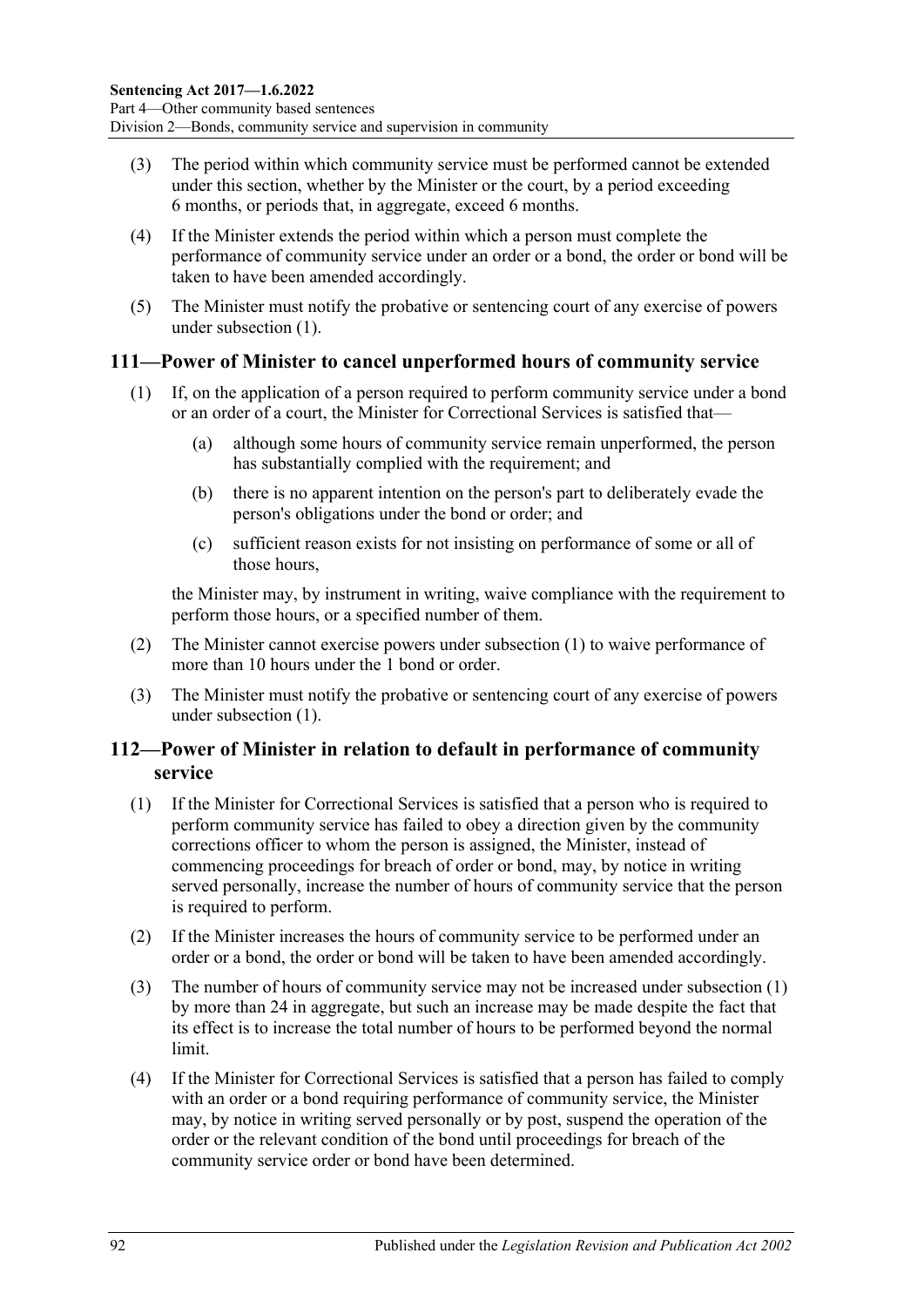# **Division 3—Enforcement of bonds, community service orders and other orders of a non-pecuniary nature**

# **Subdivision 1—Bonds**

### **113—Non-compliance with bond**

- (1) If it appears to a probative court, by evidence given on oath, that a probationer may have failed to comply with a condition of the probationer's bond, the court—
	- $(a)$  may—
		- (i) issue a summons to the probationer requiring the probationer to appear before the court at the time and place specified in the summons; or
		- (ii) issue a warrant for the probationer's arrest; and
	- (b) may issue a summons to a guarantor.
- (2) If a person fails to appear before the court as required by a summons issued under this section, the court may issue a warrant for the person's arrest.
- (3) If a person is arrested pursuant to a warrant issued under this section, the person must be brought before the probative court or the Magistrates Court not later than the next working day and may be remanded in custody or released on bail pending determination of the proceedings.
- (4) If a probationer is found guilty of an offence by a court of a superior jurisdiction to that of the probative court, being an offence committed during the term of the bond, any proceedings for breach of condition arising out of the offence are to be taken in the court of superior jurisdiction.
- (5) If a probationer is found guilty of an offence by a court of an inferior jurisdiction to that of the probative court, being an offence committed during the term of the bond, the court of an inferior jurisdiction must—
	- (a) sentence the probationer for the offence and remand the probationer to the probative court to be dealt with for breach of the conditions of the bond; or
	- (b) remand the probationer to the probative court to be sentenced for the offence and dealt with for breach of the conditions of the bond.
- (6) The court dealing with a probationer for breach of condition must hear any evidence adduced tending to establish that the probationer has failed to comply with a condition of the bond and any evidence or representations that the probationer may wish to adduce or make in reply.
- (7) In this section—

*court of an inferior jurisdiction* means—

- (a) if the probative court is the Supreme Court—the District Court or the Magistrates Court;
- (b) if the probative court is the District Court—the Magistrates Court;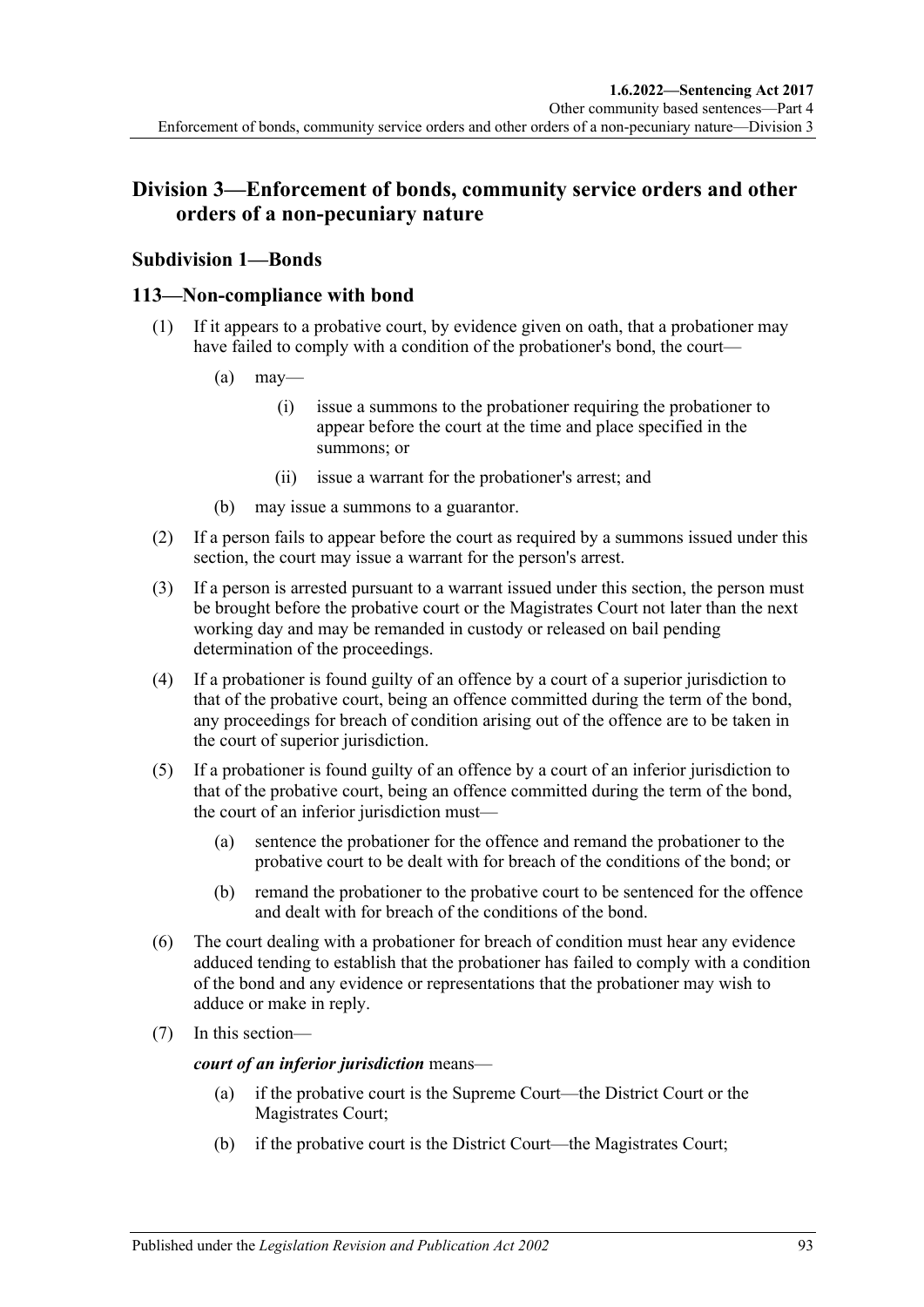#### *court of a superior jurisdiction* means—

- (a) if the probative court is the Magistrates Court—the Supreme Court or the District Court;
- (b) if the probative court is the District Court—the Supreme Court.

#### **114—Orders that court may make on breach of bond**

- <span id="page-93-1"></span>(1) If the court is satisfied that the probationer has failed to comply with a condition of the bond, the court—
	- (a) may, if the bond requires the probationer to pay a sum in the event of non-compliance with a condition of the bond, order the probationer to pay the whole or a part of that sum; or
	- (b) may order a guarantor to pay the whole or a part of the amount due under the guarantee; or
	- (c) may, if the probationer has not been sentenced for the original offence and the terms of the bond require the defendant to appear before the court for sentencing in the event of failure to comply with a condition of the bond—
		- (i) sentence the probationer for the offence, or convict and sentence the probationer for the offence, as the case may require; or
		- (ii) if the court is satisfied that the failure of the probationer to comply with the conditions of the bond was trivial or that there are proper grounds on which the failure should be excused, refrain from taking any action in respect of the failure; or
	- (d) if the probationer has been sentenced to imprisonment for the original offence and that sentence has been suspended—must, subject to [subsection](#page-93-0) (3), revoke the suspension and order that the sentence be carried into effect.
- (2) The court may not order a person to pay an amount pursuant to [subsection](#page-93-1)  $(1)(a)$ unless the court is satisfied that—
	- (a) the person has, or will within a reasonable time have, the means to pay the amount; and
	- (b) payment of the amount would not unduly prejudice the welfare of dependants of the person.
- <span id="page-93-0"></span>(3) If a probationer is subject to a suspended sentence of imprisonment and the court is satisfied that the failure of the probationer to comply with the conditions of the bond was trivial or that there are proper grounds on which the failure should be excused, the court may refrain from revoking the suspension and—
	- (a) in the case of a bond requiring performance of community service—may—
		- (i) extend the term of the bond by such period (not exceeding 12 months) as the court thinks fit; or
		- (ii) extend the period within which any uncompleted hours of community service must be performed by not more than 6 months; or
		- (iii) if the period within which the community service must be performed has expired, impose a period of not more than 6 months within which any uncompleted hours of community service must be performed; or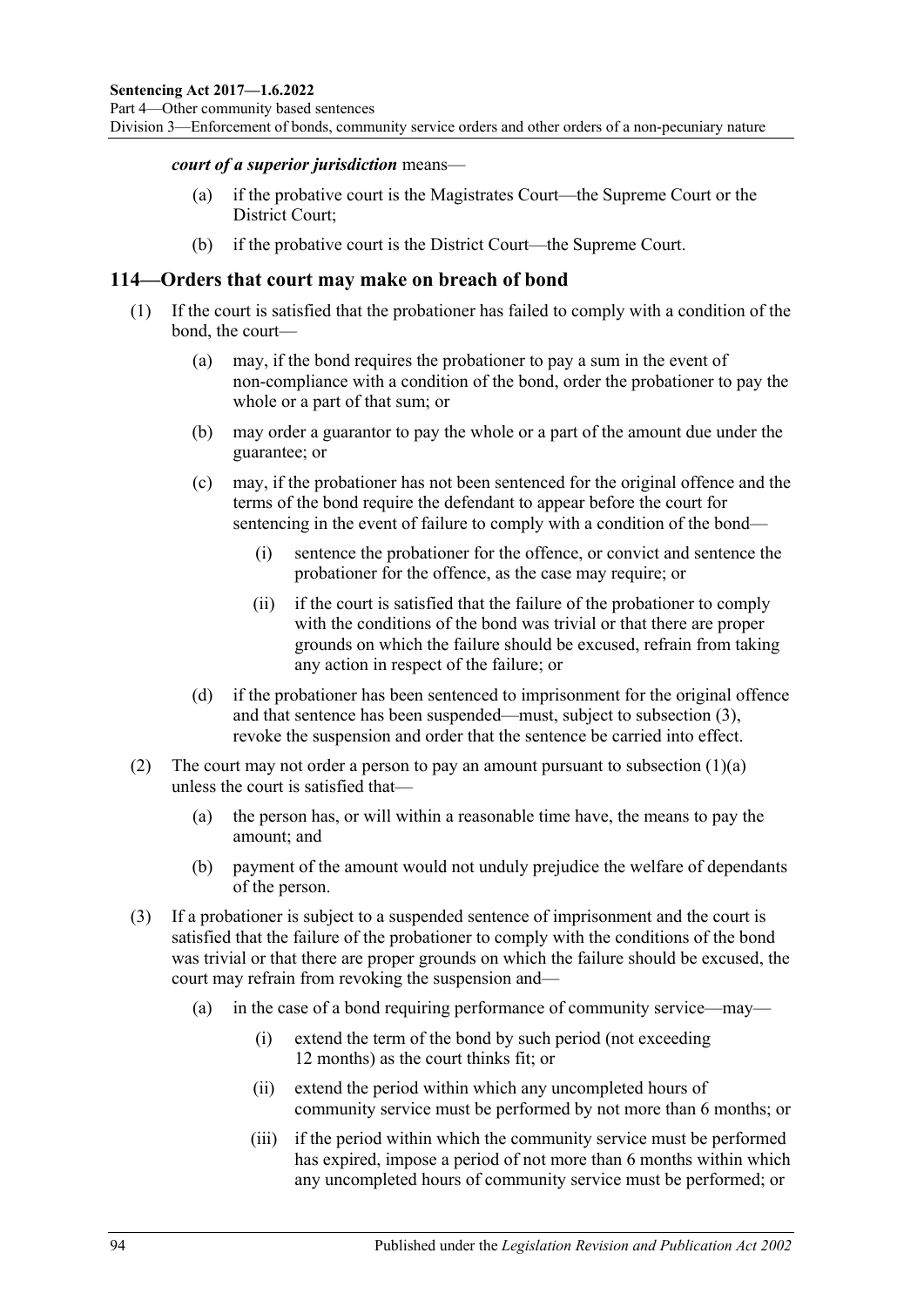- (iv) cancel the whole or a number of any unperformed hours of community service; or
- (v) revoke or vary any other condition of the bond; and
- <span id="page-94-0"></span>(b) in the case of any other bond—may—
	- (i) extend the term of the bond by such period (not exceeding 12 months) as the court thinks fit; or
	- (ii) impose a condition on the bond requiring the probationer to perform a specified number of hours of community service; or
	- (iii) revoke or vary any other condition of the bond; and
- (c) if the bond has expired in any case—may require the probationer to enter into a further bond, the term of which must not exceed 12 months.
- (4) [Section](#page-88-2) 105 applies in relation to a bond in respect of which a condition requiring the performance of community service is imposed under [subsection](#page-94-0) (3)(b)(ii).
- (5) If a court revokes the suspension of a sentence of imprisonment, the court may make any of the following orders:
	- (a) if it considers that there are special circumstances justifying it in so doing—an order reducing the term of the suspended sentence;
	- (b) an order directing that time spent by the probationer in custody pending determination of the proceedings for breach of condition be counted as part of the term of the suspended sentence;
	- (c) in the case of a probationer whose sentence of imprisonment was partially suspended under [section](#page-80-1) 96(5) and even if the term of the sentence now to be served in custody is less than 12 months—an order fixing or extending a non-parole period taking into account the time spent in custody by the probationer before being released on the bond;
	- (e) an order directing that
		- (i) in the case of a sentence partially suspended under [section](#page-80-0)  $96(4)$ or [\(5\)—](#page-80-1)any part of the sentence that the probationer has not served in custody; or
		- (ii) in any other case—the suspended sentence,

be cumulative on another sentence, or sentences, of imprisonment then being served, or to be served, by the probationer.

(6) If a court other than the probative court sentences a probationer for the original offence, the court cannot impose a sentence that the probative court could not have imposed.

# **Subdivision 2—Community service orders and other orders of a non-pecuniary nature**

#### <span id="page-94-1"></span>**115—Community service orders may be enforced by imprisonment**

(1) Subject to this section, an order requiring community service is enforceable by imprisonment in default of compliance.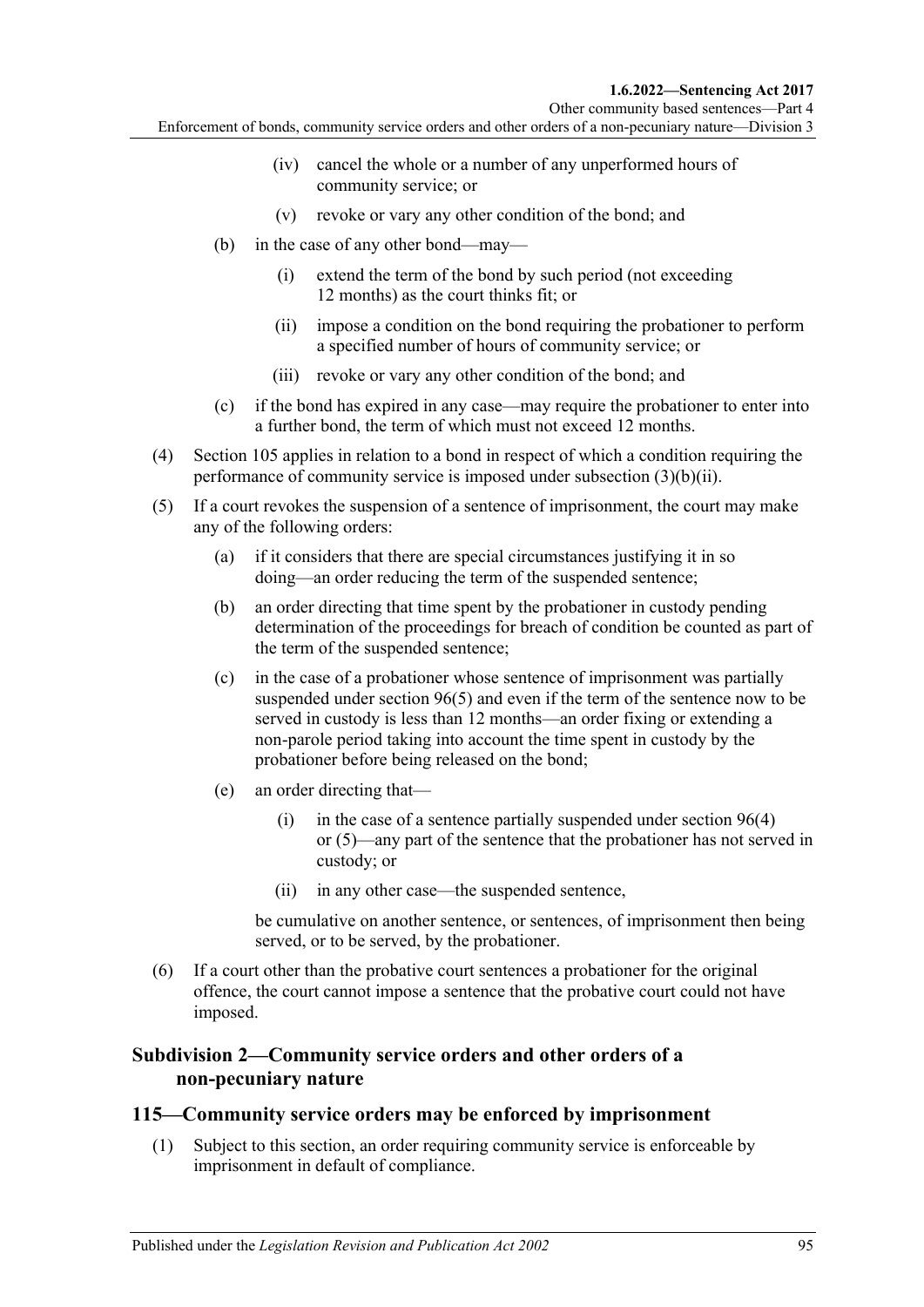- <span id="page-95-1"></span>(2) The term of imprisonment to be served in default of compliance will be—
	- (a) a term calculated on the basis of 1 day for each 7.5 hours of community service remaining to be performed under the order; or
	- (b) 6 months,

whichever is the lesser.

- <span id="page-95-0"></span>(3) If it appears to the court, by evidence given on oath, that a person has failed to comply with an order requiring performance of community service, the court may—
	- (a) issue a notice requiring the person to appear before the court at the time and place specified in the notice to show cause why a warrant of commitment should not be issued against the person for the default; or
	- (b) issue a warrant for the person's arrest.
- (4) If a person fails to appear before the court as required by a notice issued under [subsection](#page-95-0) (3), the court may issue a warrant for the person's arrest.
- <span id="page-95-3"></span><span id="page-95-2"></span>(5) If the court is satisfied that the person has failed to comply with the order requiring performance of community service—
	- (a) the court may issue a warrant of commitment for the appropriate term of imprisonment fixed in accordance with [subsection](#page-95-1) (2); but
	- (b) if the person is a youth, the court may, instead of taking action under [paragraph](#page-95-2) (a), make an order for home detention for a period fixed on the same basis.
- (6) The court may, on issuing a warrant under [subsection](#page-95-3) (5), direct that the imprisonment to which the person becomes liable by virtue of the warrant be cumulative on any other term of imprisonment being served, or to be served, by the person.
- (7) Despite [subsection](#page-95-3) (5), if the court is satisfied that the failure of a person to comply with an order requiring performance of community service was trivial or that there are proper grounds on which the failure should be excused, the court—
	- (a) may refrain from issuing a warrant of commitment; and
	- $(b)$  may—
		- (i) extend the term of the order by such period, not exceeding 6 months, as the court thinks necessary for the purpose of enabling the person to perform the remaining hours of community service (if any);
		- (ii) if the order has expired, impose a further order, for a term not exceeding 6 months, requiring the person to perform the number of hours of community service unperformed under the previous order;
		- (iii) cancel the whole or a number of the unperformed hours of community service under the order.
- <span id="page-95-4"></span>(8) However, if the court is satisfied that the person who has failed to comply with the order requiring performance of community service has the means to pay a fine without the person or the person's dependants suffering hardship, the court may—
	- (a) revoke the community service order; and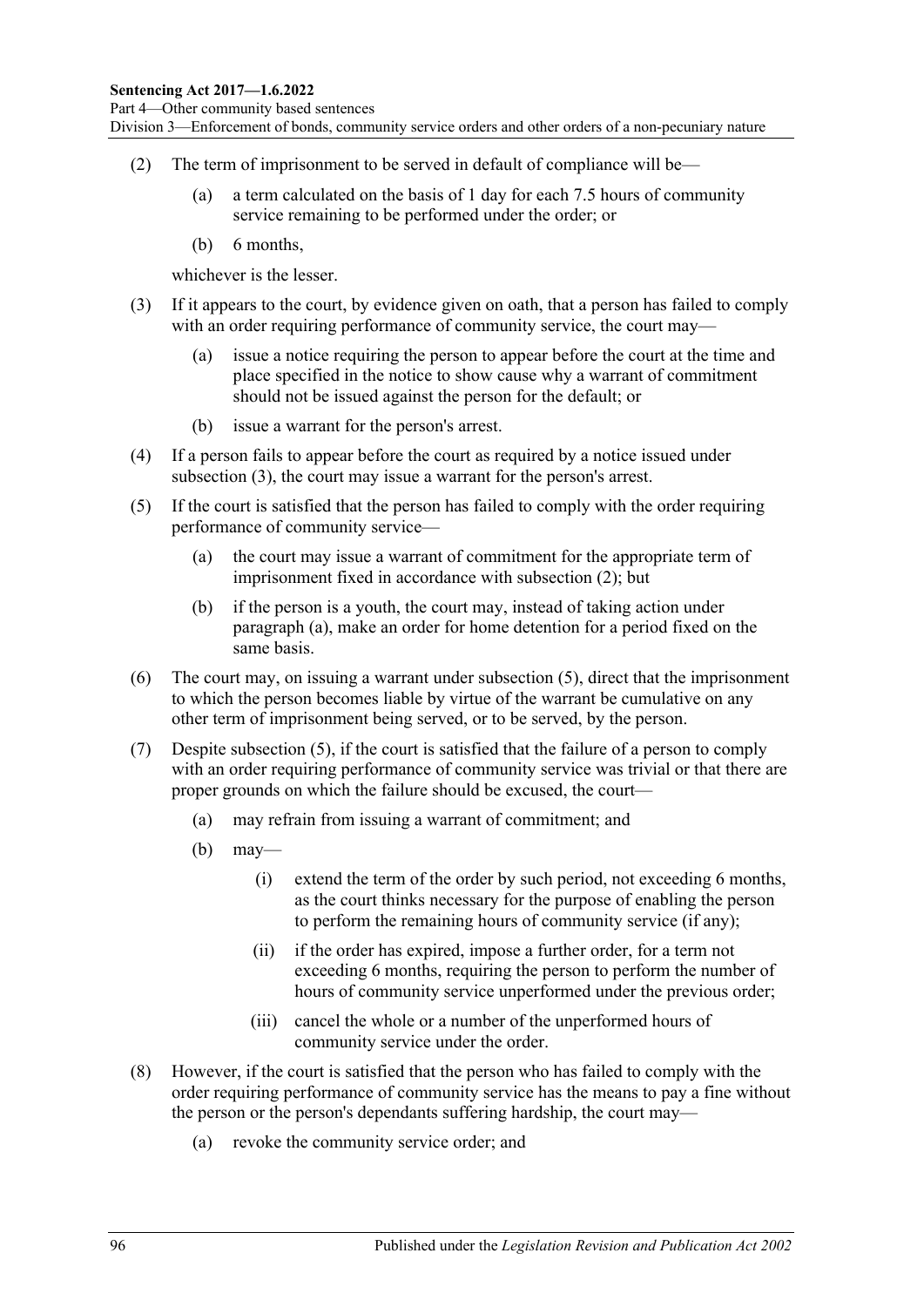- (b) impose a fine not exceeding the maximum fine that may be imposed for the offence in respect of which the community service order was made (or, if the order was made in respect of more than 1 offence—the total of the maximum fines that may be imposed for the offences).
- (9) In imposing a fine under [subsection](#page-95-4) (8), the court must take into account the number of hours of community service (if any) that the person performed under the revoked order.

# <span id="page-96-2"></span><span id="page-96-0"></span>**116—Other non-pecuniary orders may be enforced by imprisonment**

- (1) If it appears to the court, by evidence given on oath, that a person has failed to comply with an order requiring the person to do some act (other than the performance of community service or the payment of a pecuniary sum), the court may—
	- (a) issue a notice requiring the person to appear before the court at the time and place specified in the notice to show cause why the person should not be dealt with for the default; or
	- (b) issue a warrant for the person's arrest.
- (2) If a person fails to appear before the court as required by a notice issued under [subsection](#page-96-0) (1), the court may issue a warrant for the person's arrest.
- <span id="page-96-1"></span>(3) If the court is satisfied that the person has failed to comply with the order, the court may sentence the person to such term of imprisonment (not exceeding 6 months) as the court thinks fit and issue a warrant of commitment accordingly.
- (4) The court may, on issuing a warrant under [subsection](#page-96-1) (3), direct that the imprisonment to which the person becomes liable by virtue of the warrant be cumulative on any other term of imprisonment being served, or to be served, by the person.

# <span id="page-96-3"></span>**117—Registrar may exercise jurisdiction under this Division**

- (1) Subject to rules of court or the regulations, the powers of a court under [sections](#page-94-1) 115 and [116](#page-96-2) are exercisable by—
	- (a) if the person in relation to whom the powers are to be exercised is a youth—the Registrar of the Youth Court;
	- (b) in any other case—a Registrar of the Magistrates Court.
- (2) Subject to rules of court or the regulations, a person who is aggrieved by a decision or order of a Registrar made under [subsection](#page-96-3) (1) may apply in accordance with rules of court to the court for a review of the decision or order.
- (3) The court may, on completion of the review—
	- (a) confirm the decision or order;
	- (b) quash the decision or order and substitute any decision or order that could have been made in the first instance;
	- (c) make any ancillary order (including an order as to costs) the court thinks fit.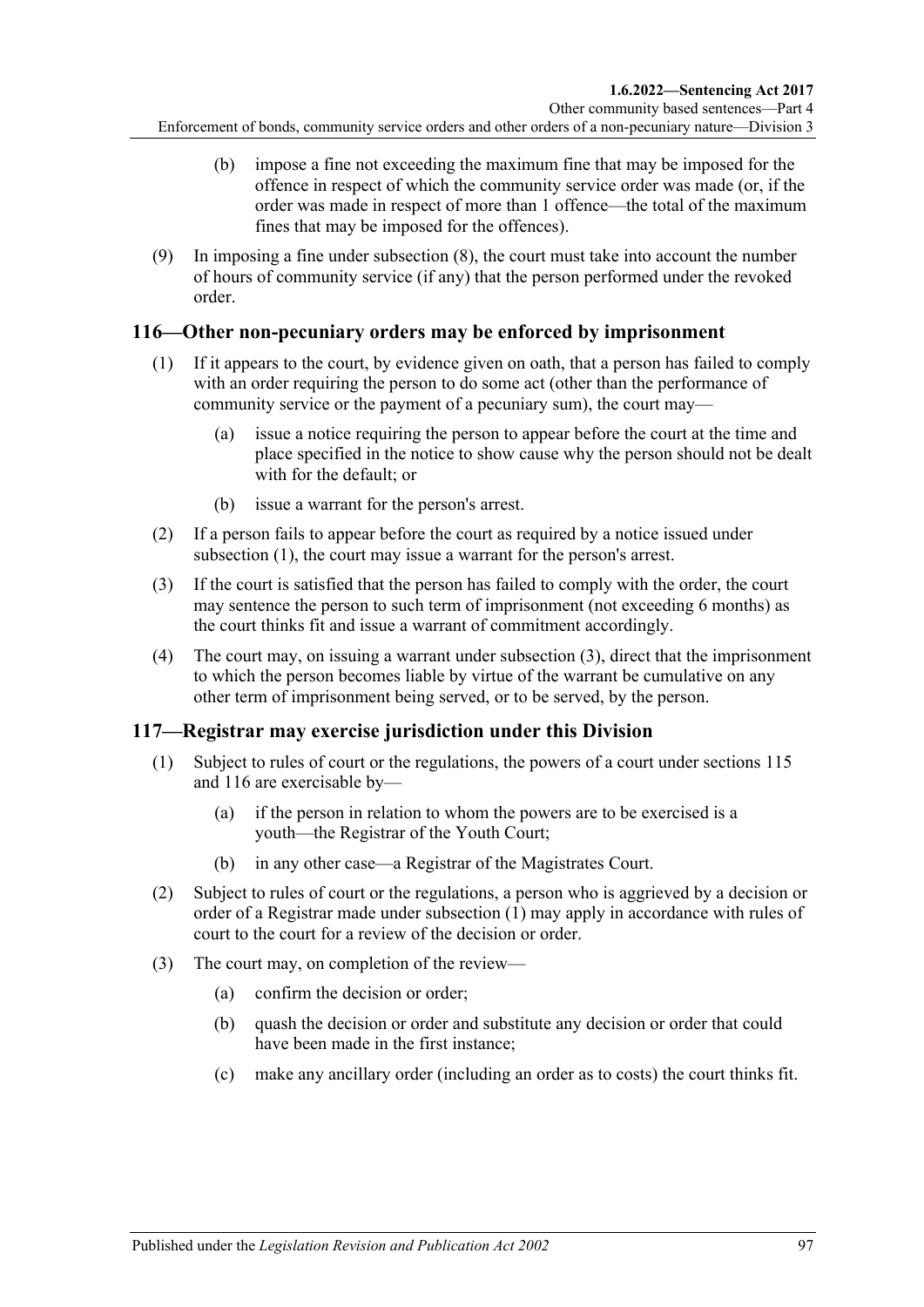#### **118—Detention in prison**

If the court issues an order for detention of a youth or sentences a youth to detention under this Division—

- (a) where the youth is already in custody in a prison, the youth will serve the detention in a prison; or
- (b) where the youth has previously served a sentence of imprisonment or detention in a prison, the court may direct that the youth serve the detention in a prison,

and the *[Correctional Services Act](http://www.legislation.sa.gov.au/index.aspx?action=legref&type=act&legtitle=Correctional%20Services%20Act%201982) 1982* applies to and in relation to a youth serving detention in a prison under this section.

# **Part 5—Financial penalties**

#### **119—Maximum fine if no other maximum provided**

If a fine is imposed in respect of an offence for which an Act or statutory instrument does not prescribe a fine, the fine may not exceed—

- (a) if the Supreme Court imposes the fine—\$75 000; and
- (b) if the District Court imposes the fine—\$35 000; and
- (c) if the Magistrates Court imposes the fine—\$10 000.

#### **120—Order for payment of pecuniary sum not to be made in certain circumstances**

- (1) The court must not make an order requiring a defendant to pay a pecuniary sum (other than a VIC levy) if the court is satisfied that the means of the defendant, so far as they are known to the court, are such that—
	- (a) the defendant would be unable to comply with the order; or
	- (b) compliance with the order would unduly prejudice the welfare of dependants of the defendant,

(and in such a case the court may, if it thinks fit, order the payment of a lesser amount).

- (2) Subject to [subsection](#page-97-0) (3), the court is not obliged to inform itself as to the defendant's means, but it should consider any evidence on the subject that the defendant or the prosecutor has placed before it.
- <span id="page-97-0"></span>(3) In considering whether the defendant would be able to comply with the order, the court should have regard to any information available to the court as to other pecuniary sums that have been paid, or are payable, by the defendant.

#### **121—Preference must be given to compensation for victims**

If a court considers—

- (a) that it is appropriate—
	- (i) to make an order for compensation (under this Act or any other Act); and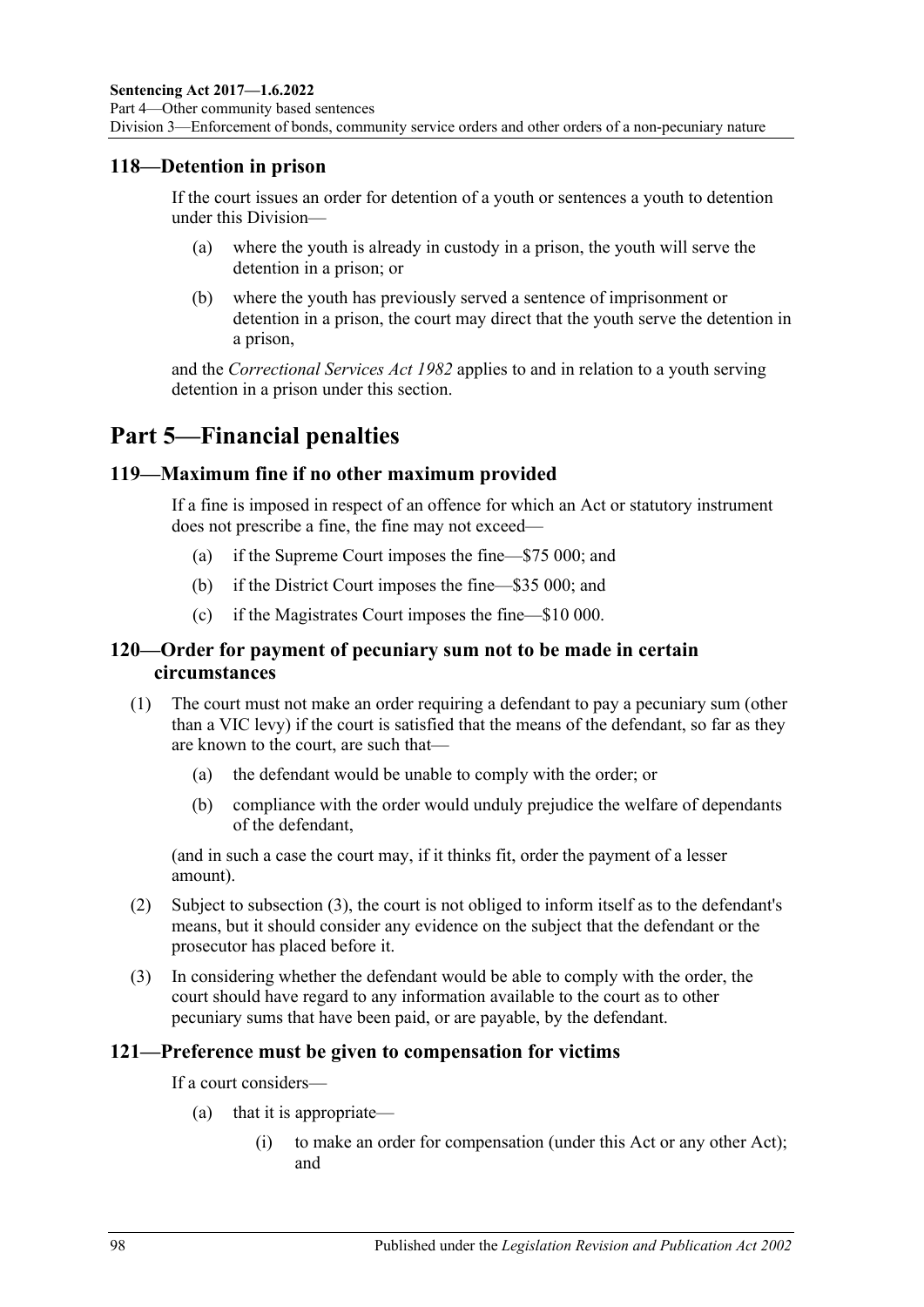- (ii) to impose a fine or make any other order for the payment of a pecuniary sum; but
- (b) that the defendant has insufficient means to pay both the compensation and the fine or other pecuniary sum,

the court must give preference to compensation.

#### <span id="page-98-0"></span>**122—Court not to fix time for payment of pecuniary sums**

- (1) If a court makes an order requiring a defendant to pay a pecuniary sum, the court is not empowered to make any order relating to the time or manner in which the sum is to be paid.
- (2) [Subsection](#page-98-0) (1) does not derogate from an order of a court or an officer of a court that was in force immediately before this section came into operation.

# **Part 6—Restitution and compensation**

## **Division 1—Restitution and compensation generally**

### <span id="page-98-2"></span><span id="page-98-1"></span>**123—Restitution of property**

- (1) If the offence of which the defendant has been found guilty, or any other offence that is to be taken into account by the court in determining sentence, involves the misappropriation of property, the court may order the defendant, or any other person in possession of the property, to restore the property to a person who appears to be entitled to possession of the property.
- (2) An order under [subsection](#page-98-1) (1) does not prejudice a person's title to the property.

#### **124—Compensation**

- (1) Subject to this section, a court may make an order requiring a defendant to pay compensation for injury, loss or damage resulting from the offence of which the defendant has been found guilty or for any offence taken into account by the court in determining sentence for that offence.
- (2) An order for compensation may be made under this section—
	- (a) either on application by the prosecutor or on the court's own initiative; and
	- (b) instead of, or in addition to, dealing with the defendant in any other way.
- $(3)$  If—
	- (a) a court finds a defendant guilty of an offence, or takes an offence into account in determining sentence; and
	- (b) the circumstances of the offence are such as to suggest that a right to compensation has arisen, or may have arisen, under this section,

the court must, if it does not make an order for compensation, give its reasons for not doing so.

(4) Compensation under this section will be of such amount as the court considers appropriate having regard to any evidence before the court and to any representations made by or on behalf of the prosecutor or the defendant.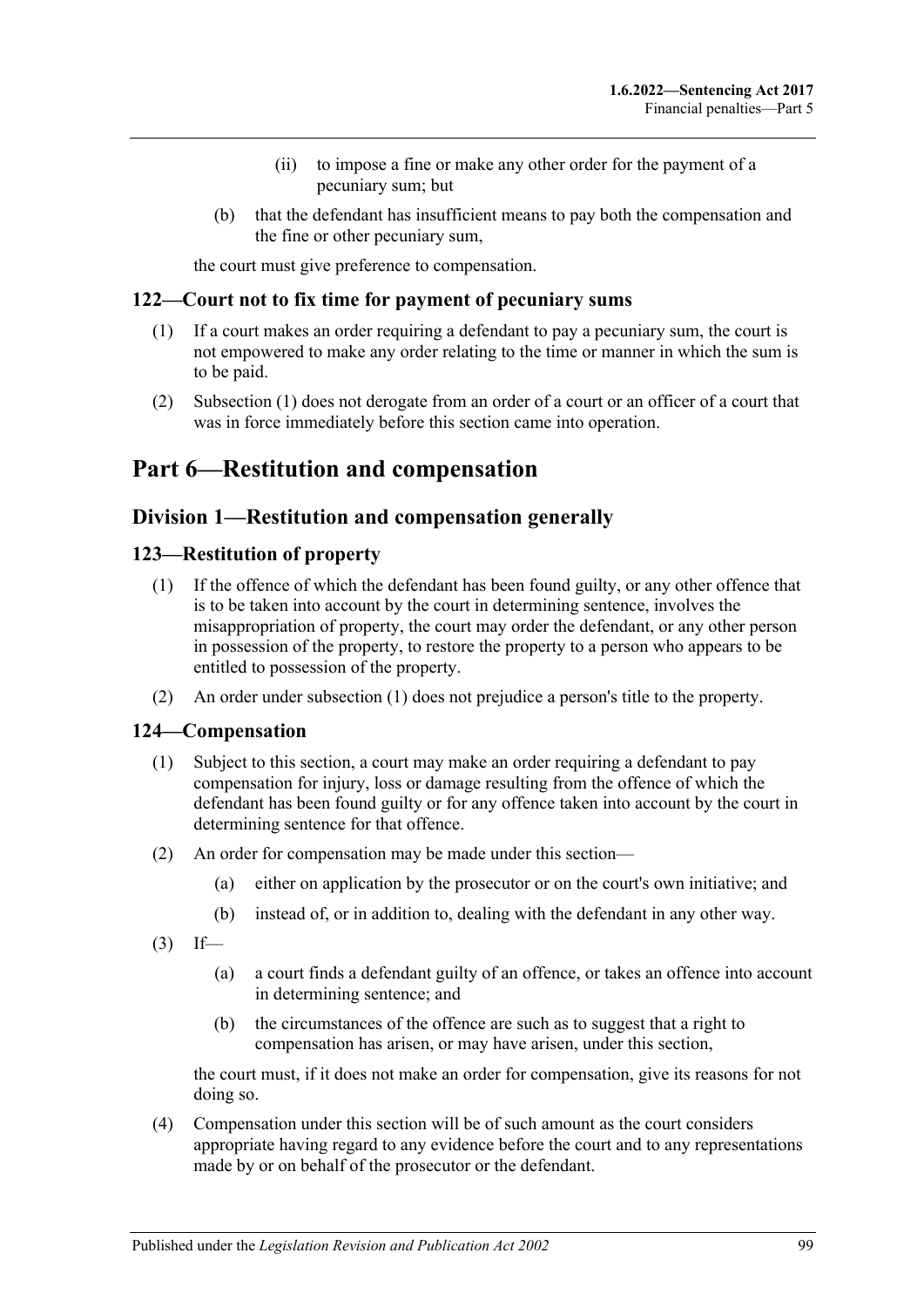- (5) If property of which a person was dispossessed as a result of the offence is recovered, any damage to the property while it was out of the person's possession is to be treated for the purposes of this section as having resulted from the offence.
- (6) The power of a court to award compensation under this section is subject to the following qualifications:
	- (a) no compensation may be awarded for injury, loss or damage caused by, or arising out of the use of, a motor vehicle except damage to property;
	- (b) no compensation may be awarded against an employer in favour of an employee or former employee if—
		- (i) the offence arises from breach of a statutory duty related to employment; and
		- (ii) the injury, loss or damage is compensable under the *[Return to Work](http://www.legislation.sa.gov.au/index.aspx?action=legref&type=act&legtitle=Return%20to%20Work%20Act%202014)  Act [2014](http://www.legislation.sa.gov.au/index.aspx?action=legref&type=act&legtitle=Return%20to%20Work%20Act%202014)*.
- (7) Compensation may be ordered under this section in relation to an offence despite the fact that compensation may be ordered under some other statutory provision that relates more specifically to the offence or proceedings in respect of the offence.
- (8) The amount paid to a person pursuant to an order under this section for compensation for injury, loss or damage must be taken into consideration by a court or any other body in awarding compensation for that injury, loss or damage under any other Act or law.

# **125—Certificate for victims of identity theft**

- (1) A court that finds a person guilty of an offence involving—
	- (a) the assumption of another person's identity; or
	- (b) the use of another person's personal identification information,

may, on application by a victim of the offence, issue a certificate under [subsection](#page-99-0) (2).

- <span id="page-99-0"></span>(2) The certificate is to give details of—
	- (a) the offence; and
	- (b) the name of the victim; and
	- (c) any other matters considered by the court to be relevant.
- (3) In this section—

*personal identification information* has the same meaning as in Part 5A of the *[Criminal Law Consolidation Act](http://www.legislation.sa.gov.au/index.aspx?action=legref&type=act&legtitle=Criminal%20Law%20Consolidation%20Act%201935) 1935*;

*victim* means a person whose identity has been assumed, or personal identification information has been used, without the person's consent, in connection with the commission of the offence.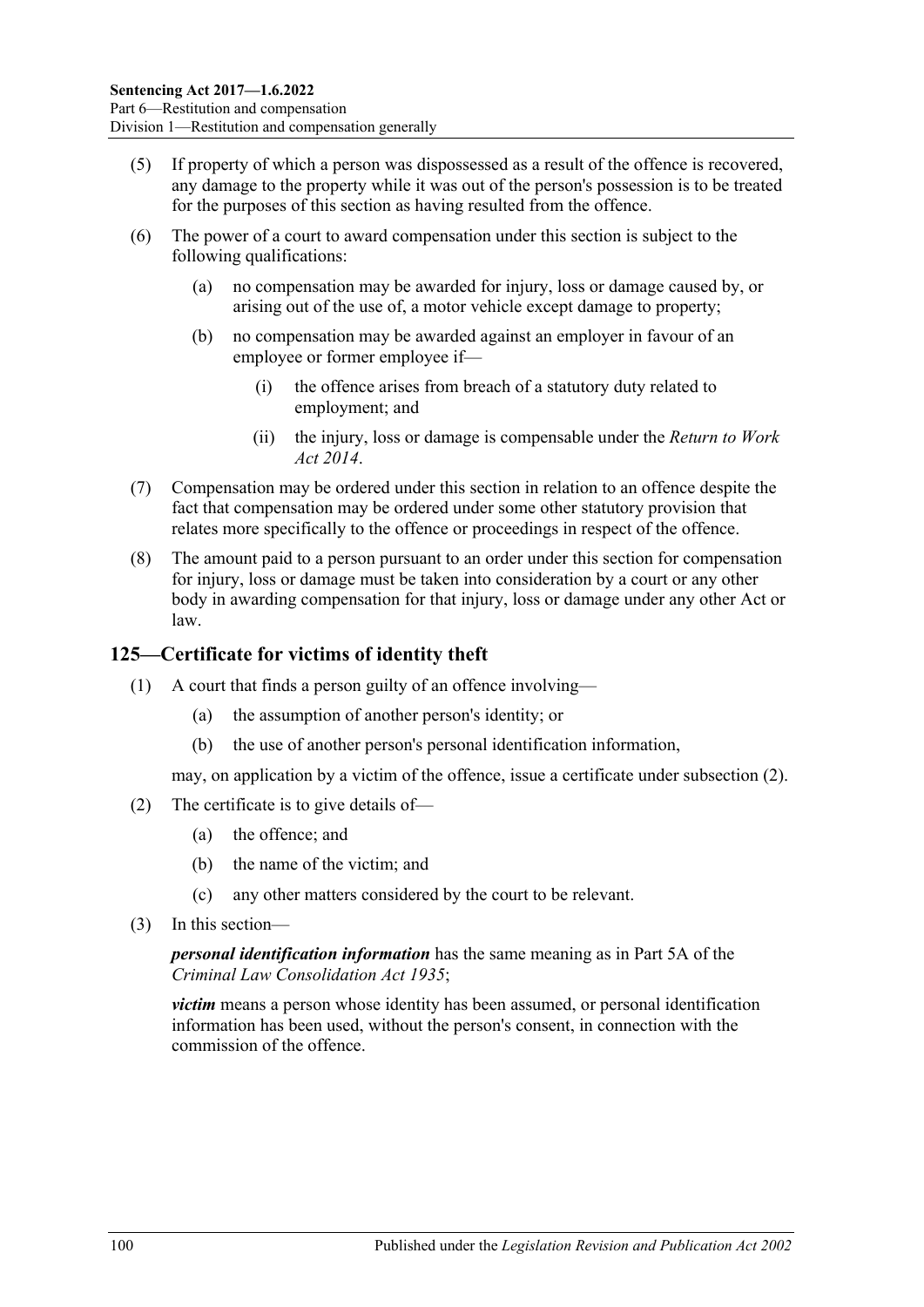# **Division 2—Enforcement of restitution orders**

# **126—Non-compliance with order for restitution of property**

- $(1)$  If—
	- (a) an order is made under [section](#page-98-2) 123 requiring property to be restored to a person; and
	- (b) the order is not complied with,

the person may request an authorised officer to take action under this section for enforcement of the order.

- <span id="page-100-0"></span>(2) On receiving a request under this section in relation to an order requiring the restitution of property, an authorised officer may—
	- (a) enter any land (using such force as may be necessary) on which the officer reasonably suspects the property is situated and seize and remove the property; or
	- (b) cause the property to be valued (in such manner as the officer thinks fit) and make an order requiring the defendant to pay to the person an amount equal to the value of the property.
- <span id="page-100-1"></span>(3) In exercising powers under [subsection](#page-100-0)  $(2)(a)$ , an authorised officer may be assisted by such other persons (including a member of the police force) as the officer considers necessary in the circumstances.
- (4) An authorised officer who makes an order under [subsection](#page-100-1)  $(2)(b)$  must cause a copy of the order to be served on the defendant personally or by post.
- (5) An order under [subsection](#page-100-1)  $(2)(b)$ 
	- (a) may be made in the absence of, and without prior notice to, the defendant; and
	- (b) may be varied or cancelled by an authorised officer in such circumstances as the officer considers just; and
	- (c) is enforceable as a pecuniary sum.
- (6) The prescribed fees for issuing, serving and executing an order under [subsection](#page-100-1) (2)(b) are payable in addition to the amount specified in the order as the value of the relevant property and form part of the amount payable under the order.
- (7) In this section—

*authorised officer* means the sheriff or a person authorised in writing by the sheriff for the purposes of this section;

*defendant*, in relation to property, means the defendant in the proceedings in which the order requiring restitution of the property was made.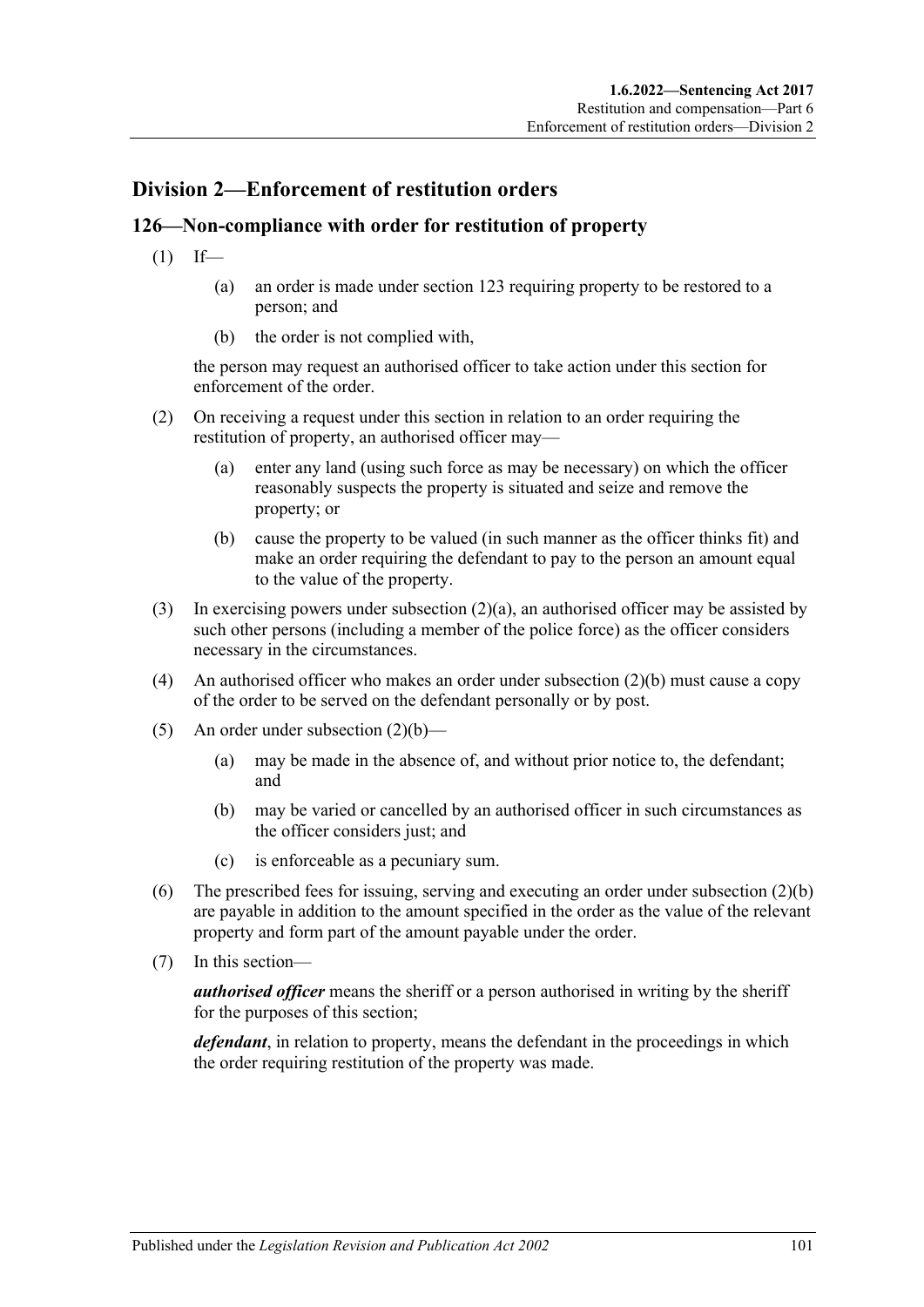# **Part 7—Miscellaneous**

#### **127—Power of delegation—intervention program manager**

- (1) An intervention program manager may, by instrument in writing, delegate a power or function under this Act—
	- (a) to a particular person; or
	- (b) to the person for the time being occupying a particular position.
- (2) A power or function so delegated under this section may, if the instrument of delegation so provides, be further delegated.
- (3) A delegation—
	- (a) may be absolute or conditional; and
	- (b) does not derogate from the power of the delegator to act in a matter; and
	- (c) is revocable at will.

#### <span id="page-101-0"></span>**128—Regulations**

- (1) The Governor may make such regulations as are contemplated by, or as are necessary or expedient for the purposes of, this Act.
- (2) Without limiting the generality of [subsection](#page-101-0) (1), the regulations may—
	- (a) prescribe forms for the purposes of this Act;
	- (b) prescribe, or provide for the calculation of, costs, fees or charges for the purposes of this Act;
	- (c) exempt any person or class of persons from the obligation to pay any costs, fees or charges so prescribed;
	- (d) prescribe penalties, not exceeding \$5 000, for breach of, or non-compliance with, a regulation.
- (3) The regulations may—
	- (a) be of general or limited application; and
	- (b) make different provision according to the persons, things or circumstances to which they are expressed to apply; and
	- (c) provide that a specified provision of this Act does not apply, or applies with prescribed variations, to any person, circumstance or situation (or person, circumstance or situation of a prescribed class) specified by the regulations, subject to any condition to which the regulations are expressed to be subject; and
	- (d) provide that any matter or thing is to be determined, dispensed with, regulated or prohibited according to the discretion of the Minister, an authorised officer or another prescribed person.
- (4) The regulations may make provisions of a savings or transitional nature consequent on the commencement of any provisions of this Act (including provisions of a transitional nature modifying any provisions of this Act).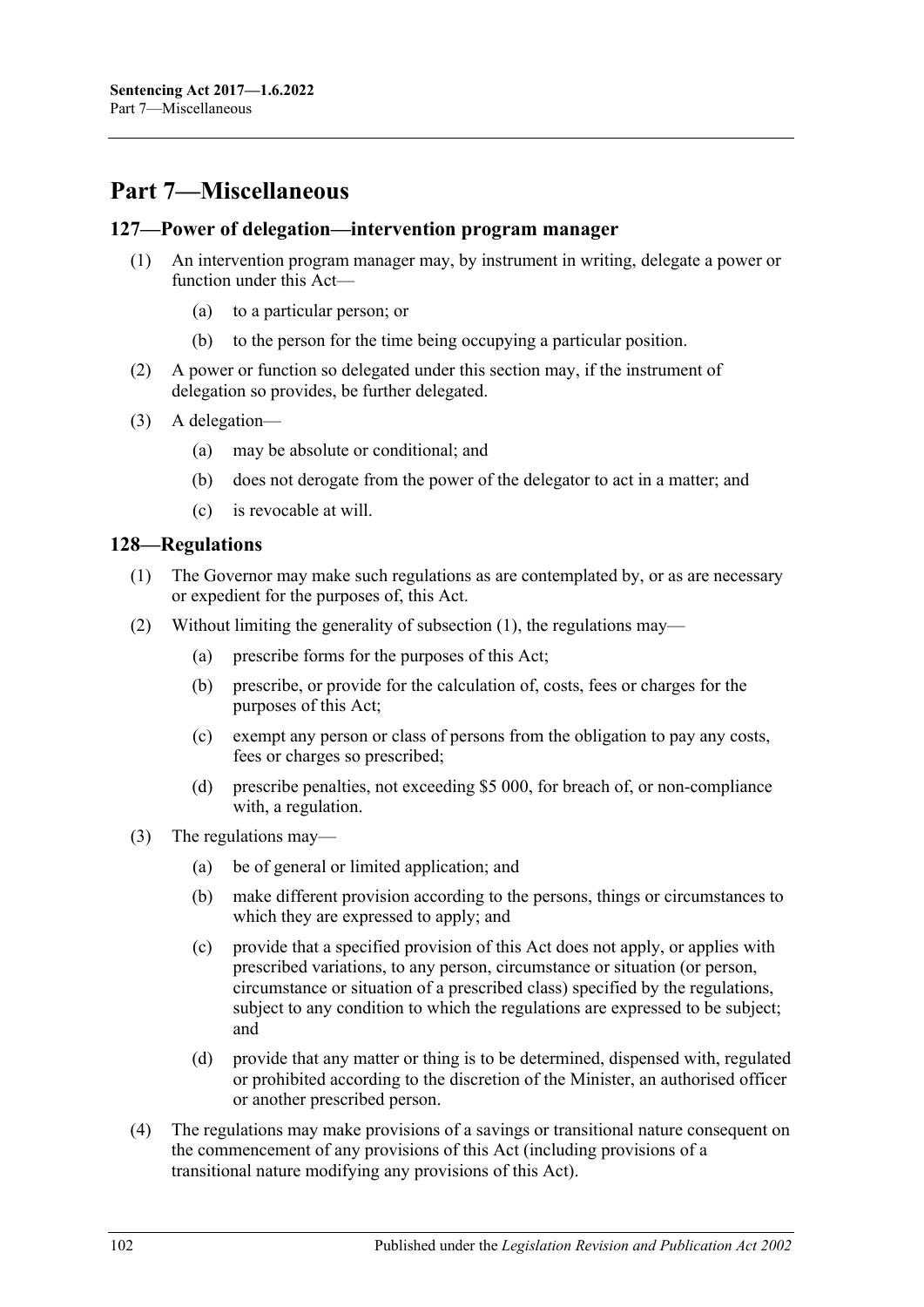# **Schedule 1—Repeal and transitional provisions Part 1—Repeal of** *Criminal Law (Sentencing) Act 1988*

# <span id="page-102-0"></span>**1—Repeal of Act**

The *[Criminal Law \(Sentencing\) Act](http://www.legislation.sa.gov.au/index.aspx?action=legref&type=act&legtitle=Criminal%20Law%20(Sentencing)%20Act%201988) 1988* is repealed.

# **Part 2—Transitional provisions**

# **2—Transitional provisions**

- (1) Subject to this clause, this Act applies to the sentencing of a defendant after the commencement of this Act, regardless of whether the offence for which the defendant is being sentenced was committed before or after that commencement.
- (2) However—
	- (a) the old sentence reduction provisions of the repealed Act will continue to apply in relation to the sentencing of a defendant for an offence where the proceedings for that offence are commenced before the commencement of the amendments to the repealed Act to be effected by the *[Summary Procedure](http://www.legislation.sa.gov.au/index.aspx?action=legref&type=act&legtitle=Summary%20Procedure%20(Indictable%20Offences)%20Amendment%20Act%202017)  [\(Indictable Offences\) Amendment Act](http://www.legislation.sa.gov.au/index.aspx?action=legref&type=act&legtitle=Summary%20Procedure%20(Indictable%20Offences)%20Amendment%20Act%202017) 2017*; while
	- (b) the new sentence reduction provisions of this Act will apply in relation to the sentencing of a defendant for an offence where the proceedings for that offence are commenced after the commencement of the amendments to the repealed Act to be effected by the *[Summary Procedure \(Indictable Offences\)](http://www.legislation.sa.gov.au/index.aspx?action=legref&type=act&legtitle=Summary%20Procedure%20(Indictable%20Offences)%20Amendment%20Act%202017)  [Amendment Act](http://www.legislation.sa.gov.au/index.aspx?action=legref&type=act&legtitle=Summary%20Procedure%20(Indictable%20Offences)%20Amendment%20Act%202017) 2017*, regardless of when the offence was committed
- (3) In this clause—

*new sentence reduction provisions* means Part 2 Division [2 Subdivision](#page-25-0) 4 of this Act;

*old sentence reduction provisions* means sections 10A, 10B and 10C and Part 2 Division 6 of the repealed Act;

*repealed Act* means the *[Criminal Law \(Sentencing\) Act](http://www.legislation.sa.gov.au/index.aspx?action=legref&type=act&legtitle=Criminal%20Law%20(Sentencing)%20Act%201988) 1988* repealed by [clause](#page-102-0) 1.

# **Part 3—Transitional provisions relating to** *Sentencing (Release on Licence) Amendment Act 2018*

# **3—Transitional provisions**

- (1) [Section 58](#page-49-0) of this Act as in force immediately after the commencement of Part 2 of the *[Sentencing \(Release on Licence\) Amendment Act](http://www.legislation.sa.gov.au/index.aspx?action=legref&type=act&legtitle=Sentencing%20(Release%20on%20Licence)%20Amendment%20Act%202018) 2018* applies to the following applications:
	- (a) an application under that section for the discharge of an order for detention (whether the order for detention was made under [section](#page-46-0) 57 of this Act or section 23 of the repealed Act) where the application is made after that commencement;
	- (b) an application under that section for the discharge of an order for detention (whether the order for detention was made under [section](#page-46-0) 57 of this Act or section 23 of the repealed Act) where the application was made but not finalised before that commencement;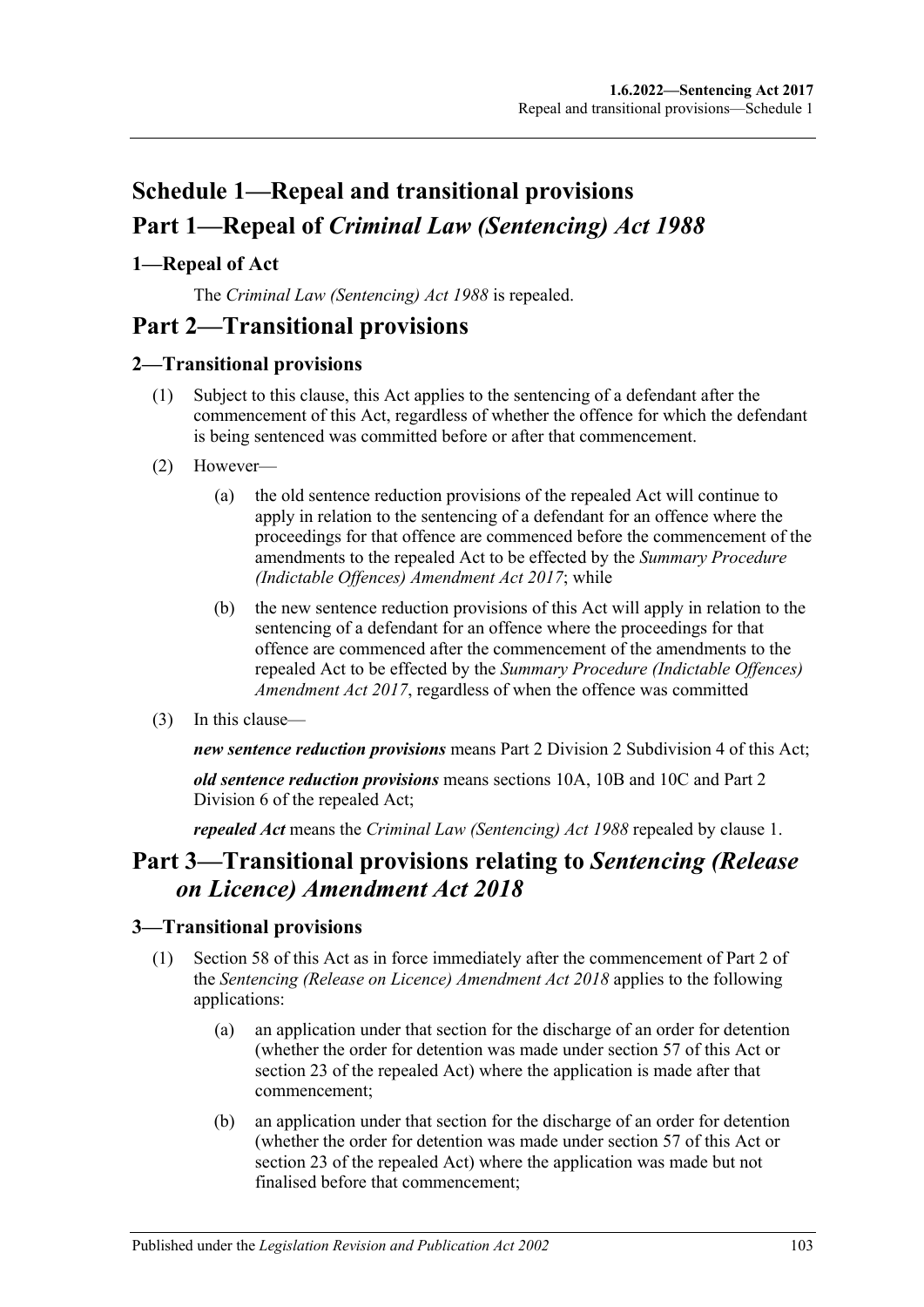- (c) an application under section 23A of the repealed Act for the discharge of an order for detention under section 23 of the repealed Act where the application was made but not finalised before that commencement.
- (2) [Section 59](#page-50-0) of this Act as in force immediately after the commencement of Part 2 of the *[Sentencing \(Release on Licence\) Amendment Act](http://www.legislation.sa.gov.au/index.aspx?action=legref&type=act&legtitle=Sentencing%20(Release%20on%20Licence)%20Amendment%20Act%202018) 2018* applies to the following applications:
	- (a) an application under that section for the release on licence from an order for detention (whether the order for detention was made under [section](#page-46-0) 57 of this Act or section 23 of the repealed Act) where the application is made after that commencement;
	- (b) an application under that section for the release on licence from an order for detention (whether the order for detention was made under [section](#page-46-0) 57 of this Act or section 23 of the repealed Act) where the application was made but not finalised before that commencement;
	- (c) an application under section 24 of the repealed Act for the release on licence from an order for detention under section 23 of the repealed Act where the application was made but not finalised before that commencement.
- (3) In this clause—

*repealed Act* means the *[Criminal Law \(Sentencing\) Act](http://www.legislation.sa.gov.au/index.aspx?action=legref&type=act&legtitle=Criminal%20Law%20(Sentencing)%20Act%201988) 1988*.

# **Schedule 2—Re-consideration of authorisations to release on licence under section 24 of repealed Act or [section](#page-50-0) 59 of this Act**

## **1—Re-consideration of authorisations to release on licence under section 24 of repealed Act or [section](#page-50-0) 59 of this Act**

- (1) This clause applies to a person subject to an order for detention under section 23 of the repealed Act or [section](#page-46-0) 57 of this Act who, before the commencement of this clause, has been authorised by the Supreme Court under section 24 of the repealed Act or [section](#page-50-0) 59 of this Act (as the case may be) to be released on licence.
- (2) After the commencement of this clause, the Supreme Court may, on application by the DPP—
	- (a) cancel the release on licence of a person to whom this clause applies; or
	- (b) confirm the release on licence of a person to whom this clause applies.
- <span id="page-103-0"></span>(3) For the purposes of proceedings under this clause, the DPP may apply to a magistrate for a warrant for the apprehension and detention of the person pending determination of the proceedings.
- (4) A magistrate must, on application under [subclause](#page-103-0) (3), issue a warrant for the apprehension and detention of a person unless it is apparent, on the face of the application, that no reasonable grounds exist for the issue of the warrant.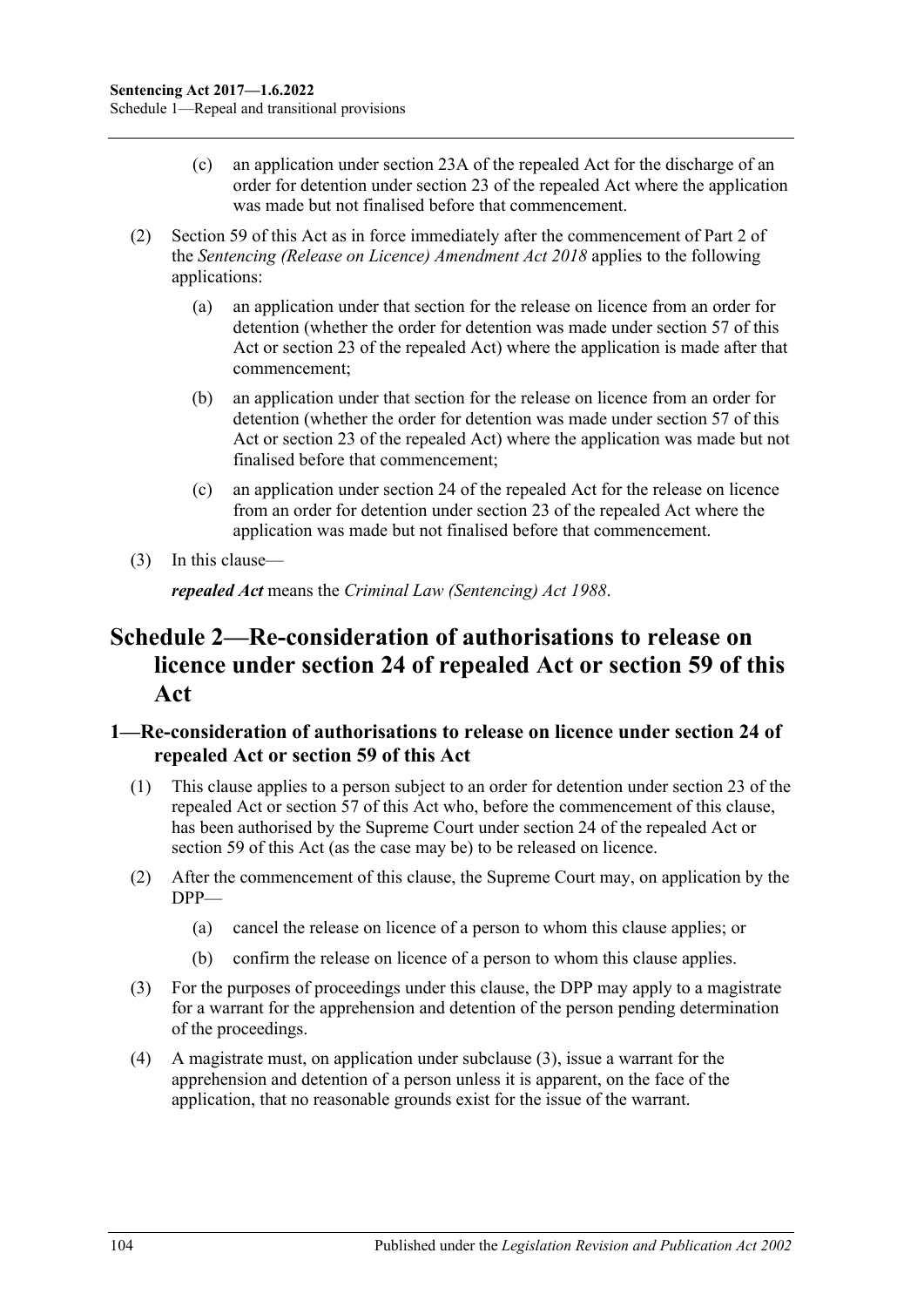Re-consideration of authorisations to release on licence under section 24 of repealed Act or section 59 of this Act—Schedule 2

- (5) The release on licence of a person to whom this clause applies must not be confirmed unless the person satisfies the Supreme Court that—
	- (a) the person is both capable of controlling and willing to control the person's sexual instincts; or
	- (b) the person no longer presents an appreciable risk to the safety of the community (whether as individuals or in general) due to the person's advanced age or permanent infirmity.
- <span id="page-104-0"></span>(6) The Supreme Court must, before determining an application under this clause, direct that at least 2 legally qualified medical practitioners (to be nominated by a prescribed authority for the purpose) inquire into the mental condition of the person and report to the Court on whether the person is incapable of controlling, or unwilling to control, the person's sexual instincts.
- (7) The paramount consideration of the Supreme Court when determining an application under this clause must be to protect the safety of the community (whether as individuals or in general).
- <span id="page-104-1"></span>(8) The Supreme Court must also take the following matters into consideration when determining an application under this clause:
	- (a) the reports of the medical practitioners (as directed and nominated under [subclause](#page-104-0) (6)) provided to the Court;
	- (b) any relevant evidence or representations that the person may desire to put to the Court;
	- (c) a report provided to the Court by the appropriate board in accordance with the direction of the Court for the purposes of assisting the Court to determine the application, including—
		- (i) any opinion of the appropriate board on the effect that the release on licence of the person has had, or would have, on the safety of the community; and
		- $(ii)$
- (A) if the person has been released on licence—a report as to the current circumstances of the person; or
- (B) if the person has not yet been released on licence—a report as to the probable circumstances of the person if the person is so released; and
- (iii) the recommendation of the appropriate board about whether the person is suitable for release on licence;
- (d) evidence tendered to the Court of the estimated costs directly related to the release of the person on licence;
- (e) any other report required by the Court under [section](#page-53-0) 61 of this Act;
- (f) any other matter that the Court thinks relevant.
- (9) The Supreme Court, when determining an application under this clause, must not have regard to the length of time that the person has spent in custody or may spend in custody if the person's release on licence is cancelled or not confirmed.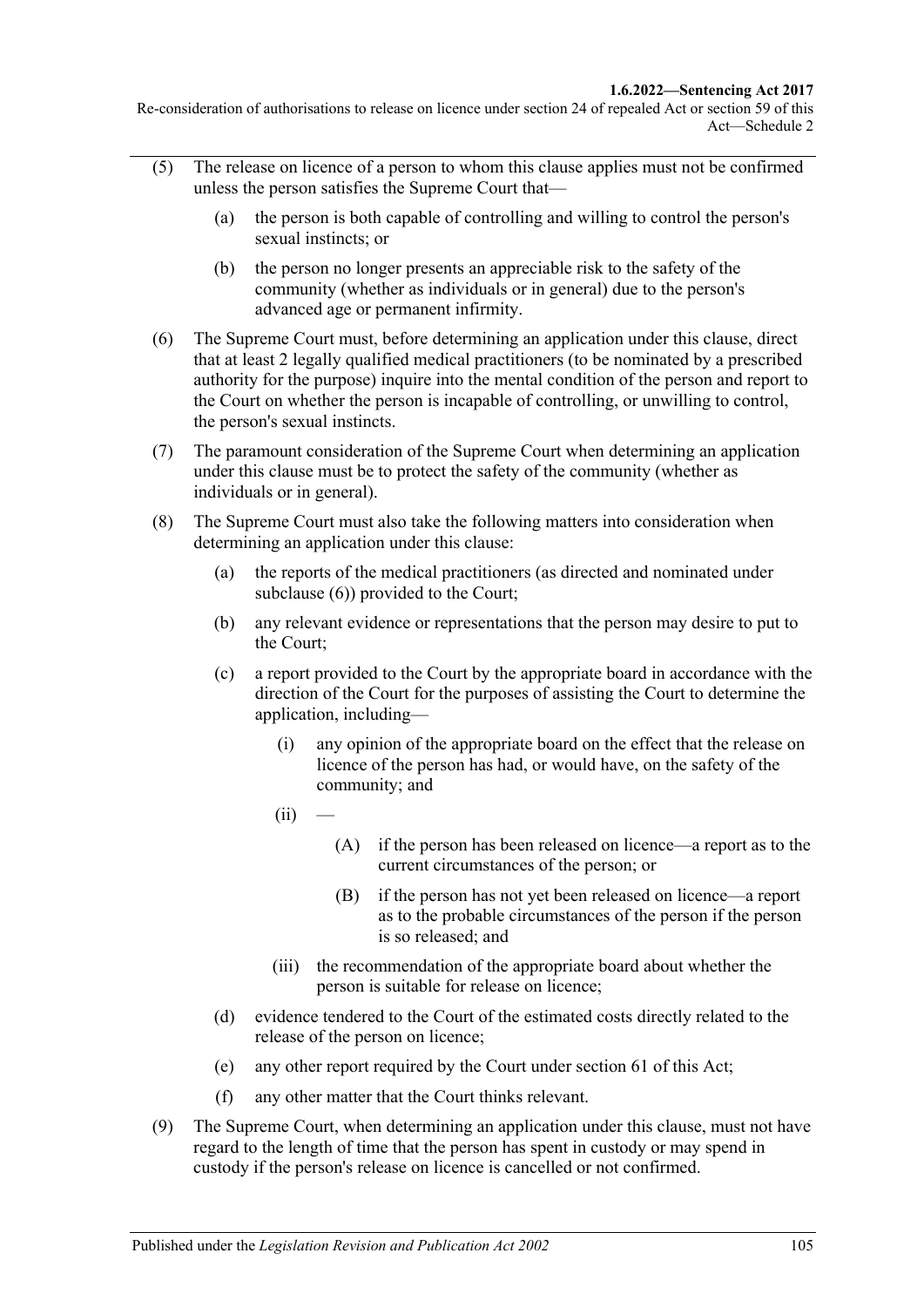#### **Sentencing Act 2017—1.6.2022**

Schedule 2—Re-consideration of authorisations to release on licence under section 24 of repealed Act or section 59 of this Act

- (10) A copy of any report provided to the Supreme Court under [subclause](#page-104-1) (8) must be given to each party to the proceedings or to counsel for those parties.
- (11) For the purposes of this clause—

*appropriate board*, in relation to proceedings under this clause, means—

- (a) if the person the subject of the proceedings is being detained in a training centre, or has been released on licence from a training centre—the Training Centre Review Board;
- (b) in any other case—the Parole Board;

*repealed Act* means the *[Criminal Law \(Sentencing\) Act](http://www.legislation.sa.gov.au/index.aspx?action=legref&type=act&legtitle=Criminal%20Law%20(Sentencing)%20Act%201988) 1988*.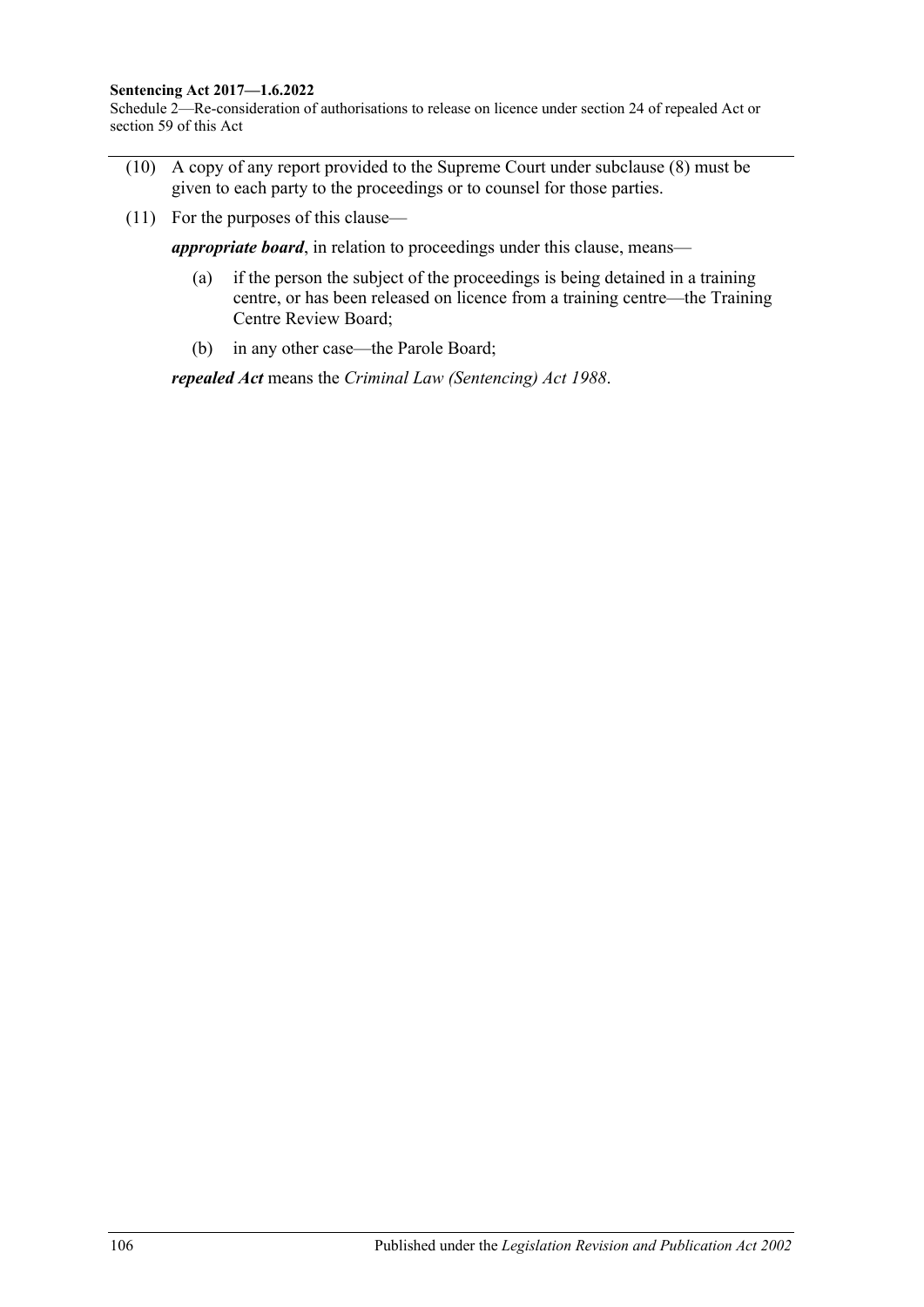# **Legislative history**

# **Notes**

- Please note—References in the legislation to other legislation or instruments or to titles of bodies or offices are not automatically updated as part of the program for the revision and publication of legislation and therefore may be obsolete.
- Earlier versions of this Act (historical versions) are listed at the end of the legislative history.
- For further information relating to the Act and subordinate legislation made under the Act see the Index of South Australian Statutes or www.legislation.sa.gov.au.

# **Principal Act and amendments**

New entries appear in bold.

| Year | No.            | Title                                                                                          | Assent     | Commencement                                                                          |
|------|----------------|------------------------------------------------------------------------------------------------|------------|---------------------------------------------------------------------------------------|
| 2017 | 26             | Sentencing Act 2017                                                                            | 18.7.2017  | 30.4.2018 (Gazette 6.2.2018 p610)                                                     |
| 2017 | 67             | <b>Statutes Amendment (Youths</b><br>Sentenced as Adults) Act 2017                             | 12.12.2017 | Pt 4 (s 6) & Sch 1 (cl 1) -30.4.2018<br>immediately after s 6 of $26/2017$ : s $2(2)$ |
| 2018 | $\overline{2}$ | Sentencing (Release on Licence)<br>Amendment Act 2018                                          | 25.6.2018  | 25.6.2018                                                                             |
| 2018 | 32             | Statutes Amendment (Drug Offences)<br>Act 2018                                                 | 22.11.2018 | Pt 3 (ss 26 & 27)-1.4.2019 (Gazette<br>7.2.2019 p415                                  |
| 2018 | 36             | Sentencing (Miscellaneous)<br>Amendment Act 2018                                               | 6.12.2018  | 28.2.2019 (Gazette 28.2.2019 p703)                                                    |
| 2019 | 11             | Sentencing (Suspended and<br>Community Based Custodial<br>Sentences) Amendment Act 2019        | 23.5.2019  | Pt 2 (ss 4 to 17) & Sch 1<br>(cl 3)-23.5.2019 (Gazette 23.5.2019<br>p1351             |
| 2019 | 17             | Criminal Law Consolidation<br>(Assaults on Prescribed Emergency<br>Workers) Amendment Act 2019 | 1.8.2019   | Sch 1 (cll 2 & 3)-3.10.2019 (Gazette<br>3.10.2019 p3398)                              |
| 2019 | 21             | <b>Statutes Amendment</b><br>(Attorney-General's Portfolio)<br>(No 2) Act 2019                 | 19.9.2019  | Pt 11 (s 18)-19.9.2019: s 2(1)                                                        |
| 2019 | 45             | Supreme Court (Court of Appeal)<br>Amendment Act 2019                                          | 19.12.2019 | Sch 1 (cl 78)-1.1.2021 (Gazette<br>10.12.2020 p5638)                                  |
| 2020 | 33             | <b>Sentencing (Serious Repeat</b><br>Offenders) Amendment Act 2020                             | 1.10.2020  | 14.11.2020 (Gazette 12.11.2020 p5040)                                                 |
| 2020 | 35             | <b>Statutes Amendment (Sentencing)</b><br>Act 2020                                             | 22.10.2020 | Pt 3 (ss 7 to 10)-2.11.2020 (Gazette<br>29.10.2020 p4927)                             |
| 2020 | 43             | Statutes Amendment (Abolition of<br>Defence of Provocation and Related<br>Matters) Act 2020    | 10.12.2020 | Pt 5 (s 12) & Sch 1 (cl 3) -29.3.2021<br>(Gazette 27.1.2021 p163)                     |
| 2021 | 37             | <b>Statutes Amendment (Intervention</b><br>Orders and Penalties) Act 2021                      | 30.9.2021  | Pt 3 (s 5)-4.4.2022 (Gazette 27.1.2022<br>p115)                                       |
| 2021 | 46             | Sentencing (Hate Crimes)<br>Amendment Act 2021                                                 | 25.11.2021 | 25.11.2021                                                                            |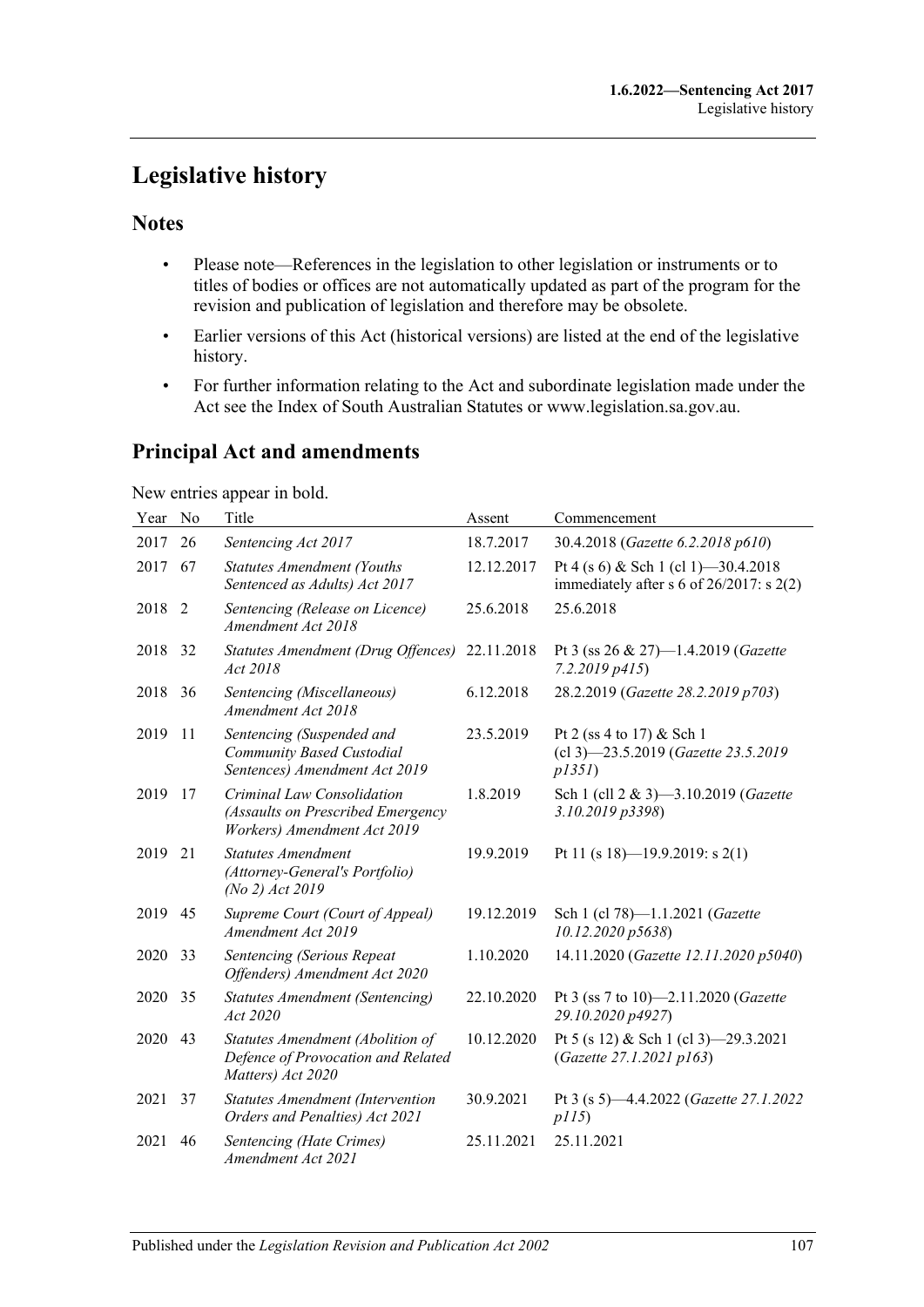| 2021 57         | Statutes Amendment (Child Sexual 9.12.2021 |                | Pt 5 (ss 19 to 21)—1.6.2022 ( <i>Gazette</i> |
|-----------------|--------------------------------------------|----------------|----------------------------------------------|
| Abuse) Act 2021 |                                            | 17.2.2022 p490 |                                              |

# **Provisions amended**

New entries appear in bold.

| Provision                       | How varied                                                     | Commencement |  |  |  |
|---------------------------------|----------------------------------------------------------------|--------------|--|--|--|
| Pt1                             |                                                                |              |  |  |  |
| s <sub>2</sub>                  | omitted under Legislation Revision and<br>Publication Act 2002 | 25.6.2018    |  |  |  |
| s <sub>4</sub>                  |                                                                |              |  |  |  |
| s(4(1))                         | amended by 17/2019 Sch 1 cl 2                                  | 3.10.2019    |  |  |  |
| s <sub>5</sub>                  |                                                                |              |  |  |  |
| $s \, 5(1)$                     |                                                                |              |  |  |  |
| intervention<br>program manager | substituted by 36/2018 s 4                                     | 28.2.2019    |  |  |  |
| Pt 2                            |                                                                |              |  |  |  |
| Pt 2 Div 1                      |                                                                |              |  |  |  |
| s 11                            |                                                                |              |  |  |  |
| s 11(1)                         | amended by 46/2021 s 3                                         | 25.11.2021   |  |  |  |
| Pt 2 Div 2                      |                                                                |              |  |  |  |
| Pt 2 Div 2 Subdiv 2             |                                                                |              |  |  |  |
| s 26                            |                                                                |              |  |  |  |
| $s \; 26(2a)$                   | inserted by 57/2021 s 19                                       | 1.6.2022     |  |  |  |
| Pt 2 Div 2 Subdiv 3             | deleted by $11/2019$ s 4                                       | 23.5.2019    |  |  |  |
| Pt 2 Div 2 Subdiv 4             |                                                                |              |  |  |  |
| s38                             | deleted by $35/2020 s$ 7                                       | 2.11.2020    |  |  |  |
| s 39                            |                                                                |              |  |  |  |
| $s \frac{39(3a)}{2}$            | inserted by $35/2020$ s $8(1)$                                 | 2.11.2020    |  |  |  |
| $s \frac{39(4)}{2}$             | amended by 35/2020 s 8(2)                                      | 2.11.2020    |  |  |  |
| s <sub>40</sub>                 |                                                                |              |  |  |  |
| $s\ 40(3)$                      | amended by $36/2018$ s $5(1)$ , (2)                            | 28.2.2019    |  |  |  |
|                                 | substituted by $35/2020$ s $9(1)$                              | 2.11.2020    |  |  |  |
| $s\ 40(4a)$                     | inserted by 35/2020 s 9(2)                                     | 2.11.2020    |  |  |  |
| $s\ 40(5)$                      | amended by 35/2020 s 9(3)                                      | 2.11.2020    |  |  |  |
| $s\,40(8)$                      |                                                                |              |  |  |  |
| serious harm                    | inserted by $35/2020$ s $9(4)$                                 | 2.11.2020    |  |  |  |
| serious indictable<br>offence   | inserted by $35/2020$ s $9(4)$                                 | 2.11.2020    |  |  |  |
| serious offence of<br>violence  | inserted by $35/2020$ s $9(4)$                                 | 2.11.2020    |  |  |  |
| serious sexual<br>offence       | inserted by $35/2020$ s $9(4)$                                 | 2.11.2020    |  |  |  |

Pt 3

Pt 3 Div 2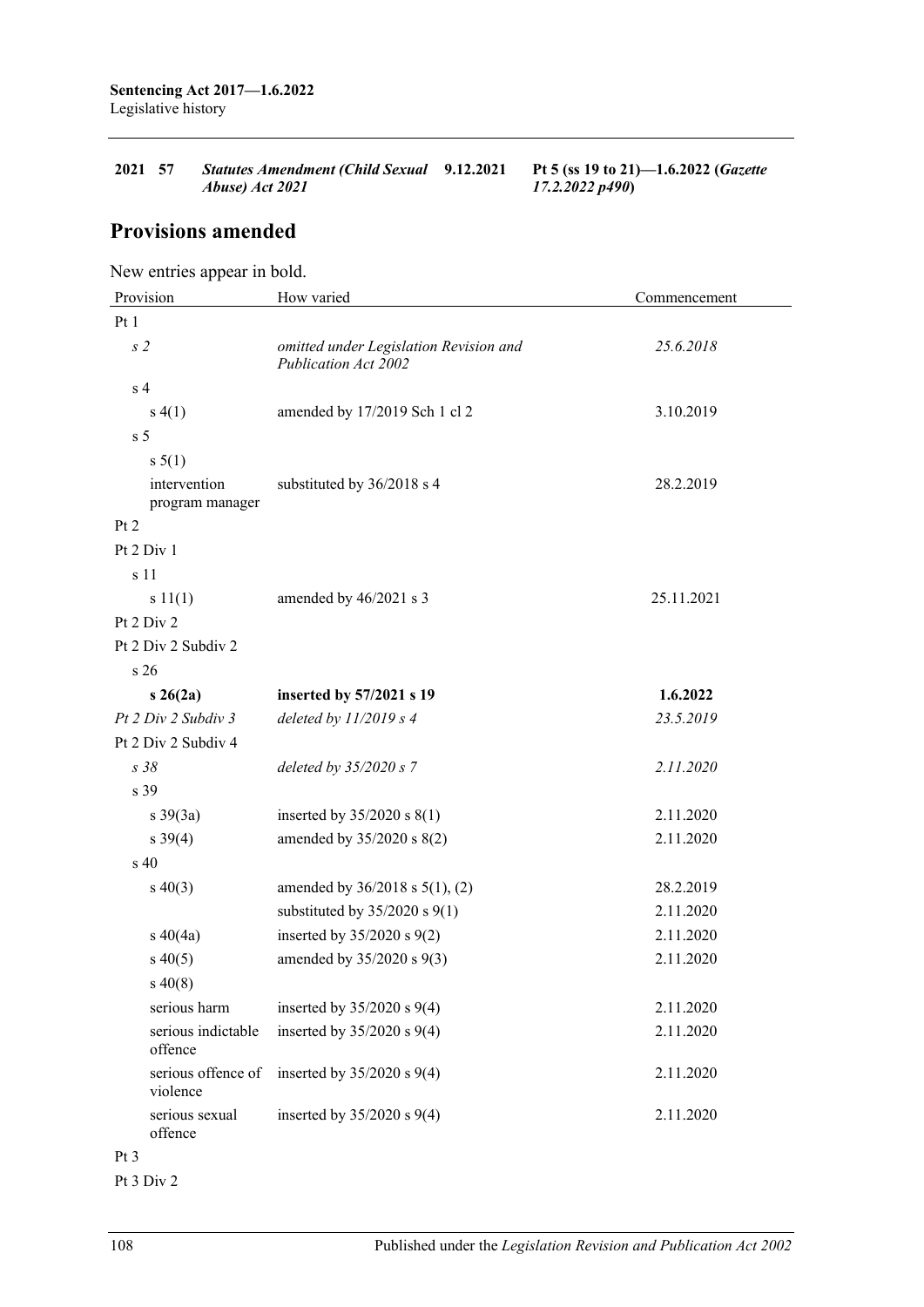| s 46                                      |                                       |            |
|-------------------------------------------|---------------------------------------|------------|
| $s\,46(1)$                                | amended by $67/2017$ s 6              | 30.4.2018  |
| s 48                                      |                                       |            |
| $s \, 48(1)$                              | deleted by $43/2020 s 12(1)$          | 29.3.2021  |
| $s\,48(2)$                                | amended by 43/2020 s 12(2)            | 29.3.2021  |
| $s\,48(3)$                                | amended by 43/2020 s 12(3), (4)       | 29.3.2021  |
| $s\ 48(3a)$                               | inserted by $43/2020$ s $12(5)$       | 29.3.2021  |
| $s\,48(5)$                                | inserted by 43/2020 s 12(6)           | 29.3.2021  |
| Pt 3 Div 4                                |                                       |            |
| s 52 before<br>substitution by<br>33/2020 |                                       |            |
| s 52(1)                                   |                                       |            |
| serious offence                           | amended by $11/2019 s 5$              | 23.5.2019  |
| s <sub>52</sub>                           | substituted by 33/2020 s 4            | 14.11.2020 |
| serious offence                           | amended by 37/2021 s 5                | 4.4.2022   |
| s 53                                      | substituted by 33/2020 s 4            | 14.11.2020 |
| s <sub>55</sub>                           |                                       |            |
| s 55(1)                                   | substituted by 33/2020 s 5            | 14.11.2020 |
| Pt 3 Div 5                                |                                       |            |
| s 58                                      |                                       |            |
| s 58(1a)                                  | inserted by $2/2018$ s $3(1)$         | 25.6.2018  |
| s 58(4a)                                  | inserted by $2/2018$ s $3(2)$         | 25.6.2018  |
| s 58(6)                                   | inserted by $2/2018$ s $3(3)$         | 25.6.2018  |
| s <sub>59</sub>                           |                                       |            |
| s 59(1a)                                  | inserted by $2/2018$ s $4(1)$         | 25.6.2018  |
| s 59(4a)                                  | inserted by $2/2018$ s $4(2)$         | 25.6.2018  |
| s 59(10)                                  | amended by $2/2018$ s $4(3)$          | 25.6.2018  |
| s 59(19)                                  | deleted by $2/2018 s 4(4)$            | 25.6.2018  |
| s 61                                      |                                       |            |
| s 61(1)                                   | amended by 2/2018 s 5                 | 25.6.2018  |
| s 62                                      | amended by 2/2018 s 6                 | 25.6.2018  |
| s 63                                      | amended by 2/2018 s 7                 | 25.6.2018  |
| s 64                                      | amended by 2/2018 s 8                 | 25.6.2018  |
| s 65                                      |                                       |            |
| s 65(1)                                   | (c) deleted by $2/2018$ s $9(1)$      | 25.6.2018  |
|                                           | amended by 45/2019 Sch 1 cl 78        | 1.1.2021   |
| $s\,65(3)$                                | amended by 45/2019 Sch 1 cl 78        | 1.1.2021   |
| s 65(4)                                   | amended by 45/2019 Sch 1 cl 78        | 1.1.2021   |
| s 65(5)                                   | (a)(iii) deleted by $2/2018$ s $9(2)$ | 25.6.2018  |
| Pt 3 Div 6                                |                                       |            |
| heading                                   | amended by 57/2021 s 20               | 1.6.2022   |
| s 68                                      | substituted by 57/2021 s 21           | 1.6.2022   |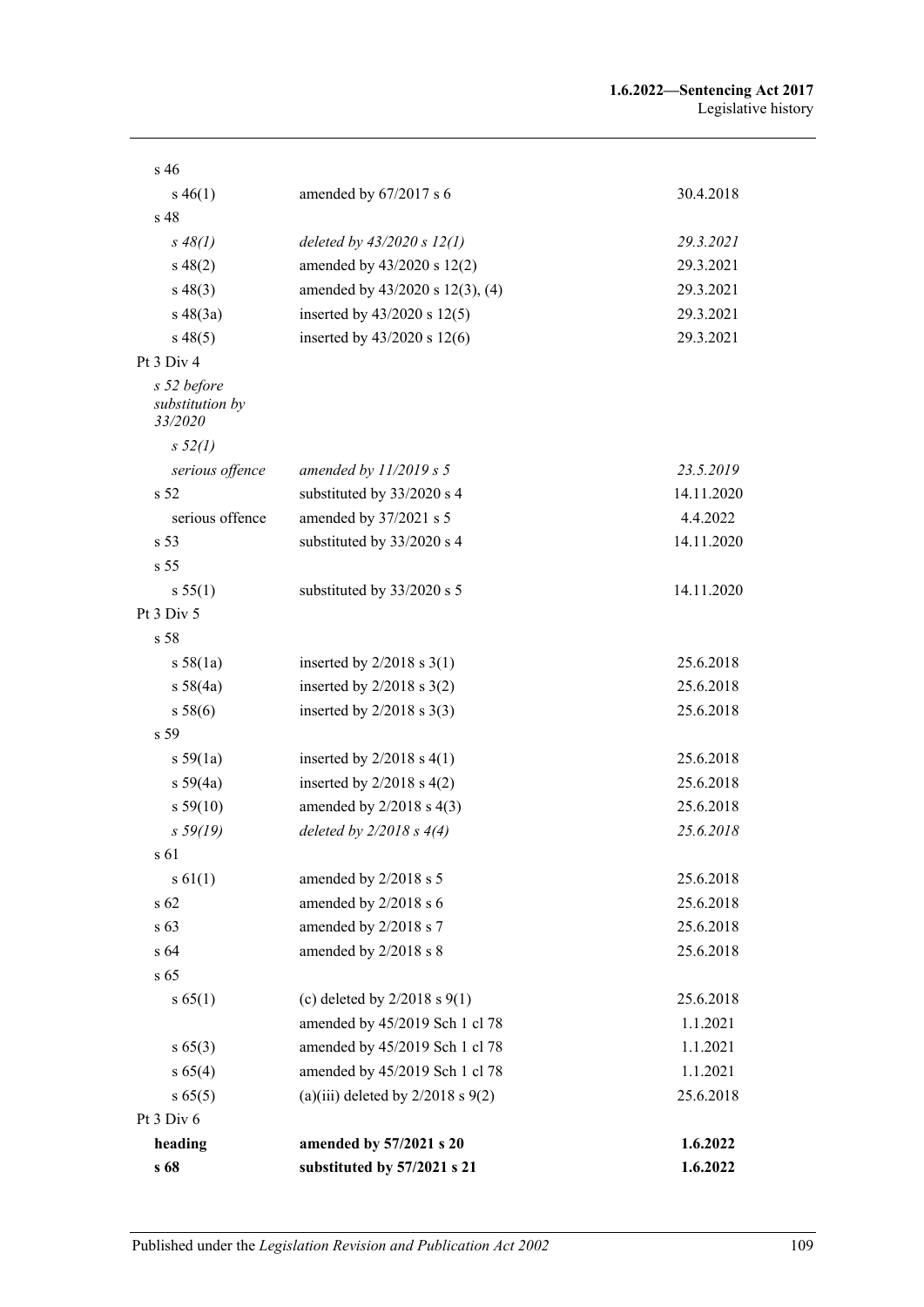### Pt 3 Div 7 Pt 3 Div 7 Subdiv 1 s 70

| 570(2)                                    |                                                  |           |
|-------------------------------------------|--------------------------------------------------|-----------|
| terrorist act                             | amended by 11/2019 s 6                           | 23.5.2019 |
| s 71                                      |                                                  |           |
| $s \, 71(2)$                              | amended by 11/2019 s $7(1)$ —(3)                 | 23.5.2019 |
| $s \ 71(4)$                               | substituted by $11/2019$ s 7(4)                  | 23.5.2019 |
| $s \, 71(5)$                              |                                                  |           |
|                                           | designated offence amended by $11/2019$ s $7(5)$ | 23.5.2019 |
| foster parent                             | inserted by $11/2019$ s 7(6)                     | 23.5.2019 |
| prescribed serious<br>sexual offence      | inserted by $11/2019$ s $7(7)$                   | 23.5.2019 |
| serious and<br>organised crime<br>offence | amended by $36/2018$ s $6(1)$ , (2)              | 28.2.2019 |
|                                           | amended by 32/2018 s 26                          | 1.4.2019  |
| s 71(6)–(8)                               | inserted by $11/2019$ s 7(8)                     | 23.5.2019 |
| s 73                                      |                                                  |           |
| $s \, 73(4)$                              | amended by $11/2019$ s $8(1)$                    | 23.5.2019 |
|                                           | (b) deleted by $11/2019$ s $8(2)$                | 23.5.2019 |
| s $73(4a)$ and $(4b)$                     | inserted by $11/2019$ s $8(3)$                   | 23.5.2019 |
| Pt 3 Div 7 Subdiv 2                       |                                                  |           |
| s 79                                      |                                                  |           |
| $s \, 79(1)$                              | amended by 36/2018 s 7                           | 28.2.2019 |
| s 80                                      |                                                  |           |
| s 80(1)                                   | amended by $11/2019$ s $9(1)$                    | 23.5.2019 |
| s 80(2)                                   |                                                  |           |
| terrorist act                             | inserted by $11/2019$ s $9(2)$                   | 23.5.2019 |
| s 81                                      |                                                  |           |
| s 81(3)                                   | amended by 11/2019 s 10(1), (2)                  | 23.5.2019 |
| s $81(5)$ and $(6)$                       | inserted by 11/2019 s 10(3)                      | 23.5.2019 |
| s 82                                      |                                                  |           |
| s 82(1)                                   | amended by 11/2019 s 11(1)                       | 23.5.2019 |
| $s \, 82(2)$                              | (d) deleted by $11/2019 s 11(2)$                 | 23.5.2019 |
| s 83                                      |                                                  |           |
| s 83(3)                                   | substituted by $11/2019$ s $12(1)$               | 23.5.2019 |
| $s \, 83(3a)$                             | inserted by 11/2019 s 12(1)                      | 23.5.2019 |
| s 83(4)                                   | amended by 11/2019 s 12(2)-(4)                   | 23.5.2019 |
| Pt 4                                      |                                                  |           |
| s 95                                      |                                                  |           |
| s 95(2)                                   | amended by 11/2019 s 13(1)                       | 23.5.2019 |
| $s\,95(3)$                                |                                                  |           |
| terrorist act                             | inserted by 11/2019 s 13(2)                      | 23.5.2019 |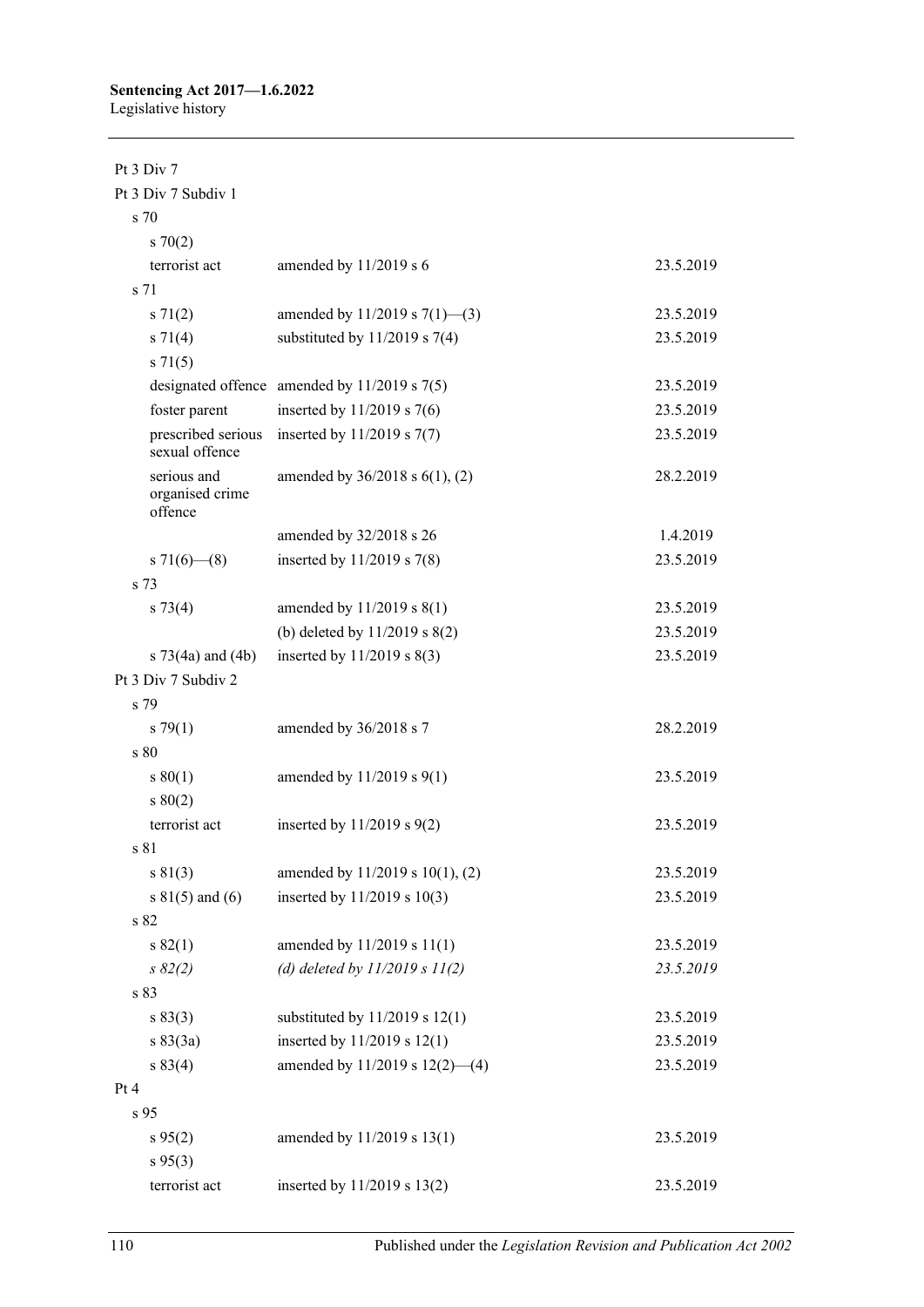| s 95(4)                                   | inserted by 11/2019 s 13(3)                       | 23.5.2019 |
|-------------------------------------------|---------------------------------------------------|-----------|
| $s\,96$                                   |                                                   |           |
| $s\,96(3)$                                | amended by 11/2019 s 14(1)                        | 23.5.2019 |
| $s\,96(7)$                                | deleted by $11/2019 s 14(2)$                      | 23.5.2019 |
| $s\,96(9)$                                |                                                   |           |
|                                           | designated offence amended by $11/2019$ s $14(3)$ | 23.5.2019 |
|                                           | (i) deleted by $11/2019$ s $14(4)$                | 23.5.2019 |
|                                           | amended by 17/2019 Sch 1 cl 3                     | 3.10.2019 |
| foster parent                             | inserted by 11/2019 s 14(5)                       | 23.5.2019 |
| serious and<br>organised crime<br>offence | amended by 32/2018 s 27                           | 1.4.2019  |
| serious sexual<br>offence                 | inserted by $11/2019$ s $14(6)$                   | 23.5.2019 |
| $s\,96(10)$ (12)                          | inserted by 11/2019 s 14(7)                       | 23.5.2019 |
| s 98                                      |                                                   |           |
| $s\,98(7)$                                | amended by 36/2018 s 8                            | 28.2.2019 |
| s 103                                     |                                                   |           |
| s 103(2)                                  | amended by 36/2018 s 9                            | 28.2.2019 |
| s 106                                     |                                                   |           |
| s 106(2)                                  | amended by 11/2019 s 15                           | 23.5.2019 |
| s 109                                     | deleted by 11/2019 s 16                           | 23.5.2019 |
| s 114                                     |                                                   |           |
| s 114(5)                                  | (d) deleted by $11/2019 s 17$                     | 23.5.2019 |
| Pt 6                                      |                                                   |           |
| s 124                                     |                                                   |           |
| s 124(6)                                  | (c) deleted by 21/2019 s 18                       | 19.9.2019 |
| Sch 1                                     |                                                   |           |
| Pt 3                                      | inserted by 2/2018 s 10                           | 25.6.2018 |
| Sch 2                                     | inserted by 2/2018 s 11                           | 25.6.2018 |

# **Transitional etc provisions associated with Act or amendments**

## *Statutes Amendment (Youths Sentenced as Adults) Act 2017, Sch 1*

## **1—Transitional provision**

An amendment effected by this Act applies to a youth who is being sentenced as an adult after the commencement of the amendment, whether the offence in respect of which the youth is being sentenced occurred before or after that commencement.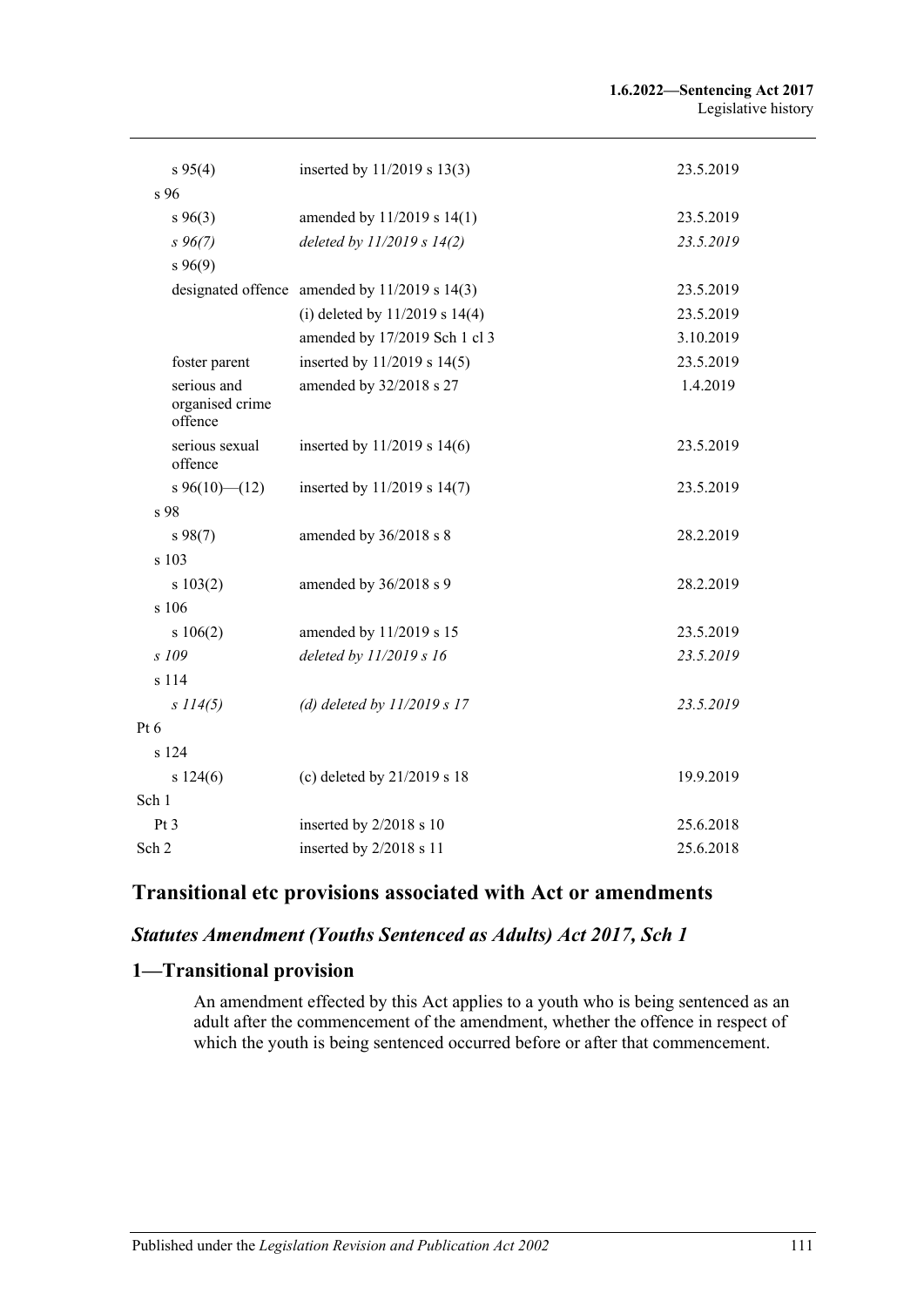## *Sentencing (Suspended and Community Based Custodial Sentences) Amendment Act 2019, Sch 1 Pt 2*

### **3—Savings and transitional provisions**

- (1) An amendment effected by a provision of this Act applies to the sentencing of a defendant after the commencement of the provision, regardless of whether—
	- (a) the offence for which the defendant is being sentenced was committed before or after that commencement; or
	- (b) the defendant is being sentenced at first instance or on an appeal against sentence.
- (2) An amendment effected by a provision of this Act relating to proceedings for a breach of a condition of a home detention order or intensive correction order applies to such proceedings—
	- (a) commenced but not determined before the commencement of the provision; or
	- (b) commenced after the commencement of the provision,

regardless of whether the breach to which the proceedings relate was committed before or after that commencement.

(3) An amendment effected by a provision of this Act does not apply to or in relation to a home detention condition included in a bond under section 96(7) of the *[Sentencing](http://www.legislation.sa.gov.au/index.aspx?action=legref&type=act&legtitle=Sentencing%20Act%202017)  Act [2017](http://www.legislation.sa.gov.au/index.aspx?action=legref&type=act&legtitle=Sentencing%20Act%202017)* (as in force immediately before the commencement of section 14(2) of this Act).

#### *Statutes Amendment (Sentencing) Act 2020, Pt 3*

#### **10—Transitional provision**

- (1) The *[Sentencing Act](http://www.legislation.sa.gov.au/index.aspx?action=legref&type=act&legtitle=Sentencing%20Act%202017) 2017* as amended by this Part applies in relation to the sentencing of a person for an offence to which the person pleads guilty on or after the commencement of this Part (regardless of whether the offence was committed before or after that commencement).
- (2) To avoid doubt, nothing in this Part affects any sentence imposed before the commencement of this Part.

#### *Sentencing (Serious Repeat Offenders) Amendment Act 2020, Sch 1—Transitional provisions etc*

#### **1—Application of amendments**

- (1) The *[Sentencing Act](http://www.legislation.sa.gov.au/index.aspx?action=legref&type=act&legtitle=Sentencing%20Act%202017) 2017* as amended by this Act applies in relation to a sentence imposed after the commencement of this Act regardless of whether—
	- (a) the offence for which the defendant is being sentenced was committed before or after that commencement; or
	- (b) the defendant is being sentenced at first instance or on an appeal.
- (2) To avoid doubt, nothing in this Act affects any sentence imposed before the commencement of this Act.